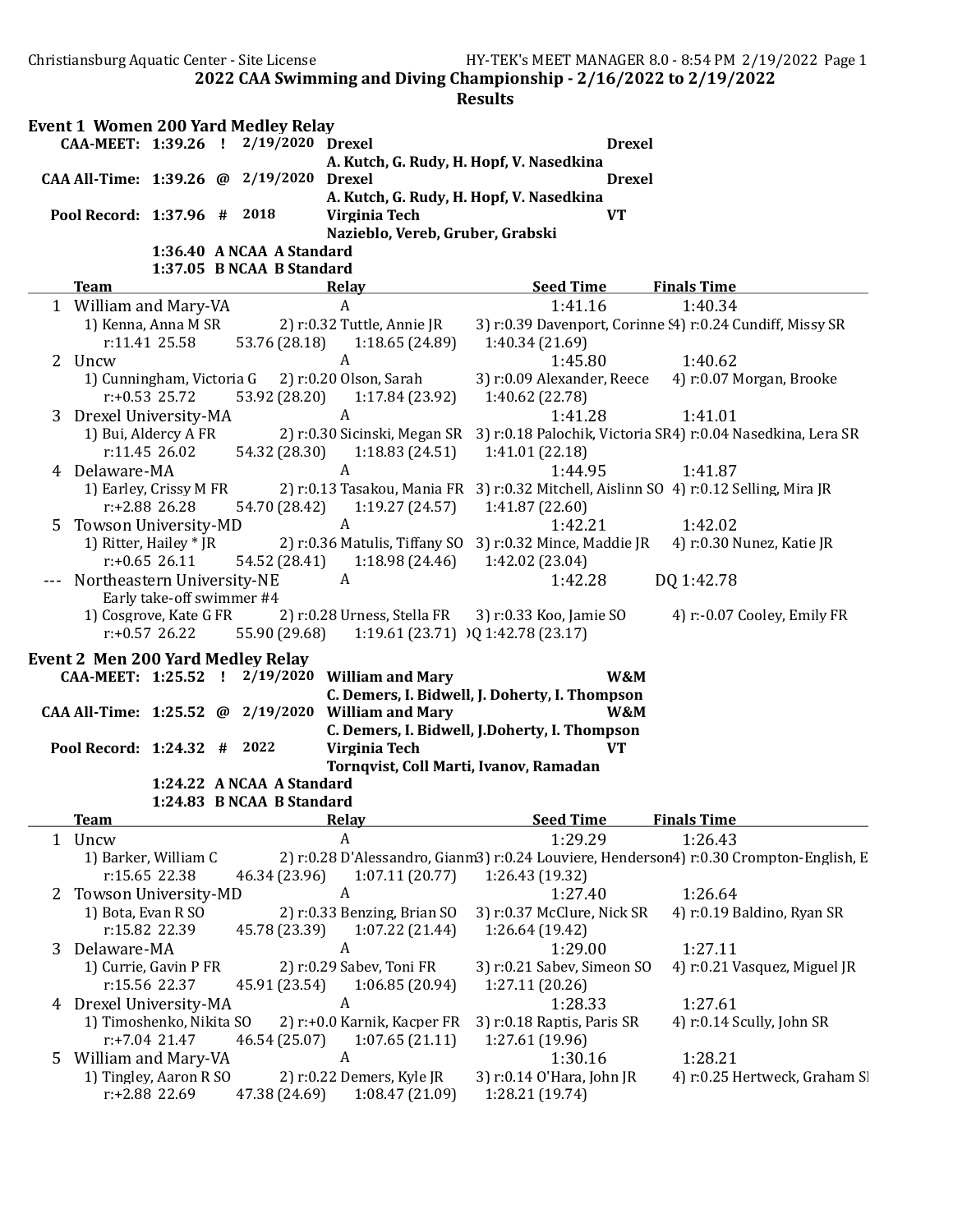|                  | <b>Event 4 Men 1 mtr Diving</b> |          |    |                          |                                    |                     |                     |               |
|------------------|---------------------------------|----------|----|--------------------------|------------------------------------|---------------------|---------------------|---------------|
|                  | <b>CAA-MEET:</b>                | 351.15 ! |    |                          | 2/23/2012 Derrick Butts            |                     | <b>George Mason</b> |               |
|                  | <b>CAA All-Time:</b>            |          |    |                          | 374.62 @ 1/28/2012 Derricks Butts  |                     | <b>George Mason</b> |               |
|                  | <b>Pool Record:</b>             | 396.20 # |    |                          | 1/24/2015 Briadam Herrera          | <b>UM</b>           |                     |               |
|                  |                                 |          |    | 300.00 A NCAA A Standard |                                    |                     |                     |               |
|                  | <b>Name</b>                     |          |    |                          | Yr School                          | <b>Prelim Score</b> | <b>Finals Score</b> |               |
| A - Final        |                                 |          |    |                          |                                    |                     |                     |               |
| 1                | Newis, Nicholas                 |          |    |                          | Uncw                               | 317.20              | 308.20              | A             |
| 2                | Graff, Ethan                    |          |    |                          | Uncw                               | 261.50              | 280.95              |               |
| 3                | Patton, Jack                    |          |    |                          | SO Drexel University-MA            | 236.70              | 247.35              |               |
| 4                | Townsend, Philip                |          |    |                          | FR Delaware-MA                     | 221.65              | 246.35              |               |
| 5                | Brantley, Caleb                 |          |    |                          | Uncw                               | 233.90              | 240.40              |               |
| 6                | Seely, Will                     |          |    |                          | JR Drexel University-MA            | 217.85              | 232.30              |               |
| 7                | Dorner, AJ A                    |          |    |                          | JR Towson University-MD            | 239.75              | 232.00              |               |
| 8                | Soares, Peter                   |          |    |                          | FR Drexel University-MA            | 199.15              | 210.15              |               |
| <b>B</b> - Final |                                 |          |    |                          |                                    |                     |                     |               |
| 9                | Meiers, Evan                    |          |    |                          | JR Drexel University-MA            | 188.35              | 195.60              |               |
| 10               | Shipley, Josh K                 |          |    |                          | FR Delaware-MA                     | 194.95              | 195.40              |               |
|                  | 11 Gallagher, Luke V            |          |    |                          | FR Towson University-MD            | 161.15              | 164.40              |               |
|                  | <b>Event 4 Men 1 mtr Diving</b> |          |    |                          |                                    |                     |                     |               |
|                  | <b>CAA-MEET:</b>                | 351.15   | Ι. |                          | 2/23/2012 Derrick Butts            |                     | <b>George Mason</b> |               |
|                  | <b>CAA All-Time:</b>            | 374.62   | @  |                          | 1/28/2012 Derricks Butts           |                     | <b>George Mason</b> |               |
|                  | Pool Record:                    |          |    |                          | 396.20 # 1/24/2015 Briadam Herrera | <b>UM</b>           |                     |               |
|                  |                                 |          |    | 300.00 A NCAA A Standard |                                    |                     |                     |               |
|                  | <b>Name</b>                     |          |    |                          | Yr School                          |                     | <b>Prelim Score</b> |               |
|                  | <b>Preliminaries</b>            |          |    |                          |                                    |                     |                     |               |
| 1                | Newis, Nicholas                 |          |    |                          | Uncw                               | <b>NP</b>           | 317.20              | qA            |
| 2                | Graff, Ethan                    |          |    |                          | Uncw                               | <b>NP</b>           | 261.50              | $\mathbf q$   |
| 3                | Dorner, AJ A                    |          |    |                          | JR Towson University-MD            | 307.45              | 239.75              | q             |
| 4                | Patton, Jack                    |          |    |                          | SO Drexel University-MA            | 285.67              | 236.70              | q             |
| 5                | Brantley, Caleb                 |          |    |                          | Uncw                               | <b>NP</b>           | 233.90              | q             |
| 6                | Townsend, Philip                |          |    |                          | FR Delaware-MA                     | 249.83              | 221.65              | q             |
| 7                | Seely, Will                     |          |    |                          | JR Drexel University-MA            | 285.60              | 217.85              | $\mathbf q$   |
| 8                | Soares, Peter                   |          |    |                          | FR Drexel University-MA            | 261.75              | 199.15              | $\mathbf q$   |
| 9                | Shipley, Josh K                 |          |    |                          | FR Delaware-MA                     | 226.95              | 194.95              | $\mathbf q$   |
| 10               | Meiers, Evan                    |          |    |                          | JR Drexel University-MA            | 210.85              | 188.35              | q             |
| 11               | Gallagher, Luke V               |          |    |                          | FR Towson University-MD            | 182.10              | 161.15              | $\mathfrak q$ |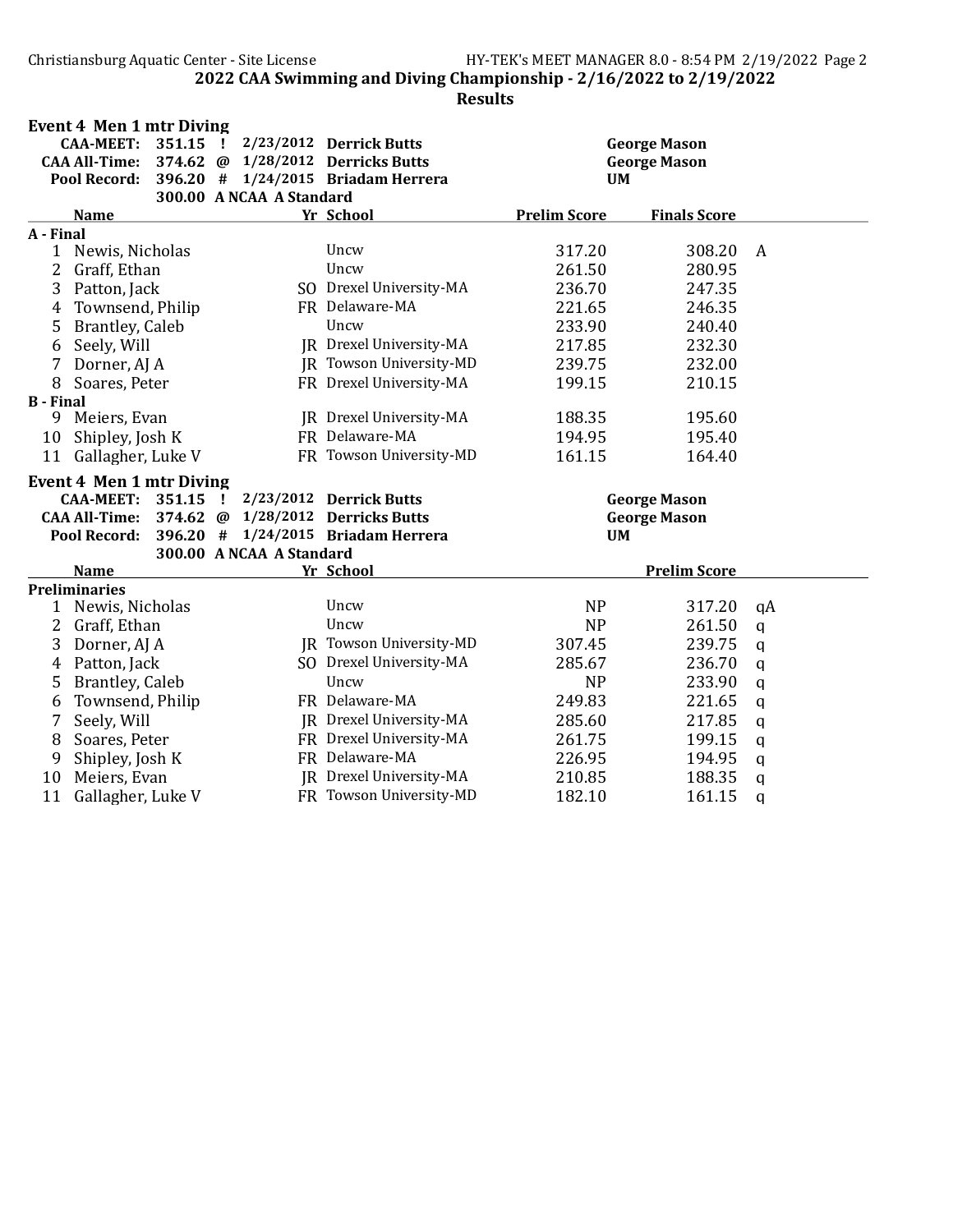|   |                            |                          | <b>Event 5 Women 800 Yard Freestyle Relay</b><br>CAA-MEET: 7:11.56 ! 2/26/2014 Towson |                                                                                     |                           | <b>Towson</b> |                                                                                         |
|---|----------------------------|--------------------------|---------------------------------------------------------------------------------------|-------------------------------------------------------------------------------------|---------------------------|---------------|-----------------------------------------------------------------------------------------|
|   |                            |                          |                                                                                       | K. Towe, C.Holtz, M.Rowland, K.Burke                                                |                           |               |                                                                                         |
|   |                            |                          | CAA All-Time: 7:11.56 @ 2/26/2014                                                     | <b>Towson</b>                                                                       |                           | <b>Towson</b> |                                                                                         |
|   |                            |                          |                                                                                       | K. Towe, C. Holz, M. Rowland, K. Burke                                              |                           |               |                                                                                         |
|   |                            |                          | Pool Record: 7:03.56 # 2/18/2012                                                      | <b>University of Virginia</b>                                                       |                           | <b>UVA</b>    |                                                                                         |
|   |                            |                          |                                                                                       | Naurath, Kenney, Dicus, Perdue                                                      |                           |               |                                                                                         |
|   |                            |                          | 7:00.86 A NCAA A Standard                                                             |                                                                                     |                           |               |                                                                                         |
|   |                            |                          | 7:05.88 B NCAA B Standard                                                             |                                                                                     |                           |               |                                                                                         |
|   | <b>Team</b>                |                          |                                                                                       | Relay                                                                               | <b>Seed Time</b>          |               | <b>Finals Time</b>                                                                      |
|   | 1 William and Mary-VA      |                          |                                                                                       | $\boldsymbol{A}$                                                                    | 7:24.88                   |               | 7:16.64                                                                                 |
|   |                            | 1) Stevenson, Katie C JR |                                                                                       | 2) r:0.21 Tramack, Grace JR                                                         | 3) r:0.38 Henry, Ellie SR |               | 4) r:0.39 Intihar, Elizabeth JR                                                         |
|   |                            | r:+4.81 24.77            | 51.47 (51.47)                                                                         | 1:18.84 (1:18.84)                                                                   | 1:47.15 (1:47.15)         |               |                                                                                         |
|   | 2:12.53 (25.38)            |                          | 2:40.11 (52.96)                                                                       | 3:08.91(1:21.76)                                                                    | 3:38.22 (1:51.07)         |               |                                                                                         |
|   | 4:03.35 (25.13)            |                          | 4:31.35(53.13)                                                                        | 5:00.15(1:21.93)                                                                    | 5:29.52 (1:51.30)         |               |                                                                                         |
|   | 5:54.26 (24.74)            |                          | 6:21.05(51.53)                                                                        | 6:48.64(1:19.12)                                                                    | 7:16.64 (1:47.12)         |               |                                                                                         |
|   | 2 Uncw                     |                          |                                                                                       | A                                                                                   | 7:23.58                   |               | 7:20.41                                                                                 |
|   |                            | 1) Knisely, Brooke A     |                                                                                       | 2) r:0.59 Niebel, Tink                                                              | 3) r:0.41 Rogillio, Sarah |               | 4) r:0.52 Steelhammer, Gracie                                                           |
|   |                            | $r: +0.68$ 24.91         | 51.96 (51.96)                                                                         | 1:20.03(1:20.03)                                                                    | 1:48.21 (1:48.21)         |               |                                                                                         |
|   | 2:12.88 (24.67)            |                          | 2:40.16(51.95)                                                                        | 3:08.86(1:20.65)                                                                    | 3:39.41 (1:51.20)         |               |                                                                                         |
|   | 4:04.42 (25.01)            |                          | 4:32.05 (52.64)                                                                       | 5:00.60 (1:21.19)                                                                   | 5:29.52 (1:50.11)         |               |                                                                                         |
|   | 5:55.35 (25.83)            |                          | 6:23.03(53.51)                                                                        | 6:51.58 (1:22.06)                                                                   | 7:20.41 (1:50.89)         |               |                                                                                         |
| 3 | Delaware-MA                |                          |                                                                                       | A                                                                                   | 7:26.43                   |               | 7:21.57                                                                                 |
|   |                            |                          |                                                                                       | 1) Dobrzykowski, Natalie E JR2) r:0.05 Oberholzer, Charlise3) r:0.33 Lyra, Anthi FR |                           |               | 4) r:0.29 Selling, Mira JR                                                              |
|   |                            | $r: +0.72$ 25.52         | 52.53 (52.53)                                                                         | 1:20.35(1:20.35)                                                                    | 1:49.16 (1:49.16)         |               |                                                                                         |
|   | 2:15.27(26.11)             |                          | 2:44.18(55.02)                                                                        | 3:13.75(1:24.59)                                                                    | 3:43.29 (1:54.13)         |               |                                                                                         |
|   | 4:08.65(25.36)             |                          | 4:36.71(53.42)                                                                        | 5:05.67(1:22.38)                                                                    | 5:34.45 (1:51.16)         |               |                                                                                         |
|   | 5:59.28 (24.83)            |                          | 6:26.73(52.28)                                                                        | 6:54.18(1:19.73)                                                                    | 7:21.57 (1:47.12)         |               |                                                                                         |
| 4 | Drexel University-MA       |                          |                                                                                       | A                                                                                   | 7:30.73                   |               | 7:22.10                                                                                 |
|   |                            | 1) Nocera, Federica FR   |                                                                                       | 2) r:0.07 Gravereaux, Chelsea 3) r:0.58 Powell, Paige SR                            |                           |               | 4) r:0.32 Riley, Maddie JR                                                              |
|   |                            | $r: +0.80$ 25.19         | 52.68 (52.68)                                                                         | 1:21.49(1:21.49)                                                                    | 1:51.08 (1:51.08)         |               |                                                                                         |
|   | 2:15.40 (24.32)            |                          | 2:43.00 (51.92)                                                                       | 3:11.06(1:19.98)                                                                    | 3:39.22 (1:48.14)         |               |                                                                                         |
|   | 4:04.78 (25.56)            |                          | 4:32.99 (53.77)                                                                       | 5:01.82(1:22.60)                                                                    | 5:30.65(1:51.43)          |               |                                                                                         |
|   | 5:55.53 (24.88)            |                          | 6:23.86 (53.21)                                                                       | 6:53.25(1:22.60)                                                                    | 7:22.10 (1:51.45)         |               |                                                                                         |
|   | Towson University-MD       |                          |                                                                                       | A                                                                                   | 7:38.83                   |               | 7:26.65                                                                                 |
| 5 |                            | 1) Clark, Meagan A SR    |                                                                                       | 2) r:0.16 Schulz, Parker JR                                                         |                           |               | 3) r:0.39 Thomas, Bridget FR 4) r:0.28 Carminati, Karlee SR                             |
|   |                            | $r: +0.73$ 25.65         | 52.72 (52.72)                                                                         | 1:21.08 (1:21.08)                                                                   | 1:50.02(1:50.02)          |               |                                                                                         |
|   |                            |                          | 2:44.14(54.12)                                                                        |                                                                                     | 3:42.30 (1:52.28)         |               |                                                                                         |
|   | 2:15.72 (25.70)            |                          |                                                                                       | 3:13.10 (1:23.08)<br>4:37.21 (54.91) 5:06.19 (1:23.89)                              | 5:34.99 (1:52.69)         |               |                                                                                         |
|   | 4:08.44 (26.14)            |                          |                                                                                       |                                                                                     |                           |               |                                                                                         |
|   | 6:00.66 (25.67)            |                          | 6:28.98 (53.99)                                                                       | 6:58.03(1:23.04)                                                                    | 7:26.65 (1:51.66)         |               |                                                                                         |
| 6 | Northeastern University-NE |                          |                                                                                       | A                                                                                   | 7:38.18                   |               | 7:32.67                                                                                 |
|   |                            | 1) Miller, Grace E SO    |                                                                                       |                                                                                     |                           |               | 2) r:0.59 Seward, Hannah FR 3) r:0.55 Banick, Mary Margar4) r:0.15 Pelletier, Nikita SO |
|   |                            | $r: +0.85$ 26.28         | 54.38 (54.38)                                                                         | 1:23.47 (1:23.47)                                                                   | 1:52.82 (1:52.82)         |               |                                                                                         |
|   | 2:18.46 (25.64)            |                          | 2:46.39 (53.57)                                                                       | 3:14.18(1:21.36)                                                                    | 3:42.51 (1:49.69)         |               |                                                                                         |
|   | 4:09.70 (27.19)            |                          | 4:38.89 (56.38)                                                                       | 5:08.88 (1:26.37)                                                                   | 5:38.78 (1:56.27)         |               |                                                                                         |
|   | 6:03.31(24.53)             |                          | 6:31.94 (53.16)                                                                       | 7:01.75 (1:22.97)                                                                   | 7:32.67 (1:53.89)         |               |                                                                                         |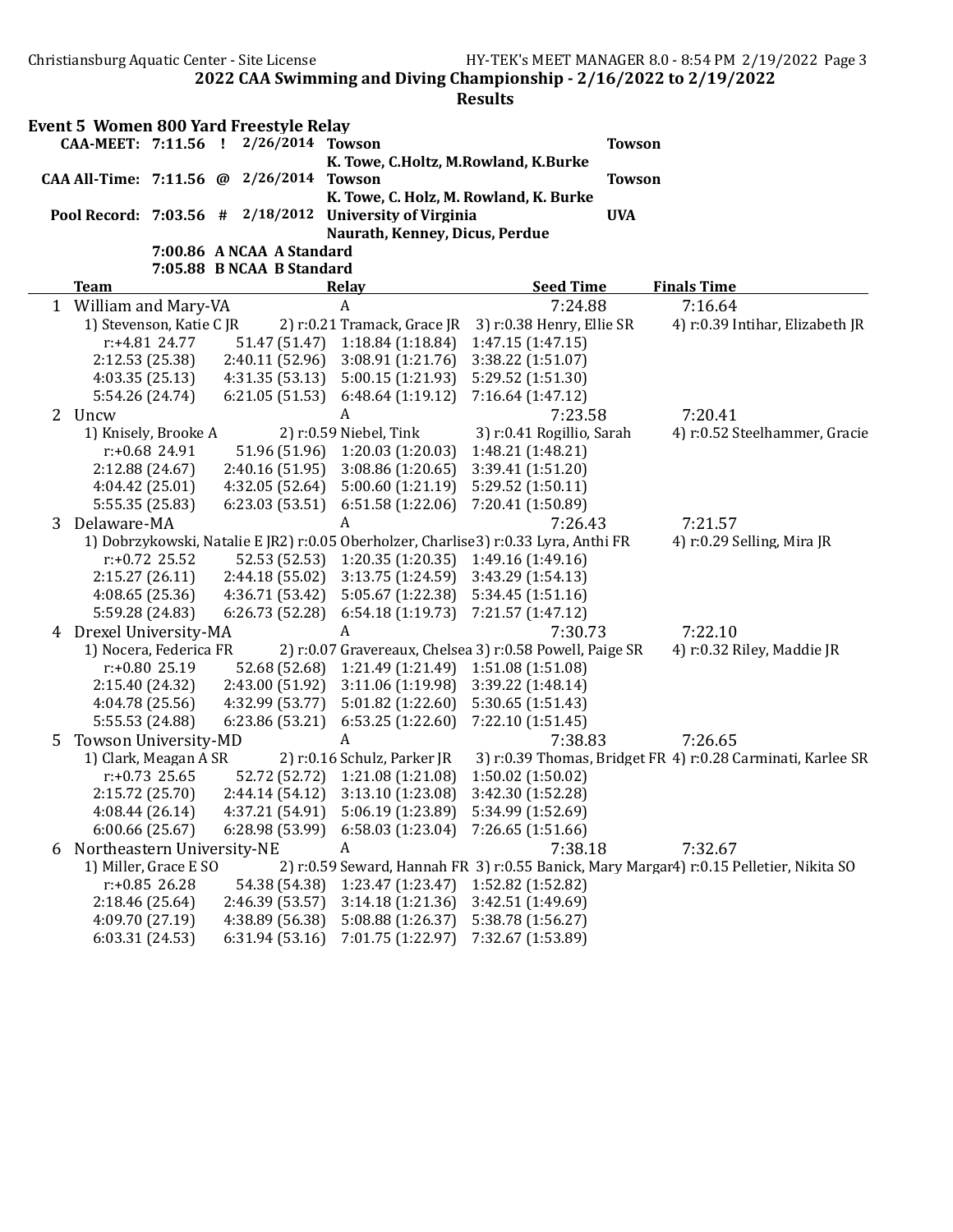| Event 6 Men 800 Yard Freestyle Relay |                        |                           |                                                          |                                                          |                    |
|--------------------------------------|------------------------|---------------------------|----------------------------------------------------------|----------------------------------------------------------|--------------------|
|                                      |                        |                           | CAA-MEET: 6:26.86 ! 2/19/2020 William and Mary           | W&M                                                      |                    |
|                                      |                        |                           |                                                          | C. Pfuhl, C. Wright, G. Hertweck, B. Skopic              |                    |
|                                      |                        |                           | CAA All-Time: $6:26.86$ @ 2/19/2020 William and Mary     | W&M                                                      |                    |
|                                      |                        |                           |                                                          | C. Pfuhl, C. Wright, G. Herweck, B. Skopic               |                    |
| Pool Record: $6:18.35$ # $2/22/2012$ |                        |                           | <b>University of Virginia</b>                            | <b>UVA</b>                                               |                    |
|                                      |                        |                           | Geissinger, Barrett, Camp, Karasek                       |                                                          |                    |
|                                      |                        | 6:16.80 A NCAA A Standard |                                                          |                                                          |                    |
|                                      |                        | 6:21.32 B NCAA B Standard |                                                          |                                                          |                    |
| <b>Team</b>                          |                        |                           | <b>Relay</b>                                             | <b>Seed Time</b>                                         | <b>Finals Time</b> |
| Uncw<br>$\mathbf{1}$                 |                        |                           | A                                                        | 6:39.40                                                  | 6:31.60            |
|                                      | 1) Louviere, Henderson |                           |                                                          | 2) $r: 0.35$ Duracinsky, Jacob 3) $r: 0.33$ O'Brien, Sam | 4) r:0.43 L        |
|                                      | r:10.99 22.38          |                           | 47.18 (47.18) 1:12.16 (1:12.16) 1:37.07 (1:37.07)        |                                                          |                    |
|                                      | 1:59.33 (22.26)        |                           | $2:23.85(46.78)$ $2:49.05(1:11.98)$                      | 3:14.74(1:37.67)                                         |                    |
|                                      | 3:37.51(22.77)         |                           | $4:02.34(47.60)$ $4:27.70(1:12.96)$                      | 4:53.02 (1:38.28)                                        |                    |
|                                      | 5:15.38 (22.36)        |                           | $5:40.60(47.58)$ 6:05.98 (1:12.96)                       | 6:31.60(1:38.58)                                         |                    |
| Towson University-MD<br>2            |                        |                           | A                                                        | 7:01.70                                                  | 6:33.66            |
| 1) Bearor, Ti J SO                   |                        |                           | 2) r:0.25 Fazio, Michael JR                              | 3) r:0.31 Schwar, Luke SO                                | 4) r:0.29 E        |
|                                      | r:+0.70 22.64          |                           | 47.68 (47.68) 1:13.82 (1:13.82)                          | 1:41.71(1:41.71)                                         |                    |
|                                      | 2:03.28(21.57)         |                           | $2:27.66(45.95)$ $2:52.81(1:11.10)$                      | 3:18.21(1:36.50)                                         |                    |
|                                      | 2.10, 20.02, 00        |                           | $1.05.07$ (10.00) $1.20.72$ (1.12.53) $1.50.1$ (1.20.03) |                                                          |                    |

| 1         | Uncw                                               |                                         | A                           | 6:39.40                     | 6:31.60                       |
|-----------|----------------------------------------------------|-----------------------------------------|-----------------------------|-----------------------------|-------------------------------|
|           | 1) Louviere, Henderson                             |                                         | 2) r:0.35 Duracinsky, Jacob | 3) r:0.33 O'Brien, Sam      | 4) r:0.43 Lowe, Kenneth       |
|           | r:10.99 22.38                                      | 47.18 (47.18)                           | 1:12.16(1:12.16)            | 1:37.07 (1:37.07)           |                               |
|           | 1:59.33(22.26)                                     | 2:23.85 (46.78)                         | 2:49.05 (1:11.98)           | 3:14.74(1:37.67)            |                               |
|           | 3:37.51 (22.77)                                    | 4:02.34(47.60)                          | 4:27.70 (1:12.96)           | 4:53.02 (1:38.28)           |                               |
|           | 5:15.38 (22.36)                                    | 5:40.60 (47.58)                         | 6:05.98(1:12.96)            | 6:31.60(1:38.58)            |                               |
| 2         | Towson University-MD                               |                                         | A                           | 7:01.70                     | 6:33.66                       |
|           | 1) Bearor, Tj J SO                                 |                                         | 2) r:0.25 Fazio, Michael JR | 3) r:0.31 Schwar, Luke SO   | 4) r:0.29 Baldino, Ryan SR    |
|           | $r: +0.70$ 22.64                                   | 47.68 (47.68)                           | 1:13.82 (1:13.82)           | 1:41.71 (1:41.71)           |                               |
|           | 2:03.28 (21.57)                                    | 2:27.66 (45.95)                         | 2:52.81 (1:11.10)           | 3:18.21(1:36.50)            |                               |
|           | 3:40.29 (22.08)                                    | 4:05.07 (46.86)                         | 4:30.73 (1:12.52)           | 4:56.24 (1:38.03)           |                               |
|           | 5:18.30 (22.06)                                    | 5:42.94 (46.70)                         | 6:08.28(1:12.04)            | 6:33.66 (1:37.42)           |                               |
| 3         | Delaware-MA                                        |                                         | A                           | 6:43.59                     | 6:37.28                       |
|           | 1) Sabev, Simeon SO                                |                                         | 2) r:0.27 Taylor, Andrew SO | 3) r:0.40 Currie, Gavin FR  | 4) r:0.11 Ciecko, Bryce SR    |
|           | r:+8.93 22.55                                      | 47.90 (47.90)                           | 1:13.84(1:13.84)            | 1:40.10 (1:40.10)           |                               |
|           | 2:02.53 (22.43)                                    | 2:27.85 (47.75)                         | 2:53.92 (1:13.82)           | 3:20.03 (1:39.93)           |                               |
|           | 3:42.23 (22.20)                                    | 4:07.44(47.41)                          | 4:33.64(1:13.61)            | 4:59.35 (1:39.32)           |                               |
|           | 5:21.57 (22.22)                                    | 5:46.21 (46.86)                         | 6:11.73 (1:12.38)           | 6:37.28 (1:37.93)           |                               |
|           | 4 William and Mary-VA                              |                                         | A                           | 6:50.28                     | 6:38.47                       |
|           | 1) O'Hara, John P JR                               |                                         | 2) r:0.40 Miller, Owen JR   | 3) r:0.42 Lowe, Micah FR    | 4) r:0.16 Sokolowsky, Conor J |
|           | $r: +0.69$ 22.41                                   | 47.22 (47.22)                           | 1:12.41(1:12.41)            | 1:38.08 (1:38.08)           |                               |
|           | 2:00.55 (22.47)                                    | 2:25.73(47.65)                          | 2:51.43(1:13.35)            | 3:17.86 (1:39.78)           |                               |
|           | 3:40.84 (22.98)                                    | 4:05.79 (47.93)                         | 4:31.59 (1:13.73)           | 4:57.83 (1:39.97)           |                               |
|           | 5:20.11 (22.28)                                    | 5:45.41 (47.58)                         | 6:11.64(1:13.81)            | 6:38.47(1:40.64)            |                               |
| 5         | Drexel University-MA                               |                                         | A                           | 6:49.59                     | 6:41.66                       |
|           | 1) Gianni, Alessio FR                              |                                         | 2) r:0.16 Resweber, Will JR | 3) r:0.09 Carneiro, Xabi JR | 4) r:0.20 Spear, Kevin SR     |
|           | r:+0.66 22.75                                      | 47.78 (47.78)                           | 1:13.70 (1:13.70)           | 1:39.46 (1:39.46)           |                               |
|           | 2:01.76 (22.30)                                    | 2:27.54(48.08)                          | 2:54.04 (1:14.58)           | 3:21.13(1:41.67)            |                               |
|           | 3:44.18 (23.05)                                    | 4:09.88 (48.75)                         | 4:36.30 (1:15.17)           | 5:02.41 (1:41.28)           |                               |
|           | 5:23.94 (21.53)                                    | 5:48.55(46.14)                          | 6:14.51(1:12.10)            | 6:41.66 (1:39.25)           |                               |
|           | <b>Event 7 Women 500 Yard Freestyle</b>            |                                         |                             |                             |                               |
|           | CAA-MEET: 4:36.85                                  | $\frac{1}{2}$ 2/24/2011 Meredith Budner |                             |                             | <b>Towson</b>                 |
|           | CAA All-Time: 4:34.56 @ 3/17/2011 Meredith Budner  |                                         |                             |                             | <b>Towson</b>                 |
|           | Pool Record: 4:36.48 # 2/16/2012 Stephanie Peacock |                                         |                             | <b>UNC</b>                  |                               |
|           |                                                    | 4:35.76 A NCAA A Standard               |                             |                             |                               |
|           |                                                    | 4:47.20 B NCAA B Standard               |                             |                             |                               |
|           | <b>Name</b>                                        |                                         | Yr School                   | <b>Prelim Time</b>          | <b>Finals Time</b>            |
| A - Final |                                                    |                                         |                             |                             |                               |
|           | 1 Knisely, Brooke A                                |                                         | Uncw                        | 4:47.37                     | 4:44.66<br>B                  |
|           | $r: +0.66$ 25.62                                   | 53.50 (27.88)                           | 1:22.17(28.67)              | 1:51.12 (28.95)             |                               |
|           | 2:20.34 (29.22)                                    | 2:49.45 (29.11)                         | 3:18.26(28.81)              | 3:47.41 (29.15)             |                               |
|           | 4:16.56(29.15)                                     | 4:44.66 (28.10)                         |                             |                             |                               |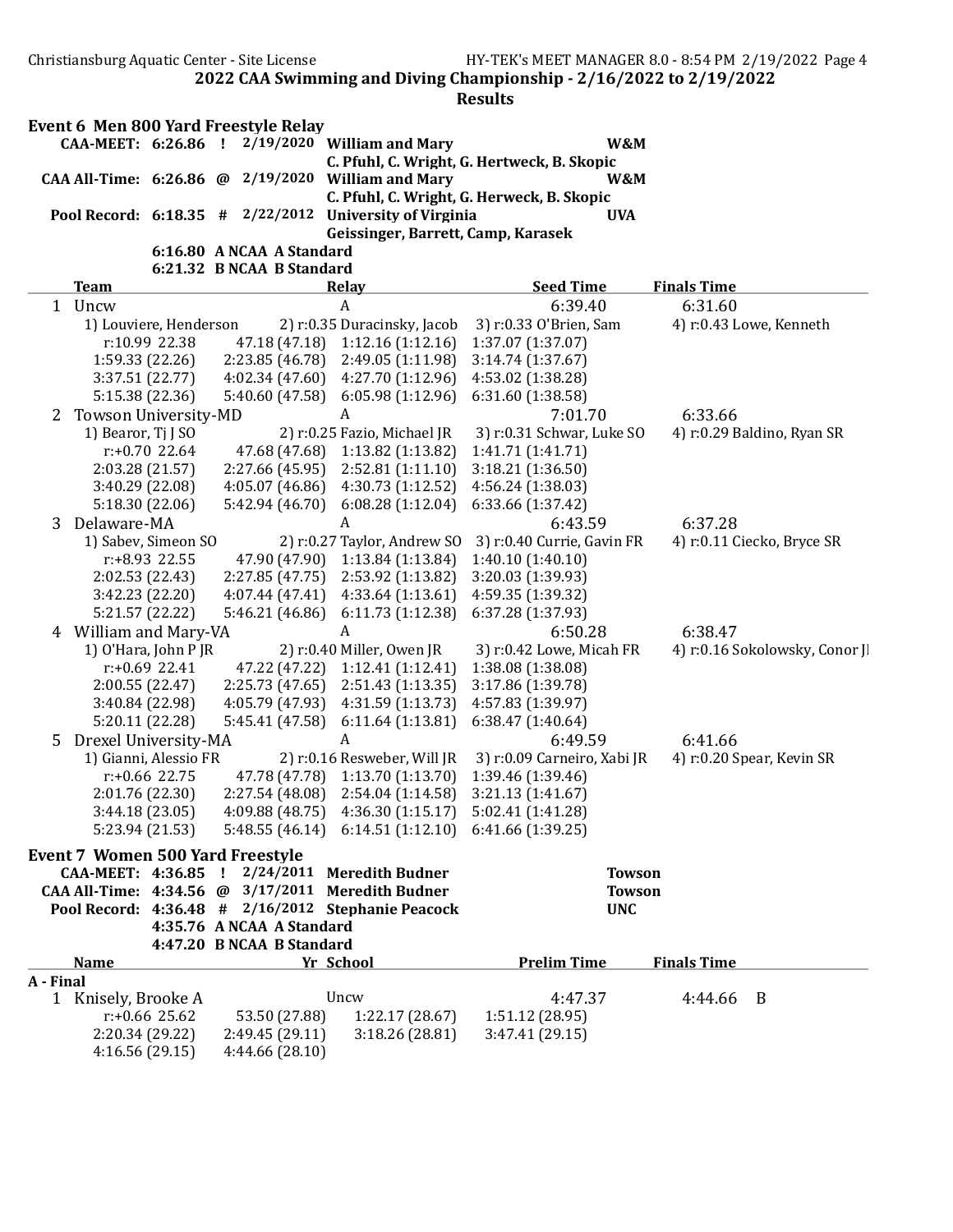**Results** 

A - Final ... (Event 7 Women 500 Yard Freestyle) Name **The Value Community Community** Value Prelim Time Finals Time 2 Intihar, Elizabeth D JR William and Mary-VA 4:53.79 4:49.93 r:+4.61 26.81 55.23 (28.42) 1:24.50 (29.27) 1:53.94 (29.44) 2:23.20 (29.26) 2:52.63 (29.43) 3:21.95 (29.32) 3:51.38 (29.43) 4:20.67 (29.29) 4:49.93 (29.26) 3 Riley, Maddie JR Drexel University-MA 4:55.17 4:53.51<br>
r:+0.70 26.55 55.58 (29.03) 1:25.27 (29.69) 1:55.20 (29.93) r:+0.70 26.55 55.58 (29.03) 1:25.27 (29.69) 1:55.20 (29.93) 2:24.99 (29.79) 2:54.86 (29.87) 3:24.74 (29.88) 3:54.51 (29.77) 4:24.79 (30.28) 4:53.51 (28.72) 4 Clark, Meagan A SR Towson University-MD 4:57.45 4:53.76 r:+0.76 27.11 55.81 (28.70) 1:25.05 (29.24) 1:54.62 (29.57) 2:24.43 (29.81) 2:54.23 (29.80) 3:24.41 (30.18) 3:54.85 (30.44) 4:25.11 (30.26) 4:53.76 (28.65) 5 Alexander, Reece E Uncw 4:58.35 4:57.00 r:+0.74 27.38 56.78 (29.40) 1:26.60 (29.82) 1:56.55 (29.95) 2:26.40 (29.85) 2:56.23 (29.83) 3:26.29 (30.06) 3:56.62 (30.33) 4:26.98 (30.36) 4:57.00 (30.02) 6 Carminati, Karlee A SR Towson University-MD 4:56.90 4:57.65<br>  $r: +0.79\,27.36$  56.85 (29.49) 1:26.54 (29.69) 1:56.43 (29.89) r:+0.79 27.36 56.85 (29.49) 1:26.54 (29.69) 1:56.43 (29.89) 2:26.62 (30.19) 2:56.88 (30.26) 3:27.08 (30.20) 3:57.52 (30.44) 4:27.85 (30.33) 4:57.65 (29.80) 7 Genderson, Devin R FR William and Mary-VA 4:59.90 4:59.31 r:+0.77 27.44 57.18 (29.74) 1:27.46 (30.28) 1:57.42 (29.96) 2:27.86 (30.44) 2:58.10 (30.24) 3:28.54 (30.44) 3:59.11 (30.57) 4:29.55 (30.44) 4:59.31 (29.76) 8 Tramack, Grace A JR William and Mary-VA 4:58.05 5:03.63 27.59 57.22 (29.63) 1:27.14 (29.92) 1:57.31 (30.17) 2:27.69 (30.38) 2:58.41 (30.72) 3:29.38 (30.97) 4:00.82 (31.44) 4:32.46 (31.64) 5:03.63 (31.17) B - Final 9 Miller, Grace E SO Northeastern University-NE 5:01.75 4:57.60 r:+0.85 27.36 56.85 (29.49) 1:27.11 (30.26) 1:57.39 (30.28) 2:27.68 (30.29) 2:58.10 (30.42) 3:28.52 (30.42) 3:58.80 (30.28) 4:28.43 (29.63) 4:57.60 (29.17) 10 Rogillio, Sarah G Uncw 5:00.44 4:58.54 r:+4.86 27.33 57.42 (30.09) 1:27.57 (30.15) 1:58.00 (30.43) 2:28.77 (30.77) 2:58.59 (29.82) 3:28.75 (30.16) 3:58.99 (30.24) 4:29.79 (30.80) 4:58.54 (28.75) 11 Dobrzykowski, Natalie E JR Delaware-MA 5:01.19 4:58.64 r:+0.73 27.54 57.11 (29.57) 1:27.10 (29.99) 1:57.19 (30.09) 2:27.47 (30.28) 2:57.82 (30.35) 3:28.33 (30.51) 3:58.71 (30.38) 4:28.94 (30.23) 4:58.64 (29.70) 12 Landeryou, Sophia A Uncw 5:01.68 4:59.52<br>
r:+0.73 27.71 57.62 (29.91) 1:27.80 (30.18) 1:58.06 (30.26) r:+0.73 27.71 57.62 (29.91) 1:27.80 (30.18) 2:28.55 (30.49) 2:59.01 (30.46) 3:29.19 (30.18) 3:59.42 (30.23) 4:29.96 (30.54) 4:59.52 (29.56) 13 Thomas, Bridget FR Towson University-MD 5:02.69 4:59.97 r:+0.75 28.01 57.91 (29.90) 1:27.97 (30.06) 1:58.16 (30.19) 2:28.44 (30.28) 2:58.76 (30.32) 3:29.11 (30.35) 3:59.80 (30.69) 4:30.32 (30.52) 4:59.97 (29.65) 14 Wilson, Peyton L Uncw 5:03.31 5:00.65 r:+0.75 27.87 57.73 (29.86) 1:27.90 (30.17) 1:58.33 (30.43) 2:28.97 (30.64) 2:59.50 (30.53) 3:30.14 (30.64) 4:00.66 (30.52) 4:31.26 (30.60) 5:00.65 (29.39)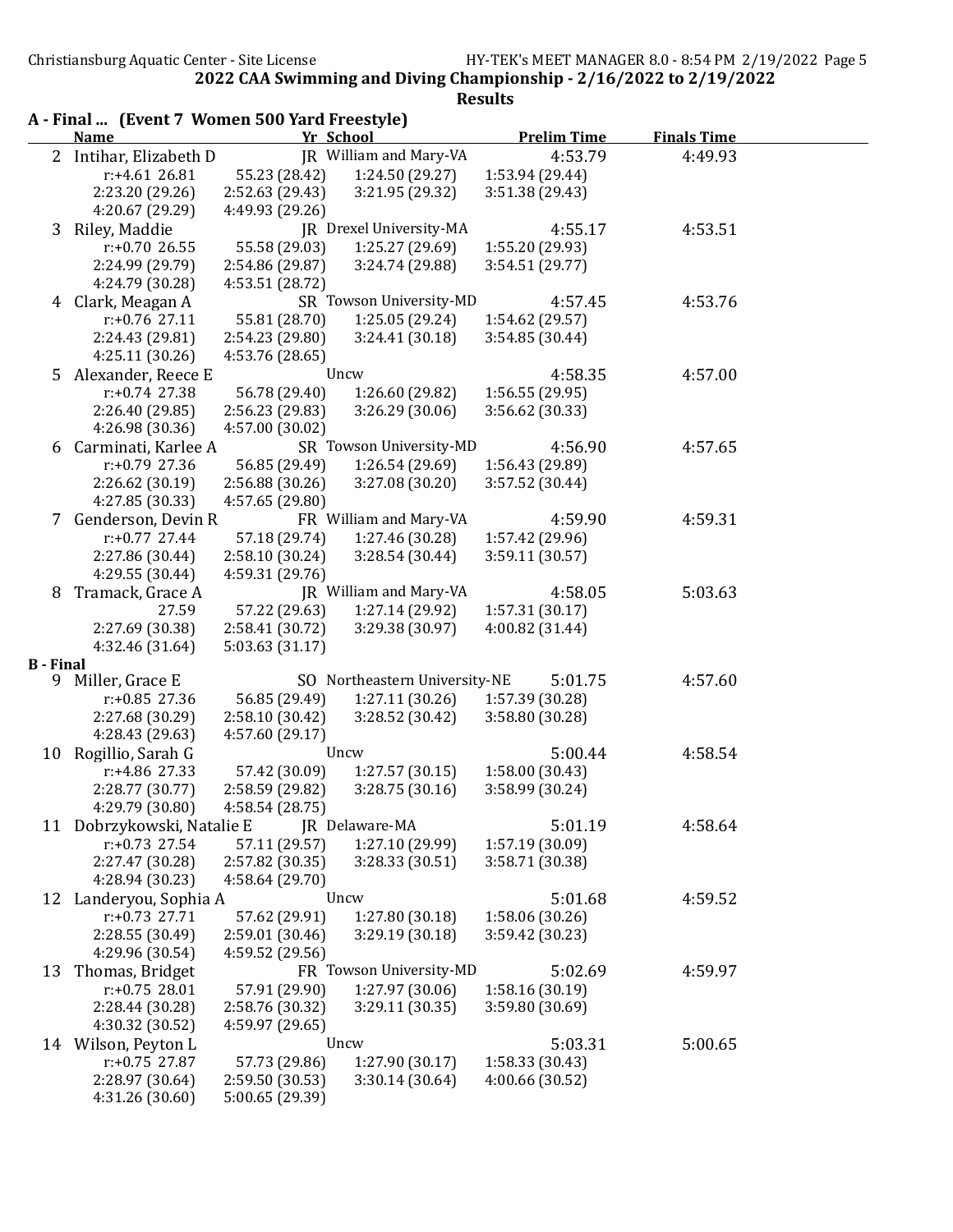|   | B - Final  (Event 7 Women 500 Yard Freestyle)<br><b>Name</b>                                       |                           | Yr School                     | <b>Prelim Time</b> | <b>Finals Time</b> |              |
|---|----------------------------------------------------------------------------------------------------|---------------------------|-------------------------------|--------------------|--------------------|--------------|
|   | 15 Smith, Bailey C                                                                                 |                           | SR Northeastern University-NE | 5:00.12            | 5:01.34            |              |
|   | $r: +0.77$ 27.56                                                                                   | 57.47 (29.91)             | 1:27.78 (30.31)               | 1:58.29 (30.51)    |                    |              |
|   | 2:28.80 (30.51)                                                                                    | 2:59.53 (30.73)           | 3:29.98 (30.45)               | 4:00.52 (30.54)    |                    |              |
|   | 4:31.40 (30.88)                                                                                    | 5:01.34 (29.94)           |                               |                    |                    |              |
|   | 16 Jogis, Kim A                                                                                    |                           | JR William and Mary-VA        | 5:01.88            | 5:01.40            |              |
|   | 27.98                                                                                              | 57.95 (29.97)             | 1:28.50(30.55)                | 1:59.15(30.65)     |                    |              |
|   | 2:29.82 (30.67)                                                                                    | 3:00.25(30.43)            | 3:30.29 (30.04)               | 4:00.94 (30.65)    |                    |              |
|   | 4:31.62 (30.68)                                                                                    | 5:01.40 (29.78)           |                               |                    |                    |              |
|   |                                                                                                    |                           |                               |                    |                    |              |
|   | <b>Event 7 Women 500 Yard Freestyle</b>                                                            |                           |                               |                    |                    |              |
|   | CAA-MEET: 4:36.85 ! 2/24/2011 Meredith Budner<br>CAA All-Time: 4:34.56 @ 3/17/2011 Meredith Budner |                           |                               |                    | <b>Towson</b>      |              |
|   |                                                                                                    |                           |                               |                    | <b>Towson</b>      |              |
|   | Pool Record: 4:36.48 # 2/16/2012 Stephanie Peacock                                                 | 4:35.76 A NCAA A Standard |                               | <b>UNC</b>         |                    |              |
|   |                                                                                                    | 4:47.20 B NCAA B Standard |                               |                    |                    |              |
|   | <b>Name</b>                                                                                        |                           | Yr School                     | <b>Seed Time</b>   | <b>Prelim Time</b> |              |
|   | <b>Preliminaries</b>                                                                               |                           |                               |                    |                    |              |
|   | 1 Knisely, Brooke A                                                                                |                           | Uncw                          | 4:49.03            | 4:47.37            | $\mathsf{q}$ |
|   | $r: +0.68$ 25.90                                                                                   | 54.01 (28.11)             | 1:22.81 (28.80)               | 1:51.78 (28.97)    |                    |              |
|   | 2:21.20 (29.42)                                                                                    | 2:50.45(29.25)            | 3:20.00 (29.55)               | 3:49.41 (29.41)    |                    |              |
|   | 4:18.96 (29.55)                                                                                    | 4:47.37 (28.41)           |                               |                    |                    |              |
|   | 2 Intihar, Elizabeth D                                                                             |                           | JR William and Mary-VA        | 4:47.76            | 4:53.79            | q            |
|   | $r: +0.80$ 26.87                                                                                   | 55.76 (28.89)             | 1:25.52 (29.76)               | 1:55.42 (29.90)    |                    |              |
|   | 2:25.32 (29.90)                                                                                    | 2:55.16 (29.84)           | 3:24.95 (29.79)               | 3:54.70 (29.75)    |                    |              |
|   | 4:24.61 (29.91)                                                                                    | 4:53.79 (29.18)           |                               |                    |                    |              |
|   | 3 Riley, Maddie                                                                                    |                           | JR Drexel University-MA       | 4:56.37            | 4:55.17            | <b>a</b>     |
|   | $r: +0.7026.73$                                                                                    | 55.97 (29.24)             | 1:25.66 (29.69)               | 1:55.73 (30.07)    |                    |              |
|   | 2:25.74 (30.01)                                                                                    | 2:55.90(30.16)            | 3:26.11(30.21)                | 3:56.36 (30.25)    |                    |              |
|   | 4:26.56 (30.20)                                                                                    | 4:55.17(28.61)            |                               |                    |                    |              |
| 4 | Carminati, Karlee A                                                                                |                           | SR Towson University-MD       | 4:52.40            | 4:56.90            | q            |
|   | r:+4.49 27.30                                                                                      | 56.93 (29.63)             | 1:26.86 (29.93)               | 1:56.92 (30.06)    |                    |              |
|   | 2:27.11 (30.19)                                                                                    | 2:57.36 (30.25)           | 3:27.45 (30.09)               | 3:57.53 (30.08)    |                    |              |
|   | 4:27.57 (30.04)                                                                                    | 4:56.90 (29.33)           |                               |                    |                    |              |
| 5 | Clark, Meagan A                                                                                    |                           | SR Towson University-MD       | 4:52.06            | 4:57.45            | q            |
|   | $r: +5.02$ 27.70                                                                                   | 56.80 (29.10)             | 1:26.27(29.47)                | 1:56.07 (29.80)    |                    |              |
|   | 2:25.99 (29.92)                                                                                    | 2:56.08 (30.09)           | 3:26.61(30.53)                | 3:57.20 (30.59)    |                    |              |
|   | 4:27.65 (30.45)                                                                                    | 4:57.45 (29.80)           |                               |                    |                    |              |
| b | Tramack, Grace A                                                                                   |                           | JR William and Mary-VA        | 5:02.63            | 4:58.05            | q            |
|   | $r: +0.74$ 27.42                                                                                   | 56.58 (29.16)             | 1:26.14(29.56)                | 1:55.94 (29.80)    |                    |              |
|   | 2:25.98 (30.04)                                                                                    | 2:56.05 (30.07)           | 3:26.29 (30.24)               | 3:56.83 (30.54)    |                    |              |
|   | 4:27.70 (30.87)                                                                                    | 4:58.05 (30.35)           |                               |                    |                    |              |
| 7 | Alexander, Reece E                                                                                 |                           | Uncw                          | 4:58.71            | 4:58.35            | q            |
|   | $r: +0.74$ 26.60                                                                                   | 55.35 (28.75)             | 1:24.57 (29.22)               | 1:54.07 (29.50)    |                    |              |
|   | 2:23.52 (29.45)                                                                                    | 2:53.70 (30.18)           | 3:24.43 (30.73)               | 3:55.55(31.12)     |                    |              |
|   | 4:27.27 (31.72)                                                                                    | 4:58.35 (31.08)           |                               |                    |                    |              |
| 8 | Genderson, Devin R                                                                                 |                           | FR William and Mary-VA        | 5:03.18            | 4:59.90            | q            |
|   | $r: +0.77$ 27.71                                                                                   | 57.66 (29.95)             | 1:28.39 (30.73)               | 1:58.77 (30.38)    |                    |              |
|   | 2:29.29 (30.52)                                                                                    | 2:59.36 (30.07)           | 3:29.74 (30.38)               | 4:00.22 (30.48)    |                    |              |
|   | 4:30.52 (30.30)                                                                                    | 4:59.90 (29.38)           |                               |                    |                    |              |
| 9 | Smith, Bailey C                                                                                    |                           | SR Northeastern University-NE | 4:59.39            | 5:00.12            | q            |
|   | $r: +0.77$ 27.54                                                                                   | 57.16 (29.62)             | 1:27.34 (30.18)               | 1:57.86 (30.52)    |                    |              |
|   | 2:28.40 (30.54)                                                                                    | 2:58.99 (30.59)           | 3:29.76 (30.77)               | 4:00.32 (30.56)    |                    |              |
|   | 4:30.83 (30.51)                                                                                    | 5:00.12 (29.29)           |                               |                    |                    |              |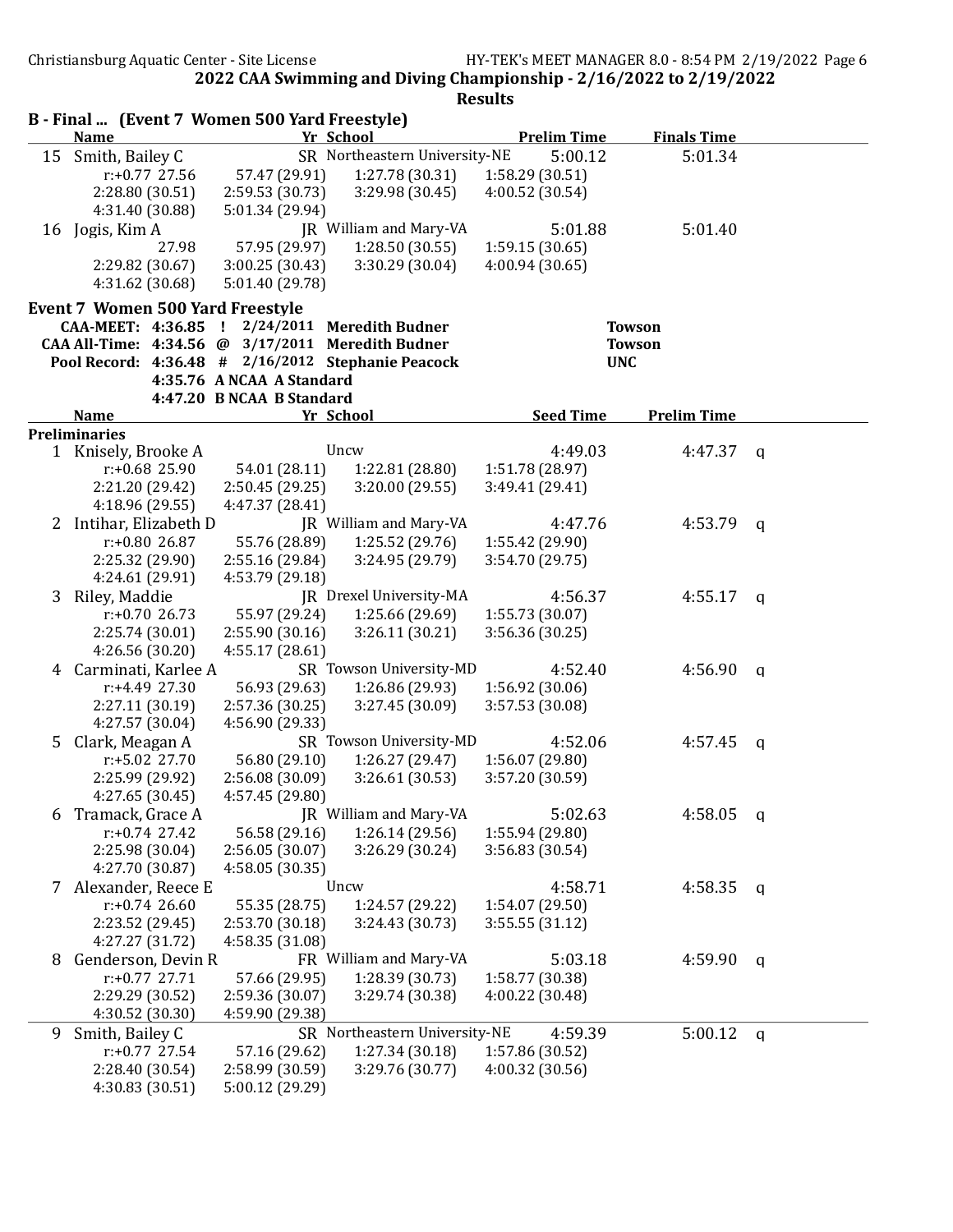|    | Preliminaries  (Event 7 Women 500 Yard Freestyle) |                 |                               |                  |                    |   |
|----|---------------------------------------------------|-----------------|-------------------------------|------------------|--------------------|---|
|    | <b>Name</b>                                       | Yr School       |                               | <b>Seed Time</b> | <b>Prelim Time</b> |   |
|    | 10 Rogillio, Sarah G                              |                 | Uncw                          | 5:03.80          | $5:00.44$ q        |   |
|    | r:+4.90 27.29                                     | 57.02 (29.73)   | 1:27.12(30.10)                | 1:57.49 (30.37)  |                    |   |
|    | 2:28.17 (30.68)                                   | 2:58.52 (30.35) | 3:29.01 (30.49)               | 3:59.71 (30.70)  |                    |   |
|    | 4:30.45 (30.74)                                   | 5:00.44 (29.99) |                               |                  |                    |   |
|    | 11 Dobrzykowski, Natalie E                        |                 | JR Delaware-MA                | 5:00.29          | 5:01.19            | q |
|    | $r: +0.71$ 28.29                                  | 58.45 (30.16)   | 1:23.94 (25.49)               | 1:59.11(35.17)   |                    |   |
|    | 2:29.41 (30.30)                                   | 2:59.88 (30.47) | 3:30.12 (30.24)               |                  |                    |   |
|    | 4:28.53()                                         | 5:01.19 (32.66) |                               |                  |                    |   |
|    | 12 Landeryou, Sophia A                            |                 | Uncw                          | 5:01.11          | 5:01.68            | q |
|    | $r: +0.73$ 27.26                                  | 56.80 (29.54)   | 1:27.04 (30.24)               | 1:57.40 (30.36)  |                    |   |
|    | 2:28.07 (30.67)                                   | 2:58.76 (30.69) | 3:29.24 (30.48)               | 4:00.00(30.76)   |                    |   |
|    | 4:30.92 (30.92)                                   | 5:01.68 (30.76) |                               |                  |                    |   |
| 13 | Miller, Grace E                                   |                 | SO Northeastern University-NE | 5:01.77          | 5:01.75            | q |
|    | $r: +0.85$ 27.83                                  | 58.05 (30.22)   | 1:28.79 (30.74)               | 1:59.61 (30.82)  |                    |   |
|    | 2:30.22 (30.61)                                   | 3:00.89(30.67)  | 3:31.32(30.43)                | 4:02.07 (30.75)  |                    |   |
|    | 4:32.53 (30.46)                                   | 5:01.75 (29.22) |                               |                  |                    |   |
|    | 14 Jogis, Kim A                                   |                 | JR William and Mary-VA        | 5:27.32          | 5:01.88            | q |
|    | $r: +0.81$ 27.64                                  | 57.52 (29.88)   | 1:27.85 (30.33)               | 1:58.63 (30.78)  |                    |   |
|    | 2:29.55 (30.92)                                   | 2:59.97 (30.42) | 3:30.60 (30.63)               | 4:01.10(30.50)   |                    |   |
|    | 4:31.86 (30.76)                                   | 5:01.88 (30.02) |                               |                  |                    |   |
| 15 | Thomas, Bridget                                   |                 | FR Towson University-MD       | 4:58.36          | 5:02.69            | q |
|    | $r: +0.78$ 28.45                                  | 58.55 (30.10)   | 1:28.55(30.00)                | 1:58.91 (30.36)  |                    |   |
|    | 2:29.53 (30.62)                                   | 2:59.95 (30.42) | 3:30.65(30.70)                | 4:01.59 (30.94)  |                    |   |
|    | 4:32.81 (31.22)<br>16 Wilson, Peyton L            | 5:02.69 (29.88) | Uncw                          | 5:05.12          | 5:03.31            |   |
|    | $r: +0.77$ 27.72                                  | 57.16 (29.44)   | 1:27.59 (30.43)               | 1:58.05 (30.46)  |                    | q |
|    | 2:28.71 (30.66)                                   | 2:59.89(31.18)  | 3:31.00 (31.11)               | 4:02.09 (31.09)  |                    |   |
|    | 4:33.17 (31.08)                                   | 5:03.31 (30.14) |                               |                  |                    |   |
| 17 | Lyra, Anthi                                       |                 | FR Delaware-MA                | 5:04.34          | 5:04.73            |   |
|    | $r: +0.70$ 27.25                                  | 57.19 (29.94)   | 1:27.70 (30.51)               | 1:58.93 (31.23)  |                    |   |
|    | 2:29.38 (30.45)                                   | 3:00.61(31.23)  | 3:31.87 (31.26)               | 4:03.33 (31.46)  |                    |   |
|    | 4:35.23 (31.90)                                   | 5:04.73 (29.50) |                               |                  |                    |   |
|    | 18 Steelhammer, Gracie B                          |                 | Uncw                          | 4:58.42          | 5:05.36            |   |
|    | $r: +0.75$ 28.03                                  | 58.05 (30.02)   | 1:27.96 (29.91)               | 1:58.61(30.65)   |                    |   |
|    | 2:29.33 (30.72)                                   | 3:00.33 (31.00) | 3:31.74 (31.41)               | 4:03.11 (31.37)  |                    |   |
|    | 4:34.42 (31.31)                                   | 5:05.36 (30.94) |                               |                  |                    |   |
|    | 19 Mills, Suzannah W SR Towson University-MD      |                 |                               | 5:00.09          | 5:06.71            |   |
|    | $r: +0.69$ 28.16                                  | 58.42 (30.26)   | 1:29.14 (30.72)               | 1:59.77 (30.63)  |                    |   |
|    | 2:30.71 (30.94)                                   | 3:01.69 (30.98) | 3:33.03 (31.34)               | 4:04.54 (31.51)  |                    |   |
|    | 4:36.07 (31.53)                                   | 5:06.71 (30.64) |                               |                  |                    |   |
| 20 | Shaffer, Olivia                                   |                 | SR Drexel University-MA       | 5:08.89          | 5:08.10            |   |
|    | $r: +0.77$                                        |                 | 1:29.36()                     | 2:00.59 (31.23)  |                    |   |
|    | 2:31.79 (31.20)                                   | 3:03.16 (31.37) | 3:34.97 (31.81)               | 4:06.61 (31.64)  |                    |   |
|    | 4:37.88 (31.27)                                   | 5:08.10 (30.22) |                               |                  |                    |   |
| 21 | Washart, Jordan                                   |                 | SR Drexel University-MA       | 5:10.10          | 5:08.17            |   |
|    | $r: +0.72$ 28.28                                  | 58.61 (30.33)   | 1:29.49 (30.88)               | 2:00.53 (31.04)  |                    |   |
|    | 2:31.86 (31.33)                                   | 3:03.18 (31.32) | 3:34.59 (31.41)               | 4:06.40 (31.81)  |                    |   |
|    | 4:38.06 (31.66)                                   | 5:08.17(30.11)  |                               |                  |                    |   |
| 22 | Banick, Mary Margaret M                           |                 | JR Northeastern University-NE | 5:03.27          | 5:08.57            |   |
|    | $r: +0.71$ 28.12                                  | 58.53 (30.41)   | 1:29.69(31.16)                | 2:01.01 (31.32)  |                    |   |
|    | 2:32.41 (31.40)                                   | 3:03.73 (31.32) | 3:35.20 (31.47)               | 4:06.61(31.41)   |                    |   |
|    | 4:38.01 (31.40)                                   | 5:08.57 (30.56) |                               |                  |                    |   |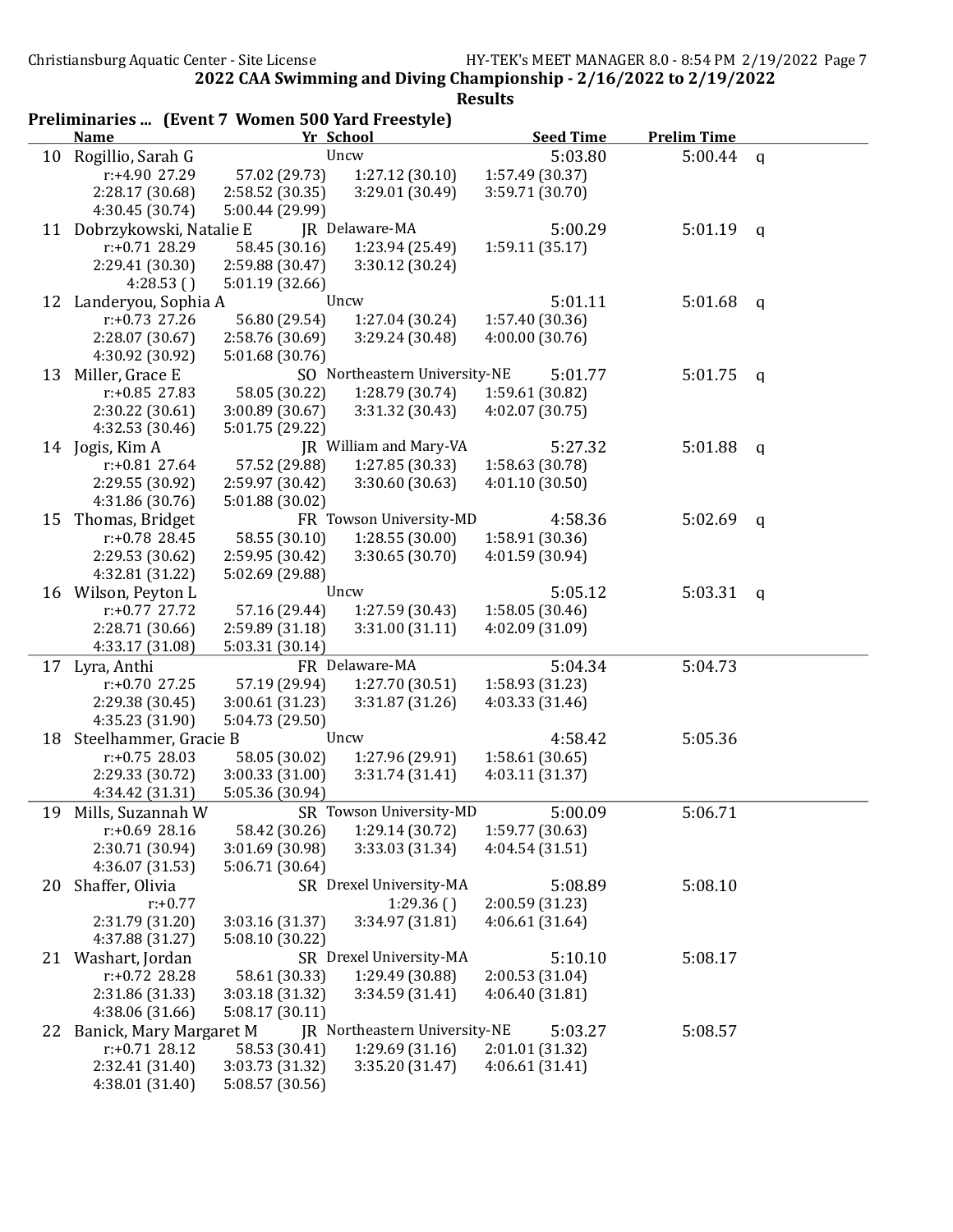|           | Preliminaries  (Event 7 Women 500 Yard Freestyle)        |                                    |                                  |                                    |                     |  |
|-----------|----------------------------------------------------------|------------------------------------|----------------------------------|------------------------------------|---------------------|--|
|           | <b>Name</b>                                              |                                    | Yr School                        | <b>Seed Time</b>                   | <b>Prelim Time</b>  |  |
|           | 23 Oberholzer, Charlise L                                |                                    | SR Delaware-MA                   | 5:00.94                            | 5:11.14             |  |
|           | $r: +0.67$ 27.91                                         | 58.26 (30.35)                      | 1:29.66 (31.40)                  | 2:01.50 (31.84)                    |                     |  |
|           | 2:33.30 (31.80)                                          | 3:05.25(31.95)                     | 3:37.01 (31.76)                  | 4:08.73 (31.72)                    |                     |  |
|           | 4:40.49 (31.76)                                          | 5:11.14(30.65)                     |                                  |                                    |                     |  |
|           | 24 Webb, Ellie K                                         |                                    | FR Drexel University-MA          | 5:08.79                            | 5:11.47             |  |
|           | $r: +0.70$ 27.69                                         | 57.89 (30.20)                      | 1:28.78 (30.89)                  | 2:00.15 (31.37)                    |                     |  |
|           | 2:31.81 (31.66)                                          | 3:03.54(31.73)                     | 3:35.50 (31.96)                  | 4:07.59 (32.09)                    |                     |  |
|           | 4:39.69 (32.10)                                          | 5:11.47 (31.78)                    |                                  |                                    |                     |  |
| 25        | Thomas, Mia I                                            |                                    | SR Northeastern University-NE    | 5:10.30                            | 5:13.27             |  |
|           | $r: +0.75$ 28.02                                         | 58.88 (30.86)                      | 1:30.32 (31.44)                  | 2:02.16 (31.84)                    |                     |  |
|           | 2:33.95 (31.79)                                          | 3:05.90 (31.95)                    | 3:37.97 (32.07)                  | 4:09.99 (32.02)                    |                     |  |
|           | 4:41.86 (31.87)                                          | 5:13.27 (31.41)                    |                                  |                                    |                     |  |
|           | 26 Cincotti Serafini, Mariangela FR Drexel University-MA |                                    |                                  | 5:09.54                            | 5:15.33             |  |
|           | r:+0.78 27.49                                            | 57.58 (30.09)                      | 1:28.18(30.60)                   | 1:58.95 (30.77)                    |                     |  |
|           | 2:30.43 (31.48)                                          | 3:01.96 (31.53)                    | 3:34.66 (32.70)                  | 4:08.34 (33.68)                    |                     |  |
|           | 4:42.09 (33.75)                                          | 5:15.33 (33.24)                    |                                  |                                    |                     |  |
| 27        | Fairlie, Madeleine M                                     |                                    | SO Delaware-MA                   | 5:12.74                            | 5:16.48             |  |
|           | $r: +4.68$ 28.24                                         | 59.11 (30.87)                      | 1:30.70 (31.59)                  | 2:02.14 (31.44)                    |                     |  |
|           | 2:34.20 (32.06)                                          | 3:06.67 (32.47)                    | 3:39.39 (32.72)                  | 4:12.39 (33.00)                    |                     |  |
|           | 4:45.22 (32.83)                                          | 5:16.48 (31.26)                    |                                  |                                    |                     |  |
|           | 28 Ali, Julia R                                          |                                    | SO Towson University-MD          | 5:13.09                            | 5:18.03             |  |
|           | $r: +0.77$ 27.88                                         | 59.06 (31.18)                      | 1:31.13(32.07)                   | 2:03.59 (32.46)                    |                     |  |
|           | 2:35.85 (32.26)                                          | 3:08.03(32.18)                     | 3:40.71 (32.68)                  | 4:13.52 (32.81)                    |                     |  |
|           | 4:45.84 (32.32)                                          | 5:18.03 (32.19)                    |                                  |                                    |                     |  |
|           | <b>Event 8 Men 500 Yard Freestyle</b>                    |                                    |                                  |                                    |                     |  |
|           | CAA-MEET: 4:21.42                                        | 2/15/2007<br>$\mathbf{I}$          | <b>Tom Koucheravy</b>            |                                    | <b>George Mason</b> |  |
|           | CAA All-Time: 4:19.61 @ 3/1/1991                         |                                    | <b>Sergio Lopez</b>              |                                    | American            |  |
|           | Pool Record: 4:17.25 # 2022                              |                                    | <b>Antani Ivanov</b>             | <b>VT</b>                          |                     |  |
|           |                                                          | 4:11.62 A NCAA A Standard          |                                  |                                    |                     |  |
|           |                                                          | 4:23.34 B NCAA B Standard          |                                  |                                    |                     |  |
|           | <b>Name</b>                                              |                                    | Yr School                        | <b>Prelim Time</b>                 | <b>Finals Time</b>  |  |
| A - Final |                                                          |                                    | Uncw                             | 4:28.76                            | 4:23.83             |  |
| 1         | O'Brien, Sam A                                           |                                    |                                  |                                    |                     |  |
|           | $r: +0.71$ 24.21                                         | 50.76 (26.55)                      | 1:17.62(26.86)<br>3:04.15(26.33) | 1:44.61 (26.99)<br>3:30.64 (26.49) |                     |  |
|           | 2:11.35 (26.74)                                          | 2:37.82 (26.47)<br>4:23.83 (26.29) |                                  |                                    |                     |  |
|           | 3:57.54 (26.90)                                          |                                    | FR Drexel University-MA          | 4:28.99                            |                     |  |
|           | Gianni, Alessio<br>$r: +0.70$ 24.25                      |                                    | 1:17.72 (26.84)                  |                                    | 4:26.86             |  |
|           |                                                          | 50.88 (26.63)                      |                                  | 1:44.91 (27.19)                    |                     |  |
|           | 2:11.98 (27.07)                                          | 2:38.93 (26.95)                    | 3:06.36 (27.43)                  | 3:34.10 (27.74)                    |                     |  |
|           | 4:01.40 (27.30)                                          | 4:26.86 (25.46)                    | SO Delaware-MA                   |                                    |                     |  |
| 3         | Taylor, Andrew                                           |                                    |                                  | 4:28.93                            | 4:27.50             |  |
|           | $r: +0.70$ 24.46                                         | 51.17 (26.71)                      | 1:18.63(27.46)                   | 1:45.66 (27.03)                    |                     |  |
|           | 2:12.85 (27.19)                                          | 2:39.98 (27.13)                    | 3:07.58 (27.60)                  | 3:34.76 (27.18)                    |                     |  |
|           | 4:01.52 (26.76)                                          | 4:27.50 (25.98)                    |                                  |                                    |                     |  |
|           | 4 Currie, Gavin P                                        |                                    | FR Delaware-MA                   | 4:28.66                            | 4:27.95             |  |
|           | r:14.37 21.89                                            | 44.82 (22.93)                      | 1:16.82(32.00)                   | 1:46.07 (29.25)                    |                     |  |
|           | 2:13.47 (27.40)<br>4:02.59 (27.21)                       | 2:40.65 (27.18)                    | 3:07.90(27.25)                   | 3:35.38 (27.48)                    |                     |  |
|           |                                                          |                                    |                                  |                                    |                     |  |
|           |                                                          | 4:27.95 (25.36)                    |                                  |                                    |                     |  |
| 5         | Crosby, Silas M                                          |                                    | Uncw                             | 4:28.42                            | 4:30.19             |  |
|           | $r: +0.69$ 24.21                                         | 50.75 (26.54)                      | 1:17.73 (26.98)                  | 1:44.68 (26.95)                    |                     |  |
|           | 2:11.73 (27.05)<br>4:02.63 (28.07)                       | 2:38.82 (27.09)<br>4:30.19 (27.56) | 3:06.56 (27.74)                  | 3:34.56 (28.00)                    |                     |  |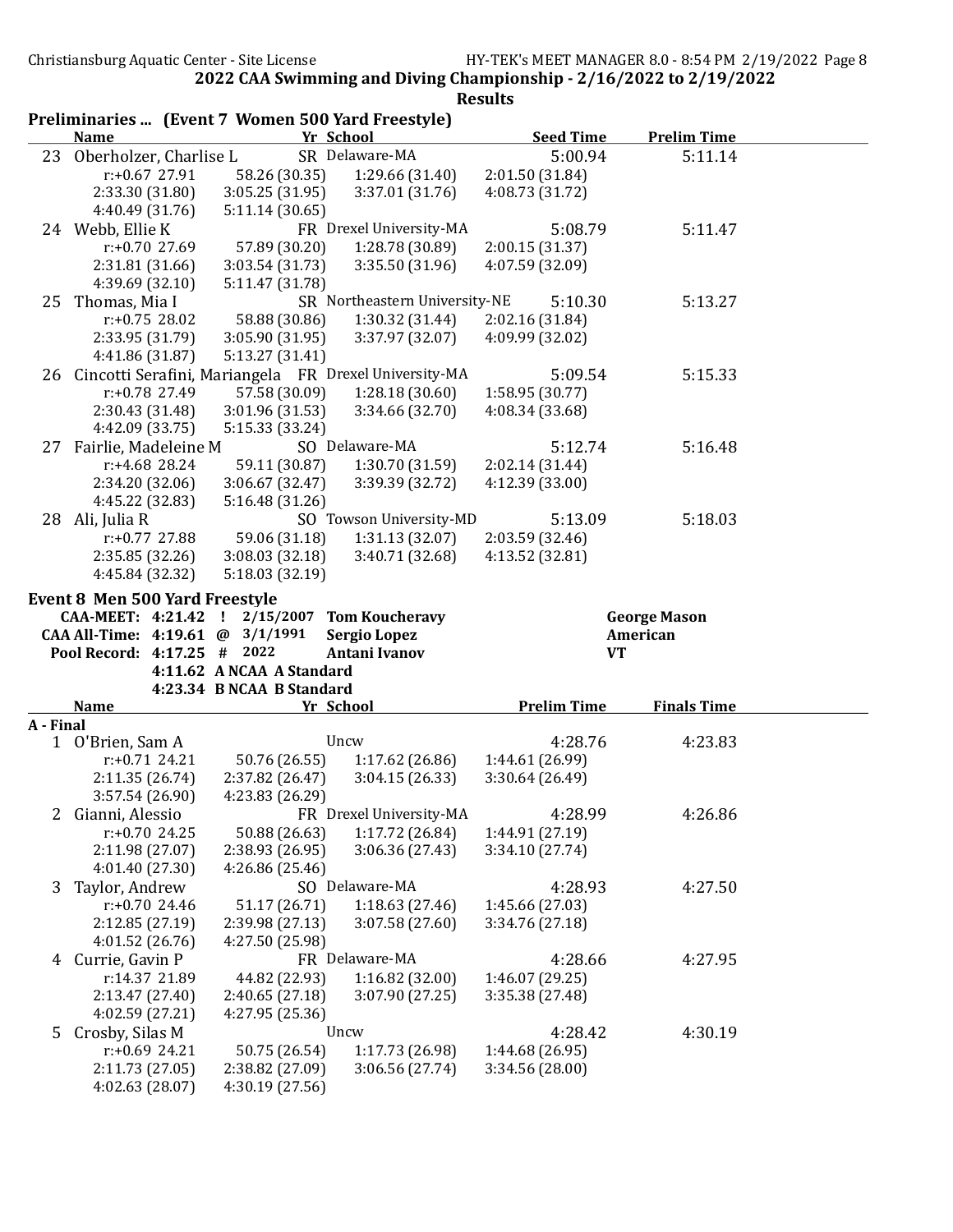|                  | A - Final  (Event 8 Men 500 Yard Freestyle) |                 |                         |                    |                    |  |  |
|------------------|---------------------------------------------|-----------------|-------------------------|--------------------|--------------------|--|--|
|                  | <b>Name</b>                                 | Yr School       |                         | <b>Prelim Time</b> | <b>Finals Time</b> |  |  |
|                  | 6 Ciecko, Bryce A                           |                 | SR Delaware-MA          | 4:29.88            | 4:34.41            |  |  |
|                  | $r: +0.72$ 24.59                            | 51.98 (27.39)   | 1:19.30 (27.32)         | 1:46.67 (27.37)    |                    |  |  |
|                  | 2:14.18 (27.51)                             | 2:42.12 (27.94) | 3:10.43 (28.31)         | 3:38.71 (28.28)    |                    |  |  |
|                  | 4:07.01 (28.30)                             | 4:34.41 (27.40) |                         |                    |                    |  |  |
|                  | 7 Carneiro, Xabi                            |                 | JR Drexel University-MA | 4:34.17            | 4:39.61            |  |  |
|                  | $r: +0.65$ 24.96                            | 52.04 (27.08)   | 1:19.39(27.35)          | 1:47.19 (27.80)    |                    |  |  |
|                  | 2:15.06 (27.87)                             | 2:43.19 (28.13) | 3:11.87 (28.68)         | 3:41.12 (29.25)    |                    |  |  |
|                  | 4:10.82 (29.70)                             | 4:39.61 (28.79) |                         |                    |                    |  |  |
| 8                | Miller, Owen J                              |                 | JR William and Mary-VA  | 4:35.86            | 4:41.74            |  |  |
|                  | r:+0.75 24.78                               | 52.25 (27.47)   | 1:20.54 (28.29)         | 1:48.83 (28.29)    |                    |  |  |
|                  | 2:17.40 (28.57)                             | 2:46.21 (28.81) | 3:15.47(29.26)          | 3:44.71 (29.24)    |                    |  |  |
|                  | 4:13.65 (28.94)                             | 4:41.74 (28.09) |                         |                    |                    |  |  |
| <b>B</b> - Final |                                             |                 |                         |                    |                    |  |  |
| 9                | Bookstein, Ryan P                           |                 | JR Towson University-MD | 4:35.99            | 4:34.19            |  |  |
|                  | $r: +0.70$ 24.63                            | 51.90 (27.27)   | 1:19.89 (27.99)         | 1:48.03 (28.14)    |                    |  |  |
|                  | 2:16.19(28.16)                              | 2:44.35(28.16)  | 3:12.55(28.20)          | 3:40.95 (28.40)    |                    |  |  |
|                  | 4:07.99 (27.04)                             | 4:34.19 (26.20) |                         |                    |                    |  |  |
|                  | 10 Soleo, Will                              |                 | SO Drexel University-MA | 4:40.01            | 4:35.28            |  |  |
|                  | $r: +0.78$ 25.66                            | 53.24 (27.58)   | 1:21.31(28.07)          | 1:49.42 (28.11)    |                    |  |  |
|                  | 2:17.39 (27.97)                             | 2:45.29 (27.90) | 3:12.99(27.70)          | 3:40.82 (27.83)    |                    |  |  |
|                  | 4:08.62 (27.80)                             | 4:35.28 (26.66) |                         |                    |                    |  |  |
|                  | 11 Sabev, Simeon                            |                 | SO Delaware-MA          | 4:39.01            | 4:35.64            |  |  |
|                  | $r: +0.69$ 24.43                            | 51.25 (26.82)   | 1:18.81(27.56)          | 1:47.48 (28.67)    |                    |  |  |
|                  | 2:15.55 (28.07)                             | 2:44.13 (28.58) | 3:12.77(28.64)          | 3:41.25 (28.48)    |                    |  |  |
|                  | 4:09.63 (28.38)                             | 4:35.64(26.01)  |                         |                    |                    |  |  |
|                  | 12 Sabo, Justin J                           |                 | SR Delaware-MA          | 4:39.37            | 4:36.58            |  |  |
|                  | $r: +0.66$ 24.55                            | 51.50 (26.95)   | 1:19.03(27.53)          | 1:46.95 (27.92)    |                    |  |  |
|                  | 2:14.71 (27.76)                             | 2:42.56 (27.85) | 3:10.49(27.93)          | 3:39.09 (28.60)    |                    |  |  |
|                  | 4:08.22 (29.13)                             | 4:36.58 (28.36) |                         |                    |                    |  |  |
|                  | 13 Lowe, Micah F                            |                 | FR William and Mary-VA  | 4:36.62            | 4:37.80            |  |  |
|                  | r:13.30 24.44                               | 50.95 (26.51)   | 1:18.30(27.35)          | 1:45.85 (27.55)    |                    |  |  |
|                  | 2:13.71 (27.86)                             | 2:41.74 (28.03) | 3:10.08(28.34)          | 3:39.42 (29.34)    |                    |  |  |
|                  | 4:09.34 (29.92)                             | 4:37.80 (28.46) |                         |                    |                    |  |  |
|                  | 14 Fitch, David                             |                 | Uncw                    | 4:39.90            | 4:38.64            |  |  |
|                  | $r: +0.71$ 25.02                            | 52.79 (27.77)   | 1:21.19 (28.40)         | 1:49.52 (28.33)    |                    |  |  |
|                  | 2:18.00 (28.48)                             | 2:46.65 (28.65) | 3:15.47 (28.82)         | 3:43.93 (28.46)    |                    |  |  |
|                  | 4:12.11 (28.18)                             | 4:38.64 (26.53) |                         |                    |                    |  |  |
|                  | 15 Lewke, Kevin S                           |                 | FR Delaware-MA          | 4:39.94            | 4:40.11            |  |  |
|                  | $r: +0.68$ 24.77                            | 52.00 (27.23)   | 1:19.74(27.74)          | 1:47.84 (28.10)    |                    |  |  |
|                  | 2:16.25(28.41)                              | 2:45.18 (28.93) | 3:14.22 (29.04)         | 3:43.33 (29.11)    |                    |  |  |
|                  | 4:12.53 (29.20)                             | 4:40.11 (27.58) |                         |                    |                    |  |  |
| 16               | Bishop, Jacob E                             |                 | JR Delaware-MA          | 4:38.29            | 4:40.28            |  |  |
|                  | r:+0.79 25.80                               | 53.21 (27.41)   | 1:21.06 (27.85)         | 1:49.19 (28.13)    |                    |  |  |
|                  | 2:17.61 (28.42)                             | 2:46.04 (28.43) | 3:14.60 (28.56)         | 3:43.48 (28.88)    |                    |  |  |
|                  | 4:12.28 (28.80)                             | 4:40.28 (28.00) |                         |                    |                    |  |  |
|                  |                                             |                 |                         |                    |                    |  |  |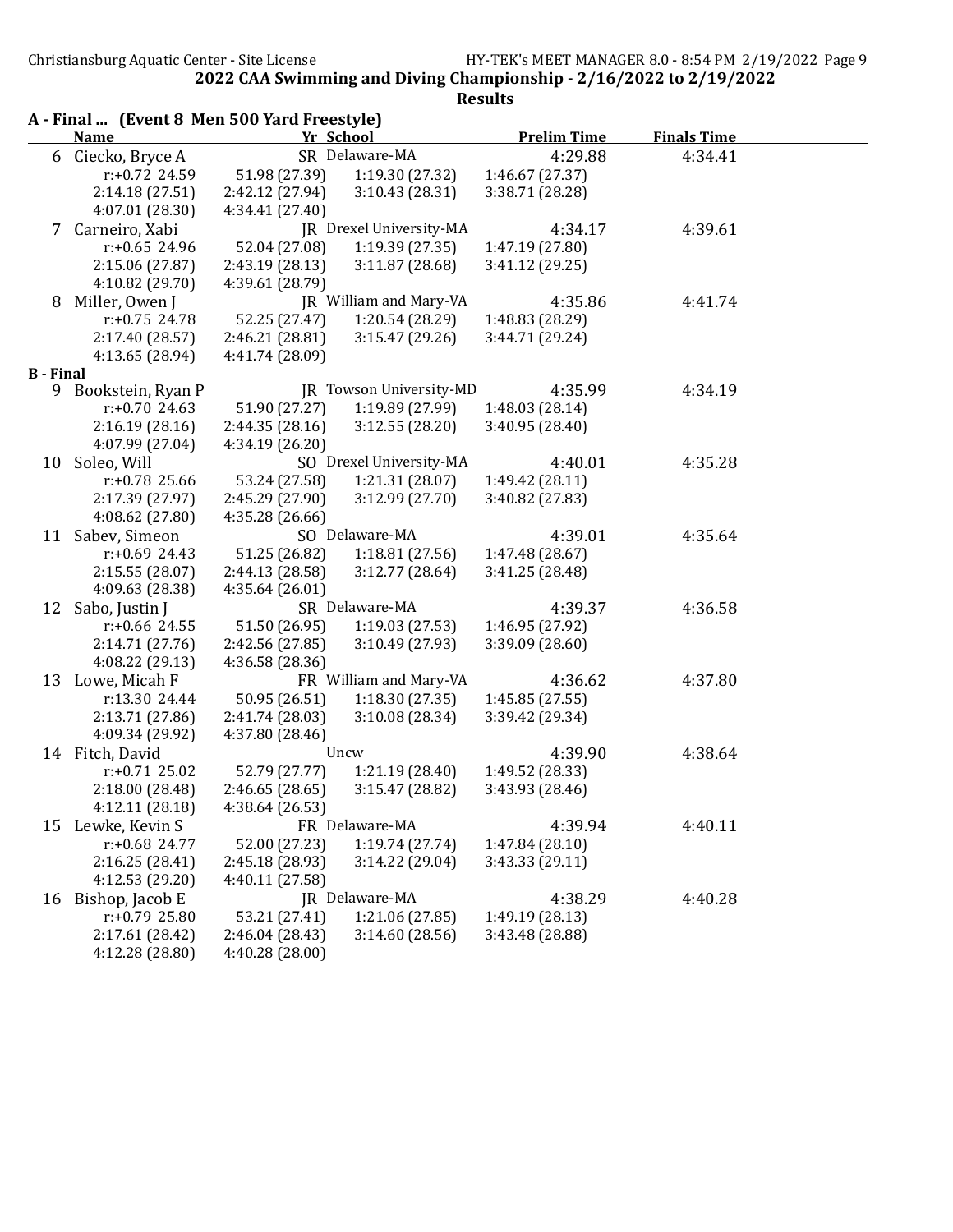Christiansburg Aquatic Center - Site License HY-TEK's MEET MANAGER 8.0 - 8:54 PM 2/19/2022 Page 10 2022 CAA Swimming and Diving Championship - 2/16/2022 to 2/19/2022

|   | <b>Event 8 Men 500 Yard Freestyle</b> |                                    |                                   |                                    |                     |   |  |
|---|---------------------------------------|------------------------------------|-----------------------------------|------------------------------------|---------------------|---|--|
|   | CAA-MEET: 4:21.42 !                   | 2/15/2007                          | <b>Tom Koucheravy</b>             |                                    | <b>George Mason</b> |   |  |
|   | CAA All-Time: 4:19.61 @ 3/1/1991      |                                    | <b>Sergio Lopez</b>               |                                    | American            |   |  |
|   | Pool Record: 4:17.25 # 2022           |                                    | Antani Ivanov                     | <b>VT</b>                          |                     |   |  |
|   |                                       | 4:11.62 A NCAA A Standard          |                                   |                                    |                     |   |  |
|   |                                       | 4:23.34 B NCAA B Standard          |                                   | <b>Seed Time</b>                   | <b>Prelim Time</b>  |   |  |
|   | <b>Name</b><br><b>Preliminaries</b>   |                                    | Yr School                         |                                    |                     |   |  |
|   | 1 Crosby, Silas M                     |                                    | Uncw                              | 4:35.37                            | 4:28.42             | q |  |
|   | $r: +0.70$ 24.52                      | 51.27 (26.75)                      | 1:18.32 (27.05)                   | 1:45.70 (27.38)                    |                     |   |  |
|   | 2:13.07 (27.37)                       | 2:40.17(27.10)                     | 3:07.63(27.46)                    | 3:35.06 (27.43)                    |                     |   |  |
|   | 4:02.46 (27.40)                       | 4:28.42 (25.96)                    |                                   |                                    |                     |   |  |
|   | 2 Currie, Gavin P                     |                                    | FR Delaware-MA                    | 4:31.32                            | 4:28.66             | a |  |
|   | r:+5.96 24.83                         | 52.06 (27.23)                      | 1:19.43(27.37)                    | 1:46.89 (27.46)                    |                     |   |  |
|   | 2:14.32 (27.43)                       | 2:41.52 (27.20)                    | 3:08.54 (27.02)                   | 3:35.82 (27.28)                    |                     |   |  |
|   | 4:02.97 (27.15)                       | 4:28.66 (25.69)                    |                                   |                                    |                     |   |  |
|   | 3 O'Brien, Sam A                      |                                    | Uncw                              | 4:21.86                            | 4:28.76             | a |  |
|   | $r: +0.73$ 24.52                      | 51.58 (27.06)                      | 1:18.82 (27.24)                   | 1:46.14 (27.32)                    |                     |   |  |
|   | 2:13.30(27.16)                        | 2:40.50 (27.20)                    | 3:07.86 (27.36)                   | 3:35.29 (27.43)                    |                     |   |  |
|   | 4:02.73 (27.44)                       | 4:28.76 (26.03)                    |                                   |                                    |                     |   |  |
|   | 4 Taylor, Andrew                      |                                    | SO Delaware-MA                    | 4:25.71                            | 4:28.93             | a |  |
|   | $r: +6.18$ 24.69                      | 52.09 (27.40)                      | 1:19.50(27.41)                    | 1:46.94 (27.44)                    |                     |   |  |
|   | 2:14.29 (27.35)                       | 2:42.00 (27.71)                    | 3:09.31 (27.31)                   | 3:36.70 (27.39)                    |                     |   |  |
|   | 4:03.49 (26.79)                       | 4:28.93 (25.44)                    |                                   |                                    |                     |   |  |
|   | 5 Gianni, Alessio                     |                                    | FR Drexel University-MA           | 4:25.41                            | 4:28.99             | q |  |
|   | $r: +0.67$ 24.64                      | 51.54 (26.90)                      | 1:18.48(26.94)                    | 1:45.90 (27.42)                    |                     |   |  |
|   | 2:13.21 (27.31)                       | 2:40.82 (27.61)                    | 3:08.62(27.80)                    | 3:36.44 (27.82)                    |                     |   |  |
|   | 4:03.96 (27.52)                       | 4:28.99 (25.03)                    |                                   |                                    |                     |   |  |
|   | 6 Ciecko, Bryce A                     |                                    | SR Delaware-MA                    | 4:39.23                            | 4:29.88             | a |  |
|   | r:+5.32 16.71                         | 48.61 (31.90)                      | 1:19.53 (30.92)                   | 1:46.76 (27.23)                    |                     |   |  |
|   | 2:14.21 (27.45)                       | 2:41.83 (27.62)                    | 3:05.47(23.64)                    | 3:36.68 (31.21)                    |                     |   |  |
|   | 4:03.86 (27.18)                       | 4:29.88 (26.02)                    |                                   |                                    |                     |   |  |
|   | 7 Carneiro, Xabi                      |                                    | JR Drexel University-MA           | 4:36.52                            | 4:34.17             | q |  |
|   | $r: +0.71$ 25.25                      | 52.70 (27.45)                      | 1:20.43(27.73)                    | 1:48.27 (27.84)                    |                     |   |  |
|   | 2:16.08 (27.81)                       | 2:43.92 (27.84)                    | 3:11.86(27.94)                    | 3:39.86 (28.00)                    |                     |   |  |
|   | 4:07.54 (27.68)                       | 4:34.17 (26.63)                    |                                   |                                    |                     |   |  |
| 8 | Miller, Owen J                        |                                    | JR William and Mary-VA            | 4:41.34                            | 4:35.86             | q |  |
|   | $r: +0.73$ 24.64                      | 51.74 (27.10)                      | 1:19.80 (28.06)                   | 1:47.62 (27.82)                    |                     |   |  |
|   | 2:15.81 (28.19)                       | 2:43.84 (28.03)                    | 3:12.09 (28.25)                   | 3:40.31 (28.22)                    |                     |   |  |
|   | 4:08.28 (27.97)                       | 4:35.86 (27.58)                    |                                   |                                    |                     |   |  |
| 9 | Bookstein, Ryan P                     |                                    | JR Towson University-MD           | 4:38.62                            | 4:35.99             | q |  |
|   | r:+5.24 21.77                         | 48.74 (26.97)                      | 1:20.57 (31.83)                   | 1:48.60 (28.03)                    |                     |   |  |
|   | 2:16.91 (28.31)                       | 2:45.36 (28.45)<br>4:35.99 (26.60) | 3:13.68 (28.32)                   | 3:42.09 (28.41)                    |                     |   |  |
|   | 4:09.39 (27.30)                       |                                    |                                   |                                    |                     |   |  |
|   | 10 Lowe, Micah F                      |                                    | FR William and Mary-VA            | 4:43.87                            | 4:36.62             | q |  |
|   | $r: +0.72$ 24.61<br>2:16.02 (28.22)   | 51.87 (27.26)<br>2:44.07 (28.05)   | 1:19.82 (27.95)<br>3:12.21(28.14) | 1:47.80 (27.98)<br>3:40.42 (28.21) |                     |   |  |
|   | 4:09.01 (28.59)                       | 4:36.62 (27.61)                    |                                   |                                    |                     |   |  |
|   | 11 Bishop, Jacob E                    |                                    | JR Delaware-MA                    | 4:39.36                            | 4:38.29             |   |  |
|   | $r: +0.76$ 25.57                      | 53.09 (27.52)                      | 1:20.85 (27.76)                   | 1:48.79 (27.94)                    |                     | q |  |
|   | 2:16.75 (27.96)                       | 2:45.12 (28.37)                    | 3:13.59(28.47)                    | 3:42.06 (28.47)                    |                     |   |  |
|   | 4:10.58 (28.52)                       | 4:38.29 (27.71)                    |                                   |                                    |                     |   |  |
|   |                                       |                                    |                                   |                                    |                     |   |  |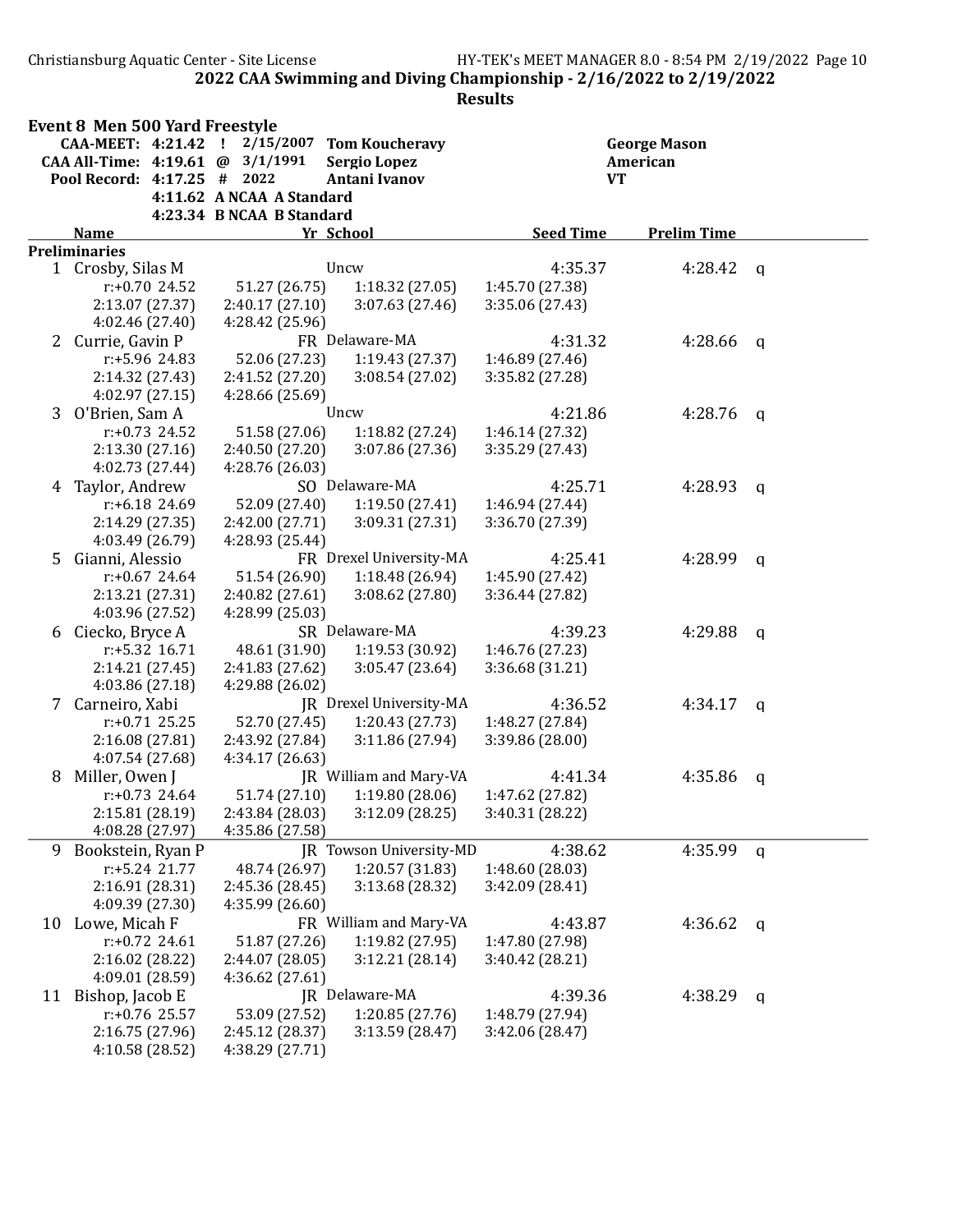|    | Preliminaries  (Event 8 Men 500 Yard Freestyle) |                 |                         |                            |                    |              |
|----|-------------------------------------------------|-----------------|-------------------------|----------------------------|--------------------|--------------|
|    | <b>Name</b>                                     |                 | Yr School               | <b>Seed Time</b>           | <b>Prelim Time</b> |              |
|    | 12 Sabev, Simeon                                |                 | SO Delaware-MA          | 4:34.97                    | 4:39.01            | q            |
|    | $r: +0.71$ 24.60                                | 52.39 (27.79)   | 1:20.54(28.15)          | 1:49.00 (28.46)            |                    |              |
|    | 2:17.38 (28.38)                                 | 2:46.05 (28.67) | 3:14.48(28.43)          | 3:43.77 (29.29)            |                    |              |
|    | 4:12.31 (28.54)                                 | 4:39.01 (26.70) |                         |                            |                    |              |
| 13 | Sabo, Justin J                                  |                 | SR Delaware-MA          | 4:40.97                    | 4:39.37            | q            |
|    | $r: +0.68$ 24.98                                | 52.75 (27.77)   | 1:20.93 (28.18)         | 1:49.56 (28.63)            |                    |              |
|    | 2:18.15 (28.59)                                 | 2:46.68 (28.53) | 3:15.09(28.41)          | 3:43.36 (28.27)            |                    |              |
|    | 4:11.73 (28.37)                                 | 4:39.37 (27.64) |                         |                            |                    |              |
|    | 14 Fitch, David                                 |                 | Uncw                    | 4:49.13                    | 4:39.90            | $\mathbf q$  |
|    | $r: +0.68$ 25.15                                | 52.99 (27.84)   | 1:21.43 (28.44)         | 1:50.08(28.65)             |                    |              |
|    | 2:18.86 (28.78)                                 | 2:47.61 (28.75) | 3:16.53 (28.92)         | 3:45.22 (28.69)            |                    |              |
|    | 4:13.50 (28.28)                                 | 4:39.90 (26.40) |                         |                            |                    |              |
| 15 | Lewke, Kevin S                                  |                 | FR Delaware-MA          | 4:38.57                    | 4:39.94            | q            |
|    | $r: +0.68$ 25.06                                | 52.65 (27.59)   | 1:20.82 (28.17)         | 1:48.67 (27.85)            |                    |              |
|    | 2:16.85(28.18)                                  | 2:45.38 (28.53) | 3:14.36 (28.98)         | 3:43.39 (29.03)            |                    |              |
|    | 4:11.98 (28.59)                                 | 4:39.94 (27.96) |                         |                            |                    |              |
| 16 | Soleo, Will                                     |                 | SO Drexel University-MA | 4:37.21                    | 4:40.01            | $\mathbf{q}$ |
|    | $r: +0.81$ 25.26                                | 52.51 (27.25)   | 1:20.42 (27.91)         | 1:48.52 (28.10)            |                    |              |
|    | 2:16.87 (28.35)                                 | 2:45.60 (28.73) | 3:14.74(29.14)          | 3:43.92 (29.18)            |                    |              |
|    | 4:12.90 (28.98)                                 | 4:40.01 (27.11) |                         |                            |                    |              |
|    | 17 Kofman, Eli B                                |                 | FR Drexel University-MA | 4:40.95                    | 4:40.09            |              |
|    | $r: +0.65$ 25.05                                | 52.40 (27.35)   | 1:20.47 (28.07)         | 1:48.91 (28.44)            |                    |              |
|    | 2:17.25 (28.34)                                 | 2:46.02 (28.77) | 3:14.87(28.85)          | 3:43.89 (29.02)            |                    |              |
|    | 4:12.45 (28.56)                                 | 4:40.09 (27.64) |                         |                            |                    |              |
| 18 | Farrar, Brendan T                               |                 | JR Towson University-MD | 4:43.95                    | 4:40.11            |              |
|    | $r: +0.81$ 25.48                                | 52.92 (27.44)   | 1:20.70 (27.78)         | 1:48.76 (28.06)            |                    |              |
|    | 2:17.06 (28.30)                                 | 2:45.60 (28.54) | 3:14.35(28.75)          | 3:43.22 (28.87)            |                    |              |
|    | 4:12.11 (28.89)                                 | 4:40.11 (28.00) |                         |                            |                    |              |
| 19 | Dean, Blakely B                                 |                 | FR Towson University-MD | 4:37.29                    | 4:40.31            |              |
|    | $r: +0.67$ 25.66                                | 53.55 (27.89)   | 1:21.77 (28.22)         | 1:49.97 (28.20)            |                    |              |
|    | 2:18.44(28.47)                                  | 2:47.04 (28.60) | 3:15.55(28.51)          | 3:44.23 (28.68)            |                    |              |
|    | 4:12.81 (28.58)                                 | 4:40.31 (27.50) |                         |                            |                    |              |
| 20 | Munson, Drew V                                  |                 | JR Towson University-MD | 4:40.42                    | 4:42.03            |              |
|    | $r: +0.71$ 25.37                                | 52.60 (27.23)   | 1:20.32 (27.72)         | 1:48.60 (28.28)            |                    |              |
|    | 2:17.07 (28.47)                                 | 2:45.63 (28.56) | 3:14.59(28.96)          | 3:43.95 (29.36)            |                    |              |
|    | 4:13.29 (29.34)                                 | 4:42.03 (28.74) |                         |                            |                    |              |
|    | 21 Resweber, Will                               |                 | JR Drexel University-MA | 4:45.33                    | 4:42.91            |              |
|    | $r: +0.67$ 24.69                                | 52.60 (27.91)   | 1:21.49 (28.89)         | 1:50.59(29.10)             |                    |              |
|    | 2:19.68 (29.09)                                 | 2:48.53 (28.85) | 3:12.97 (24.44)         | 3:46.76 (33.79)            |                    |              |
|    | 4:15.68 (28.92)                                 | 4:42.91 (27.23) |                         |                            |                    |              |
|    |                                                 |                 | FR Towson University-MD |                            |                    |              |
|    | 22 Rooney, Aiden P<br>r:+0.68 24.90             | 52.47 (27.57)   | 1:20.78 (28.31)         | 4:41.35<br>1:49.60 (28.82) | 4:43.80            |              |
|    |                                                 |                 |                         |                            |                    |              |
|    | 2:18.57 (28.97)                                 | 2:47.80 (29.23) | 3:16.83 (29.03)         | 3:46.10 (29.27)            |                    |              |
|    | 4:15.35 (29.25)                                 | 4:43.80 (28.45) |                         |                            |                    |              |
| 23 | Ockert, Coby A                                  |                 | SO Towson University-MD | 4:42.67                    | 4:49.83            |              |
|    | $r: +0.76$ 25.54                                | 53.61 (28.07)   | 1:23.26 (29.65)         | 1:52.93 (29.67)            |                    |              |
|    | 2:22.44 (29.51)                                 | 2:52.17 (29.73) | 3:22.10 (29.93)         | 3:52.18 (30.08)            |                    |              |
|    | 4:21.69 (29.51)                                 | 4:49.83 (28.14) |                         |                            |                    |              |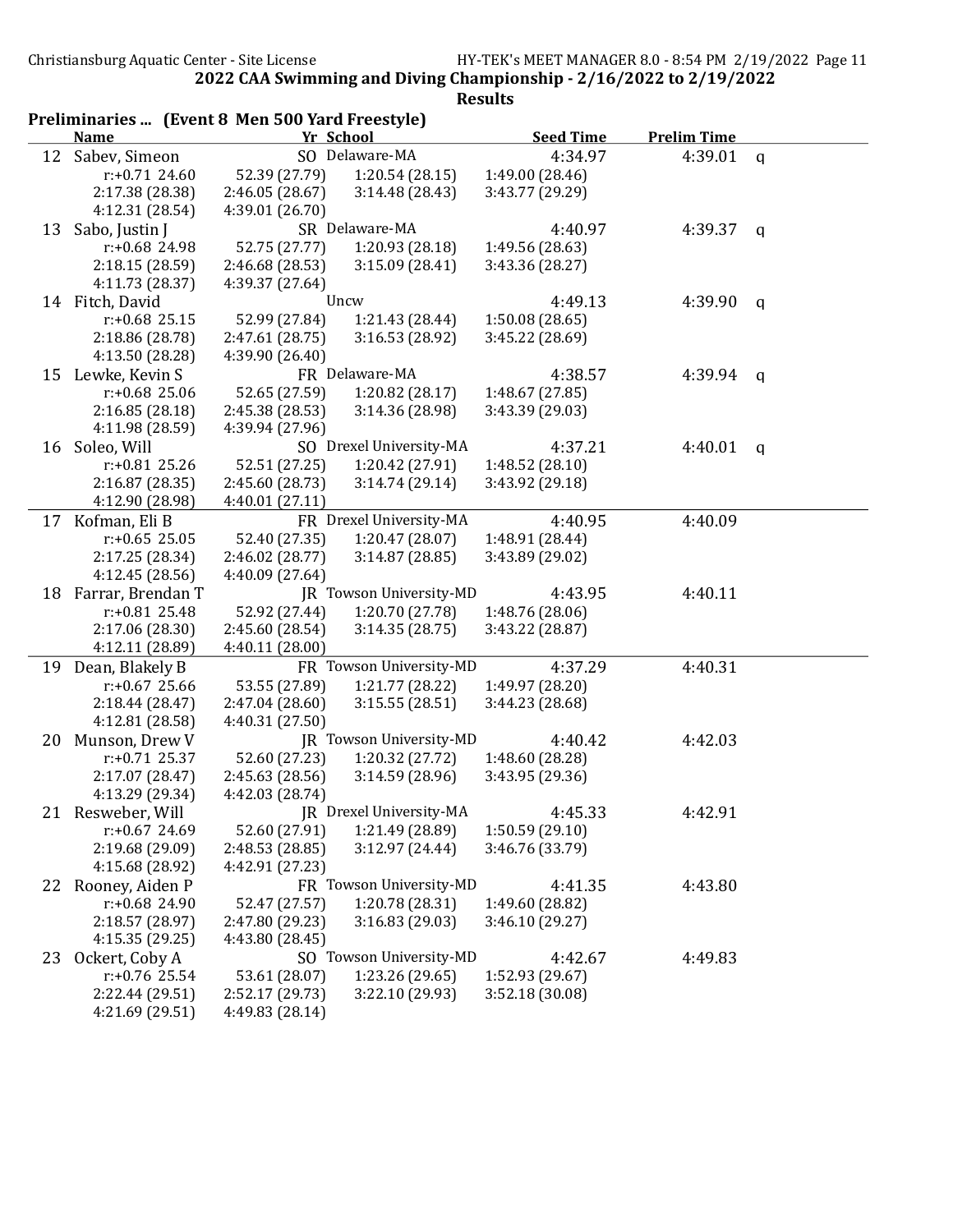Christiansburg Aquatic Center - Site License HY-TEK's MEET MANAGER 8.0 - 8:54 PM 2/19/2022 Page 12 2022 CAA Swimming and Diving Championship - 2/16/2022 to 2/19/2022

|                  | Event 9 Women 200 Yard IM        |                                                                                                 |                                   |                     |   |
|------------------|----------------------------------|-------------------------------------------------------------------------------------------------|-----------------------------------|---------------------|---|
|                  |                                  | CAA-MEET: 1:58.24 ! 2/23/2012 Ashley Danner                                                     |                                   | <b>George Mason</b> |   |
|                  |                                  | CAA All-Time: 1:57.51 @ 3/17/2011 Ashley Danner<br>Pool Record: 1:57.68 # 2/16/2012 Sarah White | <b>George Mason</b><br><b>UVA</b> |                     |   |
|                  |                                  | 1:53.66 A NCAA A Standard                                                                       |                                   |                     |   |
|                  |                                  | 1:59.94 B NCAA B Standard                                                                       |                                   |                     |   |
|                  | <b>Name</b>                      | Yr School                                                                                       | <b>Prelim Time</b>                | <b>Finals Time</b>  |   |
| A - Final        |                                  |                                                                                                 |                                   |                     |   |
| 1                | Selling, Mira                    | JR Delaware-MA                                                                                  | 2:03.17                           | 2:00.60             |   |
|                  | $r: +0.73$ 26.44                 | 57.22 (30.78)<br>1:32.54 (35.32)                                                                | 2:00.60(28.06)                    |                     |   |
|                  | 2 Scherer, Ellie D               | FR William and Mary-VA                                                                          | 2:04.28                           | 2:02.80             |   |
|                  | $r: +5.61$ 27.12                 | 1:33.81 (34.61)<br>59.20 (32.08)                                                                | 2:02.80 (28.99)                   |                     |   |
|                  | 3 Knorr, Kathryn A               | Uncw                                                                                            | 2:05.57                           | 2:03.20             |   |
|                  | 27.49                            | 1:33.66 (36.37)<br>57.29 (29.80)                                                                | 2:03.20 (29.54)                   |                     |   |
|                  | 4 Mitchell, Aislinn              | SO Delaware-MA                                                                                  | 2:05.66                           | 2:03.78             |   |
|                  | $r: +0.71$ 26.61                 | 58.00 (31.39)<br>1:34.64 (36.64)                                                                | 2:03.78 (29.14)                   |                     |   |
|                  | Seward, Hannah M                 | FR Northeastern University-NE                                                                   | 2:05.70                           | 2:04.81             |   |
|                  | $r: +0.69$ 26.23                 | 1:35.34 (37.49)<br>57.85 (31.62)                                                                | 2:04.81 (29.47)                   |                     |   |
|                  | 6 Graff, Maura J                 | JR William and Mary-VA                                                                          | 2:05.12                           | 2:05.05             |   |
|                  | $r: +0.74$ 27.31                 | 1:35.27 (36.47)<br>58.80 (31.49)                                                                | 2:05.05 (29.78)                   |                     |   |
|                  | 7 Pena, Karsen R                 | Uncw                                                                                            | 2:05.26                           | 2:05.08             |   |
|                  | $r: +0.75$ 27.06                 | 1:35.39 (37.22)<br>58.17 (31.11)                                                                | 2:05.08 (29.69)                   |                     |   |
| 8.               | Nunez, Katie E                   | <b>JR</b> Towson University-MD                                                                  | 2:05.49                           | 2:05.37             |   |
| <b>B</b> - Final | $r: +0.69$ 27.68                 | 58.47 (30.79)<br>1:35.15(36.68)                                                                 | 2:05.37 (30.22)                   |                     |   |
|                  | 9 Henry, Ellie A                 | SR William and Mary-VA                                                                          | 2:06.13                           | 2:05.15             |   |
|                  | $r: +5.70$ 27.87                 | 58.94 (31.07)<br>1:36.19(37.25)                                                                 | 2:05.15 (28.96)                   |                     |   |
| 10               | Muldoon, Devon P                 | FR Northeastern University-NE                                                                   | 2:06.39                           | 2:05.29             |   |
|                  | $r: +0.86$ 27.73                 | 1:35.39 (37.03)<br>58.36 (30.63)                                                                | 2:05.29 (29.90)                   |                     |   |
|                  | 11 Niebel, Tink J                | Uncw                                                                                            | 2:06.03                           | 2:05.88             |   |
|                  | $r: +0.75$ 25.99                 | 55.80 (29.81)<br>1:34.74 (38.94)                                                                | 2:05.88 (31.14)                   |                     |   |
|                  | 12 Underwood, Lauren E           | Uncw                                                                                            | 2:07.37                           | 2:06.66             |   |
|                  | $r: +0.74$ 27.34                 | 59.27 (31.93)<br>1:36.92 (37.65)                                                                | 2:06.66 (29.74)                   |                     |   |
|                  | 13 Bonfield, Alexis              | FR William and Mary-VA                                                                          | 2:07.14                           | 2:06.80             |   |
|                  | 27.88                            | 1:37.00(37.55)<br>59.45 (31.57)                                                                 | 2:06.80 (29.80)                   |                     |   |
|                  | 14 Tuttle, Annie D               | JR William and Mary-VA                                                                          | 2:06.36                           | 2:07.14             |   |
|                  | $r: +0.77$ 28.23                 | 1:01.42(33.19)<br>1:36.40 (34.98)                                                               | 2:07.14 (30.74)                   |                     |   |
|                  | 15 Enriquez, Ava E               | JR Towson University-MD                                                                         | 2:07.68                           | 2:07.17             |   |
|                  | r:+0.66 26.75                    | 59.63 (32.88) 1:38.44 (38.81)                                                                   | 2:07.17 (28.73)                   |                     |   |
|                  | 16 Frick, Madeline E             | SO Towson University-MD                                                                         | 2:06.90                           | 2:07.60             |   |
|                  | $r: +0.72$ 27.56                 | 1:37.10 (38.19)<br>58.91 (31.35)                                                                | 2:07.60 (30.50)                   |                     |   |
|                  | <b>Event 9 Women 200 Yard IM</b> |                                                                                                 |                                   |                     |   |
|                  | CAA-MEET: 1:58.24 !              | 2/23/2012 Ashley Danner                                                                         |                                   | <b>George Mason</b> |   |
|                  | CAA All-Time: 1:57.51 @          | 3/17/2011 Ashley Danner                                                                         |                                   | <b>George Mason</b> |   |
|                  | Pool Record: 1:57.68 #           | $2/16/2012$ Sarah White                                                                         | <b>UVA</b>                        |                     |   |
|                  |                                  | 1:53.66 A NCAA A Standard                                                                       |                                   |                     |   |
|                  |                                  | 1:59.94 B NCAA B Standard                                                                       |                                   |                     |   |
|                  | <b>Name</b>                      | Yr School                                                                                       | <b>Seed Time</b>                  | <b>Prelim Time</b>  |   |
|                  | <b>Preliminaries</b>             |                                                                                                 |                                   |                     |   |
| $\mathbf{1}$     | Selling, Mira                    | JR Delaware-MA                                                                                  | 2:02.11                           | 2:03.17             | q |
|                  | $r: +0.79$ 26.45                 | 1:33.28 (35.91)<br>57.37 (30.92)                                                                | 2:03.17 (29.89)                   |                     |   |
|                  | 2 Scherer, Ellie D               | FR William and Mary-VA                                                                          | 2:05.17                           | 2:04.28             | q |
|                  | $r: +0.77$ 27.46                 | 1:34.64 (35.82)<br>58.82 (31.36)                                                                | 2:04.28 (29.64)                   |                     |   |
|                  |                                  |                                                                                                 |                                   |                     |   |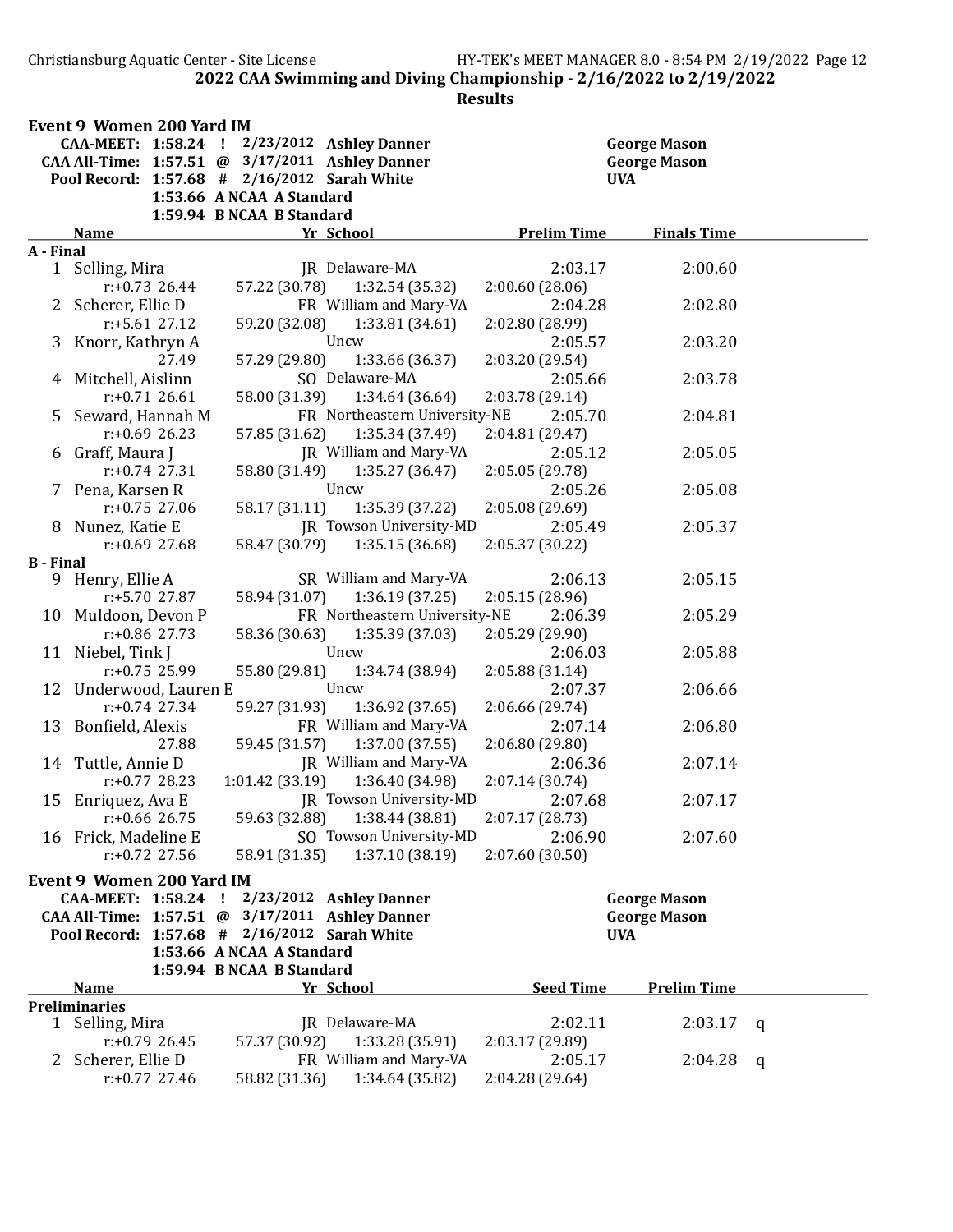|    |                                    | Preliminaries  (Event 9 Women 200 Yard IM) |                  |                    |              |
|----|------------------------------------|--------------------------------------------|------------------|--------------------|--------------|
|    | <b>Name</b>                        | Yr School                                  | <b>Seed Time</b> | <b>Prelim Time</b> |              |
|    | 3 Graff, Maura J                   | JR William and Mary-VA                     | 2:07.36          | 2:05.12            | $\mathbf{q}$ |
|    | 26.59                              | 57.69 (31.10)<br>1:34.32(36.63)            | 2:05.12 (30.80)  |                    |              |
|    | 4 Pena, Karsen R                   | Uncw                                       | 2:06.07          | 2:05.26            | q            |
|    | r:+0.73 26.84                      | 58.12 (31.28)<br>1:35.67(37.55)            | 2:05.26 (29.59)  |                    |              |
| 5. | Nunez, Katie E                     | JR Towson University-MD                    | 2:04.01          | 2:05.49            | q            |
|    | r:+0.65 27.48                      | 58.44 (30.96)<br>1:34.97 (36.53)           | 2:05.49 (30.52)  |                    |              |
|    | 6 Knorr, Kathryn A                 | Uncw                                       | 2:03.43          | 2:05.57            | q            |
|    | $r: +0.75$ 27.71                   | 57.81 (30.10)<br>1:35.32(37.51)            | 2:05.57 (30.25)  |                    |              |
|    | 7 Mitchell, Aislinn                | SO Delaware-MA                             | 2:04.94          | 2:05.66            | q            |
|    | r:+5.20 17.09                      | 59.13 (42.04)<br>1:35.73(36.60)            | 2:05.66 (29.93)  |                    |              |
|    | 8 Seward, Hannah M                 | FR Northeastern University-NE              | 2:04.10          | 2:05.70            | q            |
|    | r:+5.74 25.49                      | 56.81 (31.32)<br>1:34.99 (38.18)           | 2:05.70 (30.71)  |                    |              |
|    | 9 Niebel, Tink J                   | Uncw                                       | 2:07.16          | 2:06.03            |              |
|    | $r: +0.75$ 25.97                   | 56.27 (30.30)                              | 2:06.03 (30.82)  |                    | q            |
|    |                                    | 1:35.21 (38.94)<br>SR William and Mary-VA  |                  |                    |              |
|    | 10 Henry, Ellie A                  |                                            | 2:08.30          | 2:06.13            | $\mathsf{q}$ |
|    | $r: +0.71$ 27.86                   | 1:36.68(37.37)<br>59.31 (31.45)            | 2:06.13 (29.45)  |                    |              |
|    | 11 Tuttle, Annie D                 | JR William and Mary-VA                     | 2:04.95          | 2:06.36            | q            |
|    | r:+0.75 27.99                      | 1:00.19(32.20)<br>1:34.87 (34.68)          | 2:06.36 (31.49)  |                    |              |
|    | 12 Muldoon, Devon P                | FR Northeastern University-NE              | 2:04.28          | 2:06.39            | q            |
|    | $r: +4.63$ 26.61                   | 58.07 (31.46)<br>1:35.26 (37.19)           | 2:06.39 (31.13)  |                    |              |
|    | 13 Frick, Madeline E               | SO Towson University-MD                    | 2:06.55          | 2:06.90            | q            |
|    | $r: +0.72$ 27.38                   | 58.29 (30.91)<br>1:36.20 (37.91)           | 2:06.90 (30.70)  |                    |              |
|    | 14 Bonfield, Alexis                | FR William and Mary-VA                     | 2:05.96          | 2:07.14            | a            |
|    | $r: +0.74$ 27.77                   | 58.83 (31.06)<br>1:36.50(37.67)            | 2:07.14 (30.64)  |                    |              |
|    | 15 Underwood, Lauren E             | Uncw                                       | 2:06.81          | 2:07.37            | $\mathsf{q}$ |
|    | $r: +0.74$ 27.68                   | 1:36.86 (37.26)<br>59.60 (31.92)           | 2:07.37 (30.51)  |                    |              |
|    | 16 Enriquez, Ava E                 | JR Towson University-MD                    | 2:06.12          | 2:07.68            | q            |
|    | $r: +0.74$ 27.15                   | 1:00.50 (33.35)<br>1:38.00 (37.50)         | 2:07.68 (29.68)  |                    |              |
|    | 17 Tasakou, Mania                  | FR Delaware-MA                             | 2:11.04          | 2:08.38            |              |
|    | 26.98                              | 1:00.03(33.05)<br>1:35.71 (35.68)          | 2:08.38 (32.67)  |                    |              |
|    | 18 Rongione, Natalia D             | FR William and Mary-VA                     | 2:09.19          | 2:08.53            |              |
|    | $r: +0.72$ 28.35                   | 1:02.87 (34.52)<br>1:38.93 (36.06)         | 2:08.53 (29.60)  |                    |              |
|    | 19 Lillis, Erin K                  | JR Delaware-MA                             | 2:05.18          | 2:08.62            |              |
|    | $r: +0.69$ 27.50                   | 1:37.79 (37.45)<br>1:00.34(32.84)          | 2:08.62 (30.83)  |                    |              |
|    | 20 Dichak, Victoria L              | SO Towson University-MD                    | 2:08.01          | 2:08.90            |              |
|    | $r: +0.77$ 27.34                   | 58.74 (31.40)<br>1:37.26 (38.52)           | 2:08.90 (31.64)  |                    |              |
| 21 | Gaffney, Laura M                   | FR Towson University-MD                    | 2:06.87          | 2:08.98            |              |
|    | r:+0.70 27.57                      | 1:36.75 (37.83)<br>58.92 (31.35)           | 2:08.98 (32.23)  |                    |              |
| 22 | Nocera, Federica                   | FR Drexel University-MA                    | 2:07.78          | 2:09.07            |              |
|    | $r: +0.81$ 28.13                   | 1:38.75 (40.86)<br>57.89 (29.76)           | 2:09.07 (30.32)  |                    |              |
| 23 | Owings, Hannah E                   | Uncw                                       | 2:08.42          | 2:09.37            |              |
|    | $r: +0.64$ 27.81                   | 1:01.75 (33.94)                            |                  |                    |              |
|    |                                    | 1:37.99 (36.24)                            | 2:09.37 (31.38)  |                    |              |
|    | 24 Watts, Molly M<br>r:+0.85 28.57 | SO Drexel University-MA                    | 2:10.07          | 2:09.41            |              |
|    |                                    | 1:39.19 (37.91)<br>1:01.28(32.71)          | 2:09.41 (30.22)  |                    |              |
| 25 | Earley, Crissy M                   | FR Delaware-MA                             | 2:07.31          | 2:09.52            |              |
|    | $r: +0.69$ 28.00                   | 1:38.56 (38.16)<br>1:00.40(32.40)          | 2:09.52 (30.96)  |                    |              |
| 26 | Proffitt, Peyton H                 | JR William and Mary-VA                     | 2:08.37          | 2:10.00            |              |
|    | $r: +0.68$ 28.45                   | 1:38.96 (37.67)<br>1:01.29 (32.84)         | 2:10.00 (31.04)  |                    |              |
| 27 | Rogers, Rebecca A                  | SR William and Mary-VA                     | <b>NT</b>        | 2:10.05            |              |
|    | $r: +0.74$ 27.96                   | 1:40.38 (39.64)<br>1:00.74 (32.78)         | 2:10.05 (29.67)  |                    |              |
| 28 | Matulis, Tiffany M                 | SO Towson University-MD                    | 2:09.29          | 2:10.10            |              |
|    | r:+0.76 27.82                      | 1:39.60 (37.87)<br>1:01.73 (33.91)         | 2:10.10 (30.50)  |                    |              |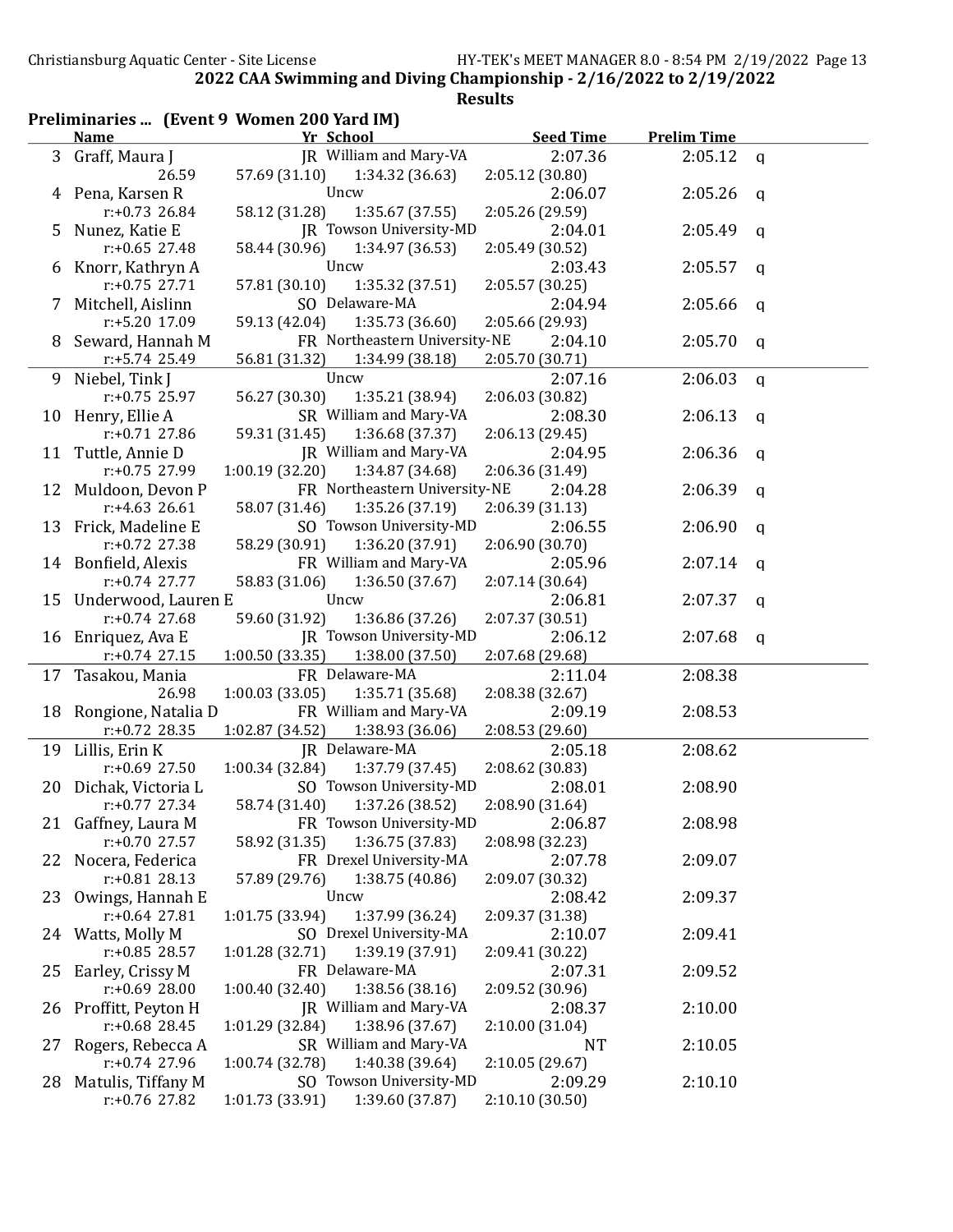**Results** 

Preliminaries ... (Event 9 Women 200 Yard IM) Name **The Value of School Seed Time** Prelim Time 29 Arciniegas, Francesca FR Northeastern University-NE 2:08.94 2:10.39 r:+0.76 26.93 59.18 (32.25) 1:38.80 (39.62) 2:10.39 (31.59) 30 Casolo, Samantha A SO Towson University-MD 2:07.48 2:11.06 r:+0.76 27.28 1:00.12 (32.84) 1:38.68 (38.56) 2:11.06 (32.38) 31 Draganosky, Taylor E SR Delaware-MA 2:10.23 2:12.83<br>  $r: +0.74$  27.87 1:03.04 (35.17) 1:39.88 (36.84) 2:12.83 (32.95) r:+0.74 27.87 1:03.04 (35.17) 1:39.88 (36.84) 2:12.83 (32.95) 32 Borrero, Kayla SR Delaware-MA 2:13.64 2:12.86 r:+0.77 27.63 1:00.50 (32.87) 1:40.79 (40.29) 2:12.86 (32.07) 33 Linell, Nicole E FR Northeastern University-NE 2:14.92 2:15.06 r:+0.81 28.65 1:04.06 (35.41) 1:42.57 (38.51) 2:15.06 (32.49) Event 10 Men 200 Yard IM CAA-MEET: 1:45.33 ! 2/20/2020 Ben Skopic W&M CAA All-Time: 1:44.97 @ 3/28/2019 Jack P Saunderson Towson Pool Record: 1:43.80 # 2021 Charles Coll Marti VT 1:41.34 A NCAA A Standard 1:46.77 B NCAA B Standard Name **Prelim Time** Prelim Time **Finals Time** A - Final 1 Louviere, Henderson Uncw 1:47.43 1:46.24 B r:+6.05 22.70 48.88 (26.18) 1:20.65 (31.77) 1:46.24 (25.59) 2 Benzing, Brian J SO Towson University-MD 1:46.18 1:46.62 B r:+0.68 22.52 50.38 (27.86) 1:20.26 (29.88) 1:46.62 (26.36) 3 Raptis, Paris SR Drexel University-MA 1:47.64 1:47.21 r:+0.73 23.05 50.57 (27.52) 1:21.34 (30.77) 1:47.21 (25.87) 4 Duffy, Aiden P Uncw 1:49.25 1:48.18 r:+0.70 23.47 51.85 (28.38) 1:22.28 (30.43) 1:48.18 (25.90) 5 Karnik, Kacper FR Drexel University-MA 1:47.79 1:48.33 r:+0.64 23.60 50.53 (26.93) 1:21.61 (31.08) 1:48.33 (26.72) 6 Sabev, Toni FR Delaware-MA 1:49.12 1:48.35 r:+0.74 23.34 52.07 (28.73) 1:22.03 (29.96) 1:48.35 (26.32) 7 Goldey, Will W Uncw 1:49.30 1:48.50 r:+0.59 23.76 50.79 (27.03) 1:22.60 (31.81) 1:48.50 (25.90) 8 Flint, Patrick J JR Towson University-MD 1:49.14 1:48.83 23.89 52.01 (28.12) 1:23.07 (31.06) 1:48.83 (25.76) B - Final 9 Duracinsky, Jacob A Uncw 1:49.48 1:48.26 r:+0.71 23.87 51.21 (27.34) 1:22.48 (31.27) 1:48.26 (25.78) 10 Diacumakos, Noah R JR Towson University-MD 1:51.67 1:50.22 23.69 52.73 (29.04) 1:23.84 (31.11) 1:50.22 (26.38) 11 Hoshall, Brent R Uncw 1:50.70 1:50.54 r:14.40 24.26 50.70 (26.44) 1:23.14 (32.44) 1:50.54 (27.40) 12 Sokolowsky, Conor S JR William and Mary-VA 1:51.54 1:51.34 r:+0.64 24.21 51.73 (27.52) 1:24.34 (32.61) 1:51.34 (27.00) 13 Hattery, Jack R SO Delaware-MA 1:51.42 1:51.58 r:+0.67 24.35 1:25.16 ( ) 1:51.58 (26.42) 14 Frick, Evan C SO Delaware-MA 1:51.78 1:52.08<br>
1:52.08 1:52.08 1:52.08 1:52.08 1:52.08 1:52.08 1:52.08 1:52.08 1:52.08 1:52.08 1:52.08 1:52.08 1:52.08 1:52 r:+0.63 24.17 53.61 (29.44) 1:24.50 (30.89) 1:52.08 (27.58) 15 Curlee, Mitch M Uncw 1:51.52 1:53.04 r:+0.65 24.53 52.98 (28.45) 1:26.04 (33.06) 1:53.04 (27.00) 16 Darhower, Jeb J SR Delaware-MA 1:52.16 1:53.30 r:+0.65 24.17 53.47 (29.30) 1:25.38 (31.91) 1:53.30 (27.92)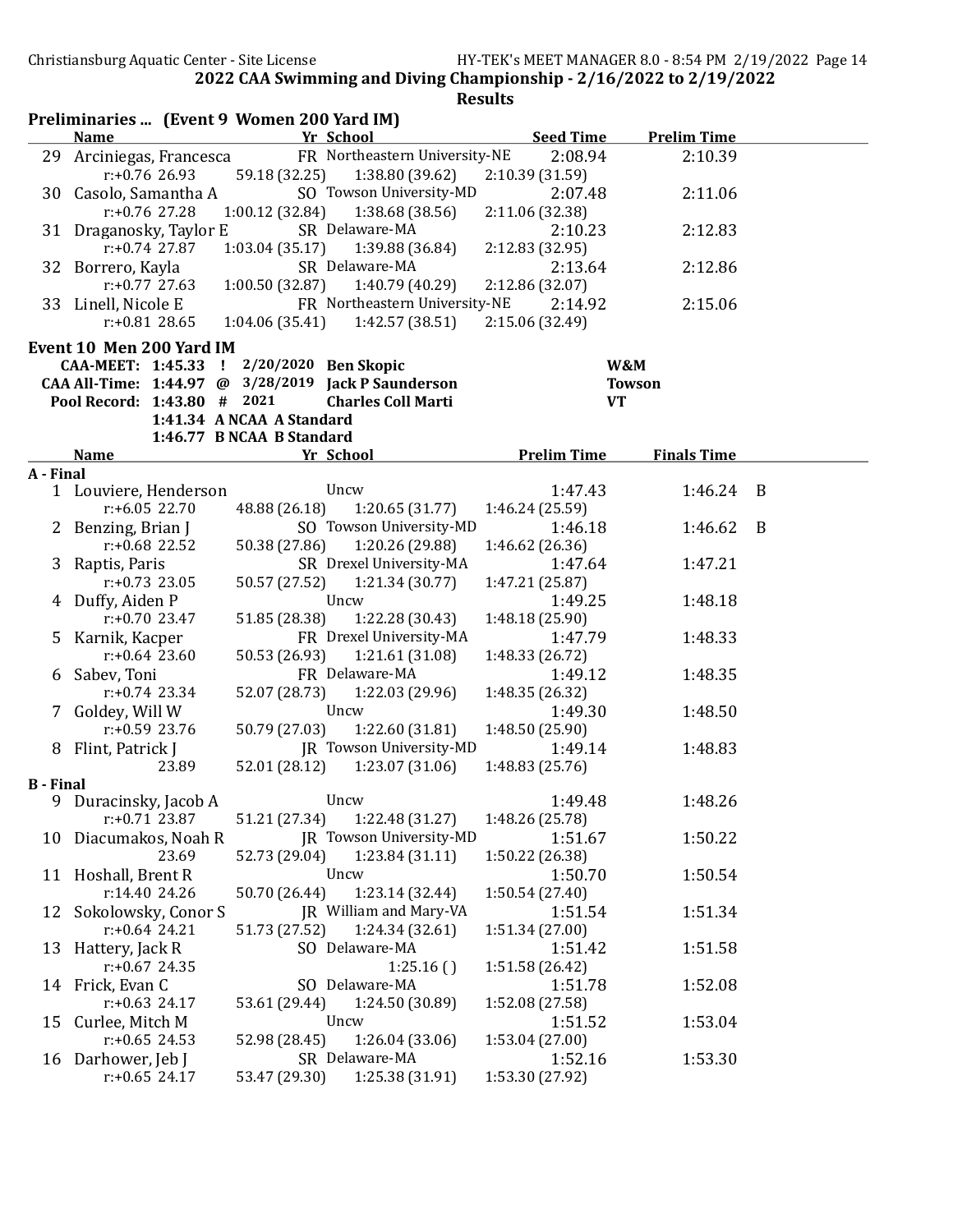Christiansburg Aquatic Center - Site License HY-TEK's MEET MANAGER 8.0 - 8:54 PM 2/19/2022 Page 15 2022 CAA Swimming and Diving Championship - 2/16/2022 to 2/19/2022

|    | Event 10 Men 200 Yard IM    |                                                     |                  |                    |              |
|----|-----------------------------|-----------------------------------------------------|------------------|--------------------|--------------|
|    | CAA-MEET: 1:45.33 !         | 2/20/2020 Ben Skopic                                | W&M              |                    |              |
|    |                             | CAA All-Time: 1:44.97 @ 3/28/2019 Jack P Saunderson | <b>Towson</b>    |                    |              |
|    | Pool Record: 1:43.80 # 2021 | <b>Charles Coll Marti</b>                           | <b>VT</b>        |                    |              |
|    |                             | 1:41.34 A NCAA A Standard                           |                  |                    |              |
|    |                             | 1:46.77 B NCAA B Standard                           |                  |                    |              |
|    | <b>Name</b>                 | Yr School                                           | <b>Seed Time</b> | <b>Prelim Time</b> |              |
|    | <b>Preliminaries</b>        |                                                     |                  |                    |              |
|    | 1 Benzing, Brian J          | SO Towson University-MD                             | 1:48.75          | 1:46.18            | qB           |
|    | $r: +0.69$ 22.75            | 50.75 (28.00)<br>1:19.88(29.13)                     | 1:46.18 (26.30)  |                    |              |
|    | 2 Louviere, Henderson       | Uncw                                                | 1:49.12          | 1:47.43            | a            |
|    | $r: +0.64$ 23.12            | 50.44 (27.32)<br>1:21.45(31.01)                     | 1:47.43 (25.98)  |                    |              |
| 3  | Raptis, Paris               | SR Drexel University-MA                             | 1:50.89          | 1:47.64            | q            |
|    | $r: +5.44$ 22.16            | 50.67 (28.51)<br>1:21.78(31.11)                     | 1:47.64 (25.86)  |                    |              |
|    | 4 Karnik, Kacper            | FR Drexel University-MA                             | 1:49.57          | 1:47.79            | a            |
|    | r:+7.98 23.59               | 50.54 (26.95)<br>1:20.81(30.27)                     | 1:47.79 (26.98)  |                    |              |
| 5  | Sabev, Toni                 | FR Delaware-MA                                      | 1:51.04          | 1:49.12            | a            |
|    | $r: +0.73$ 23.72            | 52.12 (28.40)<br>1:22.79 (30.67)                    | 1:49.12 (26.33)  |                    |              |
|    | 6 Flint, Patrick J          | JR Towson University-MD                             | 1:51.22          | 1:49.14            | $\mathbf{q}$ |
|    | $r: +0.71$ 23.86            | 1:22.99(31.17)<br>51.82 (27.96)                     | 1:49.14(26.15)   |                    |              |
|    | 7 Duffy, Aiden P            | Uncw                                                | 1:51.66          | 1:49.25            | $\mathbf q$  |
|    | $r: +0.69$ 23.73            | 52.11 (28.38)<br>1:22.86 (30.75)                    | 1:49.25 (26.39)  |                    |              |
|    | 8 Goldey, Will W            | Uncw                                                | 1:49.98          | 1:49.30            | $\mathbf q$  |
|    | $r: +0.61$ 23.72            | 50.48 (26.76)<br>1:22.69 (32.21)                    | 1:49.30 (26.61)  |                    |              |
|    | 9 Duracinsky, Jacob A       | Uncw                                                | 1:51.53          | 1:49.48            | $\mathbf{q}$ |
|    | $r: +0.71$ 23.64            | 50.59 (26.95)<br>1:22.99 (32.40)                    | 1:49.48 (26.49)  |                    |              |
|    | 10 Hoshall, Brent R         | Uncw                                                | 1:52.46          | 1:50.70            | $\mathbf q$  |
|    | $r: +0.76$ 24.14            | 1:24.01 (33.45)<br>50.56 (26.42)                    | 1:50.70 (26.69)  |                    |              |
|    | 11 Hattery, Jack R          | SO Delaware-MA                                      | 1:52.58          | 1:51.42            | $\mathbf{q}$ |
|    | $r: +0.66$ 24.00            | 53.32 (29.32)<br>1:24.80 (31.48)                    | 1:51.42 (26.62)  |                    |              |
|    | 12 Curlee, Mitch M          | Uncw                                                | 1:53.79          | 1:51.52            | q            |
|    | $r: +0.65$ 24.44            | 52.14 (27.70)<br>1:24.10 (31.96)                    | 1:51.52 (27.42)  |                    |              |
|    | 13 Sokolowsky, Conor S      | JR William and Mary-VA                              | 1:53.23          | 1:51.54            | q            |
|    | $r: +0.66$ 24.33            | 1:24.10 (32.63)<br>51.47 (27.14)                    | 1:51.54 (27.44)  |                    |              |
|    | 14 Diacumakos, Noah R       | JR Towson University-MD                             | 1:51.83          | 1:51.67            | a            |
|    | $r: +0.67$ 23.94            | 52.35 (28.41)<br>1:24.04 (31.69)                    | 1:51.67 (27.63)  |                    |              |
| 15 | Frick, Evan C               | SO Delaware-MA                                      | 1:53.62          | 1:51.78            | q            |
|    | $r: +0.64$ 24.63            | 54.24 (29.61)<br>1:24.59 (30.35)                    | 1:51.78 (27.19)  |                    |              |
|    | 16 Darhower, Jeb J          | SR Delaware-MA                                      | 1:53.51          | 1:52.16            | $\mathbf{q}$ |
|    | $r$ :+0.66 24.36            | 1:24.02 (31.28)<br>52.74 (28.38)                    | 1:52.16 (28.14)  |                    |              |
|    | 17 Wilmore, Aaron L         | FR Delaware-MA                                      | 1:52.64          | 1:53.27            |              |
|    | $r: +0.79$ 24.55            | 52.39 (27.84)<br>1:24.98 (32.59)                    | 1:53.27 (28.29)  |                    |              |
|    | 18 Fields, Noah W           | JR William and Mary-VA                              | 1:54.68          | 1:53.41            |              |
|    | $r: +0.68$ 23.45            | 51.46 (28.01)<br>1:26.19 (34.73)                    | 1:53.41 (27.22)  |                    |              |
|    | 19 Huff, Carson             | SR Drexel University-MA                             | 1:56.36          | 1:54.10            |              |
|    | r:+5.96 24.59               | 1:26.23 (33.20)<br>53.03 (28.44)                    | 1:54.10 (27.87)  |                    |              |
|    | 20 Harris, Mills H          | SO William and Mary-VA                              | 1:56.86          | 1:55.76            |              |
|    | $r: +0.67$ 25.02            | 53.97 (28.95)<br>1:27.28 (33.31)                    | 1:55.76 (28.48)  |                    |              |
|    | 21 Pennimpede, Tommy        | FR Drexel University-MA                             | 1:59.36          | 1:57.04            |              |
|    | $r: +6.97$ 25.77            | 53.44 (27.67)<br>1:28.06 (34.62)                    | 1:57.04 (28.98)  |                    |              |
|    | 22 Fatta, Tanner J          | FR Towson University-MD                             | 1:55.36          | 1:57.25            |              |
|    | $r: +0.62$ 25.40            | 55.14 (29.74)<br>1:27.56 (32.42)                    | 1:57.25 (29.69)  |                    |              |
| 23 | Timoshenko, Nikita          | SO Drexel University-MA                             | 1:58.57          | 1:57.47            |              |
|    | $r: +0.67$ 24.22            | 52.12 (27.90)<br>1:28.48 (36.36)                    | 1:57.47 (28.99)  |                    |              |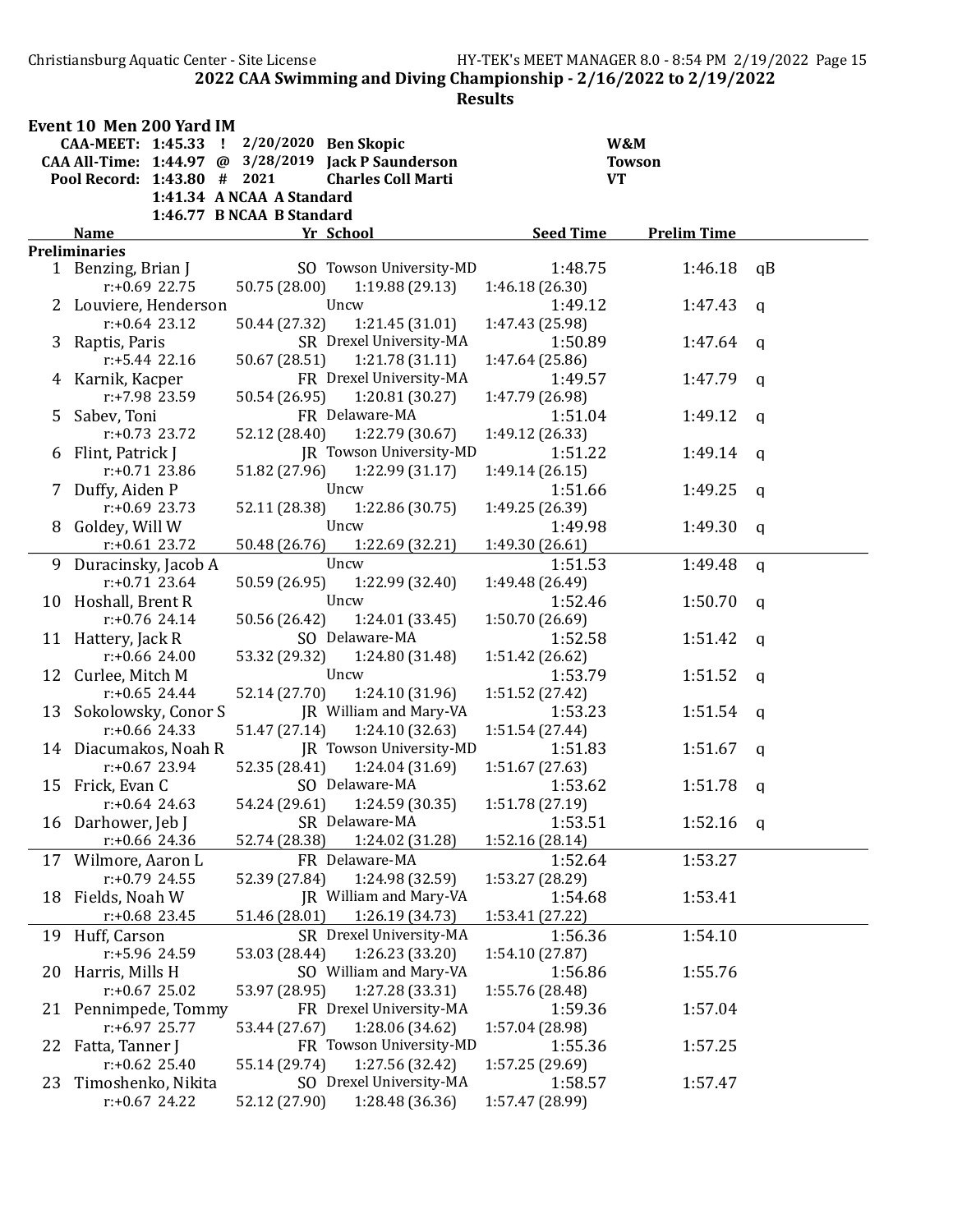|                  |                                                                              |            | Preliminaries  (Event 10 Men 200 Yard IM) |                                              |                            |                    |   |
|------------------|------------------------------------------------------------------------------|------------|-------------------------------------------|----------------------------------------------|----------------------------|--------------------|---|
|                  | <b>Name</b>                                                                  |            |                                           | Yr School                                    | <b>Seed Time</b>           | <b>Prelim Time</b> |   |
|                  | 24 Spain, Noah J<br>$r: +0.64$ 25.40                                         |            | 57.37 (31.97)                             | FR William and Mary-VA<br>1:30.39 (33.02)    | 1:57.33<br>1:59.44 (29.05) | 1:59.44            |   |
|                  | Mills, Colby W<br>Butterfly kick - breast<br>$r: +0.63$ 24.45                |            | 51.64 (27.19)                             | JR William and Mary-VA                       | 1:53.60                    | DQ 1:50.40         |   |
|                  |                                                                              |            |                                           | 1:23.38 (31.74) )Q 1:50.40 (27.02)           |                            |                    |   |
|                  | Event 11 Women 50 Yard Freestyle<br><b>CAA-MEET:</b><br><b>CAA All-Time:</b> | 22.26 !    | 2/17/2022<br>21.98 @ 2022                 | <b>Missy Cundiff</b><br><b>Missy Cundiff</b> | W&M<br>W&M                 |                    |   |
|                  | Pool Record:                                                                 |            | 22.03 # 2/16/2012 Kelsi Hall              |                                              | <b>UM</b>                  |                    |   |
|                  |                                                                              |            | 21.66 A NCAA A Standard                   |                                              |                            |                    |   |
|                  |                                                                              |            | 22.76 B NCAA B Standard                   |                                              |                            |                    |   |
|                  | <b>Name</b>                                                                  |            |                                           | Yr School                                    | <b>Prelim Time</b>         | <b>Finals Time</b> |   |
| A - Final        | 1 Cundiff, Missy A                                                           | $r: +0.67$ |                                           | SR William and Mary-VA                       | 22.32                      | 22.26! B           |   |
| $\mathbf{Z}$     | Nasedkina, Lera                                                              | $r: +0.70$ |                                           | SR Drexel University-MA                      | 22.31                      | 22.47              | B |
| 3                | Koo, Jamie                                                                   | $r: +0.61$ |                                           | SO Northeastern University-NE                | 22.85                      | 22.48              | B |
| 4                | Gravereaux, Chelsea                                                          | $r: +0.73$ |                                           | JR Drexel University-MA                      | 23.26                      | 23.07              |   |
| 5                | Olson, Sarah K                                                               | $r: +0.73$ |                                           | Uncw                                         | 23.08                      | 23.16              |   |
| b                | Stevenson, Katie C                                                           | $r: +0.74$ |                                           | JR William and Mary-VA                       | 23.38                      | 23.40              |   |
|                  | Kenna, Anna M                                                                | $r: +0.68$ |                                           | SR William and Mary-VA                       | 23.36                      | 23.42              |   |
| 8                | Palochik, Victoria L                                                         | $r: +0.63$ |                                           | SR Drexel University-MA                      | 23.49                      | 23.44              |   |
| <b>B</b> - Final |                                                                              |            |                                           |                                              |                            |                    |   |
| 9                | Styer, Ryann                                                                 | $r: +0.69$ |                                           | SR Drexel University-MA                      | 23.55                      | 23.45              |   |
| 10               | Mince, Maddie N                                                              | $r: +0.67$ |                                           | JR Towson University-MD                      | 23.55                      | 23.59              |   |
|                  | 11 Powell, Paige                                                             | r:+0.67    |                                           | SR Drexel University-MA                      | 23.78                      | 23.71              |   |
| 12               | Schulz, Parker A                                                             | $r: +0.74$ |                                           | JR Towson University-MD                      | 23.57                      | 23.72              |   |
| 13               | Copeland, Mary G                                                             | $r: +0.75$ |                                           | Uncw                                         | 23.83                      | 23.86              |   |
| 14               | Lamoureux, Brooke M                                                          | $r: +0.72$ |                                           | JR William and Mary-VA                       | 23.86                      | 23.88              |   |
| 15               | Ritter, Hailey*                                                              | $r: +0.67$ |                                           | IR Towson University-MD                      | 23.61                      | 23.89              |   |
| 16               | Morgan, Brooke C                                                             | $r: +0.63$ |                                           | Uncw                                         | 23.90                      | 24.10              |   |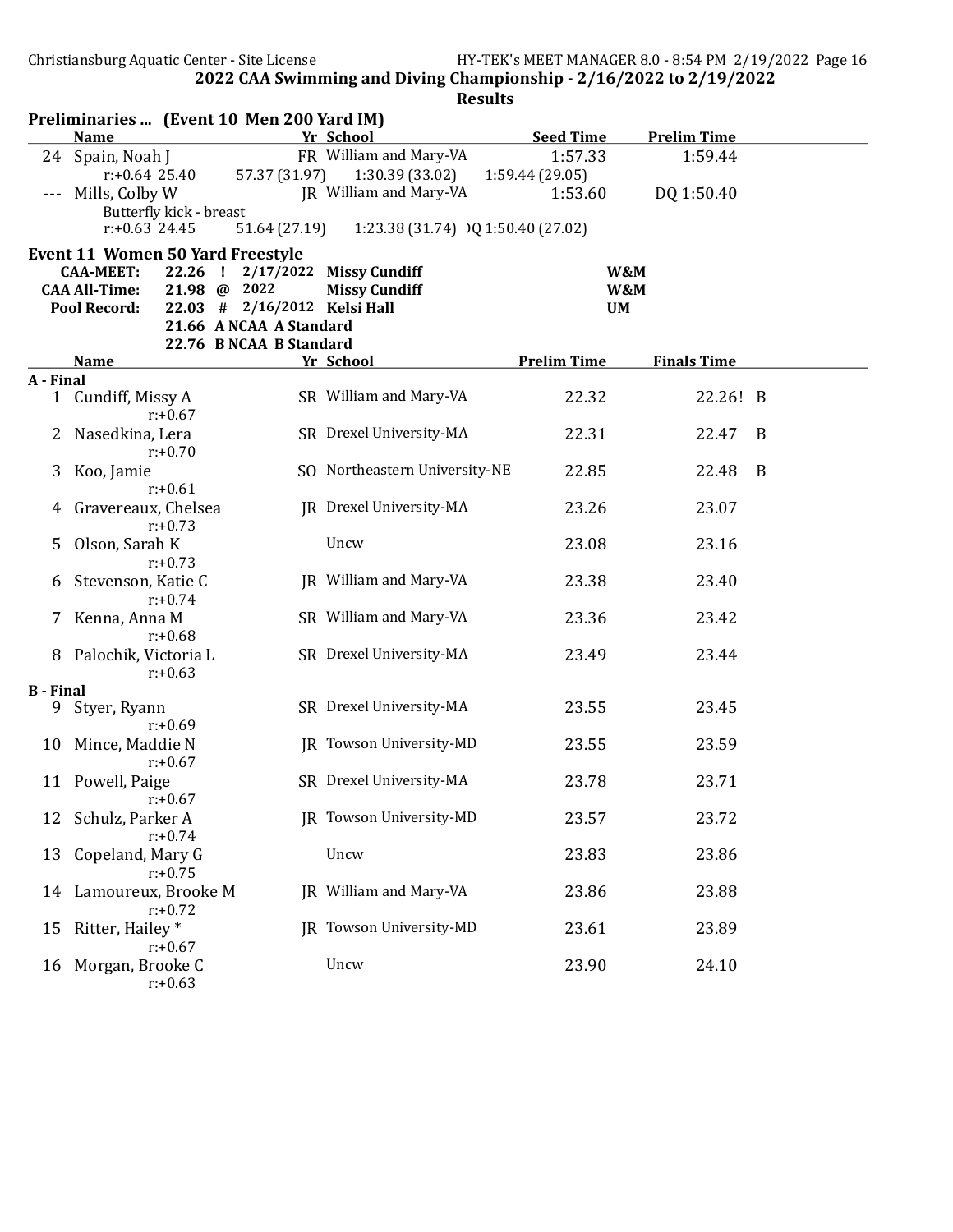Christiansburg Aquatic Center - Site License HY-TEK's MEET MANAGER 8.0 - 8:54 PM 2/19/2022 Page 17 2022 CAA Swimming and Diving Championship - 2/16/2022 to 2/19/2022

|             | <b>Event 11 Women 50 Yard Freestyle</b><br><b>CAA-MEET:</b> | 22.26              | 2/17/2022<br>- !                                        | <b>Missy Cundiff</b>          |                  | W&M                |              |
|-------------|-------------------------------------------------------------|--------------------|---------------------------------------------------------|-------------------------------|------------------|--------------------|--------------|
|             | <b>CAA All-Time:</b>                                        | $21.98 \text{ } @$ | 2022                                                    | <b>Missy Cundiff</b>          |                  | W&M                |              |
|             | <b>Pool Record:</b>                                         |                    | 22.03 # 2/16/2012 Kelsi Hall<br>21.66 A NCAA A Standard |                               |                  | <b>UM</b>          |              |
|             |                                                             |                    | 22.76 B NCAA B Standard                                 |                               |                  |                    |              |
|             | <b>Name</b>                                                 |                    |                                                         | Yr School                     | <b>Seed Time</b> | <b>Prelim Time</b> |              |
|             | <b>Preliminaries</b>                                        |                    |                                                         |                               |                  |                    |              |
|             | 1 Nasedkina, Lera                                           | $r: +0.67$         |                                                         | SR Drexel University-MA       | 22.50            | 22.31              | qB           |
| $2^{\circ}$ | Cundiff, Missy A                                            | $r: +0.68$         |                                                         | SR William and Mary-VA        | 21.98            | 22.32              | qB           |
| 3           | Koo, Jamie                                                  | $r: +0.63$         |                                                         | SO Northeastern University-NE | 22.49            | 22.85              | $\mathsf{q}$ |
| 4           | Olson, Sarah K                                              | $r: +5.23$         |                                                         | Uncw                          | 23.54            | 23.08              | $\mathbf q$  |
| 5           | Gravereaux, Chelsea                                         | $r: +0.74$         |                                                         | JR Drexel University-MA       | 23.56            | 23.26              | $\mathbf q$  |
| 6           | Kenna, Anna M                                               |                    |                                                         | SR William and Mary-VA        | 23.40            | 23.36              | $\mathbf q$  |
| 7           | Stevenson, Katie C                                          | $r: +4.76$         |                                                         | JR William and Mary-VA        | 23.73            | 23.38              | $\mathsf{q}$ |
| 8           | Palochik, Victoria L                                        | $r: +0.72$         |                                                         | SR Drexel University-MA       | 23.67            | 23.49              | $\mathbf q$  |
| *9          | Styer, Ryann                                                | $r: +0.65$         |                                                         | SR Drexel University-MA       | 23.60            | 23.55              | $\mathbf q$  |
| *9          | Mince, Maddie N                                             | $r: +0.68$         |                                                         | JR Towson University-MD       | 23.15            | 23.55              | $\mathbf q$  |
|             | 11 Schulz, Parker A                                         | $r: +5.67$         |                                                         | JR Towson University-MD       | 23.61            | 23.57              | $\mathbf q$  |
| 12          | Ritter, Hailey *                                            | $r: +0.72$         |                                                         | JR Towson University-MD       | 23.58            | 23.61              | $\mathsf{q}$ |
| 13          | Powell, Paige                                               | $r: +0.65$         |                                                         | SR Drexel University-MA       | 24.03            | 23.78              | q            |
|             | 14 Copeland, Mary G                                         | $r: +0.67$         |                                                         | Uncw                          | 24.11            | 23.83              | $\mathbf q$  |
| 15          | Lamoureux, Brooke M                                         | $r: +0.74$         |                                                         | JR William and Mary-VA        | 24.96            | 23.86              | q            |
|             | 16 Morgan, Brooke C                                         | $r: +0.67$         |                                                         | Uncw                          | 23.63            | 23.90              | q            |
| 17          | Sullivan, Kaitlyn C                                         | $r: +0.66$         |                                                         | FR Delaware-MA                | 24.22            | 24.00              |              |
| 18          | Kondratick, Morgan H                                        | $r: +0.65$         |                                                         | Uncw                          | 24.06            | 24.03              |              |
|             |                                                             | $r: +0.66$         |                                                         |                               |                  |                    |              |
| 19          | Pelletier, Nikita I                                         | $r: +0.73$         |                                                         | SO Northeastern University-NE | 23.97            | 24.04              |              |
| 20          | Vanbourgondien, Kat L                                       | $r: +0.77$         |                                                         | SO William and Mary-VA        | 24.34            | 24.13              |              |
| 21          | Hong, Katherine                                             | $r: +0.73$         |                                                         | SO Northeastern University-NE | 24.28            | 24.22              |              |
| 22          | Gozdan, Allison E                                           | $r: +0.78$         |                                                         | SR Delaware-MA                | 25.36            | 24.31              |              |
| 23          | Cooley, Emily L                                             | $r: +0.65$         |                                                         | FR Northeastern University-NE | 24.33            | 24.32              |              |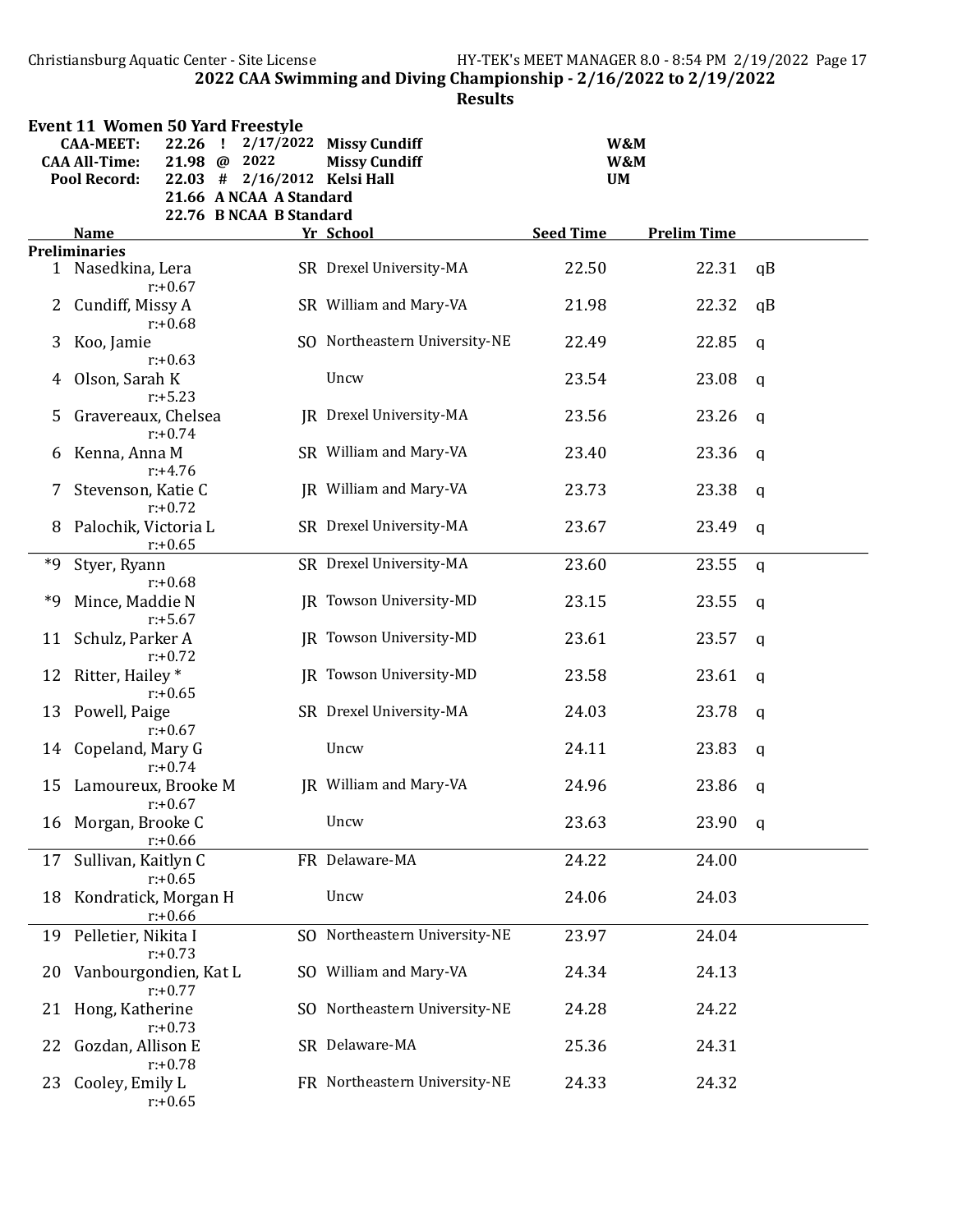|                  | <b>Name</b>                                              | Yr School                      | <b>Seed Time</b>   | <b>Prelim Time</b> |   |
|------------------|----------------------------------------------------------|--------------------------------|--------------------|--------------------|---|
|                  | 24 Querner, Sydney A<br>$r: +0.77$                       | SO William and Mary-VA         | 23.98              | 24.33              |   |
| 25               | Rautzhan, Peyton M<br>$r: +0.69$                         | FR Delaware-MA                 | 24.38              | 24.36              |   |
|                  | *26 Davenport, Corinne K<br>$r: +0.80$                   | SO William and Mary-VA         | 24.23              | 24.39              |   |
| $*26$            | Woronko, Angela E<br>$r: +0.79$                          | FR Northeastern University-NE  | 24.46              | 24.39              |   |
| 28               | Leonard, Jenna C<br>$r: +0.77$                           | JR Delaware-MA                 | 24.14              | 24.42              |   |
| 29               | Urness, Stella L<br>$r: +4.78$                           | FR Northeastern University-NE  | 24.39              | 24.46              |   |
| 30               | Braun, Molly<br>$r: +0.75$                               | Uncw                           | 24.68              | 24.53              |   |
|                  | 31 Drennen, Kelsie A<br>$r: +0.73$                       | SR Delaware-MA                 | 25.24              | 24.63              |   |
| 32               | Tompkins, Tink M<br>r:14.19                              | FR Towson University-MD        | 25.29              | 24.75              |   |
|                  | 33 Cosgrove, Kate G<br>$r: +0.73$                        | FR Northeastern University-NE  | 24.89              | 25.12              |   |
|                  | <b>Event 12 Men 50 Yard Freestyle</b>                    |                                |                    |                    |   |
|                  | 18.98 ! 2/20/2020 Colin J Wright<br><b>CAA-MEET:</b>     |                                | W&M                |                    |   |
|                  | 18.98 @ 2/20/2020 Colin J Wright<br><b>CAA All-Time:</b> |                                | W&M                |                    |   |
|                  | Pool Record:<br>18.98 # 2020                             | <b>Colin J Wright</b>          | W&M                |                    |   |
|                  |                                                          |                                |                    |                    |   |
|                  | 18.96 A NCAA A Standard                                  |                                |                    |                    |   |
|                  | 19.96 B NCAA B Standard                                  |                                |                    |                    |   |
|                  | <b>Name</b>                                              | Yr School                      | <b>Prelim Time</b> | <b>Finals Time</b> |   |
| A - Final        |                                                          |                                |                    |                    |   |
|                  | 1 Fazio, Michael A<br>$r: +0.63$                         | <b>JR</b> Towson University-MD | 20.26              | 19.82              | B |
| 2                | Crompton-English, E'Likai M<br>$r: +0.63$                | Uncw                           | 19.96              | 19.94              | B |
| 3                | Hertweck, Graham E<br>$r: +0.67$                         | SR William and Mary-VA         | 20.06              | 20.07              |   |
|                  | 4 Baldino, Ryan G<br>$r: +0.66$                          | SR Towson University-MD        | 20.31              | 20.13              |   |
|                  | 5 D'Alessandro, Gianmichel<br>$r: +0.64$                 | Uncw                           | 20.60              | 20.32              |   |
| 6                | Schwar, Luke R<br>$r: +0.62$                             | SO Towson University-MD        | 20.31              | 20.35              |   |
| 7                | Sipowski, Noah M                                         | Uncw                           | 20.49              | 20.47              |   |
| 8                | $r: +0.68$<br>Carter, Wesley J<br>$r: +0.63$             | Uncw                           | 20.40              | 20.57              |   |
| <b>B</b> - Final |                                                          |                                |                    |                    |   |
|                  | 9 Scully, John R<br>$r: +0.63$                           | SR Drexel University-MA        | 20.81              | 20.44              |   |
| 10               | Rautzhan, Luke P<br>$r: +0.66$                           | FR Delaware-MA                 | 20.60              | 20.47              |   |

#### Preliminaries ... (Event 11 Women 50 Yard Freestyle)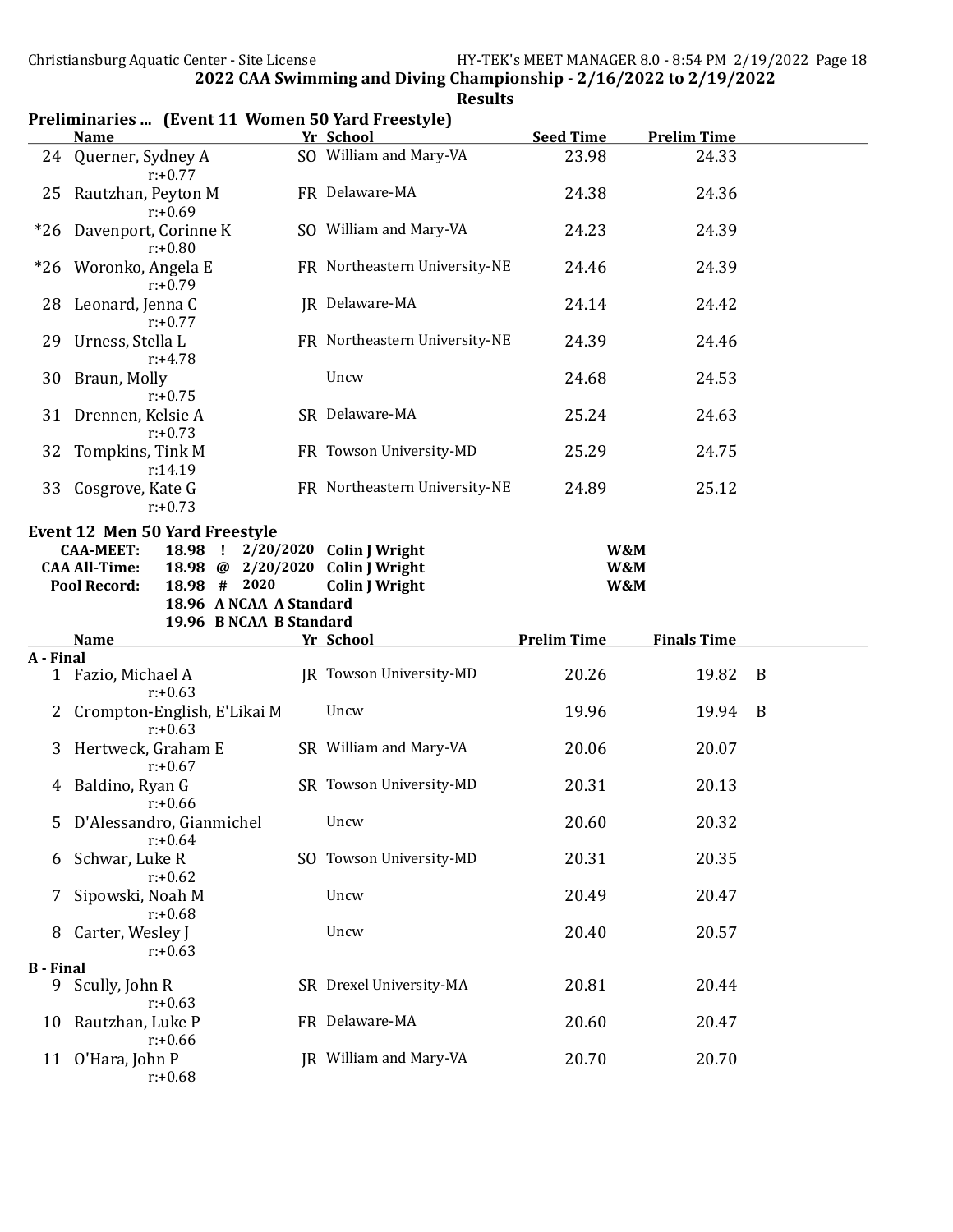| 12 Bearor, Tj J                |                                                                                                                                                                                                                                                                                                                                       |                                                                                                                                                                                      | 20.74                                                                                                                                                                                                                                                                                                                                                                                                                                                                                                                                                                                                                    | 20.71                                                    |                                                                                 |
|--------------------------------|---------------------------------------------------------------------------------------------------------------------------------------------------------------------------------------------------------------------------------------------------------------------------------------------------------------------------------------|--------------------------------------------------------------------------------------------------------------------------------------------------------------------------------------|--------------------------------------------------------------------------------------------------------------------------------------------------------------------------------------------------------------------------------------------------------------------------------------------------------------------------------------------------------------------------------------------------------------------------------------------------------------------------------------------------------------------------------------------------------------------------------------------------------------------------|----------------------------------------------------------|---------------------------------------------------------------------------------|
| Flynn, Alex                    |                                                                                                                                                                                                                                                                                                                                       |                                                                                                                                                                                      | 20.76                                                                                                                                                                                                                                                                                                                                                                                                                                                                                                                                                                                                                    | 20.84                                                    |                                                                                 |
| 14 Veit, Eric                  |                                                                                                                                                                                                                                                                                                                                       |                                                                                                                                                                                      | 20.82                                                                                                                                                                                                                                                                                                                                                                                                                                                                                                                                                                                                                    | 20.92                                                    |                                                                                 |
| Spear, Kevin                   |                                                                                                                                                                                                                                                                                                                                       |                                                                                                                                                                                      | 20.79                                                                                                                                                                                                                                                                                                                                                                                                                                                                                                                                                                                                                    | 20.93                                                    |                                                                                 |
| 16 Vasquez, Miguel E           |                                                                                                                                                                                                                                                                                                                                       |                                                                                                                                                                                      | 20.83                                                                                                                                                                                                                                                                                                                                                                                                                                                                                                                                                                                                                    | 21.00                                                    |                                                                                 |
|                                |                                                                                                                                                                                                                                                                                                                                       |                                                                                                                                                                                      |                                                                                                                                                                                                                                                                                                                                                                                                                                                                                                                                                                                                                          |                                                          |                                                                                 |
| <b>CAA-MEET:</b>               | $\mathbf{I}$                                                                                                                                                                                                                                                                                                                          | <b>Colin J Wright</b>                                                                                                                                                                |                                                                                                                                                                                                                                                                                                                                                                                                                                                                                                                                                                                                                          |                                                          |                                                                                 |
| <b>CAA All-Time:</b>           |                                                                                                                                                                                                                                                                                                                                       | <b>Colin J Wright</b>                                                                                                                                                                |                                                                                                                                                                                                                                                                                                                                                                                                                                                                                                                                                                                                                          |                                                          |                                                                                 |
|                                |                                                                                                                                                                                                                                                                                                                                       |                                                                                                                                                                                      |                                                                                                                                                                                                                                                                                                                                                                                                                                                                                                                                                                                                                          |                                                          |                                                                                 |
|                                |                                                                                                                                                                                                                                                                                                                                       |                                                                                                                                                                                      |                                                                                                                                                                                                                                                                                                                                                                                                                                                                                                                                                                                                                          |                                                          |                                                                                 |
|                                |                                                                                                                                                                                                                                                                                                                                       |                                                                                                                                                                                      |                                                                                                                                                                                                                                                                                                                                                                                                                                                                                                                                                                                                                          |                                                          |                                                                                 |
|                                |                                                                                                                                                                                                                                                                                                                                       |                                                                                                                                                                                      |                                                                                                                                                                                                                                                                                                                                                                                                                                                                                                                                                                                                                          |                                                          |                                                                                 |
|                                |                                                                                                                                                                                                                                                                                                                                       |                                                                                                                                                                                      |                                                                                                                                                                                                                                                                                                                                                                                                                                                                                                                                                                                                                          |                                                          |                                                                                 |
| $r: +0.70$                     |                                                                                                                                                                                                                                                                                                                                       |                                                                                                                                                                                      |                                                                                                                                                                                                                                                                                                                                                                                                                                                                                                                                                                                                                          |                                                          | qB                                                                              |
| $r: +0.66$                     |                                                                                                                                                                                                                                                                                                                                       |                                                                                                                                                                                      |                                                                                                                                                                                                                                                                                                                                                                                                                                                                                                                                                                                                                          |                                                          | $\mathsf{q}$                                                                    |
| Fazio, Michael A<br>$r: +0.70$ |                                                                                                                                                                                                                                                                                                                                       |                                                                                                                                                                                      | 20.30                                                                                                                                                                                                                                                                                                                                                                                                                                                                                                                                                                                                                    | 20.26                                                    | $\mathsf{q}$                                                                    |
| Schwar, Luke R                 |                                                                                                                                                                                                                                                                                                                                       |                                                                                                                                                                                      | 20.71                                                                                                                                                                                                                                                                                                                                                                                                                                                                                                                                                                                                                    | 20.31                                                    | $\mathsf{q}$                                                                    |
| Baldino, Ryan G                |                                                                                                                                                                                                                                                                                                                                       |                                                                                                                                                                                      | 20.27                                                                                                                                                                                                                                                                                                                                                                                                                                                                                                                                                                                                                    | 20.31                                                    | q                                                                               |
| Carter, Wesley J               |                                                                                                                                                                                                                                                                                                                                       | Uncw                                                                                                                                                                                 | 21.07                                                                                                                                                                                                                                                                                                                                                                                                                                                                                                                                                                                                                    | 20.40                                                    | $\mathbf{q}$                                                                    |
| Sipowski, Noah M               |                                                                                                                                                                                                                                                                                                                                       | Uncw                                                                                                                                                                                 | 20.99                                                                                                                                                                                                                                                                                                                                                                                                                                                                                                                                                                                                                    | 20.49                                                    | $\mathsf{q}$                                                                    |
|                                |                                                                                                                                                                                                                                                                                                                                       | Uncw                                                                                                                                                                                 | 20.92                                                                                                                                                                                                                                                                                                                                                                                                                                                                                                                                                                                                                    | 20.60                                                    | $\mathsf{q}$                                                                    |
| Rautzhan, Luke P               |                                                                                                                                                                                                                                                                                                                                       |                                                                                                                                                                                      | 21.20                                                                                                                                                                                                                                                                                                                                                                                                                                                                                                                                                                                                                    | J20.60                                                   | $\mathbf q$                                                                     |
| 10 O'Hara, John P              |                                                                                                                                                                                                                                                                                                                                       |                                                                                                                                                                                      | 21.27                                                                                                                                                                                                                                                                                                                                                                                                                                                                                                                                                                                                                    | $20.70$ q                                                |                                                                                 |
| 11 Bearor, Tj J                |                                                                                                                                                                                                                                                                                                                                       |                                                                                                                                                                                      | 20.85                                                                                                                                                                                                                                                                                                                                                                                                                                                                                                                                                                                                                    | 20.74                                                    | q                                                                               |
| Flynn, Alex                    |                                                                                                                                                                                                                                                                                                                                       |                                                                                                                                                                                      | 21.28                                                                                                                                                                                                                                                                                                                                                                                                                                                                                                                                                                                                                    | 20.76                                                    | $\mathbf q$                                                                     |
| Spear, Kevin<br>13             |                                                                                                                                                                                                                                                                                                                                       |                                                                                                                                                                                      | 21.38                                                                                                                                                                                                                                                                                                                                                                                                                                                                                                                                                                                                                    | 20.79                                                    | q                                                                               |
| 14 Scully, John R              |                                                                                                                                                                                                                                                                                                                                       |                                                                                                                                                                                      | 20.75                                                                                                                                                                                                                                                                                                                                                                                                                                                                                                                                                                                                                    | 20.81                                                    | q                                                                               |
| Veit, Eric<br>15               |                                                                                                                                                                                                                                                                                                                                       |                                                                                                                                                                                      | 21.22                                                                                                                                                                                                                                                                                                                                                                                                                                                                                                                                                                                                                    | 20.82                                                    | q                                                                               |
| Vasquez, Miguel E              |                                                                                                                                                                                                                                                                                                                                       |                                                                                                                                                                                      | 20.86                                                                                                                                                                                                                                                                                                                                                                                                                                                                                                                                                                                                                    | 20.83                                                    | q                                                                               |
| Bell, Isaiah J<br>17           |                                                                                                                                                                                                                                                                                                                                       |                                                                                                                                                                                      | 21.43                                                                                                                                                                                                                                                                                                                                                                                                                                                                                                                                                                                                                    | 20.98                                                    |                                                                                 |
|                                | <b>Name</b><br>$r: +0.65$<br>$r: +0.67$<br>$r: +0.65$<br>$r: +0.70$<br>$r: +0.65$<br><b>Pool Record:</b><br><b>Name</b><br><b>Preliminaries</b><br>$r: +5.35$<br>$r: +0.66$<br>$r: +0.63$<br>$r: +0.66$<br>$r: +0.63$<br>$r: +0.68$<br>$r: +0.69$<br>$r: +0.70$<br>$r: +9.98$<br>$r: +0.71$<br>$r: +5.52$<br>$r: +0.66$<br>$r: +0.68$ | <b>Event 12 Men 50 Yard Freestyle</b><br>18.98<br>18.98 @ 2/20/2020<br>18.98 # 2020<br>1 Crompton-English, E'Likai M<br>Hertweck, Graham E<br>D'Alessandro, Gianmichel<br>$r: +0.59$ | D • Filiai  Tevent 12 men 50 faru Freestyle)<br>Yr School<br>SO Towson University-MD<br>SR Drexel University-MA<br>SR Delaware-MA<br>SR Drexel University-MA<br>JR Delaware-MA<br>2/20/2020<br><b>Colin J Wright</b><br>18.96 A NCAA A Standard<br>19.96 B NCAA B Standard<br>Yr School<br>Uncw<br>SR William and Mary-VA<br>JR Towson University-MD<br>SO Towson University-MD<br>SR Towson University-MD<br>FR Delaware-MA<br>JR William and Mary-VA<br>SO Towson University-MD<br>SR Drexel University-MA<br>SR Drexel University-MA<br>SR Drexel University-MA<br>SR Delaware-MA<br>JR Delaware-MA<br>JR Delaware-MA | <b>Prelim Time</b><br><b>Seed Time</b><br>20.38<br>20.33 | <b>Finals Time</b><br>W&M<br>W&M<br>W&M<br><b>Prelim Time</b><br>19.96<br>20.06 |

 $B -$  Final  $\alpha$  (Event 12 Men 50 Vard Freestyle)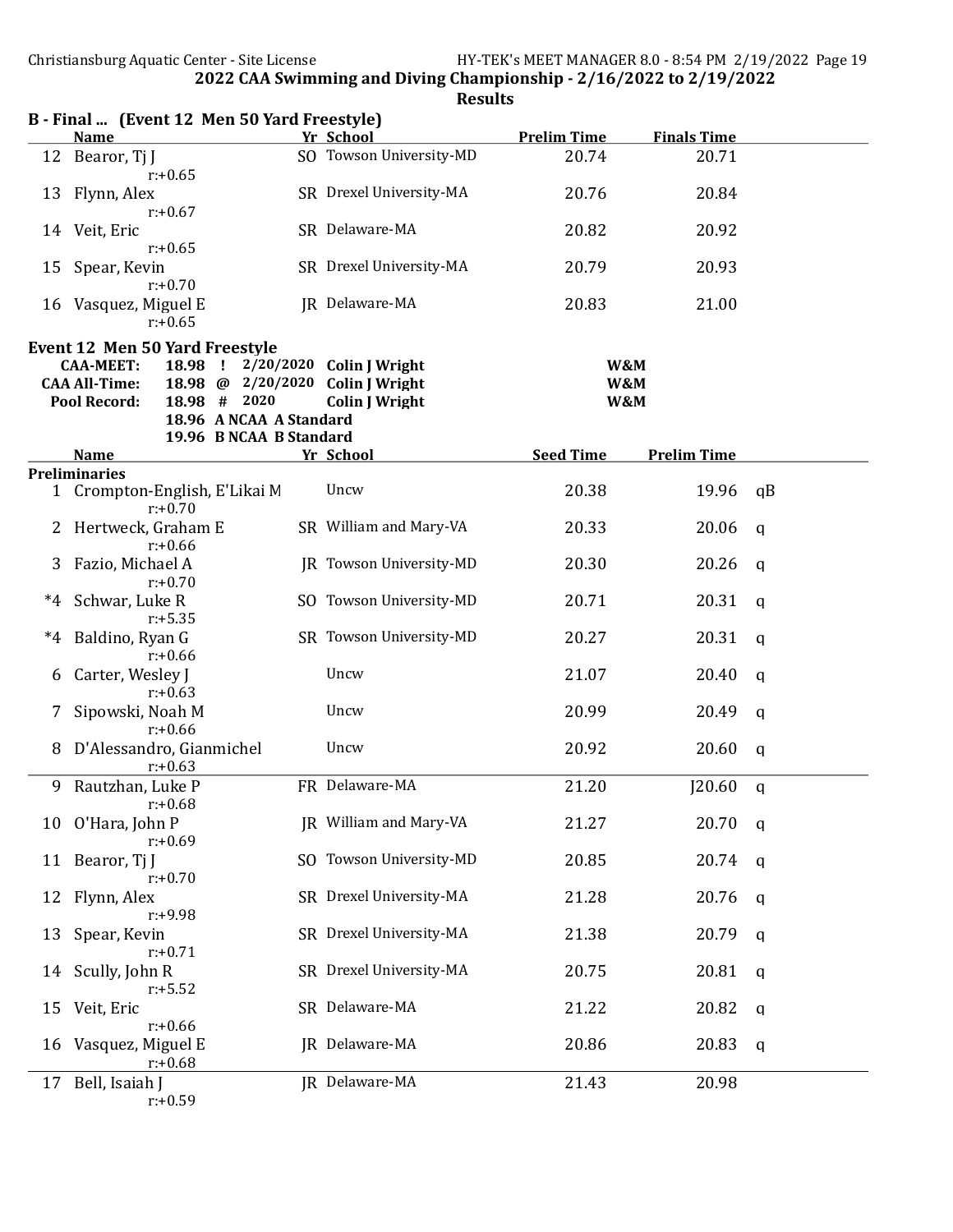|                  | <b>Name</b>                          | Yr School                                                               | <b>Seed Time</b>        | <b>Prelim Time</b>  |   |
|------------------|--------------------------------------|-------------------------------------------------------------------------|-------------------------|---------------------|---|
|                  | 18 Lowe, Kenneth R<br>$r: +0.65$     | Uncw                                                                    | 21.19                   | 21.08               |   |
|                  | 19 Bell, Al<br>$r: +0.70$            | JR Drexel University-MA                                                 | 21.29                   | 21.17               |   |
| 20               | Furbay, Patrick D<br>$r: +0.61$      | Uncw                                                                    | 21.66                   | 21.29               |   |
| 21               | Yaglenski, TJ J<br>$r: +0.62$        | JR Delaware-MA                                                          | 21.95                   | 21.32               |   |
| 22               | Womble, Ethan V<br>$r: +0.72$        | Uncw                                                                    | 21.25                   | 21.38               |   |
| *23              | Bauer, Carson J<br>$r: +0.74$        | FR Towson University-MD                                                 | 21.53                   | 21.47               |   |
| $*23$            | Mcgee, John M<br>$r: +0.64$          | Uncw                                                                    | NT                      | 21.47               |   |
| 25               | Cruzado, Diego R<br>$r: +5.12$       | JR William and Mary-VA                                                  | 22.23                   | 21.68               |   |
| 26               | Tingley, Aaron R<br>r:10.60          | SO William and Mary-VA                                                  | 21.75                   | 21.77               |   |
| ZT               | Galantino-Pack, Danny<br>$r: +0.62$  | SO Drexel University-MA                                                 | 21.82                   | 21.91               |   |
|                  | 28 Lapin, Andrew O<br>$r: +0.66$     | <b>IR Towson University-MD</b>                                          | 22.71                   | 21.92               |   |
|                  | 29 Demers, Kyle S<br>$r: +0.67$      | JR William and Mary-VA                                                  | <b>NT</b>               | 25.35               |   |
|                  | <b>Event 13 Women 3 mtr Diving</b>   |                                                                         |                         |                     |   |
|                  | <b>CAA-MEET:</b>                     | 373.85 ! 2/26/2014 Taryn McLaughlin                                     | JMU                     |                     |   |
|                  | <b>CAA All-Time:</b><br>Pool Record: | 373.85 @ 2/26/2014 Taryn McLaughlin<br>388.30 # 3/15/2013 Kaylee Arnett | <b>JMU</b><br><b>VT</b> |                     |   |
|                  | 280.00 A NCAA A Standard             |                                                                         |                         |                     |   |
|                  | <b>Name</b>                          | Yr School                                                               |                         |                     |   |
| A - Final        |                                      |                                                                         | <b>Prelim Score</b>     | <b>Finals Score</b> |   |
| 1                |                                      |                                                                         |                         |                     |   |
|                  | Klausen, Courtney                    | Uncw                                                                    | 284.40                  | 302.10              | A |
| 2                | Murphy, Kiki                         | FR Northeastern University-NE                                           | 261.95                  | 285.05              | A |
| 3                | Largay, Alyssa                       | SO Towson University-MD                                                 | 281.60                  | 275.60              |   |
| 4                | Servas, Julia G                      | SO Delaware-MA                                                          | 254.15                  | 273.55              |   |
| 5                | Meschisen, Lizzie                    | SO Northeastern University-NE                                           | 231.40                  | 267.40              |   |
| 6                | O'Sullivan, Lauren                   | JR Northeastern University-NE                                           | 239.50                  | 255.40              |   |
| 7                | Coleman, Tina                        | SR Towson University-MD                                                 | 247.15                  | 255.35              |   |
| 8                | McNall, Trinity                      | Uncw                                                                    | 260.10                  | 238.10              |   |
| <b>B</b> - Final |                                      |                                                                         |                         |                     |   |
| 9                | Church, Tatum                        | Uncw                                                                    | 222.95                  | 243.85              |   |
| 10               | Morrison, Elly W                     | SR Northeastern University-NE                                           | 227.65                  | 239.75              |   |
| 11               | Campbell, Jordan A                   | SO Delaware-MA                                                          | 229.05                  | 232.75              |   |
| 12               | O'Leary, Abby M                      | FR Towson University-MD                                                 | 217.65                  | 231.70              |   |
| 13               | DiGaetano, Sarah                     | SR Towson University-MD                                                 | 231.20                  | 220.40              |   |
| 14               |                                      | SO Delaware-MA                                                          | 218.80                  | 219.40              |   |
| 15               | Drazek, Ella J<br>Jordan, Hannah     | SR Drexel University-MA                                                 | 218.25                  | 207.25              |   |

#### Preliminaries ... (Event 12 Men 50 Yard Freestyle)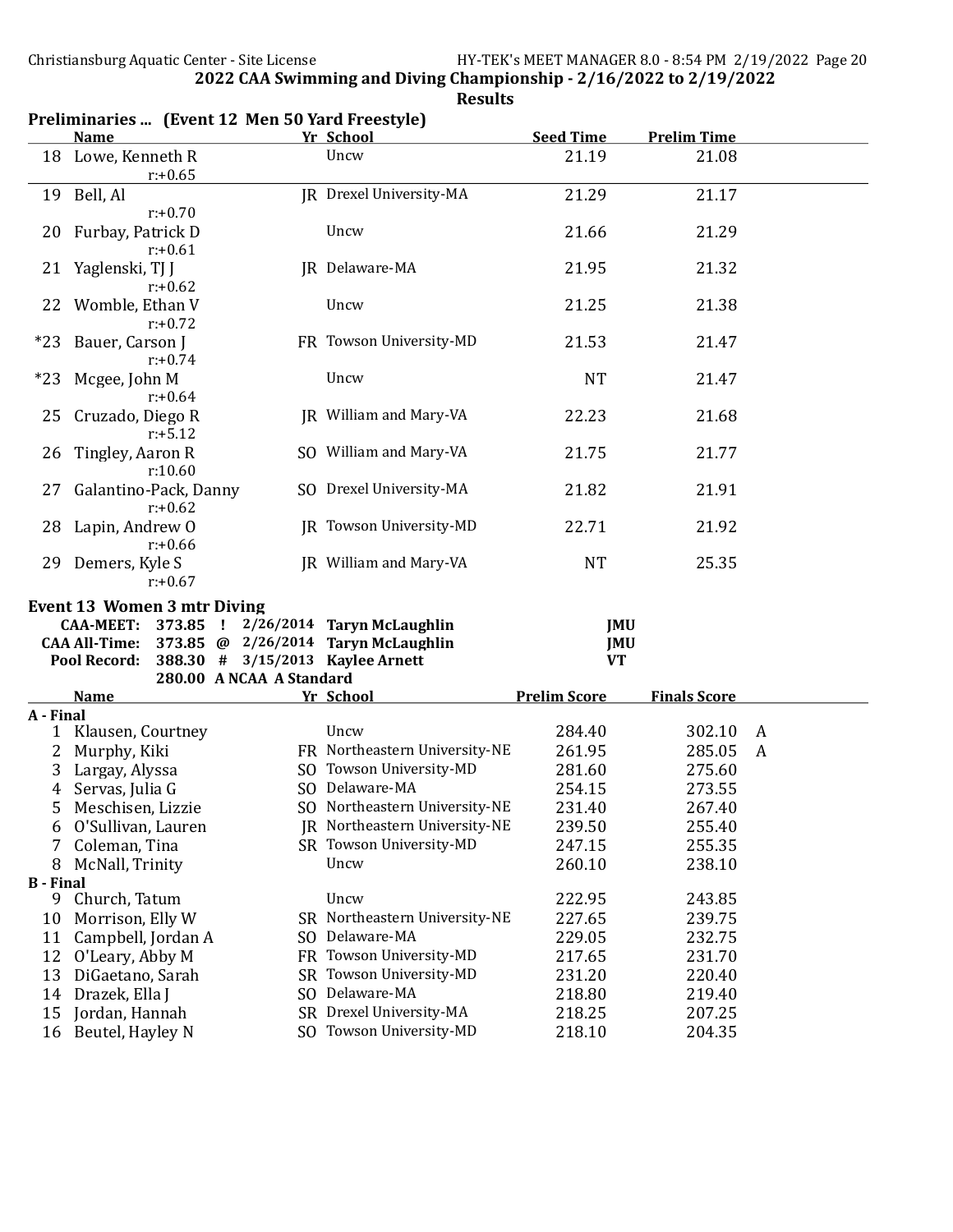|    | <b>Event 13 Women 3 mtr Diving</b>  |                  |                                             |                                                    |                   |                           |                                                           |                                                            |
|----|-------------------------------------|------------------|---------------------------------------------|----------------------------------------------------|-------------------|---------------------------|-----------------------------------------------------------|------------------------------------------------------------|
|    | CAA-MEET: 373.85 !                  |                  |                                             | 2/26/2014 Taryn McLaughlin                         |                   | <b>JMU</b>                |                                                           |                                                            |
|    |                                     |                  |                                             | CAA All-Time: 373.85 @ 2/26/2014 Taryn McLaughlin  |                   | <b>JMU</b>                |                                                           |                                                            |
|    | Pool Record:                        |                  |                                             | 388.30 # 3/15/2013 Kaylee Arnett                   |                   | <b>VT</b>                 |                                                           |                                                            |
|    |                                     |                  | 280.00 A NCAA A Standard                    |                                                    |                   |                           |                                                           |                                                            |
|    | <b>Name</b><br><b>Preliminaries</b> |                  |                                             | Yr School                                          |                   |                           | <b>Prelim Score</b>                                       |                                                            |
| 1  | Klausen, Courtney                   |                  |                                             | Uncw                                               |                   | <b>NP</b>                 | 284.40                                                    | qA                                                         |
| 2  | Largay, Alyssa                      |                  |                                             | SO Towson University-MD                            |                   | 289.20                    | 281.60                                                    | qA                                                         |
| 3  | Murphy, Kiki                        |                  |                                             | FR Northeastern University-NE                      |                   | 269.95                    | 261.95                                                    | $\mathbf q$                                                |
| 4  | McNall, Trinity                     |                  |                                             | Uncw                                               |                   | <b>NP</b>                 | 260.10                                                    | $\mathbf q$                                                |
| 5  | Servas, Julia G                     |                  |                                             | SO Delaware-MA                                     |                   | 271.58                    | 254.15                                                    | $\mathbf q$                                                |
| 6  | Coleman, Tina                       |                  |                                             | SR Towson University-MD                            |                   | 286.95                    | 247.15                                                    | q                                                          |
| 7  | O'Sullivan, Lauren                  |                  |                                             | JR Northeastern University-NE                      |                   | 308.00                    | 239.50                                                    | q                                                          |
| 8  | Meschisen, Lizzie                   |                  |                                             | SO Northeastern University-NE                      |                   | 287.15                    | 231.40                                                    | q                                                          |
| 9  | DiGaetano, Sarah                    |                  |                                             | SR Towson University-MD                            |                   | 261.15                    | 231.20                                                    | q                                                          |
| 10 | Campbell, Jordan A                  |                  |                                             | SO Delaware-MA                                     |                   | 243.75                    | 229.05                                                    | q                                                          |
| 11 | Morrison, Elly W                    |                  |                                             | SR Northeastern University-NE                      |                   | 262.80                    | 227.65                                                    | q                                                          |
| 12 | Church, Tatum                       |                  |                                             | Uncw                                               |                   | N <sub>P</sub>            | 222.95                                                    |                                                            |
|    |                                     |                  |                                             | SO Delaware-MA                                     |                   |                           |                                                           | q                                                          |
| 13 | Drazek, Ella J                      |                  |                                             | SR Drexel University-MA                            |                   | 241.10                    | 218.80                                                    | $\mathbf q$                                                |
| 14 | Jordan, Hannah                      |                  |                                             |                                                    |                   | 259.01                    | 218.25                                                    | q                                                          |
| 15 | Beutel, Hayley N                    |                  |                                             | SO Towson University-MD                            |                   | 243.68                    | 218.10                                                    | $\mathbf q$                                                |
| 16 | O'Leary, Abby M                     |                  |                                             | FR Towson University-MD                            |                   | 242.93                    | 217.65                                                    | q                                                          |
| 17 | Leroux, Mauri L                     |                  |                                             | FR Delaware-MA                                     |                   | 227.50                    | 216.20                                                    |                                                            |
| 18 | Hochstetler, Cora G                 |                  |                                             | SO Drexel University-MA                            |                   | 248.78                    | 208.95                                                    |                                                            |
| 19 | Caputo, Katie                       |                  |                                             | JR Drexel University-MA                            |                   | 243.07                    | 192.85                                                    |                                                            |
| 20 | Sinicropi, Ashley M                 |                  |                                             | JR Towson University-MD                            |                   | 231.22                    | 192.50                                                    |                                                            |
| 21 | Chambers, Izzy                      |                  |                                             | FR Northeastern University-NE                      |                   | 252.20                    | 191.70                                                    |                                                            |
| 22 | Murphy, Emily A                     |                  |                                             | Northeastern University-NE                         |                   | 315.70                    | 190.50                                                    |                                                            |
| 23 | Demaree, Becca                      |                  |                                             | SR Drexel University-MA                            |                   | 230.55                    | 188.60                                                    |                                                            |
|    |                                     |                  | <b>Event 15 Women 400 Yard Medley Relay</b> |                                                    |                   |                           |                                                           |                                                            |
|    |                                     |                  |                                             | CAA-MEET: 3:38.32 ! 2/26/2016 William and Mary     |                   | W&M                       |                                                           |                                                            |
|    |                                     |                  |                                             | S.Rittenhouse, A.Valls, J.Ustjanauskas, J.Miller   |                   |                           |                                                           |                                                            |
|    |                                     |                  |                                             | CAA All-Time: 3:38.32 @ 2/26/2016 William and Mary |                   | W&M                       |                                                           |                                                            |
|    |                                     |                  |                                             | S.Rittenhouse, A.Valls, J.Ustjanauskas, J.Miller   |                   |                           |                                                           |                                                            |
|    | Pool Record: 3:33.91 # 2021         |                  |                                             | Virginia Tech                                      |                   | <b>VT</b>                 |                                                           |                                                            |
|    |                                     |                  |                                             | Atkinson, Vereb, Franz, Shackelford                |                   |                           |                                                           |                                                            |
|    |                                     |                  | 3:31.66 A NCAA A Standard                   |                                                    |                   |                           |                                                           |                                                            |
|    |                                     |                  | 3:33.78 B NCAA B Standard                   |                                                    |                   |                           |                                                           |                                                            |
|    | <b>Team</b>                         |                  |                                             | <b>Relay</b>                                       |                   | <b>Seed Time</b>          | <b>Finals Time</b>                                        |                                                            |
|    | 1 Drexel University-MA              |                  |                                             | A                                                  |                   | 3:46.68                   | 3:40.05                                                   |                                                            |
|    | 1) Nocera, Federica FR              |                  |                                             | 2) r:0.09 Sicinski, Megan SR                       |                   |                           |                                                           | 3) r:0.15 Gravereaux, Chelsea 4) r:0.14 Nasedkina, Lera SR |
|    |                                     | $r: +0.67$ 26.75 | 55.23 (55.23)                               | 1:24.07 (28.84)                                    | 1:56.53(1:01.30)  |                           |                                                           |                                                            |
|    | 2:21.06 (24.53)                     |                  | 2:50.12 (53.59)                             | 3:13.62 (23.50)                                    | 3:40.05 (49.93)   |                           |                                                           |                                                            |
|    | 2 William and Mary-VA               |                  |                                             | A                                                  |                   | 3:40.96                   | 3:40.60                                                   |                                                            |
|    | 1) Kenna, Anna M SR                 |                  |                                             | 2) r:0.30 Tuttle, Annie JR                         |                   | 3) r:0.08 Graff, Maura JR |                                                           | 4) r:-0.62 Stevenson, Katie JR                             |
|    |                                     | $r: +0.58$ 26.13 | 54.74 (54.74)                               | 1:23.71 (28.97)                                    | 1:56.51(1:01.77)  |                           |                                                           |                                                            |
|    | 2:21.59 (25.08)                     |                  | 2:51.30 (54.79)                             | 3:14.53(23.23)                                     | 3:40.60 (49.30)   |                           |                                                           |                                                            |
| 3  | Delaware-MA                         |                  |                                             | A                                                  |                   | 3:48.48                   | 3:41.69                                                   |                                                            |
|    | 1) Earley, Crissy M FR              |                  |                                             | 2) r:0.15 Tasakou, Mania FR                        |                   |                           | 3) r:0.21 Mitchell, Aislinn SO 4) r:0.24 Selling, Mira JR |                                                            |
|    |                                     | $r: +0.57$ 27.28 | 56.32 (56.32)                               | 1:24.39 (28.07)                                    | 1:57.78 (1:01.46) |                           |                                                           |                                                            |
|    | 2:22.75 (24.97)                     |                  | 2:52.43 (54.65)                             | 3:15.91 (23.48)                                    | 3:41.69 (49.26)   |                           |                                                           |                                                            |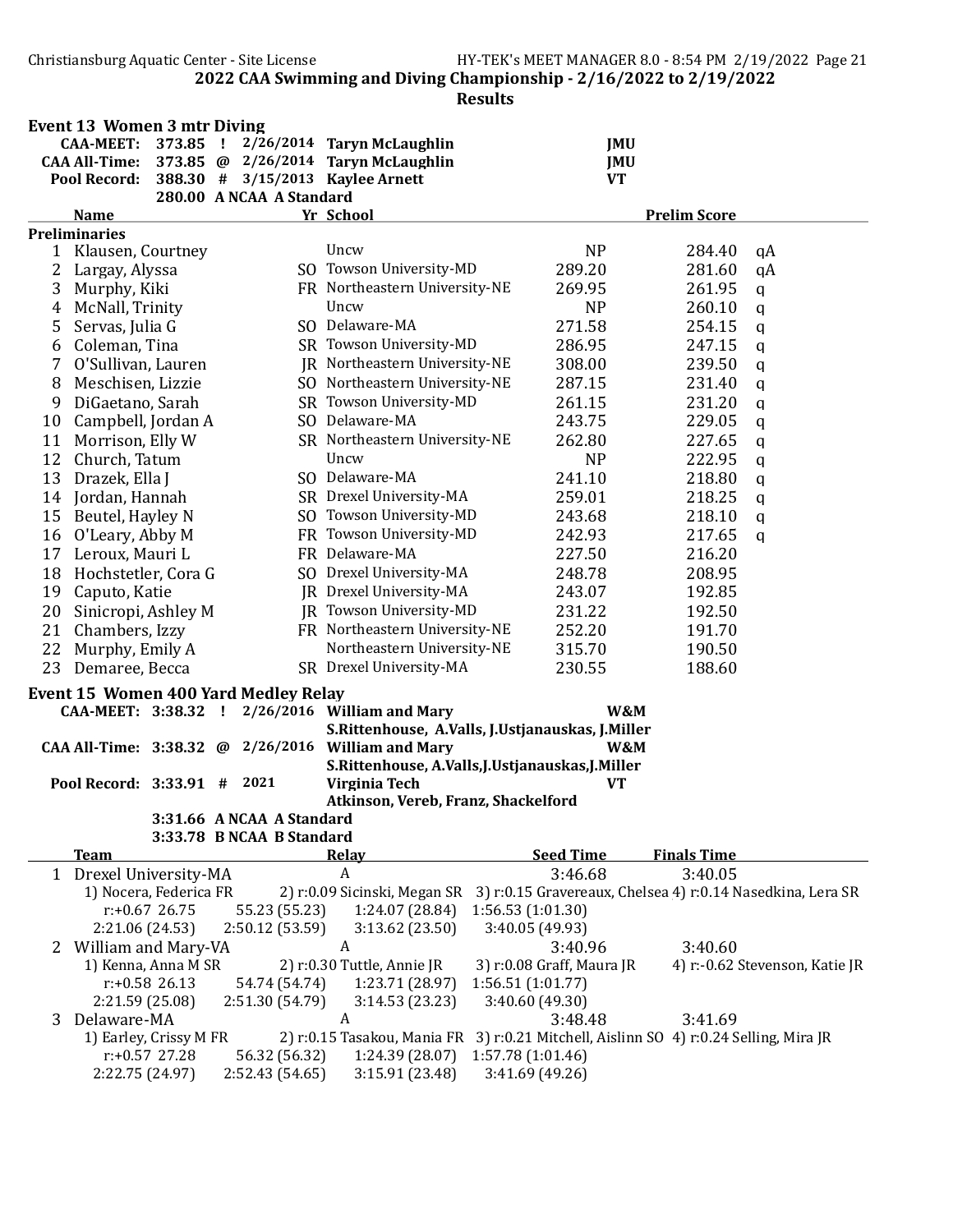4) r:0.57 Seward, Hannah FR

2022 CAA Swimming and Diving Championship - 2/16/2022 to 2/19/2022

|        |  |                                                                                 |                                                                                     | <b>Results</b>                                                                                                                                                                                                                                                                                                         |                                                                                                                                                                                                                                                                                                                                                                                                                                                                                                                                                                    |
|--------|--|---------------------------------------------------------------------------------|-------------------------------------------------------------------------------------|------------------------------------------------------------------------------------------------------------------------------------------------------------------------------------------------------------------------------------------------------------------------------------------------------------------------|--------------------------------------------------------------------------------------------------------------------------------------------------------------------------------------------------------------------------------------------------------------------------------------------------------------------------------------------------------------------------------------------------------------------------------------------------------------------------------------------------------------------------------------------------------------------|
|        |  |                                                                                 |                                                                                     |                                                                                                                                                                                                                                                                                                                        |                                                                                                                                                                                                                                                                                                                                                                                                                                                                                                                                                                    |
| Team   |  |                                                                                 | Relay                                                                               | <b>Seed Time</b>                                                                                                                                                                                                                                                                                                       | <b>Finals Time</b>                                                                                                                                                                                                                                                                                                                                                                                                                                                                                                                                                 |
| 4 Uncw |  |                                                                                 |                                                                                     | 3:50.10                                                                                                                                                                                                                                                                                                                | 3:43.42                                                                                                                                                                                                                                                                                                                                                                                                                                                                                                                                                            |
|        |  |                                                                                 |                                                                                     |                                                                                                                                                                                                                                                                                                                        | 3) r:-0.04 Alexander, Reece 4) r:-0.06 Morgan, Brooke                                                                                                                                                                                                                                                                                                                                                                                                                                                                                                              |
|        |  |                                                                                 |                                                                                     |                                                                                                                                                                                                                                                                                                                        |                                                                                                                                                                                                                                                                                                                                                                                                                                                                                                                                                                    |
|        |  |                                                                                 |                                                                                     | 3:43.42(50.73)                                                                                                                                                                                                                                                                                                         |                                                                                                                                                                                                                                                                                                                                                                                                                                                                                                                                                                    |
|        |  |                                                                                 | A                                                                                   | 3:45.29                                                                                                                                                                                                                                                                                                                | 3:43.67                                                                                                                                                                                                                                                                                                                                                                                                                                                                                                                                                            |
|        |  |                                                                                 |                                                                                     | 3) r:0.24 Koo, Jamie SO                                                                                                                                                                                                                                                                                                | 4) r:0.57 Seward, Hannah                                                                                                                                                                                                                                                                                                                                                                                                                                                                                                                                           |
|        |  |                                                                                 |                                                                                     | 1:59.49 (1:03.74)                                                                                                                                                                                                                                                                                                      |                                                                                                                                                                                                                                                                                                                                                                                                                                                                                                                                                                    |
|        |  |                                                                                 |                                                                                     | 3:43.67 (50.91)                                                                                                                                                                                                                                                                                                        |                                                                                                                                                                                                                                                                                                                                                                                                                                                                                                                                                                    |
|        |  |                                                                                 | $\mathsf{A}$                                                                        | 3:48.42                                                                                                                                                                                                                                                                                                                | 3:44.59                                                                                                                                                                                                                                                                                                                                                                                                                                                                                                                                                            |
|        |  |                                                                                 |                                                                                     |                                                                                                                                                                                                                                                                                                                        | 4) r:0.32 Nunez, Katie JR                                                                                                                                                                                                                                                                                                                                                                                                                                                                                                                                          |
|        |  |                                                                                 |                                                                                     |                                                                                                                                                                                                                                                                                                                        |                                                                                                                                                                                                                                                                                                                                                                                                                                                                                                                                                                    |
|        |  |                                                                                 |                                                                                     |                                                                                                                                                                                                                                                                                                                        |                                                                                                                                                                                                                                                                                                                                                                                                                                                                                                                                                                    |
|        |  |                                                                                 |                                                                                     |                                                                                                                                                                                                                                                                                                                        |                                                                                                                                                                                                                                                                                                                                                                                                                                                                                                                                                                    |
|        |  |                                                                                 |                                                                                     | W&M                                                                                                                                                                                                                                                                                                                    |                                                                                                                                                                                                                                                                                                                                                                                                                                                                                                                                                                    |
|        |  |                                                                                 |                                                                                     |                                                                                                                                                                                                                                                                                                                        |                                                                                                                                                                                                                                                                                                                                                                                                                                                                                                                                                                    |
|        |  |                                                                                 |                                                                                     | W&M                                                                                                                                                                                                                                                                                                                    |                                                                                                                                                                                                                                                                                                                                                                                                                                                                                                                                                                    |
|        |  |                                                                                 |                                                                                     |                                                                                                                                                                                                                                                                                                                        |                                                                                                                                                                                                                                                                                                                                                                                                                                                                                                                                                                    |
|        |  |                                                                                 |                                                                                     | <b>VT</b>                                                                                                                                                                                                                                                                                                              |                                                                                                                                                                                                                                                                                                                                                                                                                                                                                                                                                                    |
|        |  |                                                                                 |                                                                                     |                                                                                                                                                                                                                                                                                                                        |                                                                                                                                                                                                                                                                                                                                                                                                                                                                                                                                                                    |
|        |  |                                                                                 |                                                                                     |                                                                                                                                                                                                                                                                                                                        |                                                                                                                                                                                                                                                                                                                                                                                                                                                                                                                                                                    |
|        |  | r:+0.53 26.61<br>Towson University-MD<br>$r: +0.6026.94$<br>CAA-MEET: 3:09.89 ! | Northeastern University-NE<br>1) Cosgrove, Kate G FR<br>Pool Record: 3:07.85 # 2022 | (Event 15 Women 400 Yard Medley Relay)<br>1) Cunningham, Victoria G 2) r:0.21 Olson, Sarah<br>2) r:0.20 Austin, Tori SR<br><b>Event 16 Men 400 Yard Medley Relay</b><br>$2/21/2020$ William and Mary<br>CAA All-Time: $3:09.89$ @ $2/21/2020$<br><b>William and Mary</b><br>Virginia Tech<br>3:05.47 A NCAA A Standard | 55.14 (55.14) 1:24.30 (29.16) 1:58.30 (1:03.16)<br>$2:22.82$ (24.52) $2:52.69$ (54.39) $3:16.61$ (23.92)<br>$r: +0.56$ 26.71 55.75 (55.75) 1:25.13 (29.38)<br>$2:24.04(24.55)$ $2:52.76(53.27)$ $3:17.05(24.29)$<br>1) Schulz, Parker A JR 2) r:0.46 Matulis, Tiffany SO 3) r:0.17 Ritter, Hailey JR<br>56.06 (56.06) 1:25.22 (29.16) 1:59.33 (1:03.27)<br>$2:24.36(25.03)$ $2:53.89(54.56)$ $3:17.75(23.86)$ $3:44.59(50.70)$<br>C. Demers, I. Bidwell, J. Doherty, C. Wright<br>C. Dember, I. Bidwell, J.Doherty, C. Wright<br>Tornqvist, Pouch, Ivanov, Ramadan |

3:07.53 B NCAA B Standard Team **The Communist Communist Communist Communist Communist Communist Communist Communist Communist Communist Communist Communist Communist Communist Communist Communist Communist Communist Communist Communist Communist Co** 1 Uncw A 3:17.26 3:11.17 1) Barker, William C 2) r:0.27 D'Alessandro, Gianm3) r:0.18 Louviere, Henderson4) r:0.27 Lowe, Kenneth r:+0.59 22.96 47.82 (47.82) 1:12.09 (24.27) 1:40.79 (52.97) 2:02.18 (21.39) 2:27.12 (46.33) 2:47.95 (20.83) 3:11.17 (44.05) 2 Towson University-MD A 3:14.08 3:11.61 1) Bota, Evan R SO 2) r:0.29 Benzing, Brian SO 3) r:0.38 McClure, Nick SR 4) r:0.25 Fazio, Michael JR r:+0.49 23.50 48.56 (48.56) 1:12.35 (23.79) 1:40.65 (52.09) 2:02.54 (21.89) 2:28.27 (47.62) 2:48.96 (20.69) 3:11.61 (43.34) 3 Delaware-MA A 3:16.79 3:12.10 1) Currie, Gavin P FR 2) r:0.35 Sabev, Toni FR 3) r:0.25 Sabev, Simeon SO 4) r:0.10 Rautzhan, Luke FR r:+0.55 23.53 48.56 (48.56) 1:12.82 (24.26) 1:40.41 (51.85) 2:02.04 (21.63) 2:27.67 (47.26) 2:48.29 (20.62) 3:12.10 (44.43) 4 Drexel University-MA A 3:17.62 3:12.29 1) Gianni, Alessio FR 2) r:0.16 Karnik, Kacper FR 3) r:0.27 Raptis, Paris SR 4) r:-0.05 Scully, John SR r:+0.55 23.73 48.98 (48.98) 1:13.44 (24.46) 1:41.07 (52.09) 2:02.96 (21.89) 2:28.03 (46.96) 2:48.68 (20.65) 3:12.29 (44.26) --- William and Mary-VA <br>
A 3:21.52 DQ 3:16.17 Early take-off swimmer #2 1) Tingley, Aaron R SO 2) r:-0.21 Demers, Kyle JR 3) r:0.29 Lamoureux, Gavin S(4) r:0.29 Hertweck, Graham S. r:+0.56 23.54 49.55 (49.55) 1:14.28 (24.73) 1:43.48 (53.93) 2:05.98 (22.50) 2:32.60 (49.12) 2:53.34 (20.74) DQ 3:16.17 (43.57)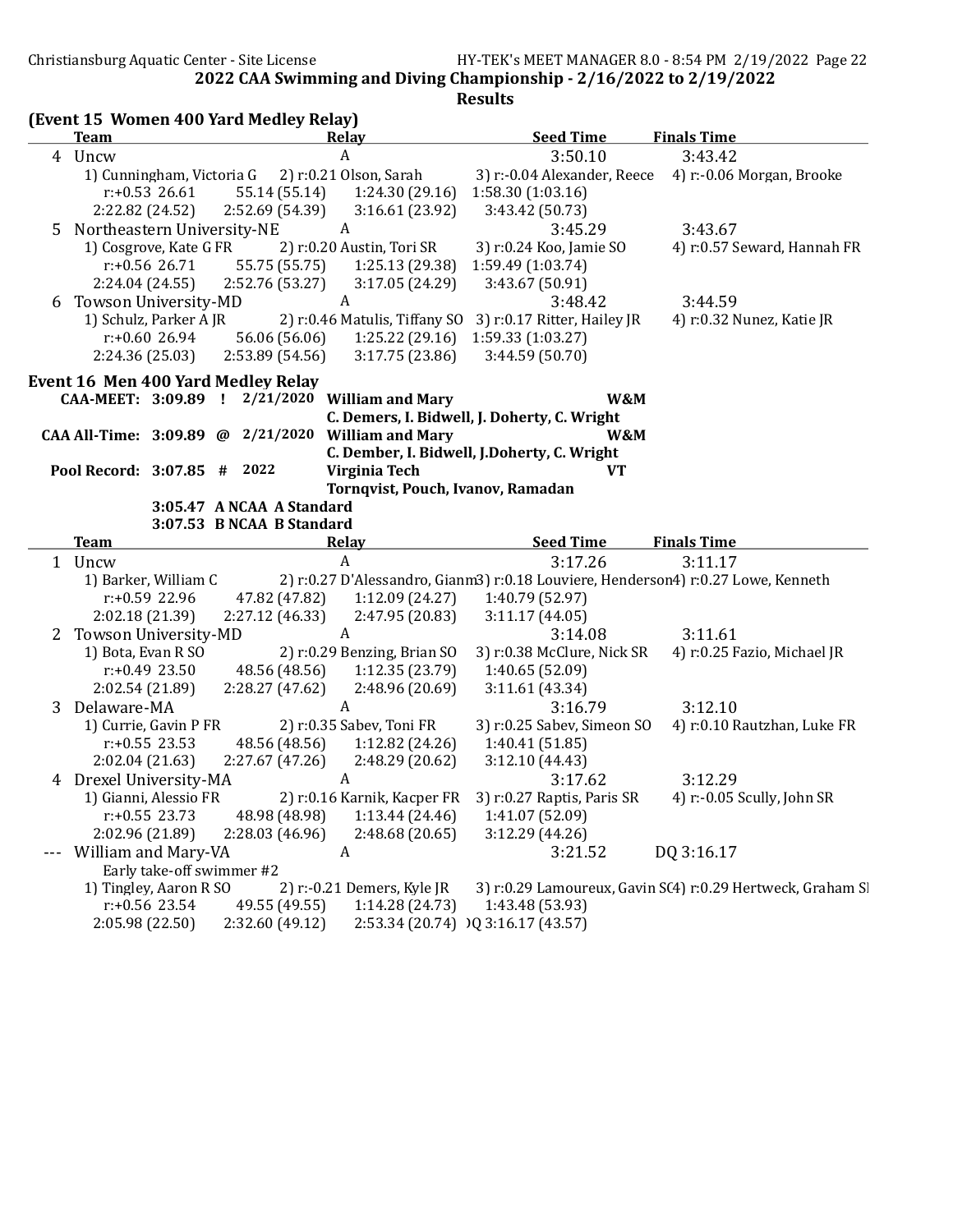Christiansburg Aquatic Center - Site License HY-TEK's MEET MANAGER 8.0 - 8:54 PM 2/19/2022 Page 23 2022 CAA Swimming and Diving Championship - 2/16/2022 to 2/19/2022

|                  | <b>Event 17 Women 100 Yard Butterfly</b> |         |                         |                                     |                    |                    |              |  |
|------------------|------------------------------------------|---------|-------------------------|-------------------------------------|--------------------|--------------------|--------------|--|
|                  | <b>CAA-MEET:</b>                         | 53.21 ! |                         | 2/26/2016 Jessie Ustjanauskas       |                    | W&M                |              |  |
|                  | <b>CAA All-Time:</b>                     |         |                         | 53.06 @ 12/4/2009 Caitlin Kirsteier |                    | <b>UNCW</b>        |              |  |
|                  | Pool Record:                             |         |                         | 51.85 # 1/18/2020 Kate Douglas      |                    | <b>UVA</b>         |              |  |
|                  |                                          |         | 50.92 A NCAA A Standard |                                     |                    |                    |              |  |
|                  |                                          |         | 53.76 B NCAA B Standard |                                     |                    |                    |              |  |
|                  | <b>Name</b>                              |         |                         | Yr School                           | <b>Prelim Time</b> | <b>Finals Time</b> |              |  |
| A - Final        |                                          |         |                         |                                     |                    |                    |              |  |
|                  | 1 Koo, Jamie                             |         |                         | SO Northeastern University-NE       | 53.85              | 53.47              | B            |  |
|                  | $r: +0.60$ 24.79                         |         | 53.47 (28.68)           |                                     |                    |                    |              |  |
|                  | 2 Seward, Hannah M                       |         |                         | FR Northeastern University-NE       | 54.36              | 53.81              |              |  |
|                  | r:+4.99 25.17                            |         | 53.81 (28.64)           |                                     |                    |                    |              |  |
|                  | 3 Palochik, Victoria L                   |         |                         | SR Drexel University-MA             | 55.20              | 54.98              |              |  |
|                  | $r: +0.62$ 25.56                         |         | 54.98 (29.42)           |                                     |                    |                    |              |  |
|                  | 4 Mitchell, Aislinn                      |         |                         | SO Delaware-MA                      | 55.17              | 55.15              |              |  |
|                  | $r: +0.69$ 25.68                         |         | 55.15 (29.47)           |                                     |                    |                    |              |  |
| 5                | Ritter, Hailey *                         |         |                         | JR Towson University-MD             | 55.34              | 55.23              |              |  |
|                  | $r: +0.68$ 25.68                         |         | 55.23 (29.55)           |                                     |                    |                    |              |  |
| 6                | Enriquez, Ava E                          |         |                         | <b>IR Towson University-MD</b>      | 55.79              | 55.73              |              |  |
|                  | $r: +0.71$ 26.32                         |         | 55.73 (29.41)           | JR William and Mary-VA              | 56.09              |                    |              |  |
|                  | 7 Graff, Maura J<br>$r: +0.71$ 26.03     |         |                         |                                     |                    | 55.87              |              |  |
|                  |                                          |         | 55.87 (29.84)           | Uncw                                | 55.04              |                    |              |  |
|                  | 8 Alexander, Reece E<br>$r: +0.73$ 25.53 |         | 55.94 (30.41)           |                                     |                    | 55.94              |              |  |
| <b>B</b> - Final |                                          |         |                         |                                     |                    |                    |              |  |
| 9.               | Cunningham, Victoria G                   |         |                         | Uncw                                | 56.21              | 55.54              |              |  |
|                  | $r: +3.53$ 25.70                         |         | 55.54 (29.84)           |                                     |                    |                    |              |  |
|                  | 10 Pelletier, Nikita I                   |         |                         | SO Northeastern University-NE       | 56.51              | 56.04              |              |  |
|                  | $r: +0.64$ 25.93                         |         | 56.04 (30.11)           |                                     |                    |                    |              |  |
|                  | 11 McDevitt, Lizzie R                    |         |                         | FR Drexel University-MA             | 56.33              | 56.24              |              |  |
|                  | $r: +0.75$ 26.48                         |         | 56.24 (29.76)           |                                     |                    |                    |              |  |
| 12               | Mince, Maddie N                          |         |                         | JR Towson University-MD             | 56.42              | 56.28              |              |  |
|                  | $r: +0.65$ 25.58                         |         | 56.28 (30.70)           |                                     |                    |                    |              |  |
|                  | 13 Bui, Aldercy A                        |         |                         | FR Drexel University-MA             | 56.47              | 56.63              |              |  |
|                  | $r: +0.78$ 26.73                         |         | 56.63 (29.90)           |                                     |                    |                    |              |  |
|                  | 14 Davenport, Corinne K                  |         |                         | SO William and Mary-VA              | 56.23              | 56.75              |              |  |
|                  | $r: +0.71$ 25.86                         |         | 56.75 (30.89)           |                                     |                    |                    |              |  |
|                  | 15 Robins, Meagan E                      |         |                         | Uncw                                | 56.33              | 56.86              |              |  |
|                  | $r: +0.73$ 26.44                         |         | 56.86 (30.42)           |                                     |                    |                    |              |  |
|                  | 16 Cundiff, Missy A                      |         |                         | SR William and Mary-VA              | 56.15              | 57.07              |              |  |
|                  | $r: +0.67$ 25.34                         |         | 57.07 (31.73)           |                                     |                    |                    |              |  |
|                  | <b>Event 17 Women 100 Yard Butterfly</b> |         |                         |                                     |                    |                    |              |  |
|                  | <b>CAA-MEET:</b>                         | 53.21 ! |                         | 2/26/2016 Jessie Ustjanauskas       |                    | W&M                |              |  |
|                  | <b>CAA All-Time:</b>                     |         |                         | 53.06 @ 12/4/2009 Caitlin Kirsteier |                    | <b>UNCW</b>        |              |  |
|                  | <b>Pool Record:</b>                      |         |                         | 51.85 # 1/18/2020 Kate Douglas      |                    | <b>UVA</b>         |              |  |
|                  |                                          |         | 50.92 A NCAA A Standard |                                     |                    |                    |              |  |
|                  |                                          |         | 53.76 B NCAA B Standard |                                     |                    |                    |              |  |
|                  | <b>Name</b>                              |         |                         | Yr School                           | <b>Seed Time</b>   | <b>Prelim Time</b> |              |  |
|                  | <b>Preliminaries</b>                     |         |                         |                                     |                    |                    |              |  |
|                  | 1 Koo, Jamie                             |         |                         | SO Northeastern University-NE       | 53.41              | 53.85              | <sub>q</sub> |  |
|                  |                                          | 24.84   | 53.85 (29.01)           |                                     |                    |                    |              |  |
|                  | Seward, Hannah M                         |         |                         | FR Northeastern University-NE       | 54.18              | 54.36              | - q          |  |
|                  |                                          | 25.45   | 54.36 (28.91)           |                                     |                    |                    |              |  |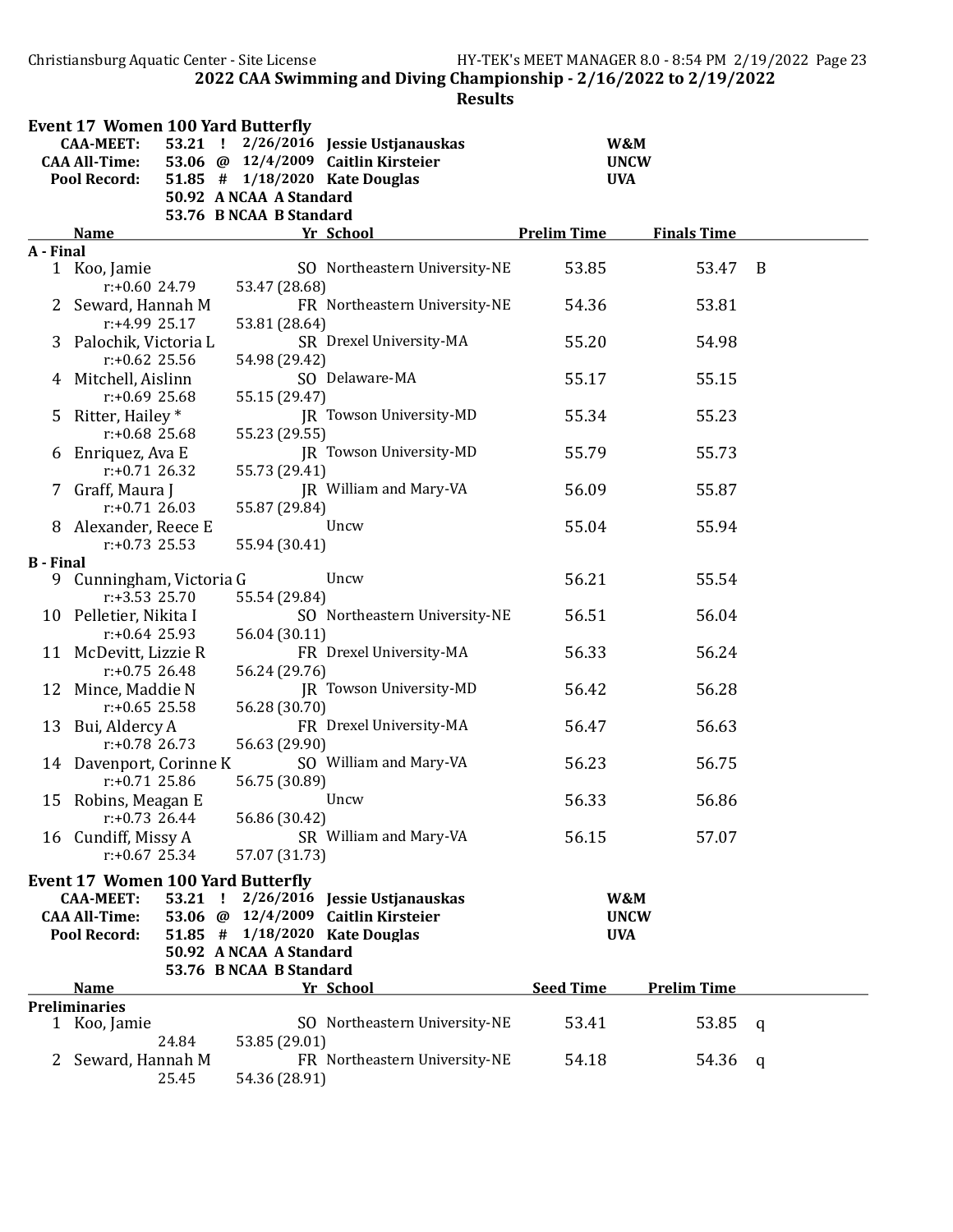|   | <b>Name</b>               | Yr School                     | <b>Seed Time</b> | <b>Prelim Time</b> |              |
|---|---------------------------|-------------------------------|------------------|--------------------|--------------|
|   | 3 Alexander, Reece E      | Uncw                          | 55.19            | $55.04 \quad q$    |              |
|   | $r: +4.69$ 25.22          | 55.04 (29.82)                 |                  |                    |              |
| 4 | Mitchell, Aislinn         | SO Delaware-MA                | 55.39            | 55.17 q            |              |
|   | $r: +0.72$ 25.72          | 55.17 (29.45)                 |                  |                    |              |
|   | 5 Palochik, Victoria L    | SR Drexel University-MA       | 55.70            | 55.20              | q            |
|   | $r: +0.65$ 25.90          | 55.20 (29.30)                 |                  |                    |              |
|   | 6 Ritter, Hailey *        | JR Towson University-MD       | 55.01            | 55.34              | q            |
|   | $r: +5.70$ 25.53          | 55.34 (29.81)                 |                  |                    |              |
|   | 7 Enriquez, Ava E         | JR Towson University-MD       | 55.46            | 55.79              | q            |
|   | $r: +0.71$ 26.38          | 55.79 (29.41)                 |                  |                    |              |
|   | 8 Graff, Maura J          | JR William and Mary-VA        | 55.99            | 56.09              | q            |
|   | $r: +0.73$ 25.93          | 56.09 (30.16)                 |                  |                    |              |
|   | 9 Cundiff, Missy A        | SR William and Mary-VA        | 54.61            | 56.15              | $\mathsf{q}$ |
|   | 25.42                     | 56.15 (30.73)                 |                  |                    |              |
|   | 10 Cunningham, Victoria G | Uncw                          | 55.74            | 56.21              | q            |
|   | $r: +0.67$ 25.96          | 56.21 (30.25)                 |                  |                    |              |
|   | 11 Davenport, Corinne K   | SO William and Mary-VA        | 58.54            | 56.23              | q            |
|   | $r: +3.51$ 25.59          | 56.23 (30.64)                 |                  |                    |              |
|   | *12 Robins, Meagan E      | Uncw                          | 57.22            | 56.33              | q            |
|   | $r: +0.71$ 26.45          | 56.33 (29.88)                 |                  |                    |              |
|   | *12 McDevitt, Lizzie R    | FR Drexel University-MA       | 57.71            | 56.33              | q            |
|   | $r: +0.75$ 26.55          | 56.33 (29.78)                 |                  |                    |              |
|   | 14 Mince, Maddie N        | JR Towson University-MD       | 54.95            | 56.42              | q            |
|   | $r: +6.71$ 25.75          | 56.42 (30.67)                 |                  |                    |              |
|   | 15 Bui, Aldercy A         | FR Drexel University-MA       | 56.85            | 56.47              | q            |
|   | $r: +0.76$ 26.15          | 56.47 (30.32)                 |                  |                    |              |
|   | 16 Pelletier, Nikita I    | SO Northeastern University-NE | 56.36            | 56.51              | q            |
|   | $r: +0.72$ 26.28          | 56.51 (30.23)                 |                  |                    |              |
|   | 17 Braun, Molly           | Uncw                          | 57.02            | 56.58              |              |
|   | $r: +0.74$ 26.15          | 56.58 (30.43)                 |                  |                    |              |
|   | 18 Casolo, Samantha A     | SO Towson University-MD       | 55.79            | 56.63              |              |
|   |                           |                               |                  |                    |              |
|   | $r: +0.78$ 26.62          | 56.63 (30.01)                 |                  |                    |              |
|   | 19 Gaffney, Laura M       | FR Towson University-MD       | 56.47            | 56.77              |              |
|   | $r: +0.68$ 26.85          | 56.77 (29.92)                 |                  |                    |              |
|   | 20 Gozdan, Allison E      | SR Delaware-MA                | 58.53            | 56.81              |              |
|   | 26.46                     | 56.81 (30.35)                 |                  |                    |              |
|   | 21 Rice, Sarah E          | SO William and Mary-VA        | 57.30            | 57.06              |              |
|   | r:+0.86 26.78             | 57.06 (30.28)                 |                  |                    |              |
|   | 22 Cooley, Emily L        | FR Northeastern University-NE | 57.29            | 57.57              |              |
|   | $r: +0.67$ 26.40          | 57.57 (31.17)                 |                  |                    |              |
|   | 23 Austin, Tori A         | SR Northeastern University-NE | 57.58            | 58.10              |              |
|   | $r: +0.79$ 27.07          | 58.10 (31.03)                 |                  |                    |              |
|   | 24 Drennen, Kelsie A      | SR Delaware-MA                | 58.31            | 58.49              |              |
|   | $r: +0.74$ 26.42          | 58.49 (32.07)                 |                  |                    |              |
|   | 25 Wang, Lena             | SO Northeastern University-NE | 1:00.81          | 58.87              |              |
|   | $r: +0.62$ 27.20          | 58.87 (31.67)                 |                  |                    |              |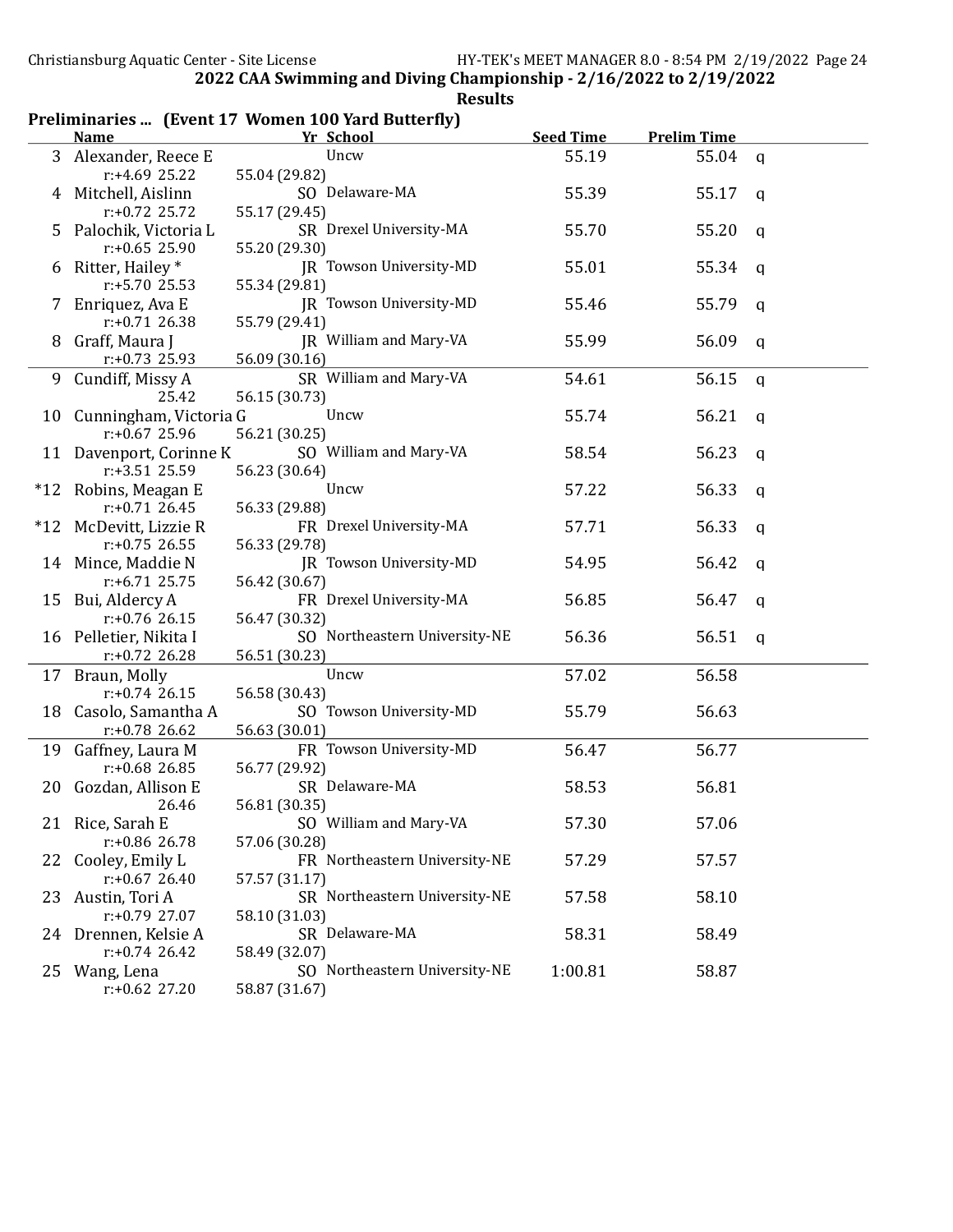Christiansburg Aquatic Center - Site License HY-TEK's MEET MANAGER 8.0 - 8:54 PM 2/19/2022 Page 25 2022 CAA Swimming and Diving Championship - 2/16/2022 to 2/19/2022

|                  | <b>Event 18 Men 100 Yard Butterfly</b><br><b>CAA-MEET:</b> |              |                                                    | 45.75 ! 2/16/2018 Jack P Saunderson                           |                    | <b>Towson</b>      |    |
|------------------|------------------------------------------------------------|--------------|----------------------------------------------------|---------------------------------------------------------------|--------------------|--------------------|----|
|                  | <b>CAA All-Time:</b><br><b>Pool Record:</b>                | 44.68 # 2022 |                                                    | 45.51 @ 3/23/2018 Jack P Saunderson<br><b>Youssef Ramadan</b> | <b>VT</b>          | <b>Towson</b>      |    |
|                  |                                                            |              | 44.96 A NCAA A Standard<br>47.43 B NCAA B Standard |                                                               |                    |                    |    |
|                  | <b>Name</b>                                                |              |                                                    | Yr School                                                     | <b>Prelim Time</b> | <b>Finals Time</b> |    |
| A - Final        |                                                            |              |                                                    |                                                               |                    |                    |    |
|                  | 1 Louviere, Henderson<br>$r: +0.67$ 22.03                  |              | 46.99 (24.96)                                      | Uncw                                                          | 47.25              | 46.99              | B  |
| $\mathbf{Z}$     | Raptis, Paris<br>r:+5.39 22.24                             |              | 47.19 (24.95)                                      | SR Drexel University-MA                                       | 47.39              | 47.19              | B  |
|                  | 3 McClure, Nick N<br>$r: +0.73$ 22.43                      |              | 47.96 (25.53)                                      | SR Towson University-MD                                       | 47.87              | 47.96              |    |
|                  | 4 Sabev, Simeon<br>$r: +0.66$ 22.26                        |              | 48.08 (25.82)                                      | SO Delaware-MA                                                | 47.94              | 48.08              |    |
|                  | *5 Hertweck, Graham E<br>$r: +0.68$ 22.59                  |              | 48.42 (25.83)                                      | SR William and Mary-VA                                        | 48.63              | 48.42              |    |
|                  | *5 Johnson, Kyle P<br>$r: +0.66$ 22.63                     |              | 48.42 (25.79)                                      | Uncw                                                          | 48.91              | 48.42              |    |
|                  | 7 Polino, Ryan J<br>$r: +0.72$ 22.74                       |              |                                                    | JR Delaware-MA                                                | 48.31              | 48.74              |    |
|                  | 8 Carter, Wesley J<br>$r: +0.67$ 22.79                     |              | 48.74 (26.00)<br>49.10 (26.31)                     | Uncw                                                          | 48.63              | 49.10              |    |
| <b>B</b> - Final |                                                            |              |                                                    |                                                               |                    |                    |    |
| 9.               | Fitch, David<br>$r: +0.64$ 21.66                           |              | 48.45 (26.79)                                      | Uncw                                                          | 48.96              | 48.45              |    |
|                  | 10 Crompton-English, E'Likai M<br>$r: +0.66$ 21.99         |              | 49.11 (27.12)                                      | Uncw                                                          | 49.39              | 49.11              |    |
|                  | 11 Bota, Evan R<br>$r: +0.67$ 23.33                        |              | 49.19 (25.86)                                      | SO Towson University-MD                                       | 48.94              | 49.19              |    |
|                  | 12 Flynn, Alex<br>$r: +0.67$ 22.89                         |              | 49.22 (26.33)                                      | SR Drexel University-MA                                       | 49.45              | 49.22              |    |
|                  | 13 Lamoureux, Gavin L<br>$r: +0.67$ 23.42                  |              | 49.41 (25.99)                                      | SO William and Mary-VA                                        | 49.52              | 49.41              |    |
|                  | 14 Curlee, Mitch M<br>$r: +0.66$ 23.07                     |              | 49.57 (26.50)                                      | Uncw                                                          | 49.11              | 49.57              |    |
|                  | 15 Fechtman, DJ P<br>$r: +0.67$ 23.06                      |              | 49.58 (26.52)                                      | FR Delaware-MA                                                | 49.25              | 49.58              |    |
|                  | 16 Barker, William C<br>$r: +0.66$ 23.27                   |              | 49.88 (26.61)                                      | Uncw                                                          | 49.45              | 49.88              |    |
|                  | <b>Event 18 Men 100 Yard Butterfly</b>                     |              |                                                    |                                                               |                    |                    |    |
|                  | <b>CAA-MEET:</b>                                           | 45.75 !      |                                                    | 2/16/2018 Jack P Saunderson                                   |                    | <b>Towson</b>      |    |
|                  | <b>CAA All-Time:</b>                                       |              |                                                    | 45.51 @ 3/23/2018 Jack P Saunderson                           |                    | <b>Towson</b>      |    |
|                  | <b>Pool Record:</b>                                        | 44.68 # 2022 |                                                    | <b>Youssef Ramadan</b>                                        | <b>VT</b>          |                    |    |
|                  |                                                            |              | 44.96 A NCAA A Standard                            |                                                               |                    |                    |    |
|                  |                                                            |              | 47.43 B NCAA B Standard                            |                                                               |                    |                    |    |
|                  | <b>Name</b><br><b>Preliminaries</b>                        |              |                                                    | Yr School                                                     | <b>Seed Time</b>   | <b>Prelim Time</b> |    |
|                  | 1 Louviere, Henderson<br>$r: +0.67$ 22.04                  |              | 47.25 (25.21)                                      | Uncw                                                          | 48.12              | 47.25              | qB |
|                  | 2 Raptis, Paris<br>$r: +5.22$ 22.15                        |              | 47.39 (25.24)                                      | SR Drexel University-MA                                       | 47.44              | 47.39              | qB |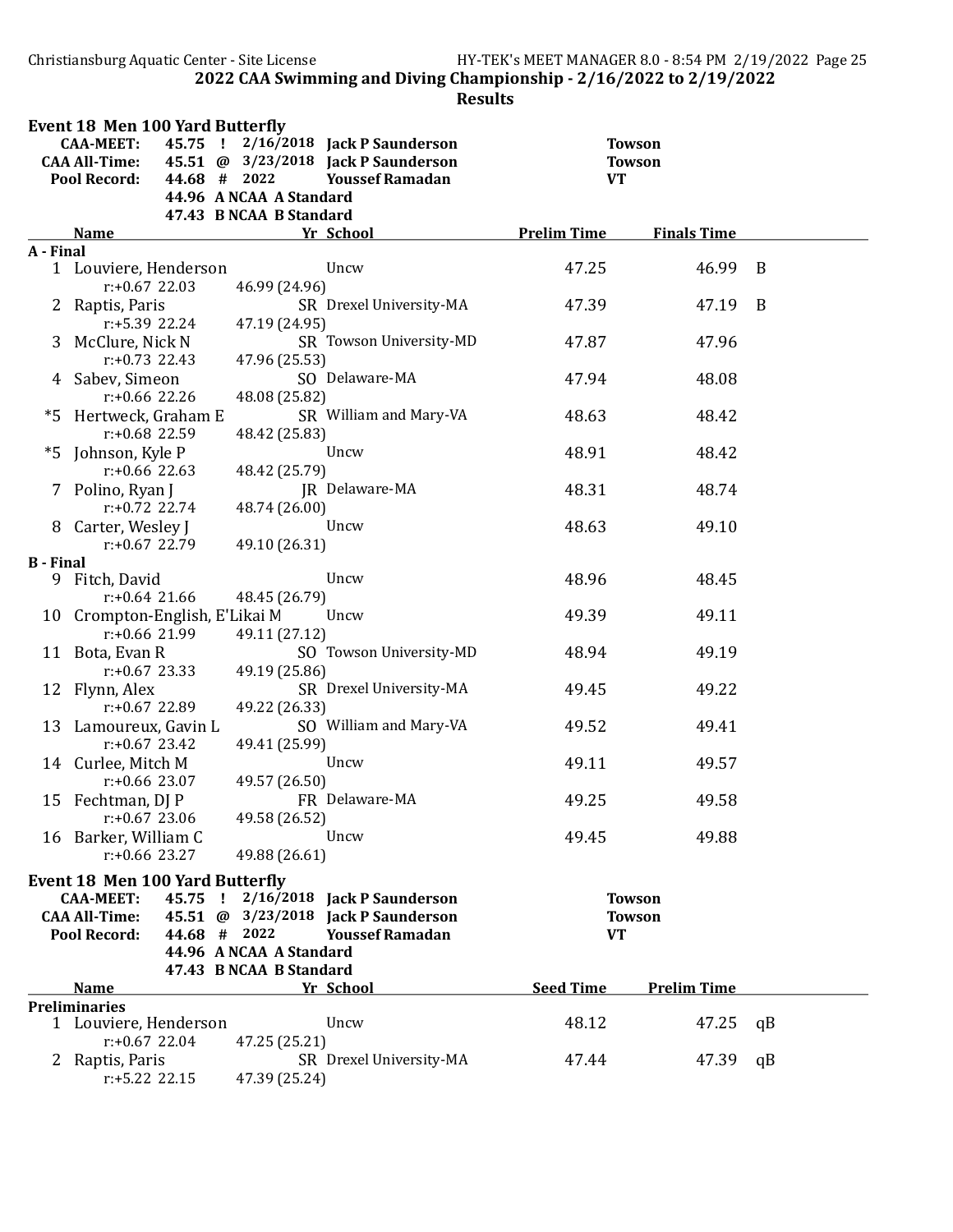| Preliminaries  (Event 18 Men 100 Yard Butterfly) |  |  |  |
|--------------------------------------------------|--|--|--|
|--------------------------------------------------|--|--|--|

|    | <b>Name</b>                           | Yr School                                     | <b>Seed Time</b> | <b>Prelim Time</b> |              |
|----|---------------------------------------|-----------------------------------------------|------------------|--------------------|--------------|
| 3  | McClure, Nick N                       | SR Towson University-MD                       | 48.03            | 47.87              | $\mathsf{q}$ |
|    | 22.58                                 | 47.87 (25.29)                                 |                  |                    |              |
|    | Sabev, Simeon                         | SO Delaware-MA                                | 48.06            | 47.94              | q            |
|    | 22.52                                 | 47.94 (25.42)                                 |                  |                    |              |
| 5  | Polino, Ryan J                        | JR Delaware-MA                                | 50.44            | 48.31              | q            |
|    | $r: +0.67$ 22.35                      | 48.31 (25.96)                                 |                  |                    |              |
|    | *6 Hertweck, Graham E                 | SR William and Mary-VA                        | 49.87            | 48.63              | q            |
|    | $r: +0.67$ 22.72                      | 48.63 (25.91)                                 |                  |                    |              |
|    | *6 Carter, Wesley J                   | Uncw                                          | 49.54            | 48.63              | q            |
|    | r:11.24 22.15                         | 48.63 (26.48)                                 |                  |                    |              |
|    | 8 Johnson, Kyle P                     | Uncw                                          | 49.11            | 48.91              | q            |
|    | r:+6.08 22.57                         | 48.91 (26.34)                                 |                  |                    |              |
|    | 9 Bota, Evan R                        | SO Towson University-MD                       | 49.70            | 48.94              | q            |
|    | $r: +0.69$ 23.01                      | 48.94 (25.93)                                 |                  |                    |              |
|    | 10 Fitch, David                       | Uncw                                          | 50.73            | 48.96              | q            |
|    | $r: +0.67$ 23.15                      | 48.96 (25.81)                                 |                  |                    |              |
|    | 11 Curlee, Mitch M                    | Uncw                                          | 49.72            | 49.11              | a            |
|    | r:+0.67 22.88                         | 49.11 (26.23)                                 |                  |                    |              |
|    | 12 Fechtman, DJ P                     | FR Delaware-MA                                | 51.65            | 49.25              | q            |
|    | $r: +0.65$ 22.94                      | 49.25 (26.31)                                 |                  |                    |              |
|    | 13 Crompton-English, E'Likai M        | Uncw                                          | 49.84            | 49.39              | q            |
|    | $r: +0.65$ 22.71                      | 49.39 (26.68)                                 |                  |                    |              |
|    | *14 Flynn, Alex                       | SR Drexel University-MA                       | 51.59            | 49.45              | a            |
|    | $r: +0.70$ 23.14                      | 49.45 (26.31)                                 |                  |                    |              |
|    | *14 Barker, William C                 | Uncw                                          | 49.21            | 49.45              | a            |
|    | r:+3.94 23.11                         | 49.45 (26.34)                                 |                  |                    |              |
|    | 16 Lamoureux, Gavin L                 | SO William and Mary-VA                        | 49.41            | 49.52              | $\mathsf{q}$ |
|    | $r: +0.68$ 23.18                      | 49.52 (26.34)                                 |                  |                    |              |
|    | 17 Fields, Noah W<br>$r: +0.65$ 23.33 | JR William and Mary-VA                        | 50.86            | 49.59              |              |
|    |                                       | 49.59 (26.26)<br>FR Drexel University-MA      | 50.05            | 49.66              |              |
|    | 18 Piccolo, Nate<br>$r: +0.69$ 23.07  | 49.66 (26.59)                                 |                  |                    |              |
|    |                                       | SR Delaware-MA                                | 50.44            |                    |              |
|    | 19 Sabo, Justin J<br>$r: +0.68$ 23.37 | 49.72 (26.35)                                 |                  | 49.72              |              |
|    | 20 Yaglenski, TJ J                    | JR Delaware-MA                                | 50.78            | 49.82              |              |
|    | $r: +0.62$ 23.48                      | 49.82 (26.34)                                 |                  |                    |              |
|    |                                       | 21 Broughton, Anderson FR William and Mary-VA | 52.52            | 50.15              |              |
|    | $r: +0.76$ 23.33                      | 50.15 (26.82)                                 |                  |                    |              |
| 22 | Bauer, Carson J                       | FR Towson University-MD                       | 51.07            | 50.20              |              |
|    | $r: +0.81$ 23.67                      | 50.20 (26.53)                                 |                  |                    |              |
| 23 | Codding, Kent K                       | SO William and Mary-VA                        | 50.10            | 50.24              |              |
|    | $r: +0.74$ 23.16                      | 50.24 (27.08)                                 |                  |                    |              |
|    | 24 Rooney, Aiden P                    | FR Towson University-MD                       | 51.88            | 50.60              |              |
|    | 23.45                                 | 50.60 (27.15)                                 |                  |                    |              |
|    | 25 Gruner, Ryan J                     | JR Drexel University-MA                       | 51.10            | 50.62              |              |
|    | $r: +0.68$ 23.42                      | 50.62 (27.20)                                 |                  |                    |              |
|    | 26 Galbraith, Jack A                  | SR William and Mary-VA                        | 50.53            | 50.87              |              |
|    | $r: +0.64$ 23.50                      | 50.87 (27.37)                                 |                  |                    |              |
|    | 27 Klein, John J                      | SR Drexel University-MA                       | 52.92            | 51.01              |              |
|    | $r: +0.72$ 23.73                      | 51.01 (27.28)                                 |                  |                    |              |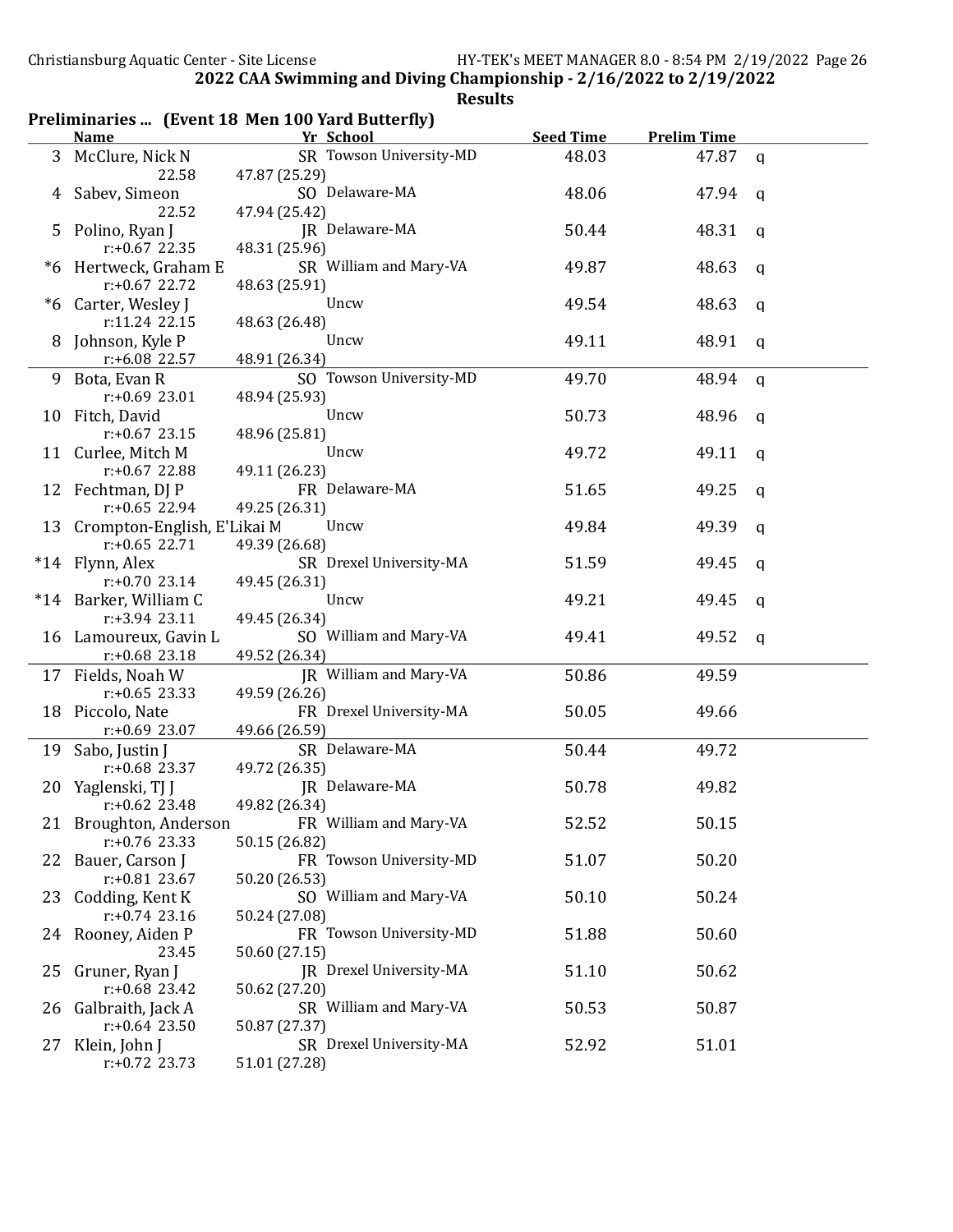Christiansburg Aquatic Center - Site License HY-TEK's MEET MANAGER 8.0 - 8:54 PM 2/19/2022 Page 27 2022 CAA Swimming and Diving Championship - 2/16/2022 to 2/19/2022

|                  | Event 19 Women 400 Yard IM                        |                                    |                                            |                                   |                    |  |
|------------------|---------------------------------------------------|------------------------------------|--------------------------------------------|-----------------------------------|--------------------|--|
|                  | CAA-MEET: 4:10.67 !                               |                                    | 2/25/2011 Meredith Budner                  |                                   | <b>Towson</b>      |  |
|                  | CAA All-Time: 4:10.67 @ 2/25/2011 Meredith Budner |                                    |                                            |                                   | <b>Towson</b>      |  |
|                  | Pool Record: 4:08.01 # 2/17/2012 Megan Fox        |                                    |                                            |                                   | <b>UVA</b>         |  |
|                  |                                                   | 4:03.62 A NCAA A Standard          |                                            |                                   |                    |  |
|                  |                                                   | 4:17.30 B NCAA B Standard          |                                            |                                   |                    |  |
|                  | <b>Name</b>                                       |                                    | Yr School                                  | <b>Prelim Time</b>                | <b>Finals Time</b> |  |
| A - Final        | 1 Knorr, Kathryn A                                |                                    | Uncw                                       | 4:21.82                           | 4:19.72            |  |
|                  | $r: +0.77$ 28.17                                  | 59.95 (31.78)                      | 1:31.26(31.31)                             | 2:02.55 (31.29)                   |                    |  |
|                  | 2:40.33 (37.78)                                   | 3:18.62 (38.29)                    | 3:49.56 (30.94)                            | 4:19.72 (30.16)                   |                    |  |
|                  | 2 Carminati, Karlee A                             |                                    | SR Towson University-MD                    | 4:25.31                           | 4:23.54            |  |
|                  | $r: +4.54$ 16.80                                  | 40.01 (23.21)                      | 59.17 (19.16)                              | 2:06.60(1:07.43)                  |                    |  |
|                  | 2:44.79 (38.19)                                   | 3:23.54(38.75)                     | 3:54.02 (30.48)                            | 4:23.54 (29.52)                   |                    |  |
|                  | 3 Riley, Maddie                                   |                                    | JR Drexel University-MA                    | 4:26.63                           | 4:24.72            |  |
|                  | $r: +0.77$ 28.20                                  | 1:00.54 (32.34)                    | 1:35.59(35.05)                             | 2:09.58 (33.99)                   |                    |  |
|                  | 2:46.64 (37.06)                                   | 3:25.07 (38.43)                    | 3:55.91 (30.84)                            | 4:24.72 (28.81)                   |                    |  |
|                  | 4 Muldoon, Devon P                                |                                    | FR Northeastern University-NE              | 4:28.72                           | 4:25.00            |  |
|                  | $r: +0.77$ 28.67                                  | 1:01.24(32.57)                     | 1:34.16 (32.92)                            | 2:06.84 (32.68)                   |                    |  |
|                  | 2:45.18 (38.34)                                   | 3:24.48 (39.30)                    | 3:55.50 (31.02)                            | 4:25.00 (29.50)                   |                    |  |
|                  | 5 Tramack, Grace A                                |                                    | JR William and Mary-VA                     | 4:27.19                           | 4:25.87            |  |
|                  | $r: +0.79$ 27.56                                  | 59.00 (31.44)                      | 1:33.16(34.16)                             | 2:06.39 (33.23)                   |                    |  |
|                  | 2:45.41 (39.02)                                   | 3:25.00 (39.59)                    | 3:55.67 (30.67)                            | 4:25.87 (30.20)                   |                    |  |
| *6               | Mills, Suzannah W                                 |                                    | SR Towson University-MD                    | 4:28.07                           | 4:26.50            |  |
|                  | $r: +0.70$ 29.33                                  | 1:02.25 (32.92)                    | 1:35.65(33.40)                             | 2:08.93 (33.28)                   |                    |  |
|                  | 2:48.21 (39.28)                                   | 3:28.09 (39.88)                    | 3:58.06 (29.97)                            | 4:26.50 (28.44)                   |                    |  |
| $*6$             | Jogis, Kim A                                      |                                    | JR William and Mary-VA                     | 4:28.87                           | 4:26.50            |  |
|                  | $r: +0.85$ 28.81                                  | 1:01.67 (32.86)                    | 1:35.21(33.54)                             | 2:08.47 (33.26)                   |                    |  |
|                  | 2:48.26 (39.79)                                   | 3:26.97 (38.71)                    | 3:57.40 (30.43)                            | 4:26.50(29.10)                    |                    |  |
| 8                | Underwood, Lauren E                               |                                    | Uncw                                       | 4:29.81                           | 4:30.21            |  |
|                  | r:+0.79 28.49                                     | 1:00.91 (32.42)                    | 1:35.45 (34.54)                            | 2:09.22 (33.77)                   |                    |  |
|                  | 2:48.48 (39.26)                                   | 3:28.01 (39.53)                    | 3:59.40 (31.39)                            | 4:30.21 (30.81)                   |                    |  |
| <b>B</b> - Final |                                                   |                                    |                                            |                                   |                    |  |
|                  | 9 Rogillio, Sarah G                               |                                    | Uncw                                       | 4:30.47                           | 4:27.27            |  |
|                  | $r: +0.81$ 29.73                                  | 1:04.07 (34.34)<br>3:28.87 (38.75) | 1:38.09 (34.02)                            | 2:11.69 (33.60)<br>4:27.27(28.67) |                    |  |
|                  | 2:50.12 (38.43)<br>Frick, Madeline E              |                                    | 3:58.60 (29.73)<br>SO Towson University-MD | 4:32.75                           | 4:27.56            |  |
| 10               | $r: +0.74$ 29.00                                  | 1:01.42 (32.42)                    | 1:35.91 (34.49)                            | 2:09.25 (33.34)                   |                    |  |
|                  | 2:47.63 (38.38)                                   | 3:26.78 (39.15)                    | 3:57.39 (30.61)                            | 4:27.56 (30.17)                   |                    |  |
| 11               | Wilson, Peyton L                                  |                                    | Uncw                                       | 4:30.62                           | 4:28.71            |  |
|                  | $r: +3.62$ 26.66                                  | 1:01.66(35.00)                     | 1:35.80 (34.14)                            | 2:08.98 (33.18)                   |                    |  |
|                  | 2:48.16 (39.18)                                   | 3:28.37 (40.21)                    | 3:59.35 (30.98)                            | 4:28.71 (29.36)                   |                    |  |
|                  | 12 Lillis, Erin K                                 |                                    | JR Delaware-MA                             | 4:30.71                           | 4:32.06            |  |
|                  | $r: +0.7028.64$                                   | 1:00.62 (31.98)                    | 1:36.08 (35.46)                            | 2:11.75 (35.67)                   |                    |  |
|                  | 2:49.44 (37.69)                                   | 3:27.95 (38.51)                    | 3:59.82 (31.87)                            | 4:32.06 (32.24)                   |                    |  |
| 13               | Oberholzer, Charlise L                            |                                    | SR Delaware-MA                             | 4:33.27                           | 4:32.32            |  |
|                  | $r: +0.70$ 30.02                                  | 1:03.22 (33.20)                    | 1:38.31 (35.09)                            | 2:13.34 (35.03)                   |                    |  |
|                  | 2:53.47 (40.13)                                   | 3:33.81 (40.34)                    | 4:03.33 (29.52)                            | 4:32.32 (28.99)                   |                    |  |
|                  | 14 Rogers, Rebecca A                              |                                    | SR William and Mary-VA                     | 4:34.79                           | 4:32.41            |  |
|                  | $r: +0.75$ 28.17                                  | 1:00.36 (32.19)                    | 1:35.12 (34.76)                            | 2:10.03 (34.91)                   |                    |  |
|                  | 2:50.26 (40.23)                                   | 3:31.40(41.14)                     | 4:02.23 (30.83)                            | 4:32.41 (30.18)                   |                    |  |
| 15               | Rongione, Natalia D                               |                                    | FR William and Mary-VA                     | 4:32.47                           | 4:32.47            |  |
|                  | $r: +0.72$ 29.25                                  | 1:02.62 (33.37)                    | 1:39.18 (36.56)                            | 2:15.32 (36.14)                   |                    |  |
|                  | 2:52.54 (37.22)                                   | 3:30.87 (38.33)                    | 4:02.28 (31.41)                            | 4:32.47 (30.19)                   |                    |  |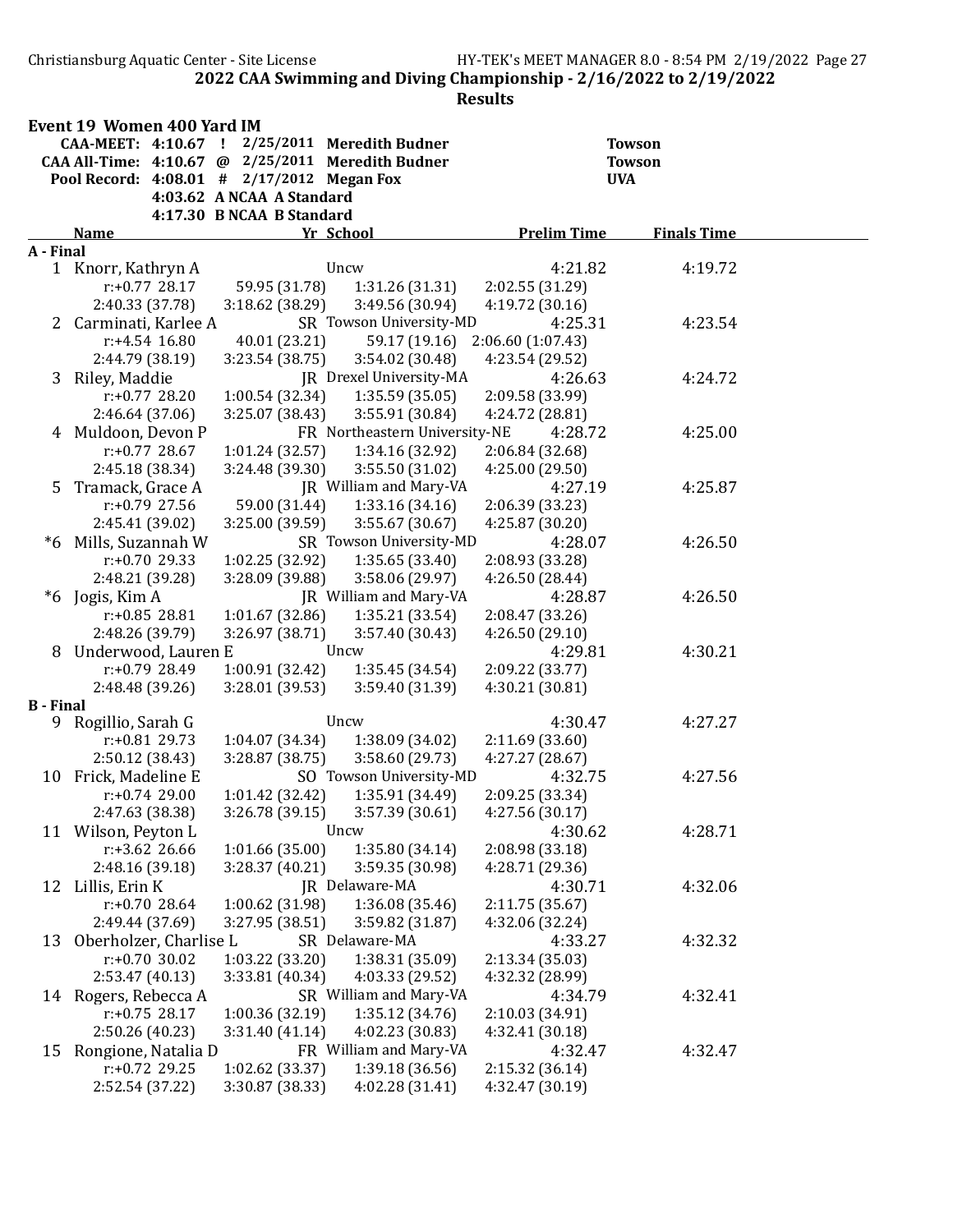Christiansburg Aquatic Center - Site License HY-TEK's MEET MANAGER 8.0 - 8:54 PM 2/19/2022 Page 28

|    | B - Final  (Event 19 Women 400 Yard IM)<br><b>Name</b>                      | Yr School       |                               | <b>Prelim Time</b> | <b>Finals Time</b>             |              |  |  |  |  |
|----|-----------------------------------------------------------------------------|-----------------|-------------------------------|--------------------|--------------------------------|--------------|--|--|--|--|
|    | 16 Watts, Molly M                                                           |                 | SO Drexel University-MA       | 4:33.71            | 4:33.12                        |              |  |  |  |  |
|    | r:+0.88 28.88                                                               | 1:02.91 (34.03) | 1:39.17(36.26)                | 2:14.27 (35.10)    |                                |              |  |  |  |  |
|    | 2:52.79 (38.52)                                                             | 3:31.83 (39.04) | 4:02.97 (31.14)               | 4:33.12 (30.15)    |                                |              |  |  |  |  |
|    |                                                                             |                 |                               |                    |                                |              |  |  |  |  |
|    | Event 19 Women 400 Yard IM<br>CAA-MEET: 4:10.67 ! 2/25/2011 Meredith Budner |                 |                               |                    |                                |              |  |  |  |  |
|    | CAA All-Time: 4:10.67 @ 2/25/2011 Meredith Budner                           |                 |                               |                    | <b>Towson</b><br><b>Towson</b> |              |  |  |  |  |
|    | Pool Record: 4:08.01 # 2/17/2012 Megan Fox                                  |                 |                               |                    | <b>UVA</b>                     |              |  |  |  |  |
|    |                                                                             |                 |                               |                    |                                |              |  |  |  |  |
|    | 4:03.62 A NCAA A Standard<br>4:17.30 B NCAA B Standard                      |                 |                               |                    |                                |              |  |  |  |  |
|    | <b>Name</b>                                                                 | Yr School       |                               | <b>Seed Time</b>   | <b>Prelim Time</b>             |              |  |  |  |  |
|    | <b>Preliminaries</b>                                                        |                 |                               |                    |                                |              |  |  |  |  |
|    | 1 Knorr, Kathryn A                                                          | Uncw            |                               | 4:17.18            | 4:21.82                        | q            |  |  |  |  |
|    | r:+0.74 28.09                                                               | 1:00.14(32.05)  | 1:31.67(31.53)                | 2:03.02 (31.35)    |                                |              |  |  |  |  |
|    | 2:41.00 (37.98)                                                             | 3:19.94 (38.94) | 3:51.35 (31.41)               | 4:21.82 (30.47)    |                                |              |  |  |  |  |
|    | 2 Carminati, Karlee A                                                       |                 | SR Towson University-MD       | 4:22.15            | 4:25.31                        | q            |  |  |  |  |
|    | $r: +0.78$ 27.34                                                            | 58.69 (31.35)   | 1:32.11 (33.42)               | 2:05.18 (33.07)    |                                |              |  |  |  |  |
|    | 2:44.08 (38.90)                                                             | 3:23.68 (39.60) | 3:55.19(31.51)                | 4:25.31 (30.12)    |                                |              |  |  |  |  |
| 3  | Riley, Maddie                                                               |                 | JR Drexel University-MA       | 4:25.65            | 4:26.63                        | $\mathsf{q}$ |  |  |  |  |
|    | r:+5.83 28.35                                                               | 1:00.70 (32.35) | 1:36.03 (35.33)               | 2:10.32 (34.29)    |                                |              |  |  |  |  |
|    | 2:47.74 (37.42)                                                             | 3:25.69 (37.95) | 3:57.26 (31.57)               | 4:26.63 (29.37)    |                                |              |  |  |  |  |
|    | 4 Tramack, Grace A                                                          |                 | JR William and Mary-VA        | 4:30.52            | 4:27.19                        | $\mathsf{q}$ |  |  |  |  |
|    | $r: +0.73$ 27.86                                                            | 59.34 (31.48)   | 1:32.74 (33.40)               | 2:06.00 (33.26)    |                                |              |  |  |  |  |
|    | 2:45.48 (39.48)                                                             | 3:25.10 (39.62) | 3:56.49 (31.39)               | 4:27.19 (30.70)    |                                |              |  |  |  |  |
| 5  | Mills, Suzannah W                                                           |                 | SR Towson University-MD       | 4:26.95            | 4:28.07                        | $\mathsf{q}$ |  |  |  |  |
|    | $r: +0.68$ 29.05                                                            | 1:02.21 (33.16) | 1:35.39 (33.18)               | 2:08.26 (32.87)    |                                |              |  |  |  |  |
|    | 2:47.75 (39.49)                                                             | 3:28.26 (40.51) | 3:58.90 (30.64)               | 4:28.07 (29.17)    |                                |              |  |  |  |  |
| 6  | Muldoon, Devon P                                                            |                 | FR Northeastern University-NE | 4:26.09            | 4:28.72                        | a            |  |  |  |  |
|    | $r: +4.52$ 28.42                                                            | 1:00.64 (32.22) | 1:33.30 (32.66)               | 2:06.75 (33.45)    |                                |              |  |  |  |  |
|    | 2:44.35 (37.60)                                                             | 3:24.09 (39.74) | 3:56.88 (32.79)               | 4:28.72 (31.84)    |                                |              |  |  |  |  |
|    | 7 Jogis, Kim A                                                              |                 | JR William and Mary-VA        | 4:37.80            | 4:28.87                        | a            |  |  |  |  |
|    | $r: +0.79$ 29.01                                                            | 1:01.92 (32.91) | 1:35.13 (33.21)               | 2:08.09 (32.96)    |                                |              |  |  |  |  |
|    | 2:47.37 (39.28)                                                             | 3:27.30 (39.93) | 3:58.34(31.04)                | 4:28.87 (30.53)    |                                |              |  |  |  |  |
| 8  | Underwood, Lauren E                                                         | Uncw            |                               | 4:31.26            | 4:29.81                        | a            |  |  |  |  |
|    | $r: +0.7028.51$                                                             | 1:00.77(32.26)  | 1:35.21 (34.44)               | 2:09.40 (34.19)    |                                |              |  |  |  |  |
|    | 2:48.54 (39.14)                                                             | 3:27.83 (39.29) | 3:59.02 (31.19)               | 4:29.81 (30.79)    |                                |              |  |  |  |  |
| 9  | Rogillio, Sarah G                                                           | Uncw            |                               | 4:32.56            | 4:30.47                        | q            |  |  |  |  |
|    | $r: +0.74$ 29.45                                                            | 1:03.49 (34.04) | 1:36.97 (33.48)               | 2:10.19 (33.22)    |                                |              |  |  |  |  |
|    | 2:48.98 (38.79)                                                             | 3:28.84 (39.86) | 3:59.94 (31.10)               | 4:30.47 (30.53)    |                                |              |  |  |  |  |
| 10 | Wilson, Peyton L                                                            | Uncw            |                               | 4:32.61            | 4:30.62                        | q            |  |  |  |  |
|    | r:+0.76 29.11                                                               | 1:01.59 (32.48) | 1:35.44 (33.85)               | 2:09.22 (33.78)    |                                |              |  |  |  |  |
|    | 2:49.09 (39.87)                                                             | 3:29.94 (40.85) | 4:01.02 (31.08)               | 4:30.62 (29.60)    |                                |              |  |  |  |  |
|    | 11 Lillis, Erin K                                                           | JR Delaware-MA  |                               | 4:29.00            | $4:30.71$ q                    |              |  |  |  |  |
|    | $r: +0.7028.60$                                                             | 59.89 (31.29)   | 1:35.12 (35.23)               | 2:10.37 (35.25)    |                                |              |  |  |  |  |
|    | 2:48.02 (37.65)                                                             | 3:27.28 (39.26) | 3:59.69 (32.41)               | 4:30.71 (31.02)    |                                |              |  |  |  |  |
| 12 | Rongione, Natalia D                                                         |                 | FR William and Mary-VA        | 4:32.01            | 4:32.47                        | q            |  |  |  |  |
|    | $r: +0.74$ 29.20                                                            | 1:02.39 (33.19) | 1:38.24 (35.85)               | 2:13.59 (35.35)    |                                |              |  |  |  |  |
|    | 2:51.18 (37.59)                                                             | 3:29.52 (38.34) | 4:01.49 (31.97)               | 4:32.47 (30.98)    |                                |              |  |  |  |  |
| 13 | Frick, Madeline E                                                           |                 | SO Towson University-MD       | 4:29.32            | 4:32.75                        | q            |  |  |  |  |
|    | $r: +0.77$ 28.59                                                            | 1:00.57 (31.98) | 1:34.89 (34.32)               | 2:08.28 (33.39)    |                                |              |  |  |  |  |
|    | 2:48.74 (40.46)                                                             | 3:29.39 (40.65) | 4:01.46 (32.07)               | 4:32.75 (31.29)    |                                |              |  |  |  |  |
|    | 14 Oberholzer, Charlise L                                                   | SR Delaware-MA  |                               | 4:31.22            | 4:33.27                        | q            |  |  |  |  |
|    | r:+0.69 29.49                                                               | 1:02.09 (32.60) | 1:37.95 (35.86)               | 2:12.81 (34.86)    |                                |              |  |  |  |  |
|    | 2:52.90 (40.09)                                                             | 3:32.30 (39.40) | 4:03.47 (31.17)               | 4:33.27 (29.80)    |                                |              |  |  |  |  |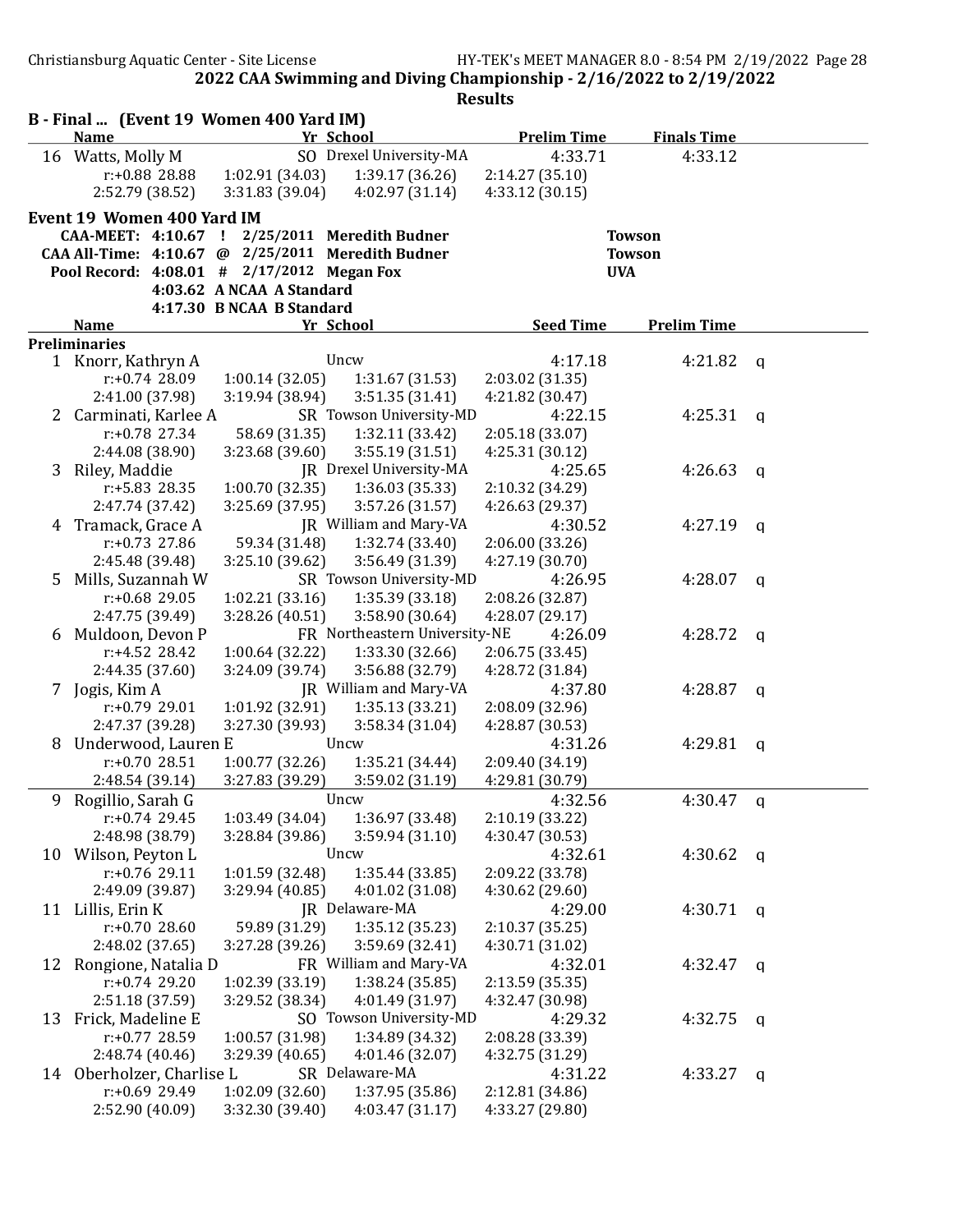| Preliminaries  (Event 19 Women 400 Yard IM) |                                                                                                      |                           |                               |                    |                    |              |  |
|---------------------------------------------|------------------------------------------------------------------------------------------------------|---------------------------|-------------------------------|--------------------|--------------------|--------------|--|
|                                             | <b>Name</b>                                                                                          | Yr School                 |                               | <b>Seed Time</b>   | <b>Prelim Time</b> |              |  |
|                                             | 15 Watts, Molly M                                                                                    |                           | SO Drexel University-MA       | 4:31.45            | 4:33.71            | $\mathsf{q}$ |  |
|                                             | $r: +0.84$ 29.18                                                                                     | 1:03.07 (33.89)           | 1:38.87 (35.80)               | 2:13.90 (35.03)    |                    |              |  |
|                                             | 2:53.52 (39.62)                                                                                      | 3:32.44 (38.92)           | 4:03.94 (31.50)               | 4:33.71 (29.77)    |                    |              |  |
|                                             | 16 Sicinski, Megan                                                                                   |                           | SR Drexel University-MA       | 4:29.39            | 4:34.44            | q            |  |
|                                             | $r: +0.72$ 28.20                                                                                     | 1:00.73 (32.53)           | 1:36.25(35.52)                | 2:10.85 (34.60)    |                    |              |  |
|                                             | 2:48.41 (37.56)                                                                                      | 3:26.51(38.10)            | 4:01.51 (35.00)               | 4:34.44 (32.93)    |                    |              |  |
|                                             | 17 Rogers, Rebecca A                                                                                 |                           | SR William and Mary-VA        | <b>NT</b>          | 4:34.79            |              |  |
|                                             | $r: +0.79$ 27.75                                                                                     | 1:00.14 (32.39)           | 1:34.42 (34.28)               | 2:09.13 (34.71)    |                    |              |  |
|                                             | 2:49.15 (40.02)                                                                                      | 3:30.68 (41.53)           | 4:02.88 (32.20)               | 4:34.79 (31.91)    |                    |              |  |
|                                             | 18 Pena, Karsen R                                                                                    |                           | Uncw                          | 4:26.89            | 4:35.05            |              |  |
|                                             | $r: +0.74$ 27.45                                                                                     | 58.62 (31.17)             | 1:32.18(33.56)                | 2:05.67 (33.49)    |                    |              |  |
|                                             | 2:47.88 (42.21)                                                                                      | 3:31.05(43.17)            | 4:03.99 (32.94)               | 4:35.05(31.06)     |                    |              |  |
| 19                                          | Greenleaf, Holly N                                                                                   |                           | JR Towson University-MD       | 4:35.58            | 4:35.82            |              |  |
|                                             | $r: +0.73$ 28.55                                                                                     | 1:01.25 (32.70)           | 1:37.55 (36.30)               | 2:13.33 (35.78)    |                    |              |  |
|                                             | 2:50.69 (37.36)                                                                                      | 3:28.61 (37.92)           | 4:02.55 (33.94)               | 4:35.82 (33.27)    |                    |              |  |
|                                             | 20 Arciniegas, Francesca                                                                             |                           | FR Northeastern University-NE | 4:37.94            | 4:36.75            |              |  |
|                                             | $r: +0.75$ 28.86                                                                                     | 1:01.68 (32.82)           | 1:36.84(35.16)                | 2:12.66 (35.82)    |                    |              |  |
|                                             | 2:52.82(40.16)                                                                                       | 3:33.59 (40.77)           | 4:06.06 (32.47)               | 4:36.75 (30.69)    |                    |              |  |
|                                             | 21 Banick, Mary Margaret M                                                                           |                           | JR Northeastern University-NE | 4:33.54            | 4:37.32            |              |  |
|                                             | $r: +0.74$ 29.72                                                                                     | 1:03.81 (34.09)           | 1:40.23 (36.42)               | 2:15.93 (35.70)    |                    |              |  |
|                                             | 2:55.00 (39.07)                                                                                      | 3:34.63 (39.63)           | 4:06.82 (32.19)               | 4:37.32 (30.50)    |                    |              |  |
|                                             | 22 Proffitt, Peyton H                                                                                |                           | JR William and Mary-VA        | 4:36.72            | 4:39.28            |              |  |
|                                             | $r: +0.75$ 28.92                                                                                     | 1:02.97 (34.05)           | 1:38.79 (35.82)               | 2:14.01 (35.22)    |                    |              |  |
|                                             | 2:52.58 (38.57)                                                                                      | 3:32.60 (40.02)           | 4:06.20(33.60)                | 4:39.28 (33.08)    |                    |              |  |
| 23                                          | Thomas, Mia I                                                                                        |                           | SR Northeastern University-NE | 4:38.06            | 4:39.64            |              |  |
|                                             | r:+0.78 29.56                                                                                        | 1:01.88 (32.32)           | 1:38.51(36.63)                | 2:15.08 (36.57)    |                    |              |  |
|                                             | 2:54.82 (39.74)                                                                                      | 3:36.20 (41.38)           | 4:08.32 (32.12)               | 4:39.64 (31.32)    |                    |              |  |
|                                             | 24 Gately, Marietta D                                                                                |                           | JR Delaware-MA                | 4:37.08            | 4:44.98            |              |  |
|                                             | r:+0.87 29.07                                                                                        | 1:02.54(33.47)            | 1:39.71 (37.17)               | 2:18.35 (38.64)    |                    |              |  |
|                                             | 2:57.42 (39.07)                                                                                      | 3:38.22 (40.80)           | 4:12.14 (33.92)               | 4:44.98 (32.84)    |                    |              |  |
| 25                                          | Reilly, Alyssa C                                                                                     |                           | SO Northeastern University-NE | 4:38.77            | 4:45.52            |              |  |
|                                             | r:+0.75 28.91                                                                                        | 1:02.02 (33.11)           | 1:38.62 (36.60)               | 2:14.91 (36.29)    |                    |              |  |
|                                             | 2:57.58 (42.67)                                                                                      | 3:41.11 (43.53)           | 4:13.70 (32.59)               | 4:45.52 (31.82)    |                    |              |  |
|                                             | 26 Shaffer, Olivia                                                                                   |                           | SR Drexel University-MA       | 4:40.58            | 4:46.58            |              |  |
|                                             | r:+5.44 29.16                                                                                        | 1:02.69 (33.53)           | 1:39.91 (37.22)               | 2:16.15 (36.24)    |                    |              |  |
|                                             | 2:58.23 (42.08)                                                                                      | 3:40.86 (42.63)           | 4:14.32 (33.46)               | 4:46.58 (32.26)    |                    |              |  |
|                                             |                                                                                                      |                           |                               |                    |                    |              |  |
|                                             | Event 20 Men 400 Yard IM                                                                             |                           |                               |                    |                    |              |  |
|                                             | CAA-MEET: 3:48.84 ! 2/27/2015 Jeremiah O'Donnell<br>CAA All-Time: 3:48.02 @ 3/1/1994 Frederick Hviid |                           |                               |                    | W&M<br>American    |              |  |
|                                             | Pool Record: $3:46.91$ # $2/24/2012$ Tom Luchsinger                                                  |                           |                               |                    | <b>UNC</b>         |              |  |
|                                             |                                                                                                      | 3:39.16 A NCAA A Standard |                               |                    |                    |              |  |
|                                             |                                                                                                      | 3:51.46 B NCAA B Standard |                               |                    |                    |              |  |
|                                             | <b>Name</b>                                                                                          | Yr School                 |                               | <b>Prelim Time</b> | <b>Finals Time</b> |              |  |
| A - Final                                   |                                                                                                      |                           |                               |                    |                    |              |  |
|                                             | 1 Duffy, Aiden P                                                                                     |                           | Uncw                          | 3:53.16            | $3:50.01$ B        |              |  |
|                                             | $r: +0.71$ 24.60                                                                                     | 52.79 (28.19)             | 1:23.38 (30.59)               | 1:53.44 (30.06)    |                    |              |  |
|                                             | 2:24.59 (31.15)                                                                                      | 2:56.24(31.65)            | 3:23.40(27.16)                | 3:50.01(26.61)     |                    |              |  |
| $\mathbf{Z}$                                | O'Brien, Sam A                                                                                       |                           | Uncw                          | 3:55.13            | 3:52.70            |              |  |
|                                             | $r: +0.72$ 24.35                                                                                     | 52.67 (28.32)             | 1:22.10 (29.43)               | 1:50.27(28.17)     |                    |              |  |
|                                             | 2:24.45 (34.18)                                                                                      | 2:59.20 (34.75)           | 3:26.62 (27.42)               | 3:52.70 (26.08)    |                    |              |  |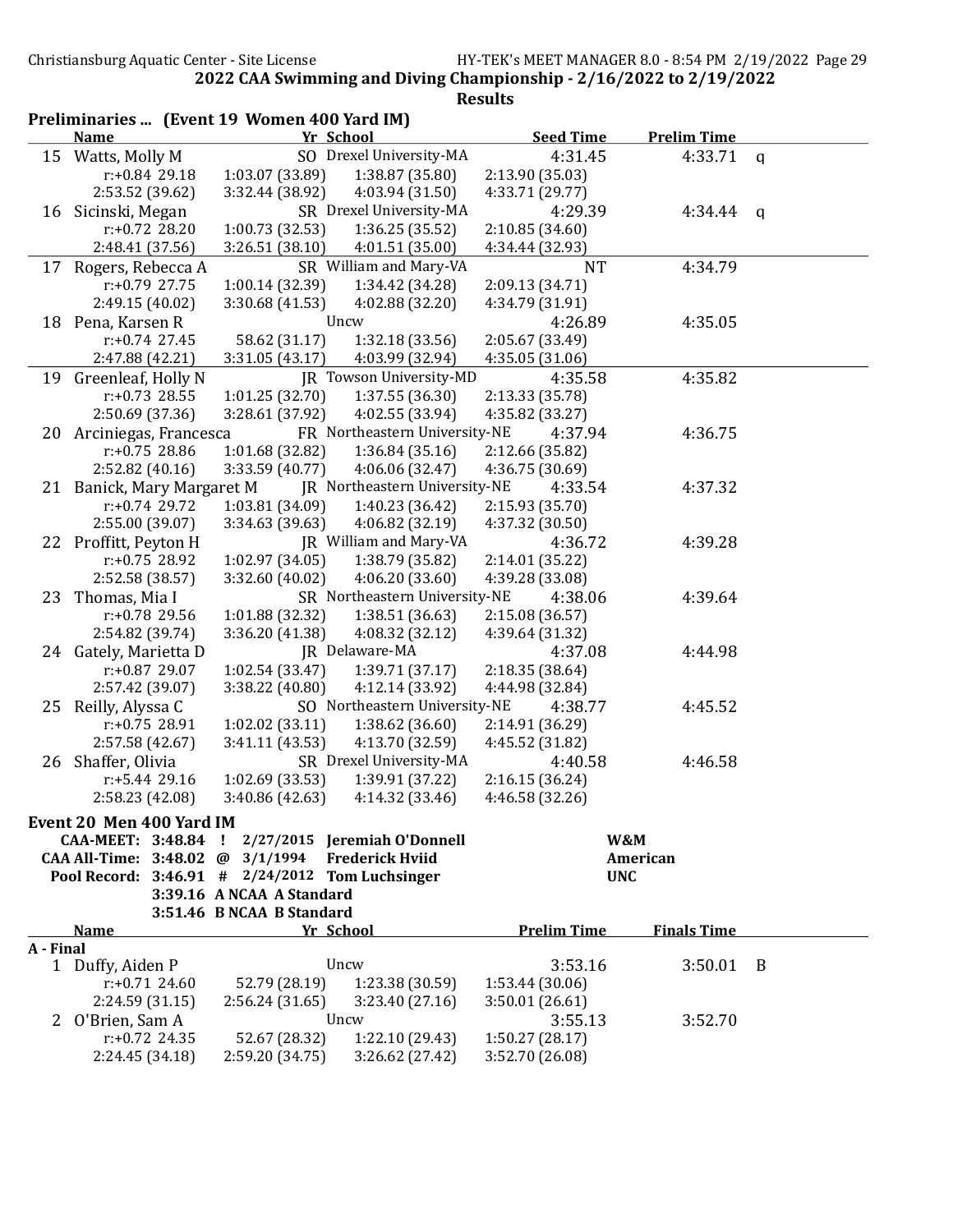|                       | A - Final  (Event 20 Men 400 Yard IM)<br><b>Name</b> | Yr School       |                                           | <b>Prelim Time</b>                 | <b>Finals Time</b> |
|-----------------------|------------------------------------------------------|-----------------|-------------------------------------------|------------------------------------|--------------------|
|                       | 3 Crosby, Silas M                                    |                 | Uncw                                      | 3:55.90                            | 3:52.93            |
|                       | $r: +0.7025.07$                                      | 53.21 (28.14)   | 1:22.63 (29.42)                           | 1:52.24 (29.61)                    |                    |
|                       | 2:24.40 (32.16)                                      | 2:57.84 (33.44) | 3:25.63 (27.79)                           | 3:52.93 (27.30)                    |                    |
|                       | 4 Flint, Patrick J                                   |                 | JR Towson University-MD                   | 3:57.58                            | 3:57.39            |
|                       | $r: +0.72$ 24.83                                     | 53.71 (28.88)   | 1:24.22 (30.51)                           | 1:54.22 (30.00)                    |                    |
|                       | 2:27.58 (33.36)                                      | 3:01.30 (33.72) | 3:29.72 (28.42)                           | 3:57.39 (27.67)                    |                    |
| 5.                    | Taylor, Andrew                                       |                 | SO Delaware-MA                            | 3:59.82                            | 3:59.05            |
|                       | $r: +0.73$ 25.03                                     | 53.35 (28.32)   | 1:24.15 (30.80)                           |                                    |                    |
|                       | 2:27.95 (34.06)                                      | 3:03.34 (35.39) |                                           | 1:53.89 (29.74)<br>3:59.05 (27.05) |                    |
|                       |                                                      |                 | 3:32.00 (28.66)<br>JR William and Mary-VA |                                    |                    |
| 6                     | Sokolowsky, Conor S                                  |                 |                                           | 4:01.02                            | 4:00.24            |
|                       | $r: +0.63$ 24.86                                     | 53.15 (28.29)   | 1:23.26 (30.11)                           | 1:53.22 (29.96)                    |                    |
|                       | 2:27.61 (34.39)                                      | 3:02.44 (34.83) | 3:31.92 (29.48)                           | 4:00.24 (28.32)                    |                    |
| 7                     | Wilmore, Aaron L                                     |                 | FR Delaware-MA                            | 4:02.26                            | 4:00.65            |
|                       | $r: +0.73$ 24.98                                     | 53.87 (28.89)   | 1:24.59 (30.72)                           | 1:55.12 (30.53)                    |                    |
|                       | 2:28.50 (33.38)                                      | 3:02.65(34.15)  | 3:32.34 (29.69)                           | 4:00.65 (28.31)                    |                    |
| 8                     | Bookstein, Ryan P                                    |                 | JR Towson University-MD                   | 4:01.36                            | 4:01.44            |
|                       | $r: +0.70$ 25.55                                     | 55.07 (29.52)   | 1:27.51 (32.44)                           | 1:59.66 (32.15)                    |                    |
|                       | 2:33.27 (33.61)                                      | 3:07.07 (33.80) | 3:35.04 (27.97)                           | 4:01.44 (26.40)                    |                    |
| <b>B</b> - Final<br>9 | Soleo, Will                                          |                 | SO Drexel University-MA                   | 4:05.73                            | 3:59.97            |
|                       | $r: +0.75$ 26.60                                     | 56.79 (30.19)   |                                           |                                    |                    |
|                       | 2:31.61 (33.83)                                      | 3:05.99 (34.38) | 1:27.68 (30.89)<br>3:32.85 (26.86)        | 1:57.78 (30.10)<br>3:59.97 (27.12) |                    |
| 10                    |                                                      |                 | JR Drexel University-MA                   | 4:04.65                            | 4:02.50            |
|                       | Carneiro, Xabi<br>$r: +0.66$ 25.93                   | 56.10 (30.17)   |                                           |                                    |                    |
|                       |                                                      |                 | 1:27.20(31.10)                            | 1:58.21 (31.01)                    |                    |
|                       | 2:34.26 (36.05)                                      | 3:09.98 (35.72) | 3:37.69 (27.71)                           | 4:02.50 (24.81)                    |                    |
| 11                    | Hattery, Jack R                                      |                 | SO Delaware-MA                            | 4:05.11                            | 4:02.76            |
|                       | r:+5.25 24.49                                        | 53.12 (28.63)   | 1:25.61 (32.49)                           | 1:57.63 (32.02)                    |                    |
|                       | 2:31.67 (34.04)                                      | 3:05.71 (34.04) | 3:35.16 (29.45)                           | 4:02.76 (27.60)                    |                    |
| 12                    | Mills, Colby W                                       |                 | JR William and Mary-VA                    | 4:09.88                            | 4:03.89            |
|                       | $r: +0.62$ 25.14                                     | 54.48 (29.34)   | 1:25.92 (31.44)                           | 1:57.23 (31.31)                    |                    |
|                       | 2:32.32 (35.09)                                      | 3:07.71 (35.39) | 3:36.19 (28.48)                           | 4:03.89 (27.70)                    |                    |
| 13                    | Kofman, Eli B                                        |                 | FR Drexel University-MA                   | 4:08.73                            | 4:05.18            |
|                       | $r: +0.67$ 26.76                                     | 57.05 (30.29)   | 1:29.38 (32.33)                           | 2:00.89 (31.51)                    |                    |
|                       | 2:34.92 (34.03)                                      | 3:09.21 (34.29) | 3:37.96 (28.75)                           | 4:05.18(27.22)                     |                    |
|                       | 14 Lewke, Kevin S                                    |                 | FR Delaware-MA                            | 4:13.71                            | 4:07.29            |
|                       | $r: +0.68$ 25.16                                     | 53.74 (28.58)   | 1:25.05 (31.31)                           | 1:56.52 (31.47)                    |                    |
|                       | 2:32.38 (35.86)                                      | 3:09.11 (36.73) | 3:38.84 (29.73)                           | 4:07.29 (28.45)                    |                    |
| 15                    | Klein, John J                                        |                 | SR Drexel University-MA                   | 4:05.92                            | 4:08.95            |
|                       | $r: +0.71$ 25.13                                     | 54.37 (29.24)   | 1:25.98 (31.61)                           | 1:57.22 (31.24)                    |                    |
|                       | 2:33.31 (36.09)                                      | 3:10.19 (36.88) | 3:40.42 (30.23)                           | 4:08.95 (28.53)                    |                    |
| 16                    | Bishop, Jacob E                                      |                 | JR Delaware-MA                            | 4:14.58                            | 4:15.49            |
|                       | $r: +0.73$ 26.77                                     | 56.70 (29.93)   | 1:30.70 (34.00)                           | 2:03.45 (32.75)                    |                    |
|                       | 2:40.78 (37.33)                                      | 3:18.94 (38.16) | 3:48.10 (29.16)                           | 4:15.49 (27.39)                    |                    |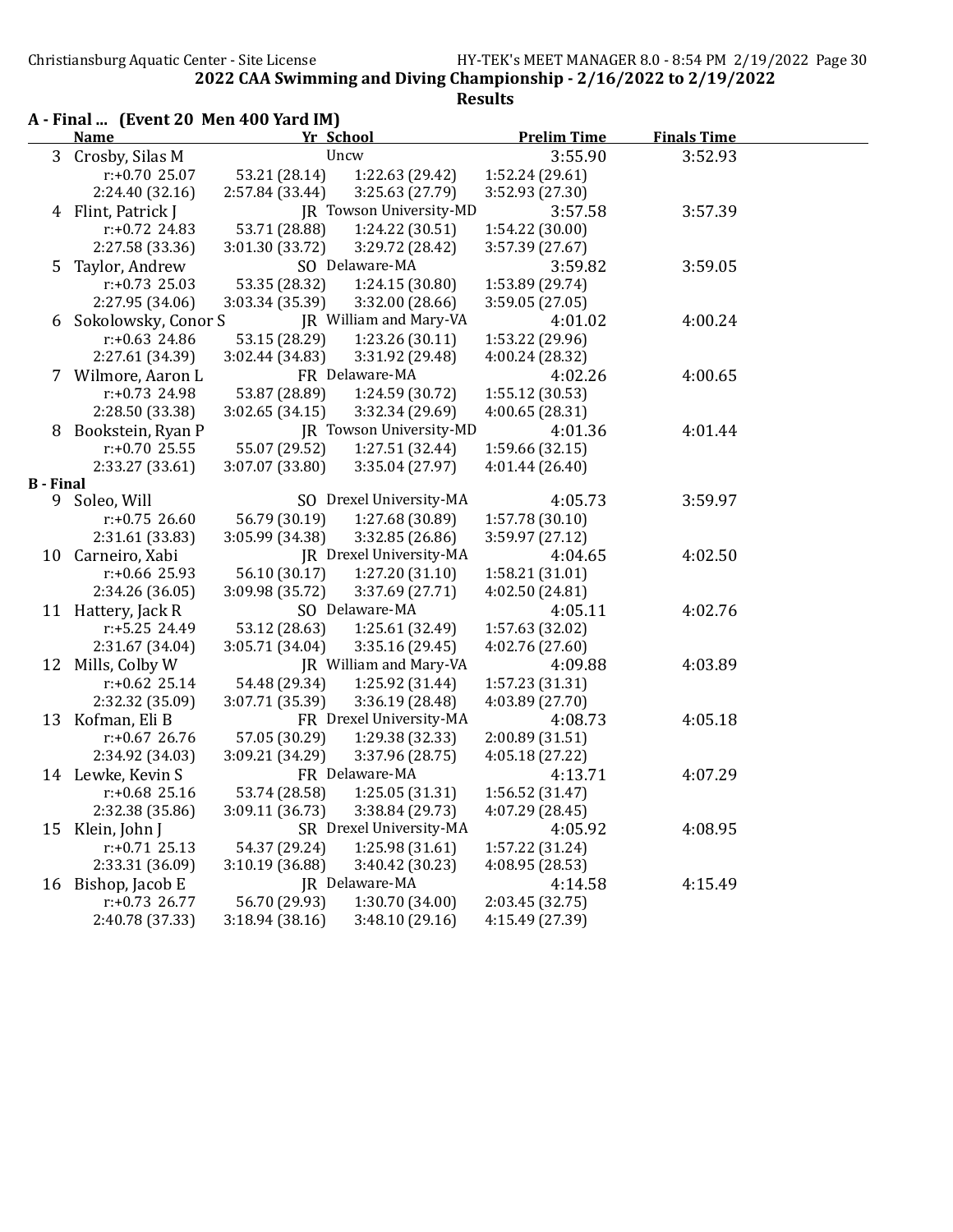Christiansburg Aquatic Center - Site License HY-TEK's MEET MANAGER 8.0 - 8:54 PM 2/19/2022 Page 31 2022 CAA Swimming and Diving Championship - 2/16/2022 to 2/19/2022

|    | Event 20 Men 400 Yard IM            |                           |                                            |                                    |                    |              |
|----|-------------------------------------|---------------------------|--------------------------------------------|------------------------------------|--------------------|--------------|
|    | CAA-MEET: 3:48.84                   | л.                        | 2/27/2015 Jeremiah O'Donnell               |                                    | W&M                |              |
|    | CAA All-Time: 3:48.02 @             | 3/1/1994                  | <b>Frederick Hviid</b>                     |                                    | American           |              |
|    | Pool Record: 3:46.91 #              |                           | 2/24/2012 Tom Luchsinger                   |                                    | <b>UNC</b>         |              |
|    |                                     | 3:39.16 A NCAA A Standard |                                            |                                    |                    |              |
|    |                                     | 3:51.46 B NCAA B Standard |                                            |                                    |                    |              |
|    | <b>Name</b>                         |                           | Yr School                                  | <b>Seed Time</b>                   | <b>Prelim Time</b> |              |
|    | <b>Preliminaries</b>                |                           |                                            |                                    |                    |              |
|    | 1 Duffy, Aiden P                    |                           | Uncw                                       | 3:58.35                            | 3:53.16            | q            |
|    | $r: +0.74$ 24.49                    | 52.44 (27.95)             | 1:23.38 (30.94)                            | 1:53.35 (29.97)                    |                    |              |
|    | 2:25.53 (32.18)                     | 2:58.08 (32.55)           | 3:25.90 (27.82)                            | 3:53.16(27.26)                     |                    |              |
|    | 2 O'Brien, Sam A                    |                           | Uncw                                       | 3:54.78                            | 3:55.13            | $\mathbf{q}$ |
|    | $r: +0.70$ 24.53                    | 52.70 (28.17)             | 1:21.84 (29.14)                            | 1:49.93 (28.09)                    |                    |              |
|    | 2:24.33 (34.40)                     | 2:59.81 (35.48)           | 3:28.20 (28.39)                            | 3:55.13 (26.93)                    |                    |              |
|    | 3 Crosby, Silas M                   |                           | Uncw                                       | 3:52.13                            | 3:55.90            | $\mathbf{q}$ |
|    | $r: +0.69$ 24.87                    | 53.02 (28.15)             | 1:22.87 (29.85)                            | 1:52.99 (30.12)                    |                    |              |
|    | 2:25.33 (32.34)                     | 2:58.80 (33.47)           | 3:27.27 (28.47)                            | 3:55.90 (28.63)                    |                    |              |
|    | 4 Flint, Patrick J                  |                           | JR Towson University-MD                    | 4:01.74                            | 3:57.58            | q            |
|    | r:11.13 25.20                       | 53.52 (28.32)             | 1:24.38 (30.86)                            | 1:54.70 (30.32)                    |                    |              |
|    | 2:27.31 (32.61)                     | 3:00.80 (33.49)           | 3:29.40 (28.60)                            | 3:57.58 (28.18)                    |                    |              |
| 5  | Taylor, Andrew                      |                           | SO Delaware-MA                             | 3:57.80                            | 3:59.82            | q            |
|    | $r: +6.24$ 24.95                    | 53.40 (28.45)             | 1:24.29 (30.89)                            | 1:54.76 (30.47)                    |                    |              |
|    | 2:29.08 (34.32)                     | 3:04.39 (35.31)           | 3:32.83 (28.44)                            | 3:59.82 (26.99)                    |                    |              |
| 6  | Sokolowsky, Conor S                 |                           | JR William and Mary-VA                     | 4:04.52                            | 4:01.02            | $\mathsf{q}$ |
|    | $r: +0.65$ 24.95                    | 53.58 (28.63)             | 1:23.53 (29.95)                            | 1:53.72 (30.19)                    |                    |              |
|    | 2:28.35 (34.63)                     | 3:03.28 (34.93)           | 3:32.42 (29.14)                            | 4:01.02(28.60)                     |                    |              |
|    | 7 Bookstein, Ryan P                 |                           | JR Towson University-MD                    | 4:05.83                            | 4:01.36            | $\mathbf q$  |
|    | $r: +0.73$ 25.69                    | 55.11 (29.42)             | 1:27.65 (32.54)                            | 2:00.01 (32.36)                    |                    |              |
|    | 2:33.36 (33.35)                     | 3:07.07 (33.71)           | 3:35.12(28.05)                             | 4:01.36 (26.24)                    |                    |              |
| 8  | Wilmore, Aaron L                    |                           | FR Delaware-MA                             | 4:04.10                            | 4:02.26            | $\mathsf{q}$ |
|    | $r: +0.77$ 25.48                    | 54.47 (28.99)             | 1:24.99 (30.52)                            | 1:55.25 (30.26)                    |                    |              |
|    | 2:28.91 (33.66)                     | 3:03.54 (34.63)           | 3:33.56 (30.02)                            | 4:02.26 (28.70)                    |                    |              |
| 9  | Carneiro, Xabi                      |                           | JR Drexel University-MA                    | 3:56.78                            | 4:04.65            | $\mathbf q$  |
|    | r:+4.99 21.98                       | 55.28 (33.30)             | 1:26.46 (31.18)                            | 1:57.37 (30.91)                    |                    |              |
|    | 2:32.74 (35.37)                     | 3:08.52 (35.78)           | 3:37.51 (28.99)                            | 4:04.65(27.14)                     |                    |              |
|    | 10 Hattery, Jack R                  |                           | SO Delaware-MA                             | 4:02.71                            | 4:05.11            | q            |
|    | $r: +0.68$ 25.39                    | 54.62 (29.23)             | 1:27.27(32.65)                             | 1:59.75 (32.48)                    |                    |              |
|    | 2:33.35 (33.60)                     | 3:07.37 (34.02)           | 3:38.07 (30.70)                            | 4:05.11(27.04)                     |                    |              |
|    | 11 Soleo, Will                      |                           | SO Drexel University-MA                    | 4:04.14                            | 4:05.73            | <sub>q</sub> |
|    | $r: +0.79$ 26.44                    | 56.47 (30.03)             | 1:28.41 (31.94)                            | 1:59.34 (30.93)<br>4:05.73 (26.87) |                    |              |
|    | 2:34.68 (35.34)<br>12 Klein, John J | 3:10.90 (36.22)           | 3:38.86 (27.96)<br>SR Drexel University-MA |                                    | 4:05.92            |              |
|    | $r: +0.73$ 25.71                    | 55.20 (29.49)             | 1:26.37(31.17)                             | 4:10.61<br>1:57.60 (31.23)         |                    | q            |
|    | 2:32.87 (35.27)                     | 3:08.77 (35.90)           | 3:38.75 (29.98)                            | 4:05.92 (27.17)                    |                    |              |
|    | 13 Kofman, Eli B                    |                           | FR Drexel University-MA                    | 4:08.35                            | 4:08.73            |              |
|    | $r: +0.69$ 26.33                    | 56.12 (29.79)             | 1:28.34 (32.22)                            | 2:00.30 (31.96)                    |                    | q            |
|    | 2:34.99 (34.69)                     | 3:11.06(36.07)            | 3:40.51 (29.45)                            | 4:08.73 (28.22)                    |                    |              |
|    | 14 Mills, Colby W                   |                           | JR William and Mary-VA                     | 4:08.47                            |                    |              |
|    | $r: +0.68$ 25.46                    | 54.24 (28.78)             | 1:25.65(31.41)                             | 1:56.90 (31.25)                    | 4:09.88            | q            |
|    | 2:31.80 (34.90)                     | 3:08.68 (36.88)           | 3:39.55 (30.87)                            | 4:09.88 (30.33)                    |                    |              |
|    | Lewke, Kevin S                      |                           | FR Delaware-MA                             |                                    | 4:13.71            |              |
| 15 | $r: +0.68$ 25.49                    | 54.89 (29.40)             | 1:27.97 (33.08)                            | 4:04.82<br>2:00.91 (32.94)         |                    | q            |
|    | 2:37.74 (36.83)                     | 3:15.49 (37.75)           | 3:45.23 (29.74)                            | 4:13.71 (28.48)                    |                    |              |
|    |                                     |                           |                                            |                                    |                    |              |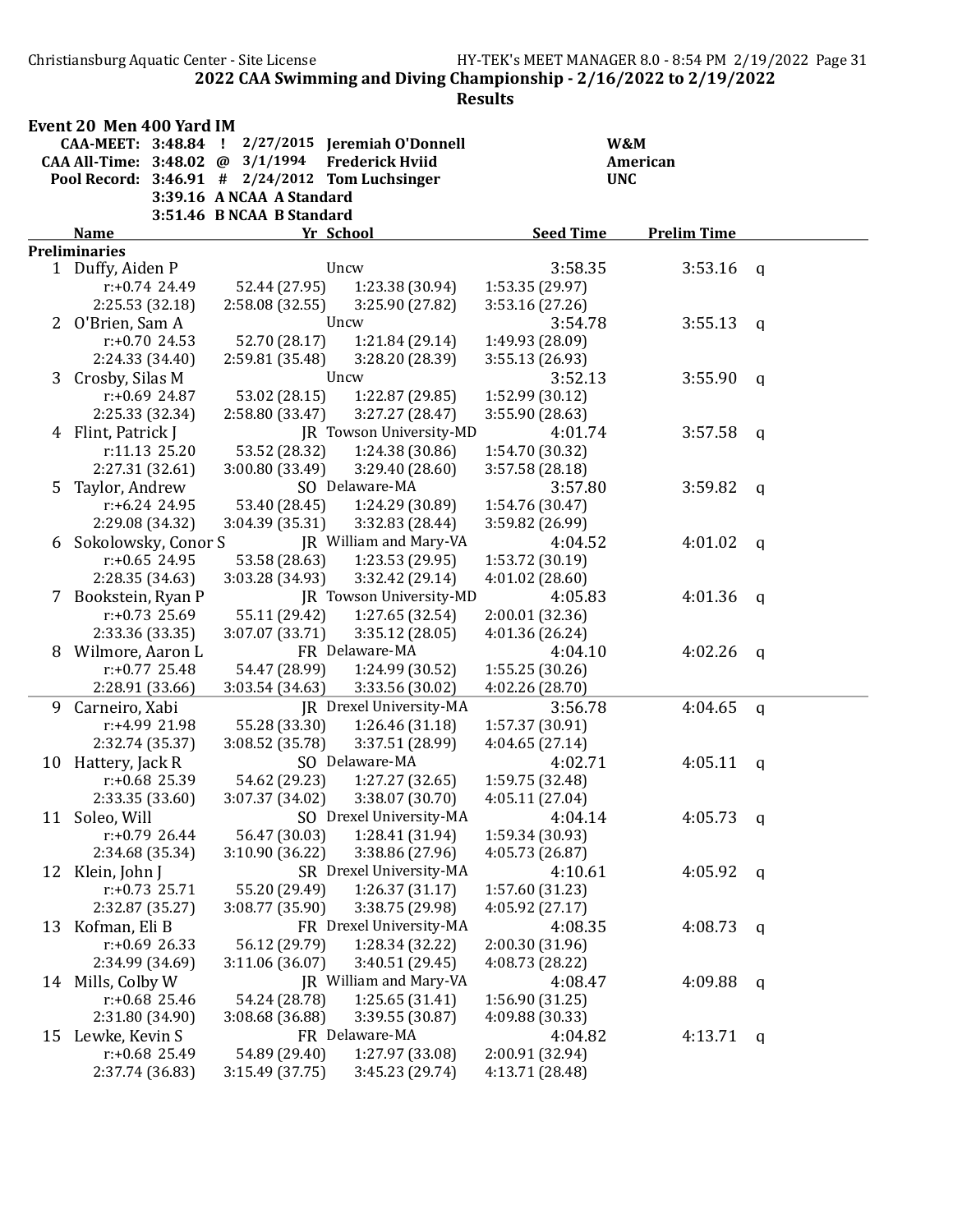| Preliminaries  (Event 20 Men 400 Yard IM) |                                                |                           |                                       |                    |                    |  |  |
|-------------------------------------------|------------------------------------------------|---------------------------|---------------------------------------|--------------------|--------------------|--|--|
|                                           | <b>Name</b>                                    |                           | Yr School                             | <b>Seed Time</b>   | <b>Prelim Time</b> |  |  |
|                                           | 16 Bishop, Jacob E                             |                           | JR Delaware-MA                        | 4:16.50            | 4:14.58 $q$        |  |  |
|                                           | $r: +0.76$ 27.27                               | 57.00 (29.73)             | 1:30.79 (33.79)                       | 2:03.44(32.65)     |                    |  |  |
|                                           | 2:40.42 (36.98)                                | 3:17.88 (37.46)           | 3:46.97 (29.09)                       | 4:14.58 (27.61)    |                    |  |  |
|                                           | --- Spain, Noah J                              |                           | FR William and Mary-VA                | 4:14.90            | DQ 4:05.67         |  |  |
|                                           | Re-Submerged - fly                             |                           |                                       |                    |                    |  |  |
|                                           | $r: +5.19$ 25.61                               | 55.15 (29.54)             | 1:28.06 (32.91)                       | 2:00.30 (32.24)    |                    |  |  |
|                                           | 2:33.38 (33.08)                                | 3:07.43(34.05)            | 3:37.63 (30.20) $)$ Q 4:05.67 (28.04) |                    |                    |  |  |
|                                           | <b>Event 21 Women 200 Yard Freestyle</b>       |                           |                                       |                    |                    |  |  |
|                                           | CAA-MEET: 1:45.21 ! 2/22/2019 Bonnie Zhang     |                           |                                       | JMU                |                    |  |  |
|                                           | CAA All-Time: 1:45.21 @ 2/22/2019 Bonnie Zhang |                           |                                       | <b>JMU</b>         |                    |  |  |
|                                           | Pool Record: 1:44.34 # 2/7/2015                |                           | <b>Leah Smith</b>                     | <b>UVA</b>         |                    |  |  |
|                                           |                                                | 1:42.98 A NCAA A Standard |                                       |                    |                    |  |  |
|                                           |                                                | 1:47.12 B NCAA B Standard |                                       |                    |                    |  |  |
|                                           | <b>Name</b>                                    |                           | Yr School                             | <b>Prelim Time</b> | <b>Finals Time</b> |  |  |
| A - Final                                 |                                                |                           |                                       |                    |                    |  |  |
|                                           | 1 Selling, Mira                                |                           | JR Delaware-MA                        | 1:48.11            | 1:47.67            |  |  |
|                                           | $r: +0.78$ 25.43                               | 52.22 (26.79)             | 1:19.80 (27.58)                       | 1:47.67 (27.87)    |                    |  |  |
|                                           | 2 Gravereaux, Chelsea                          |                           | JR Drexel University-MA               | 1:48.98            | 1:47.78            |  |  |
|                                           | $r: +0.74$ 24.60                               | 51.39 (26.79)             | 1:19.15(27.76)                        | 1:47.78 (28.63)    |                    |  |  |
|                                           | 3 Intihar, Elizabeth D                         |                           | JR William and Mary-VA                | 1:49.73            | 1:48.63            |  |  |
|                                           | $r: +0.82$ 25.68                               | 52.75 (27.07)             | 1:20.66 (27.91)                       | 1:48.63 (27.97)    |                    |  |  |
|                                           | 4 Stevenson, Katie C                           |                           | JR William and Mary-VA                | 1:48.77            | 1:48.90            |  |  |
|                                           | $r: +0.72$ 25.22                               | 52.41 (27.19)             | 1:20.28 (27.87)                       | 1:48.90 (28.62)    |                    |  |  |
|                                           | 5 Knisely, Brooke A                            |                           | Uncw                                  | 1:48.65            | 1:49.20            |  |  |
|                                           | $r: +0.68$ 25.26                               | 52.77 (27.51)             | 1:21.14(28.37)                        | 1:49.20 (28.06)    |                    |  |  |
|                                           | 6 Dobrzykowski, Natalie E                      |                           | JR Delaware-MA                        | 1:50.59            | 1:50.10            |  |  |
|                                           | $r: +0.71$ 25.90                               | 53.59 (27.69)             | 1:21.65(28.06)                        | 1:50.10 (28.45)    |                    |  |  |
|                                           | 7 Clark, Meagan A                              |                           | SR Towson University-MD               | 1:50.79            | 1:50.96            |  |  |
|                                           | $r: +0.73$ 26.06                               | 53.43 (27.37)             | 1:21.92 (28.49)                       | 1:50.96 (29.04)    |                    |  |  |
|                                           | 8 Powell, Paige                                |                           | SR Drexel University-MA               | 1:50.75            | 1:51.31            |  |  |
|                                           | $r: +0.68$ 25.52                               | 53.45 (27.93)             | 1:22.05 (28.60)                       | 1:51.31 (29.26)    |                    |  |  |
| <b>B</b> - Final                          |                                                |                           |                                       |                    |                    |  |  |
| 9.                                        | Niebel, Tink J                                 |                           | Uncw                                  | 1:51.05            | 1:51.18            |  |  |
|                                           | r:+0.76 25.58                                  | 53.17 (27.59)             | 1:21.82 (28.65)                       | 1:51.18 (29.36)    |                    |  |  |
|                                           | 10 Miller, Grace E                             |                           | SO Northeastern University-NE         | 1:52.76            | 1:51.26            |  |  |
|                                           | $r: +0.84$ 26.48                               | 54.75 (28.27)             | 1:23.52 (28.77)                       | 1:51.26 (27.74)    |                    |  |  |
|                                           | 11 Lyra, Anthi                                 |                           | FR Delaware-MA                        | 1:52.55            | 1:51.27            |  |  |
|                                           | r:+0.69 25.62                                  | 53.57 (27.95)             | 1:22.65 (29.08)                       | 1:51.27 (28.62)    |                    |  |  |
|                                           | 12 Steelhammer, Gracie B                       |                           | Uncw                                  | 1:52.04            | 1:51.91            |  |  |
|                                           | $r: +0.76$ 26.86                               | 54.87 (28.01)             | 1:23.42 (28.55)                       | 1:51.91 (28.49)    |                    |  |  |
|                                           | 13 Landeryou, Sophia A                         |                           | Uncw                                  | 1:52.71            | 1:52.50            |  |  |
|                                           | $r: +0.74$ 26.60                               | 54.92 (28.32)             | 1:23.76 (28.84)                       | 1:52.50 (28.74)    |                    |  |  |
|                                           | 14 Thomas, Bridget                             |                           | FR Towson University-MD               | 1:53.40            | 1:52.74            |  |  |
|                                           | $r: +0.76$ 26.25                               | 54.74 (28.49)             | 1:23.98 (29.24)                       | 1:52.74 (28.76)    |                    |  |  |
| 15                                        | DiCamillo, Lauren                              |                           | JR Drexel University-MA               | 1:54.45            | 1:54.13            |  |  |
|                                           | $r: +0.66$ 25.69                               | 54.73 (29.04)             | 1:24.53 (29.80)                       | 1:54.13 (29.60)    |                    |  |  |
|                                           | 16 Webb, Ellie K                               |                           | FR Drexel University-MA               | 1:54.43            | 1:56.53            |  |  |
|                                           | $r: +0.71$ 26.66                               | 55.90 (29.24)             | 1:26.07 (30.17)                       | 1:56.53 (30.46)    |                    |  |  |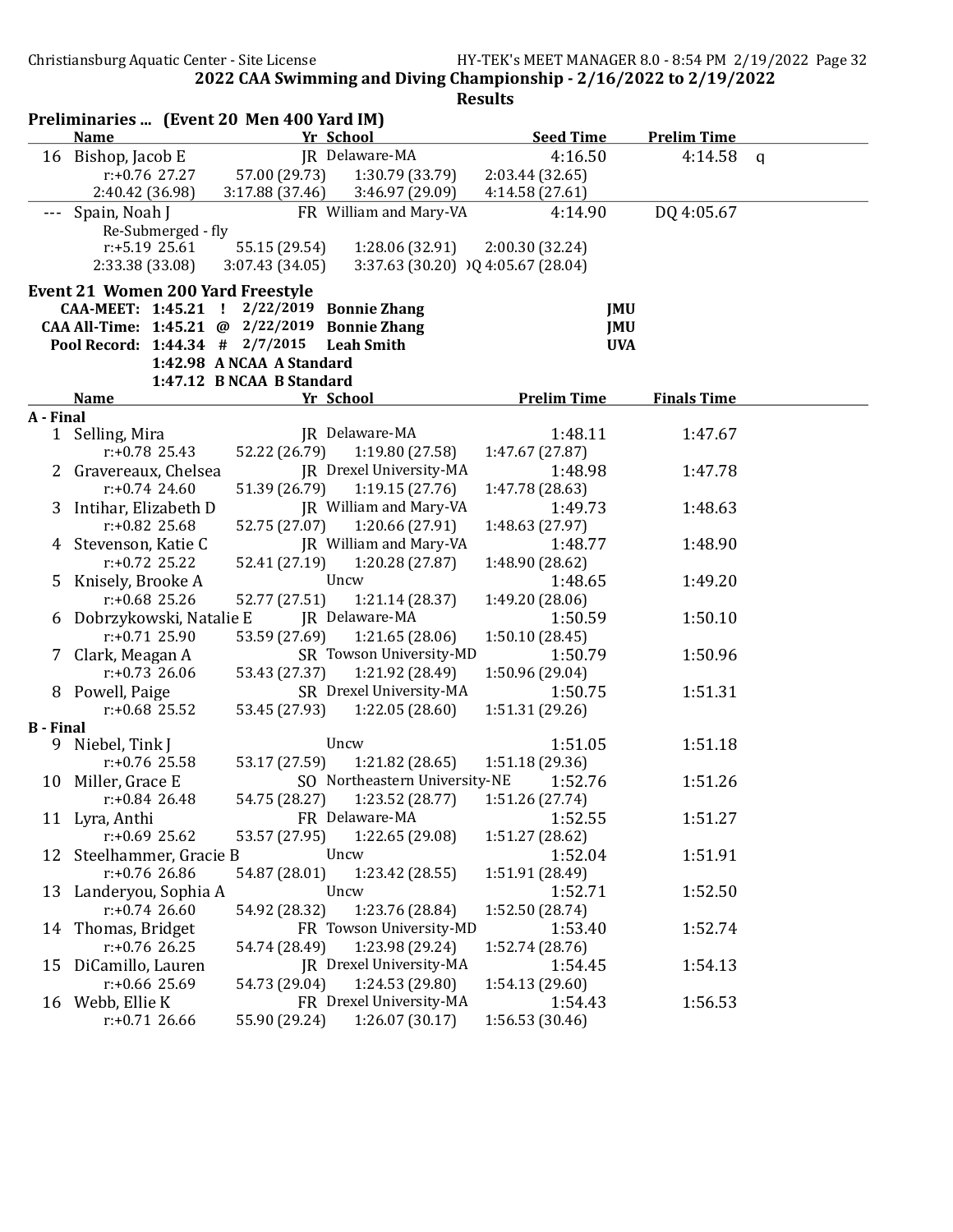Christiansburg Aquatic Center - Site License HY-TEK's MEET MANAGER 8.0 - 8:54 PM 2/19/2022 Page 33 2022 CAA Swimming and Diving Championship - 2/16/2022 to 2/19/2022

| 11<br>Ш<br>91 |
|---------------|
|---------------|

|       | <b>Event 21 Women 200 Yard Freestyle</b>                 |                           |                               |                  |                    |              |  |  |  |  |  |
|-------|----------------------------------------------------------|---------------------------|-------------------------------|------------------|--------------------|--------------|--|--|--|--|--|
|       | CAA-MEET: 1:45.21 !                                      | 2/22/2019                 | <b>Bonnie Zhang</b>           |                  | <b>JMU</b>         |              |  |  |  |  |  |
|       | CAA All-Time: 1:45.21 @ 2/22/2019                        |                           | <b>Bonnie Zhang</b>           |                  | JMU                |              |  |  |  |  |  |
|       | Pool Record: 1:44.34 # 2/7/2015                          |                           | <b>Leah Smith</b>             |                  | <b>UVA</b>         |              |  |  |  |  |  |
|       |                                                          | 1:42.98 A NCAA A Standard |                               |                  |                    |              |  |  |  |  |  |
|       | 1:47.12 B NCAA B Standard                                |                           |                               |                  |                    |              |  |  |  |  |  |
|       | <b>Name</b>                                              |                           | Yr School                     | <b>Seed Time</b> | <b>Prelim Time</b> |              |  |  |  |  |  |
|       | <b>Preliminaries</b>                                     |                           |                               |                  |                    |              |  |  |  |  |  |
|       | 1 Selling, Mira                                          |                           | JR Delaware-MA                | 1:49.24          | 1:48.11            | a            |  |  |  |  |  |
|       | $r: +0.78$ 25.57                                         | 52.78 (27.21)             | 1:20.38(27.60)                | 1:48.11 (27.73)  |                    |              |  |  |  |  |  |
|       | 2 Knisely, Brooke A                                      |                           | Uncw                          | 1:49.95          | 1:48.65            | a            |  |  |  |  |  |
|       | $r: +5.78$ 25.35                                         | 52.74 (27.39)             | 1:20.71 (27.97)               | 1:48.65 (27.94)  |                    |              |  |  |  |  |  |
|       | 3 Stevenson, Katie C                                     |                           | JR William and Mary-VA        | 1:49.55          | 1:48.77            | q            |  |  |  |  |  |
|       | $r: +4.94$ 25.18                                         | 52.39 (27.21)             | 1:20.30 (27.91)               | 1:48.77 (28.47)  |                    |              |  |  |  |  |  |
|       | 4 Gravereaux, Chelsea                                    |                           | JR Drexel University-MA       | 1:52.40          | 1:48.98            | a            |  |  |  |  |  |
|       | $r: +0.79$ 25.03                                         | 52.31 (27.28)             | 1:20.49(28.18)                | 1:48.98 (28.49)  |                    |              |  |  |  |  |  |
|       | 5 Intihar, Elizabeth D                                   |                           | JR William and Mary-VA        | 1:49.00          | 1:49.73            | q            |  |  |  |  |  |
|       | $r: +0.84$ 25.77                                         | 53.15 (27.38)             | 1:21.25(28.10)                | 1:49.73 (28.48)  |                    |              |  |  |  |  |  |
| 6     | Dobrzykowski, Natalie E                                  |                           | JR Delaware-MA                | 1:50.13          | 1:50.59            | q            |  |  |  |  |  |
|       | $r: +3.64$ 26.24                                         | 54.11 (27.87)             | 1:22.21(28.10)                | 1:50.59 (28.38)  |                    |              |  |  |  |  |  |
|       | 7 Powell, Paige                                          |                           | SR Drexel University-MA       | 1:52.63          | 1:50.75            | q            |  |  |  |  |  |
|       | r:+0.80 25.92                                            | 53.87 (27.95)             | 1:22.25 (28.38)               | 1:50.75 (28.50)  |                    |              |  |  |  |  |  |
| 8     | Clark, Meagan A                                          |                           | SR Towson University-MD       | 1:49.21          | 1:50.79            | $\mathbf{q}$ |  |  |  |  |  |
|       | $r: +0.80$ 26.77                                         | 54.60 (27.83)             | 1:22.44 (27.84)               | 1:50.79 (28.35)  |                    |              |  |  |  |  |  |
|       | 9 Niebel, Tink J                                         |                           | Uncw                          | 1:50.91          | 1:51.05            | $\mathsf{q}$ |  |  |  |  |  |
|       | $r: +0.80$ 25.47                                         | 52.92 (27.45)             | 1:21.42 (28.50)               | 1:51.05 (29.63)  |                    |              |  |  |  |  |  |
|       | 10 Steelhammer, Gracie B                                 |                           | Uncw                          | 1:50.99          | 1:52.04            | $\mathbf{q}$ |  |  |  |  |  |
|       | $r: +0.78$ 26.43                                         | 54.52 (28.09)             | 1:22.99 (28.47)               | 1:52.04 (29.05)  |                    |              |  |  |  |  |  |
|       | 11 Lyra, Anthi                                           |                           | FR Delaware-MA                | 1:51.91          | 1:52.55            | q            |  |  |  |  |  |
|       | $r: +0.74$ 26.32                                         | 54.66 (28.34)             | 1:23.64 (28.98)               | 1:52.55 (28.91)  |                    |              |  |  |  |  |  |
|       | 12 Landeryou, Sophia A                                   |                           | Uncw                          | 1:53.60          | 1:52.71            | q            |  |  |  |  |  |
|       | $r: +0.72$ 25.97                                         | 53.77 (27.80)             | 1:22.76 (28.99)               | 1:52.71 (29.95)  |                    |              |  |  |  |  |  |
|       | 13 Miller, Grace E                                       |                           | SO Northeastern University-NE | 1:54.57          | 1:52.76            | q            |  |  |  |  |  |
|       | $r: +0.78$ 26.25                                         | 54.61 (28.36)             | 1:23.84 (29.23)               | 1:52.76 (28.92)  |                    |              |  |  |  |  |  |
|       | 14 Thomas, Bridget                                       |                           | FR Towson University-MD       | 1:52.73          | 1:53.40            | q            |  |  |  |  |  |
|       | $r: +0.86$ 27.09                                         | 55.61 (28.52)             | 1:24.77 (29.16)               | 1:53.40 (28.63)  |                    |              |  |  |  |  |  |
|       | 15 Webb, Ellie K                                         |                           | FR Drexel University-MA       | 1:55.97          | 1:54.43            | a            |  |  |  |  |  |
|       | $r: +0.76$ 26.71                                         | 55.83 (29.12)             | 1:25.21 (29.38)               | 1:54.43 (29.22)  |                    |              |  |  |  |  |  |
|       | 16 DiCamillo, Lauren                                     |                           | JR Drexel University-MA       | 1:57.35          | 1:54.45            | $\mathbf{q}$ |  |  |  |  |  |
|       | $r: +0.68$ 26.00                                         | 54.54 (28.54)             | 1:24.08 (29.54)               | 1:54.45(30.37)   |                    |              |  |  |  |  |  |
|       | 17 Kondratick, Morgan H                                  |                           | Uncw                          | <b>NT</b>        | 1:54.50            |              |  |  |  |  |  |
|       | $r: +0.70$ 25.57                                         | 54.08 (28.51)             | 1:23.60 (29.52)               | 1:54.50 (30.90)  |                    |              |  |  |  |  |  |
|       | 18 Cincotti Serafini, Mariangela FR Drexel University-MA |                           |                               | 1:54.22          | 1:54.60            |              |  |  |  |  |  |
|       | $r: +0.74$ 26.59                                         | 55.52 (28.93)             | 1:24.79 (29.27)               | 1:54.60 (29.81)  |                    |              |  |  |  |  |  |
| $*19$ | Querner, Sydney A                                        |                           | SO William and Mary-VA        | 1:54.49          | 1:55.48            |              |  |  |  |  |  |
|       | $r: +0.84$ 26.44                                         | 55.49 (29.05)             | 1:24.96 (29.47)               | 1:55.48 (30.52)  |                    |              |  |  |  |  |  |
| $*19$ | Washart, Jordan                                          |                           | SR Drexel University-MA       | 1:55.64          | 1:55.48            |              |  |  |  |  |  |
|       | $r: +0.75$ 27.21                                         | 56.10 (28.89)             | 1:25.68 (29.58)               | 1:55.48 (29.80)  |                    |              |  |  |  |  |  |
|       | 21 Rautzhan, Peyton M                                    |                           | FR Delaware-MA                | 1:58.16          | 1:58.11            |              |  |  |  |  |  |
|       | $r: +0.70$ 26.45                                         | 55.48 (29.03)             | 1:25.69(30.21)                | 1:58.11 (32.42)  |                    |              |  |  |  |  |  |
| 22    | Temple, Alex                                             |                           | SR Drexel University-MA       | NT               | 2:09.24            |              |  |  |  |  |  |
|       | r:+0.86 28.35                                            | 59.79 (31.44)             | 1:33.84 (34.05)               | 2:09.24 (35.40)  |                    |              |  |  |  |  |  |
|       |                                                          |                           |                               |                  |                    |              |  |  |  |  |  |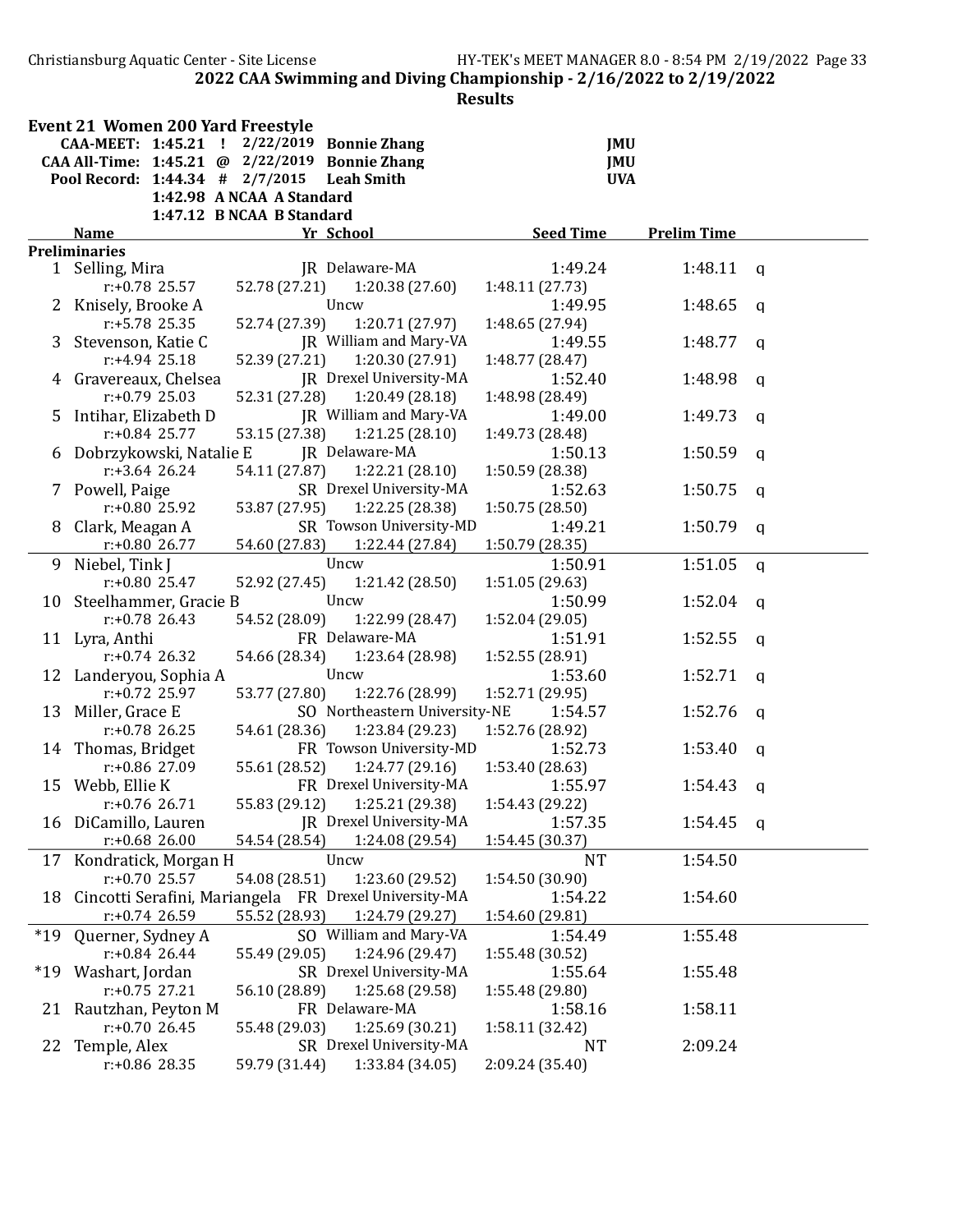Christiansburg Aquatic Center - Site License HY-TEK's MEET MANAGER 8.0 - 8:54 PM 2/19/2022 Page 34 2022 CAA Swimming and Diving Championship - 2/16/2022 to 2/19/2022

| CAA-MEET: 1:35.04 ! 2/21/2020 Colin J. Wright<br>W&M<br>CAA All-Time: 1:35.04 @ 2/21/2020 Colin J. Wright<br>W&M<br>Pool Record: 1:33.68 # 2/7/2020<br><b>Blake Manoff</b><br><b>VT</b><br>1:32.05 A NCAA A Standard<br>1:36.32 B NCAA B Standard<br><b>Prelim Time</b><br><b>Finals Time</b><br><b>Name</b><br>Yr School<br>A - Final<br>Gianni, Alessio<br>FR Drexel University-MA<br>1:38.59<br>1:37.34<br>$\mathbf{1}$<br>$r: +0.66$ 23.54<br>48.83 (25.29)<br>1:13.33(24.50)<br>1:37.34(24.01)<br>Uncw<br>1:37.40<br>2 Duracinsky, Jacob A<br>1:38.47<br>1:12.52 (24.95)<br>$r: +0.67$ 22.81<br>47.57 (24.76)<br>1:37.40 (24.88)<br>SR Towson University-MD<br>1:37.61<br>3<br>Baldino, Ryan G<br>1:39.14<br>1:12.89(25.35)<br>$r: +0.68$ 22.78<br>47.54 (24.76)<br>1:37.61 (24.72)<br>JR William and Mary-VA<br>1:38.18<br>4 O'Hara, John P<br>1:38.84<br>47.22 (24.69)<br>1:12.63(25.41)<br>$r: +0.70$ 22.53<br>1:38.18(25.55)<br>JR Towson University-MD<br>5 Fazio, Michael A<br>1:39.36<br>1:38.20<br>48.05 (25.24)<br>1:13.12(25.07)<br>$r: +0.73$ 22.81<br>1:38.20 (25.08)<br>SR Delaware-MA<br>6 Ciecko, Bryce A<br>1:39.33<br>1:39.10<br>r:+0.70 22.99<br>1:13.66(25.69)<br>47.97 (24.98)<br>1:39.10 (25.44)<br>Uncw<br>1:39.71<br>7 Lowe, Kenneth R<br>1:40.11<br>$r: +0.66$ 22.76<br>47.86 (25.10)<br>1:13.36(25.50)<br>1:39.71 (26.35)<br>SR Drexel University-MA<br>1:40.31<br>8 Spear, Kevin<br>1:40.86<br>$r: +0.69$ 22.67<br>48.05 (25.38)<br>1:14.65(26.60)<br>1:40.86 (26.21)<br><b>B</b> - Final<br>SO Towson University-MD<br>9 Schwar, Luke R<br>1:40.42<br>1:38.83<br>1:13.23(25.73)<br>$r: +0.63$ 22.66<br>47.50 (24.84)<br>1:38.83 (25.60)<br>FR Delaware-MA<br>1:40.55<br>1:38.88<br>10 Rautzhan, Luke P<br>1:13.11(25.62)<br>$r: +0.67$ 22.69<br>47.49 (24.80)<br>1:38.88 (25.77)<br>JR Towson University-MD<br>11 Farrar, Brendan T<br>1:40.89<br>1:40.98<br>1:14.81(25.87)<br>$r: +0.76$ 23.65<br>48.94 (25.29)<br>1:40.98 (26.17)<br>12 Womble, Ethan V<br>Uncw<br>1:42.08<br>1:41.65<br>$r: +0.69$ 23.57<br>49.18 (25.61)<br>1:15.55(26.37)<br>1:41.65(26.10)<br>13 Miller, Owen J<br>JR William and Mary-VA<br>1:42.48<br>1:41.66<br>$r: +0.73$ 23.32<br>49.09 (25.77)<br>1:15.24(26.15)<br>1:41.66 (26.42)<br>JR Drexel University-MA<br>14 Resweber, Will<br>1:41.51<br>1:42.03<br>$r: +0.65$ 23.03<br>48.74 (25.71)<br>1:15.09(26.35)<br>1:42.03 (26.94)<br>JR Drexel University-MA<br>1:43.30<br>15 Bell, Al<br>1:42.80<br>$r: +0.71$ 23.35<br>49.65 (26.30)<br>1:16.22(26.57)<br>1:43.30 (27.08)<br>JR Towson University-MD<br>16 Munson, Drew V<br>1:42.65<br>1:43.67<br>50.24 (26.03)<br>1:16.93(26.69)<br>$r: +0.70$ 24.21<br>1:43.67 (26.74)<br><b>Event 22 Men 200 Yard Freestyle</b><br>2/21/2020 Colin J. Wright<br>CAA-MEET: 1:35.04<br>W&M<br>-1<br>CAA All-Time: 1:35.04 @ 2/21/2020 Colin J. Wright<br>W&M<br>Pool Record: 1:33.68 # 2/7/2020<br><b>Blake Manoff</b><br><b>VT</b><br>1:32.05 A NCAA A Standard<br>1:36.32 B NCAA B Standard<br><b>Seed Time</b><br><b>Prelim Time</b><br>Yr School<br>Name<br><b>Preliminaries</b><br>1:38.09<br>1 Duracinsky, Jacob A<br>Uncw<br>1:38.47<br>q<br>$r: +0.69$ 23.09<br>47.59 (24.50)<br>1:12.70(25.11)<br>1:38.47 (25.77)<br>FR Drexel University-MA<br>Gianni, Alessio<br>1:39.54<br>1:38.59<br>$\mathbf{Z}$<br>q<br>49.57 (25.64)<br>1:13.73(24.16)<br>1:38.59 (24.86)<br>$r: +0.68$ 23.93 | <b>Event 22 Men 200 Yard Freestyle</b> |  |  |  |
|-------------------------------------------------------------------------------------------------------------------------------------------------------------------------------------------------------------------------------------------------------------------------------------------------------------------------------------------------------------------------------------------------------------------------------------------------------------------------------------------------------------------------------------------------------------------------------------------------------------------------------------------------------------------------------------------------------------------------------------------------------------------------------------------------------------------------------------------------------------------------------------------------------------------------------------------------------------------------------------------------------------------------------------------------------------------------------------------------------------------------------------------------------------------------------------------------------------------------------------------------------------------------------------------------------------------------------------------------------------------------------------------------------------------------------------------------------------------------------------------------------------------------------------------------------------------------------------------------------------------------------------------------------------------------------------------------------------------------------------------------------------------------------------------------------------------------------------------------------------------------------------------------------------------------------------------------------------------------------------------------------------------------------------------------------------------------------------------------------------------------------------------------------------------------------------------------------------------------------------------------------------------------------------------------------------------------------------------------------------------------------------------------------------------------------------------------------------------------------------------------------------------------------------------------------------------------------------------------------------------------------------------------------------------------------------------------------------------------------------------------------------------------------------------------------------------------------------------------------------------------------------------------------------------------------------------------------------------------------------------------------------------------------------------------------------------------------------------------------------------------------------------------------------------------------------------------------------------------------------------------------------------------------------------------------------------------------------------------------------------------------------------------|----------------------------------------|--|--|--|
|                                                                                                                                                                                                                                                                                                                                                                                                                                                                                                                                                                                                                                                                                                                                                                                                                                                                                                                                                                                                                                                                                                                                                                                                                                                                                                                                                                                                                                                                                                                                                                                                                                                                                                                                                                                                                                                                                                                                                                                                                                                                                                                                                                                                                                                                                                                                                                                                                                                                                                                                                                                                                                                                                                                                                                                                                                                                                                                                                                                                                                                                                                                                                                                                                                                                                                                                                                                                 |                                        |  |  |  |
|                                                                                                                                                                                                                                                                                                                                                                                                                                                                                                                                                                                                                                                                                                                                                                                                                                                                                                                                                                                                                                                                                                                                                                                                                                                                                                                                                                                                                                                                                                                                                                                                                                                                                                                                                                                                                                                                                                                                                                                                                                                                                                                                                                                                                                                                                                                                                                                                                                                                                                                                                                                                                                                                                                                                                                                                                                                                                                                                                                                                                                                                                                                                                                                                                                                                                                                                                                                                 |                                        |  |  |  |
|                                                                                                                                                                                                                                                                                                                                                                                                                                                                                                                                                                                                                                                                                                                                                                                                                                                                                                                                                                                                                                                                                                                                                                                                                                                                                                                                                                                                                                                                                                                                                                                                                                                                                                                                                                                                                                                                                                                                                                                                                                                                                                                                                                                                                                                                                                                                                                                                                                                                                                                                                                                                                                                                                                                                                                                                                                                                                                                                                                                                                                                                                                                                                                                                                                                                                                                                                                                                 |                                        |  |  |  |
|                                                                                                                                                                                                                                                                                                                                                                                                                                                                                                                                                                                                                                                                                                                                                                                                                                                                                                                                                                                                                                                                                                                                                                                                                                                                                                                                                                                                                                                                                                                                                                                                                                                                                                                                                                                                                                                                                                                                                                                                                                                                                                                                                                                                                                                                                                                                                                                                                                                                                                                                                                                                                                                                                                                                                                                                                                                                                                                                                                                                                                                                                                                                                                                                                                                                                                                                                                                                 |                                        |  |  |  |
|                                                                                                                                                                                                                                                                                                                                                                                                                                                                                                                                                                                                                                                                                                                                                                                                                                                                                                                                                                                                                                                                                                                                                                                                                                                                                                                                                                                                                                                                                                                                                                                                                                                                                                                                                                                                                                                                                                                                                                                                                                                                                                                                                                                                                                                                                                                                                                                                                                                                                                                                                                                                                                                                                                                                                                                                                                                                                                                                                                                                                                                                                                                                                                                                                                                                                                                                                                                                 |                                        |  |  |  |
|                                                                                                                                                                                                                                                                                                                                                                                                                                                                                                                                                                                                                                                                                                                                                                                                                                                                                                                                                                                                                                                                                                                                                                                                                                                                                                                                                                                                                                                                                                                                                                                                                                                                                                                                                                                                                                                                                                                                                                                                                                                                                                                                                                                                                                                                                                                                                                                                                                                                                                                                                                                                                                                                                                                                                                                                                                                                                                                                                                                                                                                                                                                                                                                                                                                                                                                                                                                                 |                                        |  |  |  |
|                                                                                                                                                                                                                                                                                                                                                                                                                                                                                                                                                                                                                                                                                                                                                                                                                                                                                                                                                                                                                                                                                                                                                                                                                                                                                                                                                                                                                                                                                                                                                                                                                                                                                                                                                                                                                                                                                                                                                                                                                                                                                                                                                                                                                                                                                                                                                                                                                                                                                                                                                                                                                                                                                                                                                                                                                                                                                                                                                                                                                                                                                                                                                                                                                                                                                                                                                                                                 |                                        |  |  |  |
|                                                                                                                                                                                                                                                                                                                                                                                                                                                                                                                                                                                                                                                                                                                                                                                                                                                                                                                                                                                                                                                                                                                                                                                                                                                                                                                                                                                                                                                                                                                                                                                                                                                                                                                                                                                                                                                                                                                                                                                                                                                                                                                                                                                                                                                                                                                                                                                                                                                                                                                                                                                                                                                                                                                                                                                                                                                                                                                                                                                                                                                                                                                                                                                                                                                                                                                                                                                                 |                                        |  |  |  |
|                                                                                                                                                                                                                                                                                                                                                                                                                                                                                                                                                                                                                                                                                                                                                                                                                                                                                                                                                                                                                                                                                                                                                                                                                                                                                                                                                                                                                                                                                                                                                                                                                                                                                                                                                                                                                                                                                                                                                                                                                                                                                                                                                                                                                                                                                                                                                                                                                                                                                                                                                                                                                                                                                                                                                                                                                                                                                                                                                                                                                                                                                                                                                                                                                                                                                                                                                                                                 |                                        |  |  |  |
|                                                                                                                                                                                                                                                                                                                                                                                                                                                                                                                                                                                                                                                                                                                                                                                                                                                                                                                                                                                                                                                                                                                                                                                                                                                                                                                                                                                                                                                                                                                                                                                                                                                                                                                                                                                                                                                                                                                                                                                                                                                                                                                                                                                                                                                                                                                                                                                                                                                                                                                                                                                                                                                                                                                                                                                                                                                                                                                                                                                                                                                                                                                                                                                                                                                                                                                                                                                                 |                                        |  |  |  |
|                                                                                                                                                                                                                                                                                                                                                                                                                                                                                                                                                                                                                                                                                                                                                                                                                                                                                                                                                                                                                                                                                                                                                                                                                                                                                                                                                                                                                                                                                                                                                                                                                                                                                                                                                                                                                                                                                                                                                                                                                                                                                                                                                                                                                                                                                                                                                                                                                                                                                                                                                                                                                                                                                                                                                                                                                                                                                                                                                                                                                                                                                                                                                                                                                                                                                                                                                                                                 |                                        |  |  |  |
|                                                                                                                                                                                                                                                                                                                                                                                                                                                                                                                                                                                                                                                                                                                                                                                                                                                                                                                                                                                                                                                                                                                                                                                                                                                                                                                                                                                                                                                                                                                                                                                                                                                                                                                                                                                                                                                                                                                                                                                                                                                                                                                                                                                                                                                                                                                                                                                                                                                                                                                                                                                                                                                                                                                                                                                                                                                                                                                                                                                                                                                                                                                                                                                                                                                                                                                                                                                                 |                                        |  |  |  |
|                                                                                                                                                                                                                                                                                                                                                                                                                                                                                                                                                                                                                                                                                                                                                                                                                                                                                                                                                                                                                                                                                                                                                                                                                                                                                                                                                                                                                                                                                                                                                                                                                                                                                                                                                                                                                                                                                                                                                                                                                                                                                                                                                                                                                                                                                                                                                                                                                                                                                                                                                                                                                                                                                                                                                                                                                                                                                                                                                                                                                                                                                                                                                                                                                                                                                                                                                                                                 |                                        |  |  |  |
|                                                                                                                                                                                                                                                                                                                                                                                                                                                                                                                                                                                                                                                                                                                                                                                                                                                                                                                                                                                                                                                                                                                                                                                                                                                                                                                                                                                                                                                                                                                                                                                                                                                                                                                                                                                                                                                                                                                                                                                                                                                                                                                                                                                                                                                                                                                                                                                                                                                                                                                                                                                                                                                                                                                                                                                                                                                                                                                                                                                                                                                                                                                                                                                                                                                                                                                                                                                                 |                                        |  |  |  |
|                                                                                                                                                                                                                                                                                                                                                                                                                                                                                                                                                                                                                                                                                                                                                                                                                                                                                                                                                                                                                                                                                                                                                                                                                                                                                                                                                                                                                                                                                                                                                                                                                                                                                                                                                                                                                                                                                                                                                                                                                                                                                                                                                                                                                                                                                                                                                                                                                                                                                                                                                                                                                                                                                                                                                                                                                                                                                                                                                                                                                                                                                                                                                                                                                                                                                                                                                                                                 |                                        |  |  |  |
|                                                                                                                                                                                                                                                                                                                                                                                                                                                                                                                                                                                                                                                                                                                                                                                                                                                                                                                                                                                                                                                                                                                                                                                                                                                                                                                                                                                                                                                                                                                                                                                                                                                                                                                                                                                                                                                                                                                                                                                                                                                                                                                                                                                                                                                                                                                                                                                                                                                                                                                                                                                                                                                                                                                                                                                                                                                                                                                                                                                                                                                                                                                                                                                                                                                                                                                                                                                                 |                                        |  |  |  |
|                                                                                                                                                                                                                                                                                                                                                                                                                                                                                                                                                                                                                                                                                                                                                                                                                                                                                                                                                                                                                                                                                                                                                                                                                                                                                                                                                                                                                                                                                                                                                                                                                                                                                                                                                                                                                                                                                                                                                                                                                                                                                                                                                                                                                                                                                                                                                                                                                                                                                                                                                                                                                                                                                                                                                                                                                                                                                                                                                                                                                                                                                                                                                                                                                                                                                                                                                                                                 |                                        |  |  |  |
|                                                                                                                                                                                                                                                                                                                                                                                                                                                                                                                                                                                                                                                                                                                                                                                                                                                                                                                                                                                                                                                                                                                                                                                                                                                                                                                                                                                                                                                                                                                                                                                                                                                                                                                                                                                                                                                                                                                                                                                                                                                                                                                                                                                                                                                                                                                                                                                                                                                                                                                                                                                                                                                                                                                                                                                                                                                                                                                                                                                                                                                                                                                                                                                                                                                                                                                                                                                                 |                                        |  |  |  |
|                                                                                                                                                                                                                                                                                                                                                                                                                                                                                                                                                                                                                                                                                                                                                                                                                                                                                                                                                                                                                                                                                                                                                                                                                                                                                                                                                                                                                                                                                                                                                                                                                                                                                                                                                                                                                                                                                                                                                                                                                                                                                                                                                                                                                                                                                                                                                                                                                                                                                                                                                                                                                                                                                                                                                                                                                                                                                                                                                                                                                                                                                                                                                                                                                                                                                                                                                                                                 |                                        |  |  |  |
|                                                                                                                                                                                                                                                                                                                                                                                                                                                                                                                                                                                                                                                                                                                                                                                                                                                                                                                                                                                                                                                                                                                                                                                                                                                                                                                                                                                                                                                                                                                                                                                                                                                                                                                                                                                                                                                                                                                                                                                                                                                                                                                                                                                                                                                                                                                                                                                                                                                                                                                                                                                                                                                                                                                                                                                                                                                                                                                                                                                                                                                                                                                                                                                                                                                                                                                                                                                                 |                                        |  |  |  |
|                                                                                                                                                                                                                                                                                                                                                                                                                                                                                                                                                                                                                                                                                                                                                                                                                                                                                                                                                                                                                                                                                                                                                                                                                                                                                                                                                                                                                                                                                                                                                                                                                                                                                                                                                                                                                                                                                                                                                                                                                                                                                                                                                                                                                                                                                                                                                                                                                                                                                                                                                                                                                                                                                                                                                                                                                                                                                                                                                                                                                                                                                                                                                                                                                                                                                                                                                                                                 |                                        |  |  |  |
|                                                                                                                                                                                                                                                                                                                                                                                                                                                                                                                                                                                                                                                                                                                                                                                                                                                                                                                                                                                                                                                                                                                                                                                                                                                                                                                                                                                                                                                                                                                                                                                                                                                                                                                                                                                                                                                                                                                                                                                                                                                                                                                                                                                                                                                                                                                                                                                                                                                                                                                                                                                                                                                                                                                                                                                                                                                                                                                                                                                                                                                                                                                                                                                                                                                                                                                                                                                                 |                                        |  |  |  |
|                                                                                                                                                                                                                                                                                                                                                                                                                                                                                                                                                                                                                                                                                                                                                                                                                                                                                                                                                                                                                                                                                                                                                                                                                                                                                                                                                                                                                                                                                                                                                                                                                                                                                                                                                                                                                                                                                                                                                                                                                                                                                                                                                                                                                                                                                                                                                                                                                                                                                                                                                                                                                                                                                                                                                                                                                                                                                                                                                                                                                                                                                                                                                                                                                                                                                                                                                                                                 |                                        |  |  |  |
|                                                                                                                                                                                                                                                                                                                                                                                                                                                                                                                                                                                                                                                                                                                                                                                                                                                                                                                                                                                                                                                                                                                                                                                                                                                                                                                                                                                                                                                                                                                                                                                                                                                                                                                                                                                                                                                                                                                                                                                                                                                                                                                                                                                                                                                                                                                                                                                                                                                                                                                                                                                                                                                                                                                                                                                                                                                                                                                                                                                                                                                                                                                                                                                                                                                                                                                                                                                                 |                                        |  |  |  |
|                                                                                                                                                                                                                                                                                                                                                                                                                                                                                                                                                                                                                                                                                                                                                                                                                                                                                                                                                                                                                                                                                                                                                                                                                                                                                                                                                                                                                                                                                                                                                                                                                                                                                                                                                                                                                                                                                                                                                                                                                                                                                                                                                                                                                                                                                                                                                                                                                                                                                                                                                                                                                                                                                                                                                                                                                                                                                                                                                                                                                                                                                                                                                                                                                                                                                                                                                                                                 |                                        |  |  |  |
|                                                                                                                                                                                                                                                                                                                                                                                                                                                                                                                                                                                                                                                                                                                                                                                                                                                                                                                                                                                                                                                                                                                                                                                                                                                                                                                                                                                                                                                                                                                                                                                                                                                                                                                                                                                                                                                                                                                                                                                                                                                                                                                                                                                                                                                                                                                                                                                                                                                                                                                                                                                                                                                                                                                                                                                                                                                                                                                                                                                                                                                                                                                                                                                                                                                                                                                                                                                                 |                                        |  |  |  |
|                                                                                                                                                                                                                                                                                                                                                                                                                                                                                                                                                                                                                                                                                                                                                                                                                                                                                                                                                                                                                                                                                                                                                                                                                                                                                                                                                                                                                                                                                                                                                                                                                                                                                                                                                                                                                                                                                                                                                                                                                                                                                                                                                                                                                                                                                                                                                                                                                                                                                                                                                                                                                                                                                                                                                                                                                                                                                                                                                                                                                                                                                                                                                                                                                                                                                                                                                                                                 |                                        |  |  |  |
|                                                                                                                                                                                                                                                                                                                                                                                                                                                                                                                                                                                                                                                                                                                                                                                                                                                                                                                                                                                                                                                                                                                                                                                                                                                                                                                                                                                                                                                                                                                                                                                                                                                                                                                                                                                                                                                                                                                                                                                                                                                                                                                                                                                                                                                                                                                                                                                                                                                                                                                                                                                                                                                                                                                                                                                                                                                                                                                                                                                                                                                                                                                                                                                                                                                                                                                                                                                                 |                                        |  |  |  |
|                                                                                                                                                                                                                                                                                                                                                                                                                                                                                                                                                                                                                                                                                                                                                                                                                                                                                                                                                                                                                                                                                                                                                                                                                                                                                                                                                                                                                                                                                                                                                                                                                                                                                                                                                                                                                                                                                                                                                                                                                                                                                                                                                                                                                                                                                                                                                                                                                                                                                                                                                                                                                                                                                                                                                                                                                                                                                                                                                                                                                                                                                                                                                                                                                                                                                                                                                                                                 |                                        |  |  |  |
|                                                                                                                                                                                                                                                                                                                                                                                                                                                                                                                                                                                                                                                                                                                                                                                                                                                                                                                                                                                                                                                                                                                                                                                                                                                                                                                                                                                                                                                                                                                                                                                                                                                                                                                                                                                                                                                                                                                                                                                                                                                                                                                                                                                                                                                                                                                                                                                                                                                                                                                                                                                                                                                                                                                                                                                                                                                                                                                                                                                                                                                                                                                                                                                                                                                                                                                                                                                                 |                                        |  |  |  |
|                                                                                                                                                                                                                                                                                                                                                                                                                                                                                                                                                                                                                                                                                                                                                                                                                                                                                                                                                                                                                                                                                                                                                                                                                                                                                                                                                                                                                                                                                                                                                                                                                                                                                                                                                                                                                                                                                                                                                                                                                                                                                                                                                                                                                                                                                                                                                                                                                                                                                                                                                                                                                                                                                                                                                                                                                                                                                                                                                                                                                                                                                                                                                                                                                                                                                                                                                                                                 |                                        |  |  |  |
|                                                                                                                                                                                                                                                                                                                                                                                                                                                                                                                                                                                                                                                                                                                                                                                                                                                                                                                                                                                                                                                                                                                                                                                                                                                                                                                                                                                                                                                                                                                                                                                                                                                                                                                                                                                                                                                                                                                                                                                                                                                                                                                                                                                                                                                                                                                                                                                                                                                                                                                                                                                                                                                                                                                                                                                                                                                                                                                                                                                                                                                                                                                                                                                                                                                                                                                                                                                                 |                                        |  |  |  |
|                                                                                                                                                                                                                                                                                                                                                                                                                                                                                                                                                                                                                                                                                                                                                                                                                                                                                                                                                                                                                                                                                                                                                                                                                                                                                                                                                                                                                                                                                                                                                                                                                                                                                                                                                                                                                                                                                                                                                                                                                                                                                                                                                                                                                                                                                                                                                                                                                                                                                                                                                                                                                                                                                                                                                                                                                                                                                                                                                                                                                                                                                                                                                                                                                                                                                                                                                                                                 |                                        |  |  |  |
|                                                                                                                                                                                                                                                                                                                                                                                                                                                                                                                                                                                                                                                                                                                                                                                                                                                                                                                                                                                                                                                                                                                                                                                                                                                                                                                                                                                                                                                                                                                                                                                                                                                                                                                                                                                                                                                                                                                                                                                                                                                                                                                                                                                                                                                                                                                                                                                                                                                                                                                                                                                                                                                                                                                                                                                                                                                                                                                                                                                                                                                                                                                                                                                                                                                                                                                                                                                                 |                                        |  |  |  |
|                                                                                                                                                                                                                                                                                                                                                                                                                                                                                                                                                                                                                                                                                                                                                                                                                                                                                                                                                                                                                                                                                                                                                                                                                                                                                                                                                                                                                                                                                                                                                                                                                                                                                                                                                                                                                                                                                                                                                                                                                                                                                                                                                                                                                                                                                                                                                                                                                                                                                                                                                                                                                                                                                                                                                                                                                                                                                                                                                                                                                                                                                                                                                                                                                                                                                                                                                                                                 |                                        |  |  |  |
|                                                                                                                                                                                                                                                                                                                                                                                                                                                                                                                                                                                                                                                                                                                                                                                                                                                                                                                                                                                                                                                                                                                                                                                                                                                                                                                                                                                                                                                                                                                                                                                                                                                                                                                                                                                                                                                                                                                                                                                                                                                                                                                                                                                                                                                                                                                                                                                                                                                                                                                                                                                                                                                                                                                                                                                                                                                                                                                                                                                                                                                                                                                                                                                                                                                                                                                                                                                                 |                                        |  |  |  |
|                                                                                                                                                                                                                                                                                                                                                                                                                                                                                                                                                                                                                                                                                                                                                                                                                                                                                                                                                                                                                                                                                                                                                                                                                                                                                                                                                                                                                                                                                                                                                                                                                                                                                                                                                                                                                                                                                                                                                                                                                                                                                                                                                                                                                                                                                                                                                                                                                                                                                                                                                                                                                                                                                                                                                                                                                                                                                                                                                                                                                                                                                                                                                                                                                                                                                                                                                                                                 |                                        |  |  |  |
|                                                                                                                                                                                                                                                                                                                                                                                                                                                                                                                                                                                                                                                                                                                                                                                                                                                                                                                                                                                                                                                                                                                                                                                                                                                                                                                                                                                                                                                                                                                                                                                                                                                                                                                                                                                                                                                                                                                                                                                                                                                                                                                                                                                                                                                                                                                                                                                                                                                                                                                                                                                                                                                                                                                                                                                                                                                                                                                                                                                                                                                                                                                                                                                                                                                                                                                                                                                                 |                                        |  |  |  |
|                                                                                                                                                                                                                                                                                                                                                                                                                                                                                                                                                                                                                                                                                                                                                                                                                                                                                                                                                                                                                                                                                                                                                                                                                                                                                                                                                                                                                                                                                                                                                                                                                                                                                                                                                                                                                                                                                                                                                                                                                                                                                                                                                                                                                                                                                                                                                                                                                                                                                                                                                                                                                                                                                                                                                                                                                                                                                                                                                                                                                                                                                                                                                                                                                                                                                                                                                                                                 |                                        |  |  |  |
|                                                                                                                                                                                                                                                                                                                                                                                                                                                                                                                                                                                                                                                                                                                                                                                                                                                                                                                                                                                                                                                                                                                                                                                                                                                                                                                                                                                                                                                                                                                                                                                                                                                                                                                                                                                                                                                                                                                                                                                                                                                                                                                                                                                                                                                                                                                                                                                                                                                                                                                                                                                                                                                                                                                                                                                                                                                                                                                                                                                                                                                                                                                                                                                                                                                                                                                                                                                                 |                                        |  |  |  |
|                                                                                                                                                                                                                                                                                                                                                                                                                                                                                                                                                                                                                                                                                                                                                                                                                                                                                                                                                                                                                                                                                                                                                                                                                                                                                                                                                                                                                                                                                                                                                                                                                                                                                                                                                                                                                                                                                                                                                                                                                                                                                                                                                                                                                                                                                                                                                                                                                                                                                                                                                                                                                                                                                                                                                                                                                                                                                                                                                                                                                                                                                                                                                                                                                                                                                                                                                                                                 |                                        |  |  |  |
|                                                                                                                                                                                                                                                                                                                                                                                                                                                                                                                                                                                                                                                                                                                                                                                                                                                                                                                                                                                                                                                                                                                                                                                                                                                                                                                                                                                                                                                                                                                                                                                                                                                                                                                                                                                                                                                                                                                                                                                                                                                                                                                                                                                                                                                                                                                                                                                                                                                                                                                                                                                                                                                                                                                                                                                                                                                                                                                                                                                                                                                                                                                                                                                                                                                                                                                                                                                                 |                                        |  |  |  |
|                                                                                                                                                                                                                                                                                                                                                                                                                                                                                                                                                                                                                                                                                                                                                                                                                                                                                                                                                                                                                                                                                                                                                                                                                                                                                                                                                                                                                                                                                                                                                                                                                                                                                                                                                                                                                                                                                                                                                                                                                                                                                                                                                                                                                                                                                                                                                                                                                                                                                                                                                                                                                                                                                                                                                                                                                                                                                                                                                                                                                                                                                                                                                                                                                                                                                                                                                                                                 |                                        |  |  |  |
|                                                                                                                                                                                                                                                                                                                                                                                                                                                                                                                                                                                                                                                                                                                                                                                                                                                                                                                                                                                                                                                                                                                                                                                                                                                                                                                                                                                                                                                                                                                                                                                                                                                                                                                                                                                                                                                                                                                                                                                                                                                                                                                                                                                                                                                                                                                                                                                                                                                                                                                                                                                                                                                                                                                                                                                                                                                                                                                                                                                                                                                                                                                                                                                                                                                                                                                                                                                                 |                                        |  |  |  |
|                                                                                                                                                                                                                                                                                                                                                                                                                                                                                                                                                                                                                                                                                                                                                                                                                                                                                                                                                                                                                                                                                                                                                                                                                                                                                                                                                                                                                                                                                                                                                                                                                                                                                                                                                                                                                                                                                                                                                                                                                                                                                                                                                                                                                                                                                                                                                                                                                                                                                                                                                                                                                                                                                                                                                                                                                                                                                                                                                                                                                                                                                                                                                                                                                                                                                                                                                                                                 |                                        |  |  |  |
|                                                                                                                                                                                                                                                                                                                                                                                                                                                                                                                                                                                                                                                                                                                                                                                                                                                                                                                                                                                                                                                                                                                                                                                                                                                                                                                                                                                                                                                                                                                                                                                                                                                                                                                                                                                                                                                                                                                                                                                                                                                                                                                                                                                                                                                                                                                                                                                                                                                                                                                                                                                                                                                                                                                                                                                                                                                                                                                                                                                                                                                                                                                                                                                                                                                                                                                                                                                                 |                                        |  |  |  |
|                                                                                                                                                                                                                                                                                                                                                                                                                                                                                                                                                                                                                                                                                                                                                                                                                                                                                                                                                                                                                                                                                                                                                                                                                                                                                                                                                                                                                                                                                                                                                                                                                                                                                                                                                                                                                                                                                                                                                                                                                                                                                                                                                                                                                                                                                                                                                                                                                                                                                                                                                                                                                                                                                                                                                                                                                                                                                                                                                                                                                                                                                                                                                                                                                                                                                                                                                                                                 |                                        |  |  |  |
|                                                                                                                                                                                                                                                                                                                                                                                                                                                                                                                                                                                                                                                                                                                                                                                                                                                                                                                                                                                                                                                                                                                                                                                                                                                                                                                                                                                                                                                                                                                                                                                                                                                                                                                                                                                                                                                                                                                                                                                                                                                                                                                                                                                                                                                                                                                                                                                                                                                                                                                                                                                                                                                                                                                                                                                                                                                                                                                                                                                                                                                                                                                                                                                                                                                                                                                                                                                                 |                                        |  |  |  |
|                                                                                                                                                                                                                                                                                                                                                                                                                                                                                                                                                                                                                                                                                                                                                                                                                                                                                                                                                                                                                                                                                                                                                                                                                                                                                                                                                                                                                                                                                                                                                                                                                                                                                                                                                                                                                                                                                                                                                                                                                                                                                                                                                                                                                                                                                                                                                                                                                                                                                                                                                                                                                                                                                                                                                                                                                                                                                                                                                                                                                                                                                                                                                                                                                                                                                                                                                                                                 |                                        |  |  |  |
|                                                                                                                                                                                                                                                                                                                                                                                                                                                                                                                                                                                                                                                                                                                                                                                                                                                                                                                                                                                                                                                                                                                                                                                                                                                                                                                                                                                                                                                                                                                                                                                                                                                                                                                                                                                                                                                                                                                                                                                                                                                                                                                                                                                                                                                                                                                                                                                                                                                                                                                                                                                                                                                                                                                                                                                                                                                                                                                                                                                                                                                                                                                                                                                                                                                                                                                                                                                                 |                                        |  |  |  |
|                                                                                                                                                                                                                                                                                                                                                                                                                                                                                                                                                                                                                                                                                                                                                                                                                                                                                                                                                                                                                                                                                                                                                                                                                                                                                                                                                                                                                                                                                                                                                                                                                                                                                                                                                                                                                                                                                                                                                                                                                                                                                                                                                                                                                                                                                                                                                                                                                                                                                                                                                                                                                                                                                                                                                                                                                                                                                                                                                                                                                                                                                                                                                                                                                                                                                                                                                                                                 |                                        |  |  |  |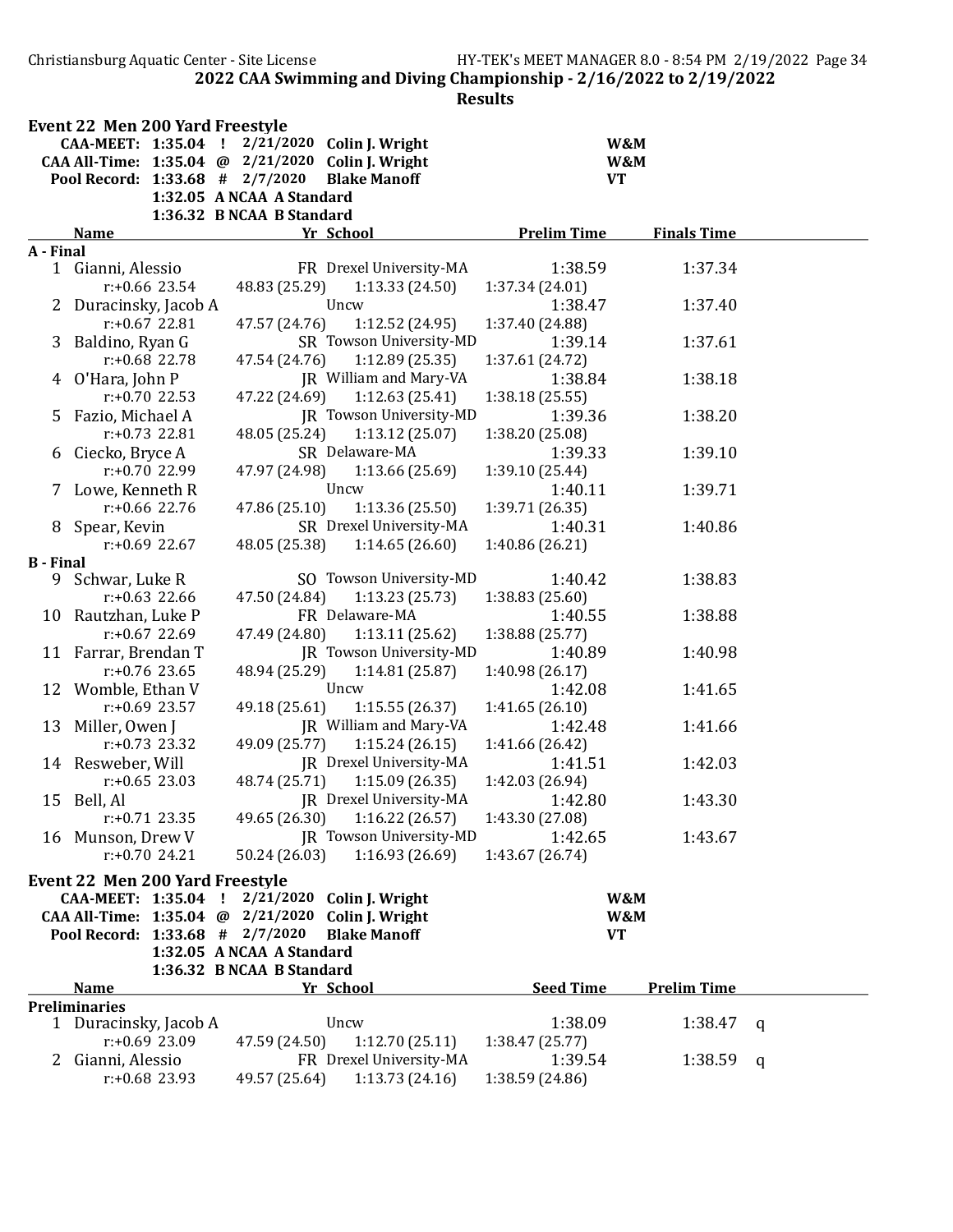| Preliminaries  (Event 22 Men 200 Yard Freestyle) |  |  |  |
|--------------------------------------------------|--|--|--|
|--------------------------------------------------|--|--|--|

|              | <u>Name</u>                                         | Yr School                                              | <b>Seed Time</b>           | <b>Prelim Time</b>                         |             |
|--------------|-----------------------------------------------------|--------------------------------------------------------|----------------------------|--------------------------------------------|-------------|
| 3            | O'Hara, John P                                      | JR William and Mary-VA                                 | 1:42.52                    | 1:38.84                                    | q           |
|              | $r: +0.70$ 22.53                                    | 47.59 (25.06)<br>1:13.01(25.42)                        | 1:38.84 (25.83)            |                                            |             |
|              | 4 Baldino, Ryan G                                   | SR Towson University-MD                                | 1:37.49                    | 1:39.14                                    | q           |
|              | $r: +0.66$ 22.95                                    | 1:13.65(25.45)<br>48.20 (25.25)                        | 1:39.14 (25.49)            |                                            |             |
| 5            | Ciecko, Bryce A                                     | SR Delaware-MA                                         | 1:41.79                    | 1:39.33                                    | q           |
|              | r:+5.26 23.16                                       | 1:13.81 (25.62)<br>48.19 (25.03)                       | 1:39.33 (25.52)            |                                            |             |
| 6            | Fazio, Michael A                                    | JR Towson University-MD                                | 1:39.65                    | 1:39.36                                    | q           |
|              | r:+5.11 23.11                                       | 48.50 (25.39)<br>1:13.98 (25.48)                       | 1:39.36 (25.38)            |                                            |             |
|              | Lowe, Kenneth R                                     | Uncw                                                   | 1:41.57                    | 1:40.11                                    | q           |
|              | r:+5.26 23.29                                       | 48.28 (24.99)<br>1:13.83(25.55)                        | 1:40.11 (26.28)            |                                            |             |
| 8            | Spear, Kevin                                        | SR Drexel University-MA                                | 1:42.74                    | 1:40.31                                    | q           |
|              | $r: +0.74$ 22.59                                    | 46.95 (24.36)<br>1:12.50(25.55)                        | 1:40.31 (27.81)            |                                            |             |
| 9            | Schwar, Luke R                                      | SO Towson University-MD                                | 1:41.97                    | 1:40.42                                    | $\mathbf q$ |
|              | $r: +0.67$ 24.16                                    | 49.69 (25.53)<br>1:15.17(25.48)                        | 1:40.42 (25.25)            |                                            |             |
| 10           | Rautzhan, Luke P                                    | FR Delaware-MA                                         | 1:43.31                    | 1:40.55                                    | q           |
|              | $r: +0.69$ 23.40                                    | 1:14.92 (25.95)<br>48.97 (25.57)                       | 1:40.55(25.63)             |                                            |             |
| 11           | Farrar, Brendan T                                   | JR Towson University-MD                                | 1:42.57                    | 1:40.89                                    | q           |
|              | r:+0.78 23.98                                       | 49.33 (25.35)<br>1:15.08(25.75)                        | 1:40.89 (25.81)            |                                            |             |
| 12           | Resweber, Will                                      | JR Drexel University-MA                                | 1:44.30                    | 1:41.51                                    | q           |
|              | r:+0.63 22.99                                       | 1:14.78 (26.20)<br>48.58 (25.59)                       | 1:41.51 (26.73)            |                                            |             |
| 13           | Womble, Ethan V                                     | Uncw                                                   | 1:41.93                    | 1:42.08                                    | q           |
|              | $r: +0.74$ 23.38                                    | 49.28 (25.90)<br>1:15.41(26.13)                        | 1:42.08 (26.67)            |                                            |             |
| 14           | Miller, Owen J                                      | JR William and Mary-VA                                 | 1:43.57                    | 1:42.48                                    | q           |
|              | $r: +0.72$ 23.98                                    | 49.68 (25.70)<br>1:16.08(26.40)                        | 1:42.48 (26.40)            |                                            |             |
| 15           | Munson, Drew V                                      | JR Towson University-MD                                | 1:43.44                    | 1:42.65                                    | q           |
|              | $r: +0.7024.11$                                     | 50.00 (25.89)<br>1:16.19(26.19)                        | 1:42.65 (26.46)            |                                            |             |
| 16           | Bell, Al                                            | JR Drexel University-MA                                | 1:46.54                    | 1:42.80                                    | q           |
|              | $r: +0.78$ 24.02                                    | 49.94 (25.92)<br>1:16.11(26.17)                        | 1:42.80 (26.69)            |                                            |             |
| 17           | Ockert, Coby A<br>r:+0.71 23.99                     | SO Towson University-MD<br>50.12 (26.13)               | 1:42.46                    | 1:43.56                                    |             |
| 18           |                                                     | 1:16.99(26.87)<br>JR William and Mary-VA               | 1:43.56 (26.57)<br>1:45.64 | 1:44.12                                    |             |
|              | Cruzado, Diego R<br>$r: +0.62$ 23.84                | 49.61 (25.77)<br>1:16.10(26.49)                        | 1:44.12 (28.02)            |                                            |             |
|              |                                                     | FR Drexel University-MA                                |                            |                                            |             |
|              | 19 Piccolo, Nate<br>$r: +0.66$ 23.57                | 49.91 (26.34)<br>1:17.16(27.25)                        | 1:45.17<br>1:44.28 (27.12) | 1:44.28                                    |             |
| 20           | Galantino-Pack, Danny                               | SO Drexel University-MA                                | 1:46.74                    | 1:46.22                                    |             |
|              | $r: +0.69$ 24.23                                    | 50.61 (26.38)<br>1:18.12(27.51)                        | 1:46.22 (28.10)            |                                            |             |
|              | Bell, Isaiah J                                      | JR Delaware-MA                                         | 1:49.34                    | DQ 1:47.43                                 |             |
|              | False start                                         |                                                        |                            |                                            |             |
|              | $r: +0.83$ 24.06                                    | 50.94 (26.88)<br>1:18.56 (27.62) $)$ Q 1:47.43 (28.87) |                            |                                            |             |
|              | <b>Event 23 Women 100 Yard Breaststroke</b>         |                                                        |                            |                                            |             |
|              |                                                     | 2/26/2010 Ashley Danner                                |                            |                                            |             |
|              | <b>CAA-MEET:</b><br>59.06 !<br><b>CAA All-Time:</b> | 59.02 @ 3/16/2012 Ashley Danner                        |                            | <b>George Mason</b><br><b>George Mason</b> |             |
|              | <b>Pool Record:</b>                                 | 59.67 # 11/21/2014 Kaylin K Burchell                   | <b>UA</b>                  |                                            |             |
|              |                                                     | 58.46 A NCAA A Standard                                |                            |                                            |             |
|              |                                                     | 1:01.84 B NCAA B Standard                              |                            |                                            |             |
|              | <b>Name</b>                                         | Yr School                                              | <b>Prelim Time</b>         | <b>Finals Time</b>                         |             |
| A - Final    |                                                     |                                                        |                            |                                            |             |
|              | 1 Tasakou, Mania                                    | FR Delaware-MA                                         | 1:01.76                    | 1:01.67                                    | - B         |
|              | $r: +0.66$ 29.05                                    | 1:01.67(32.62)                                         |                            |                                            |             |
| $\mathbf{Z}$ | Tuttle, Annie D                                     | JR William and Mary-VA                                 | 1:02.37                    | 1:02.13                                    |             |
|              | $r: +0.69$ 29.63                                    | 1:02.13(32.50)                                         |                            |                                            |             |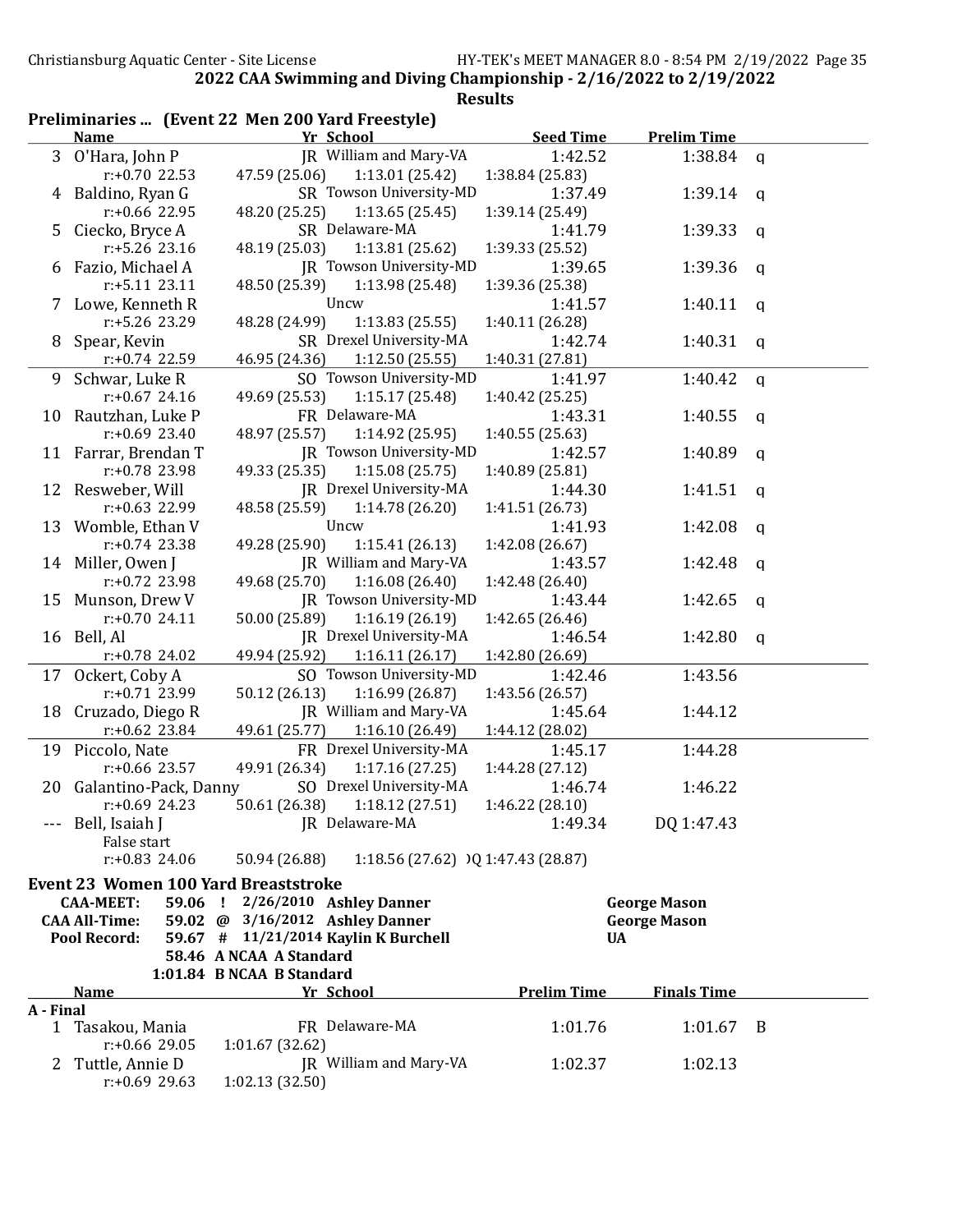|                  |                                             | A - Final  (Event 23 Women 100 Yard Breaststroke) |                    |                     |    |
|------------------|---------------------------------------------|---------------------------------------------------|--------------------|---------------------|----|
|                  | <b>Name</b>                                 | Yr School                                         | <b>Prelim Time</b> | <b>Finals Time</b>  |    |
| 3                | Sicinski, Megan<br>$r: +0.72$ 30.10         | SR Drexel University-MA<br>1:02.49 (32.39)        | 1:02.76            | 1:02.49             |    |
|                  | 4 Nasedkina, Lera<br>$r: +0.73$ 29.40       | SR Drexel University-MA<br>1:03.05(33.65)         | 1:03.40            | 1:03.05             |    |
| 5.               | Nunez, Katie E<br>$r: +0.71$ 29.52          | JR Towson University-MD<br>1:03.07 (33.55)        | 1:03.76            | 1:03.07             |    |
|                  | 6 Matulis, Tiffany M<br>$r: +0.74$ 29.90    | SO Towson University-MD<br>1:03.35 (33.45)        | 1:03.85            | 1:03.35             |    |
|                  | 7 Olson, Sarah K<br>$r: +0.73$ 30.14        | Uncw<br>1:03.73 (33.59)                           | 1:03.38            | 1:03.73             |    |
|                  | 8 Lamoureux, Brooke M<br>$r: +0.7029.95$    | JR William and Mary-VA<br>1:04.02(34.07)          | 1:03.48            | 1:04.02             |    |
| <b>B</b> - Final |                                             |                                                   |                    |                     |    |
|                  | 9 Scherer, Ellie D<br>r:+0.80 29.81         | FR William and Mary-VA<br>1:03.40 (33.59)         | 1:04.07            | 1:03.40             |    |
|                  | 10 Tompkins, Tink M<br>$r: +0.68$ 29.93     | FR Towson University-MD<br>1:04.62 (34.69)        | 1:04.94            | 1:04.62             |    |
|                  | 11 Austin, Tori A<br>$r: +0.75$ 30.70       | SR Northeastern University-NE<br>1:04.93 (34.23)  | 1:05.05            | 1:04.93             |    |
|                  | 12 Perotti, Gabby<br>$r: +0.82$ 31.29       | Uncw<br>1:05.02 (33.73)                           | 1:05.06            | 1:05.02             |    |
|                  | 13 Greenleaf, Holly N<br>$r: +0.73$ 30.61   | JR Towson University-MD<br>1:05.55 (34.94)        | 1:05.64            | 1:05.55             |    |
|                  | 14 Owings, Hannah E<br>$r: +0.77$ 31.29     | Uncw<br>1:05.60 (34.31)                           | 1:05.88            | 1:05.60             |    |
|                  | 15 Wang, Lena<br>$r: +0.61$ 30.85           | SO Northeastern University-NE<br>1:06.65(35.80)   | 1:05.83            | 1:06.65             |    |
|                  | 16 Leonard, Jenna C<br>$r: +0.81$ 31.28     | JR Delaware-MA<br>1:06.89(35.61)                  | 1:05.74            | 1:06.89             |    |
|                  | <b>Event 23 Women 100 Yard Breaststroke</b> |                                                   |                    |                     |    |
|                  | <b>CAA-MEET:</b>                            | 59.06 ! 2/26/2010 Ashley Danner                   |                    | <b>George Mason</b> |    |
|                  | <b>CAA All-Time:</b>                        | 59.02 @ 3/16/2012 Ashley Danner                   |                    | <b>George Mason</b> |    |
|                  | <b>Pool Record:</b>                         | 59.67 # 11/21/2014 Kaylin K Burchell              | <b>UA</b>          |                     |    |
|                  |                                             | 58.46 A NCAA A Standard                           |                    |                     |    |
|                  |                                             | 1:01.84 B NCAA B Standard                         |                    |                     |    |
|                  | <b>Name</b>                                 | <b>Example 12 Yr School</b>                       | <b>Seed Time</b>   | <b>Prelim Time</b>  |    |
|                  | Preliminaries                               |                                                   |                    |                     |    |
|                  | 1 Tasakou, Mania<br>$r: +0.66$ 29.41        | FR Delaware-MA<br>1:01.76 (32.35)                 | 1:02.31            | 1:01.76             | qB |
| 2                | Tuttle, Annie D<br>r:+0.72 29.59            | JR William and Mary-VA<br>1:02.37 (32.78)         | 1:01.89            | 1:02.37             | q  |
| 3                | Sicinski, Megan<br>$r: +0.72$ 30.05         | SR Drexel University-MA<br>1:02.76 (32.71)        | 1:02.46            | 1:02.76             | a  |
| 4                | Olson, Sarah K<br>$r: +0.71$ 30.67          | Uncw<br>1:03.38 (32.71)                           | 1:05.65            | 1:03.38             | q  |
| 5                | Nasedkina, Lera<br>$r: +0.72$ 29.25         | SR Drexel University-MA<br>1:03.40(34.15)         | 1:02.85            | 1:03.40             | q  |
| 6                | Lamoureux, Brooke M<br>$r: +0.72$ 29.94     | JR William and Mary-VA<br>1:03.48 (33.54)         | 1:04.51            | 1:03.48             | q  |
| 7                | Nunez, Katie E<br>r:+4.95 29.84             | JR Towson University-MD<br>1:03.76 (33.92)        | 1:03.99            | 1:03.76             | q  |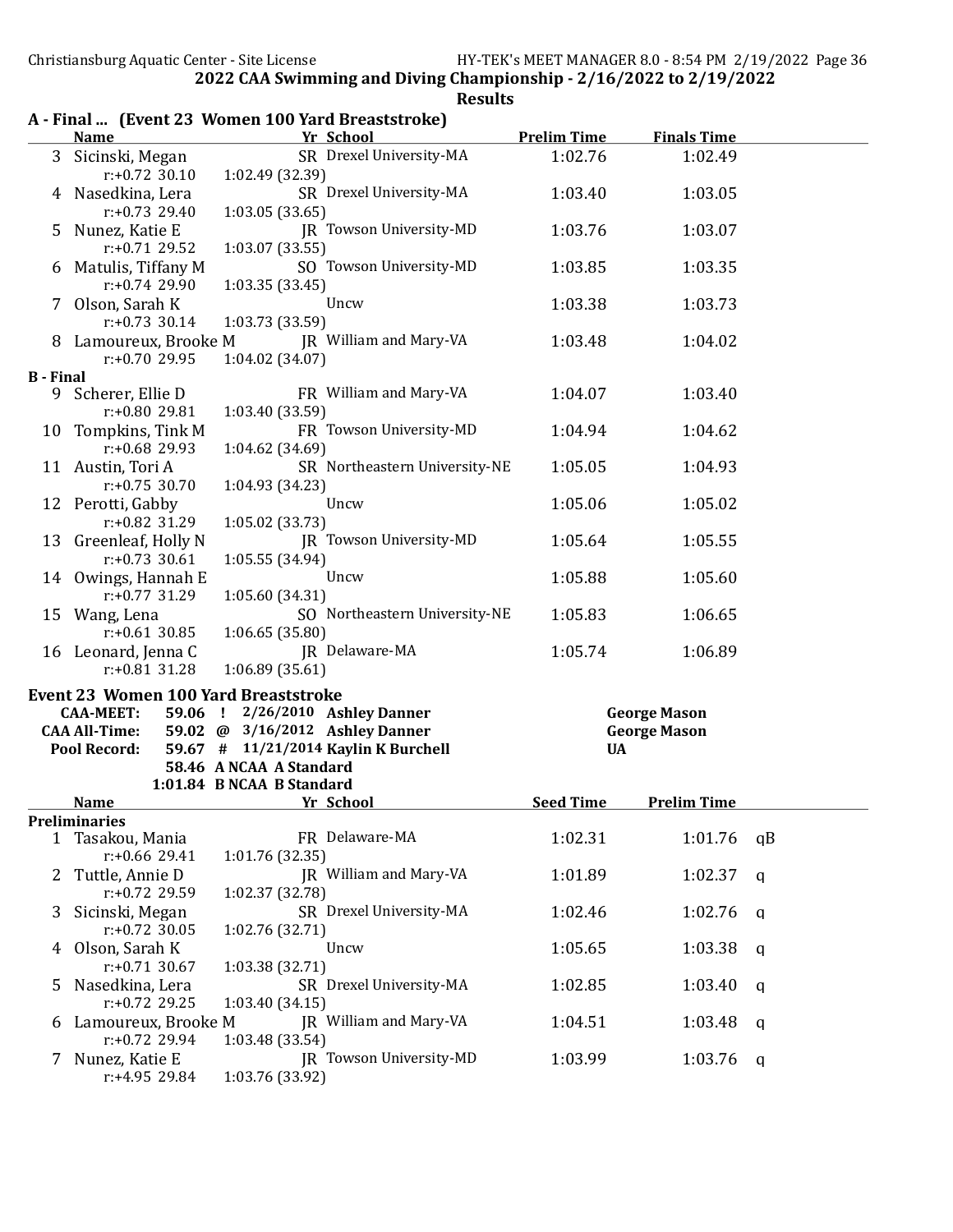|              |                                                                 |                                                                                                                        | Preliminaries  (Event 23 Women 100 Yard Breaststroke)                   |                                               |                    |              |
|--------------|-----------------------------------------------------------------|------------------------------------------------------------------------------------------------------------------------|-------------------------------------------------------------------------|-----------------------------------------------|--------------------|--------------|
|              | <b>Name</b>                                                     |                                                                                                                        | Yr School                                                               | <b>Seed Time</b>                              | <b>Prelim Time</b> |              |
| 8            | Matulis, Tiffany M<br>$r: +0.74$ 30.20                          | 1:03.85 (33.65)                                                                                                        | SO Towson University-MD                                                 | 1:03.38                                       | 1:03.85            | $\mathsf{q}$ |
| 9            | Scherer, Ellie D<br>$r: +0.83$ 30.30                            | 1:04.07(33.77)                                                                                                         | FR William and Mary-VA                                                  | 1:04.34                                       | 1:04.07            | $\mathsf{q}$ |
| 10           | Tompkins, Tink M<br>$r: +0.68$ 30.01                            | 1:04.94 (34.93)                                                                                                        | FR Towson University-MD                                                 | 1:04.33                                       | 1:04.94            | a            |
|              | 11 Austin, Tori A<br>$r: +0.77$ 30.62                           | 1:05.05 (34.43)                                                                                                        | SR Northeastern University-NE                                           | 1:04.72                                       | 1:05.05            | $\mathsf{q}$ |
| 12           | Perotti, Gabby<br>$r: +0.83$ 30.72                              | 1:05.06(34.34)                                                                                                         | Uncw                                                                    | 1:07.20                                       | 1:05.06            | a            |
| 13           | Greenleaf, Holly N<br>$r: +0.72$ 30.91                          | 1:05.64 (34.73)                                                                                                        | JR Towson University-MD                                                 | 1:06.04                                       | 1:05.64            | q            |
|              | 14 Leonard, Jenna C<br>$r: +6.37$ 30.95                         | 1:05.74 (34.79)                                                                                                        | JR Delaware-MA                                                          | 1:04.01                                       | 1:05.74            | a            |
| 15           | Wang, Lena<br>$r: +0.62$ 30.31                                  | 1:05.83 (35.52)                                                                                                        | SO Northeastern University-NE                                           | 1:05.07                                       | 1:05.83            | a            |
| 16           | Owings, Hannah E<br>$r: +0.76$ 30.97                            | 1:05.88(34.91)                                                                                                         | Uncw                                                                    | 1:05.07                                       | 1:05.88            | q            |
|              | 17 Linell, Nicole E<br>$r: +0.71$ 30.58                         | 1:06.00(35.42)                                                                                                         | FR Northeastern University-NE                                           | 1:07.55                                       | 1:06.00            |              |
| 18           | Draganosky, Taylor E<br>$r: +0.77$ 31.25                        | 1:06.04 (34.79)                                                                                                        | SR Delaware-MA                                                          | 1:04.75                                       | 1:06.04            |              |
| 19           | Gately, Marietta D<br>$r: +0.78$ 31.00                          | 1:06.70(35.70)                                                                                                         | JR Delaware-MA                                                          | 1:05.56                                       | 1:06.70            |              |
| 20           | Urness, Stella L<br>$r: +0.77$ 30.70                            | 1:06.77(36.07)                                                                                                         | FR Northeastern University-NE                                           | 1:05.18                                       | 1:06.77            |              |
| 21           | Sullivan, Kaitlyn C<br>$r: +0.69$ 31.26                         | 1:07.66(36.40)                                                                                                         | FR Delaware-MA                                                          | 1:09.05                                       | 1:07.66            |              |
| 22           | Brennan, Bella L<br>$r: +0.76$ 31.91                            | 1:08.30 (36.39)                                                                                                        | FR Towson University-MD                                                 | 1:10.96                                       | 1:08.30            |              |
|              | <b>CAA-MEET:</b><br><b>CAA All-Time:</b><br><b>Pool Record:</b> | <b>Event 24 Men 100 Yard Breaststroke</b><br>52.34 !<br>52.34 @ $2/18/2022$<br>51.64 # 2018<br>51.59 A NCAA A Standard | $2/18/2022$ Brian Benzing<br><b>Brian Benzing</b><br><b>Felipe Lima</b> | <b>Towson</b><br><b>Towson</b><br><b>PRVT</b> |                    |              |
|              | <b>Name</b>                                                     | 54.27 B NCAA B Standard                                                                                                | Yr School                                                               | <b>Prelim Time</b>                            | <b>Finals Time</b> |              |
| A - Final    |                                                                 |                                                                                                                        |                                                                         |                                               |                    |              |
|              | 1 Benzing, Brian J<br>$r: +0.71$ 24.48                          | 52.34 (27.86)                                                                                                          | SO Towson University-MD                                                 | 53.01                                         | 52.34! B           |              |
| $\mathbf{Z}$ | Sabev, Toni<br>$r: +0.7025.11$                                  | 52.53 (27.42)                                                                                                          | FR Delaware-MA                                                          | 53.31                                         | 52.53              | - B          |
| 3.           | Karnik, Kacper<br>$r: +0.66$ 25.39                              | 52.97 (27.58)                                                                                                          | FR Drexel University-MA                                                 | 53.28                                         | 52.97              | B            |
|              | 4 D'Alessandro, Gianmichel<br>$r: +0.65$ 24.99                  | 53.57 (28.58)                                                                                                          | Uncw                                                                    | 54.03                                         | 53.57              | B            |
| 5            | Veit, Eric<br>$r: +0.67$ 25.42                                  | 54.33 (28.91)                                                                                                          | SR Delaware-MA                                                          | 54.18                                         | 54.33              |              |
|              | 6 Demers, Kyle S<br>$r: +0.67$ 25.78                            | 54.60 (28.82)                                                                                                          | JR William and Mary-VA                                                  | 54.92                                         | 54.60              |              |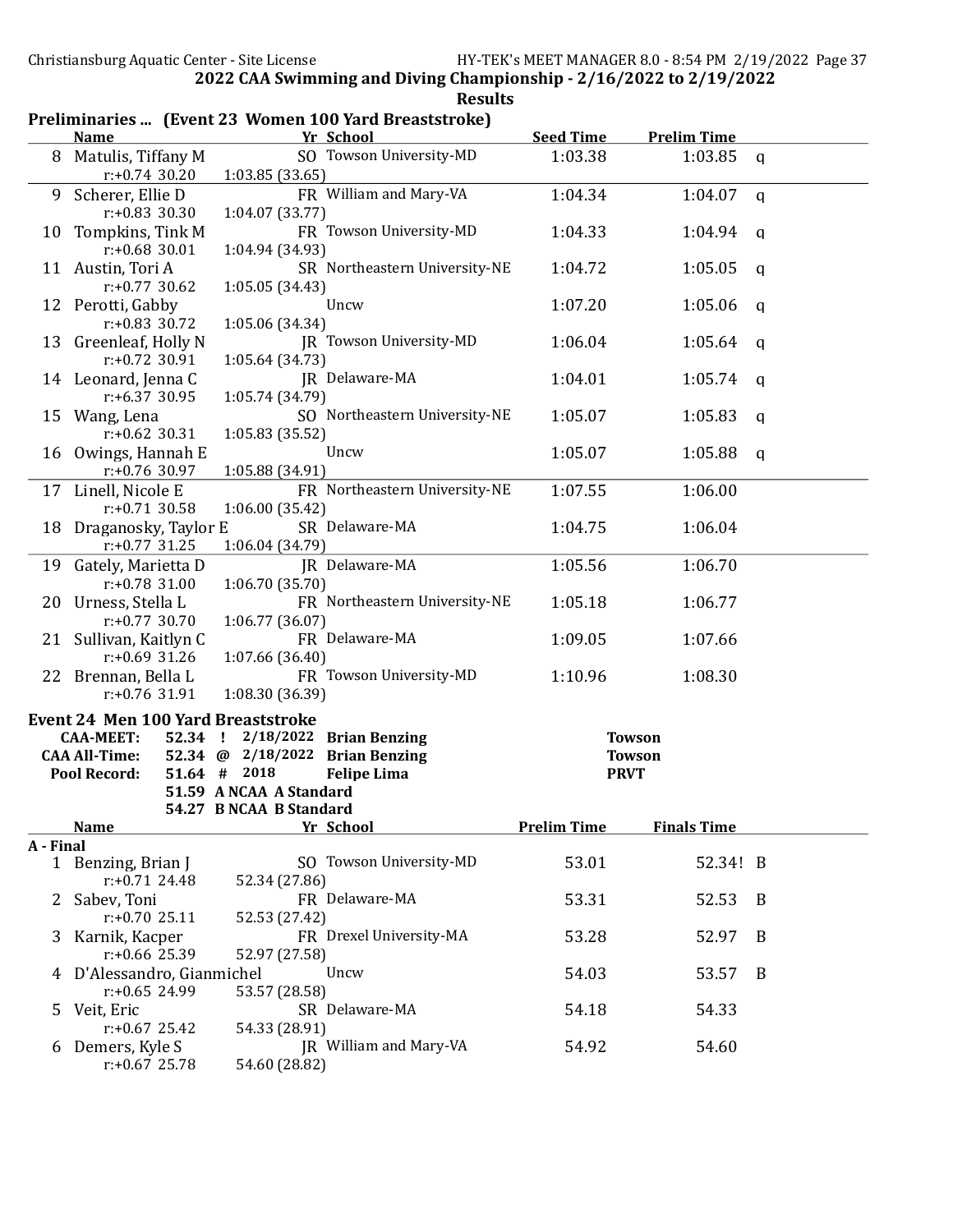|                  | <b>Name</b>                                                 | A - Final  (Event 24 Men 100 Yard Breaststroke)<br>Yr School | <b>Prelim Time</b> | <b>Finals Time</b> |              |
|------------------|-------------------------------------------------------------|--------------------------------------------------------------|--------------------|--------------------|--------------|
|                  | 7 Mcgee, John M                                             | Uncw                                                         | 55.27              | 55.42              |              |
|                  | $r: +0.65$ 25.90                                            | 55.42 (29.52)                                                |                    |                    |              |
|                  | 8 Diacumakos, Noah R                                        | <b>IR Towson University-MD</b>                               | 55.36              | 55.64              |              |
|                  | $r: +0.6726.11$                                             | 55.64 (29.53)                                                |                    |                    |              |
| <b>B</b> - Final |                                                             |                                                              |                    |                    |              |
| 9                | Darhower, Jeb J                                             | SR Delaware-MA                                               | 55.42              | 55.62              |              |
|                  | $r: +0.69$ 25.92                                            | 55.62 (29.70)                                                |                    |                    |              |
|                  | 10 Sipowski, Noah M                                         | Uncw                                                         | 56.17              | 56.10              |              |
|                  | $r: +0.66$ 25.86                                            | 56.10 (30.24)                                                |                    |                    |              |
|                  | 11 Frick, Evan C                                            | SO Delaware-MA                                               | 56.55              | 56.13              |              |
|                  | $r: +0.63$ 26.38                                            | 56.13 (29.75)                                                |                    |                    |              |
|                  | 12 Scully, John R                                           | SR Drexel University-MA                                      | 57.23              | 56.24              |              |
|                  | $r: +0.65$ 26.14                                            | 56.24 (30.10)                                                |                    |                    |              |
|                  | 13 Fatta, Tanner J                                          | FR Towson University-MD                                      | 57.36              | 56.63              |              |
|                  | $r: +0.64$ 26.93                                            | 56.63 (29.70)                                                |                    |                    |              |
|                  | 14 Harris, Mills H                                          | SO William and Mary-VA                                       | 58.69              | 59.43              |              |
|                  | $r: +0.65$ 27.60                                            | 59.43 (31.83)                                                |                    |                    |              |
|                  |                                                             |                                                              |                    |                    |              |
|                  | <b>Event 24 Men 100 Yard Breaststroke</b>                   | 52.34 ! 2/18/2022 Brian Benzing                              |                    |                    |              |
|                  | <b>CAA-MEET:</b>                                            | 52.34 @ 2/18/2022 Brian Benzing                              |                    | <b>Towson</b>      |              |
|                  | <b>CAA All-Time:</b><br>51.64 # 2018<br><b>Pool Record:</b> |                                                              |                    | <b>Towson</b>      |              |
|                  |                                                             | <b>Felipe Lima</b><br>51.59 A NCAA A Standard                | <b>PRVT</b>        |                    |              |
|                  |                                                             | 54.27 B NCAA B Standard                                      |                    |                    |              |
|                  | <b>Name</b>                                                 | Yr School                                                    | <b>Seed Time</b>   | <b>Prelim Time</b> |              |
|                  | <b>Preliminaries</b>                                        |                                                              |                    |                    |              |
|                  | 1 Benzing, Brian J                                          | SO Towson University-MD                                      | 53.07              | 53.01              | qB           |
|                  | $r: +0.68$ 24.59                                            | 53.01 (28.42)                                                |                    |                    |              |
|                  | 2 Karnik, Kacper                                            | FR Drexel University-MA                                      | 54.25              | 53.28              | qB           |
|                  | $r: +4.00$ 25.22                                            | 53.28 (28.06)                                                |                    |                    |              |
|                  |                                                             | FR Delaware-MA                                               | 53.78              | 53.31              | qB           |
|                  | 3 Sabev, Toni<br>$r: +0.69$                                 |                                                              |                    |                    |              |
|                  |                                                             | Uncw                                                         |                    |                    |              |
|                  | 4 D'Alessandro, Gianmichel                                  |                                                              | 54.40              | 54.03              | qB           |
|                  | $r: +6.4025.13$                                             | 54.03 (28.90)<br>SR Delaware-MA                              |                    |                    |              |
|                  | 5 Veit, Eric                                                |                                                              | 55.30              | 54.18              | qB           |
|                  | $r: +0.67$ 25.45                                            | 54.18 (28.73)<br>IR William and Mary-VA                      |                    |                    |              |
|                  | 6 Demers, Kyle S                                            |                                                              | 57.89              | 54.92              | q            |
|                  | $r: +0.64$ 25.77                                            | 54.92 (29.15)                                                |                    |                    |              |
|                  | 7 Mcgee, John M                                             | Uncw                                                         | 57.62              | 55.27              | a            |
|                  | $r: +0.66$ 26.06                                            | 55.27 (29.21)                                                |                    |                    |              |
| 8                | Diacumakos, Noah R                                          | JR Towson University-MD                                      | 55.11              | 55.36              | q            |
|                  | $r: +0.66$ 25.85                                            | 55.36 (29.51)                                                |                    |                    |              |
|                  | 9 Darhower, Jeb J                                           | SR Delaware-MA                                               | 56.65              | 55.42              | $\mathbf{q}$ |
|                  | $r: +0.67$ 25.94                                            | 55.42 (29.48)                                                |                    |                    |              |
|                  | 10 Sipowski, Noah M                                         | Uncw                                                         | 56.88              | 56.17              | q            |
|                  | $r: +0.64$ 26.27                                            | 56.17 (29.90)                                                |                    |                    |              |
|                  | 11 Frick, Evan C                                            | SO Delaware-MA                                               | 57.07              | 56.55              | q            |
|                  | $r: +0.65$ 26.52                                            | 56.55 (30.03)                                                |                    |                    |              |
|                  | 12 Scully, John R                                           | SR Drexel University-MA                                      | 58.21              | 57.23              | q            |
|                  | $r: +0.66$ 26.59                                            | 57.23 (30.64)                                                |                    |                    |              |
|                  | 13 Fatta, Tanner J                                          | FR Towson University-MD                                      | 56.98              | 57.36              | q            |
|                  | $r: +0.62$ 26.58                                            | 57.36 (30.78)                                                |                    |                    |              |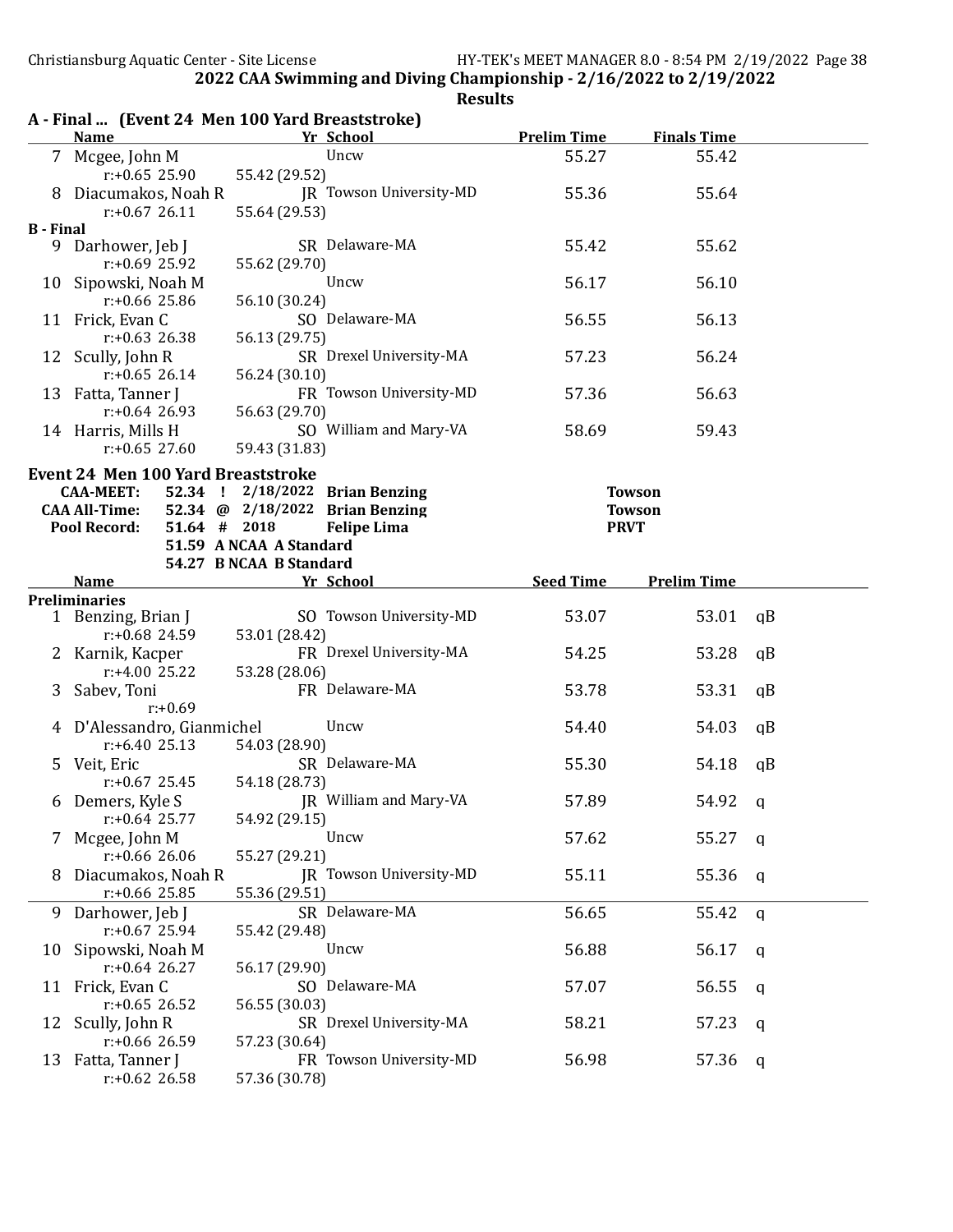|                  | Preliminaries  (Event 24 Men 100 Yard Breaststroke) |                                 |                               |                    |                    |  |
|------------------|-----------------------------------------------------|---------------------------------|-------------------------------|--------------------|--------------------|--|
|                  | <b>Name</b>                                         |                                 | Yr School                     | <b>Seed Time</b>   | <b>Prelim Time</b> |  |
|                  | 14 Harris, Mills H                                  |                                 | SO William and Mary-VA        | 59.48              | 58.69 q            |  |
|                  | $r: +0.67$ 27.46                                    | 58.69 (31.23)                   |                               |                    |                    |  |
|                  | <b>Event 25 Women 100 Yard Backstroke</b>           |                                 |                               |                    |                    |  |
|                  | 52.85 !<br><b>CAA-MEET:</b>                         |                                 | 2/21/2020 Alexa L Kutch       |                    | <b>Drexel</b>      |  |
|                  | <b>CAA All-Time:</b>                                | 52.48 @ 3/16/2018 Alexa L Kutch |                               |                    | <b>Drexel</b>      |  |
|                  | <b>Pool Record:</b>                                 | $52.23$ # 2021                  | <b>Emma Atkinson</b>          | <b>VT</b>          |                    |  |
|                  |                                                     | 50.93 A NCAA A Standard         |                               |                    |                    |  |
|                  |                                                     | 53.94 B NCAA B Standard         |                               |                    |                    |  |
|                  | <b>Name</b>                                         |                                 | Yr School                     | <b>Prelim Time</b> | <b>Finals Time</b> |  |
| A - Final        | 1 Kenna, Anna M                                     |                                 | SR William and Mary-VA        | 54.96              | 54.50              |  |
|                  | $r: +0.58$ 26.14                                    | 54.50 (28.36)                   |                               |                    |                    |  |
|                  | 2 Nocera, Federica                                  |                                 | FR Drexel University-MA       | 55.37              | 54.69              |  |
|                  | $r: +0.64$ 26.58                                    | 54.69 (28.11)                   |                               |                    |                    |  |
|                  | 3 Cosgrove, Kate G                                  |                                 | FR Northeastern University-NE | 55.61              | 55.45              |  |
|                  | $r: +0.56$ 26.54                                    | 55.45 (28.91)                   |                               |                    |                    |  |
|                  | 4 Cunningham, Victoria G                            |                                 | Uncw                          | 55.96              | 55.70              |  |
|                  | $r: +0.55$ 27.27                                    | 55.70 (28.43)                   |                               |                    |                    |  |
| 5.               | Bui, Aldercy A                                      |                                 | FR Drexel University-MA       | 55.80              | 55.89              |  |
|                  | $r: +0.57$ 26.90                                    | 55.89 (28.99)                   |                               |                    |                    |  |
|                  | 6 Earley, Crissy M                                  |                                 | FR Delaware-MA                | 56.26              | 56.20              |  |
|                  | $r: +0.55$ 27.62                                    | 56.20 (28.58)                   |                               |                    |                    |  |
|                  | 7 Schulz, Parker A                                  |                                 | IR Towson University-MD       | 56.28              | 56.58              |  |
|                  | $r: +0.59$ 27.23                                    | 56.58 (29.35)                   |                               |                    |                    |  |
|                  | 8 Copeland, Mary G                                  |                                 | Uncw                          | 56.68              | 56.65              |  |
| <b>B</b> - Final | $r: +0.59$ 27.13                                    | 56.65 (29.52)                   |                               |                    |                    |  |
|                  | 9 Vanbourgondien, Kat L                             |                                 | SO William and Mary-VA        | 56.89              | 55.32              |  |
|                  | $r: +0.65$ 26.71                                    | 55.32 (28.61)                   |                               |                    |                    |  |
|                  | 10 Henry, Ellie A                                   |                                 | SR William and Mary-VA        | 56.97              | 56.48              |  |
|                  | $r: +0.61$ 27.80                                    | 56.48 (28.68)                   |                               |                    |                    |  |
|                  | 11 Ali, Julia R                                     |                                 | SO Towson University-MD       | 57.63              | 57.21              |  |
|                  | $r: +0.69$ 28.18                                    | 57.21 (29.03)                   |                               |                    |                    |  |
|                  | 12 Borrero, Kayla                                   |                                 | SR Delaware-MA                | 57.73              | 57.35              |  |
|                  | $r: +0.67$ 27.49                                    | 57.35 (29.86)                   |                               |                    |                    |  |
|                  | 13 DiCamillo, Lauren                                |                                 | JR Drexel University-MA       | 57.94              | 57.78              |  |
|                  | $r: +0.6028.04$                                     | 57.78 (29.74)                   |                               |                    |                    |  |
|                  | 14 Rice, Sarah E<br>$r: +0.73$ 27.69                | 57.95 (30.26)                   | SO William and Mary-VA        | 57.97              | 57.95              |  |
| 15               | Ritter, Hailey *                                    |                                 | JR Towson University-MD       | 57.76              | 58.51              |  |
|                  | $r: +0.68$ 28.23                                    | 58.51 (30.28)                   |                               |                    |                    |  |
|                  | 16 Bonfield, Alexis                                 |                                 | FR William and Mary-VA        | 57.36              | 58.83              |  |
|                  | $r: +0.59$ 28.61                                    | 58.83 (30.22)                   |                               |                    |                    |  |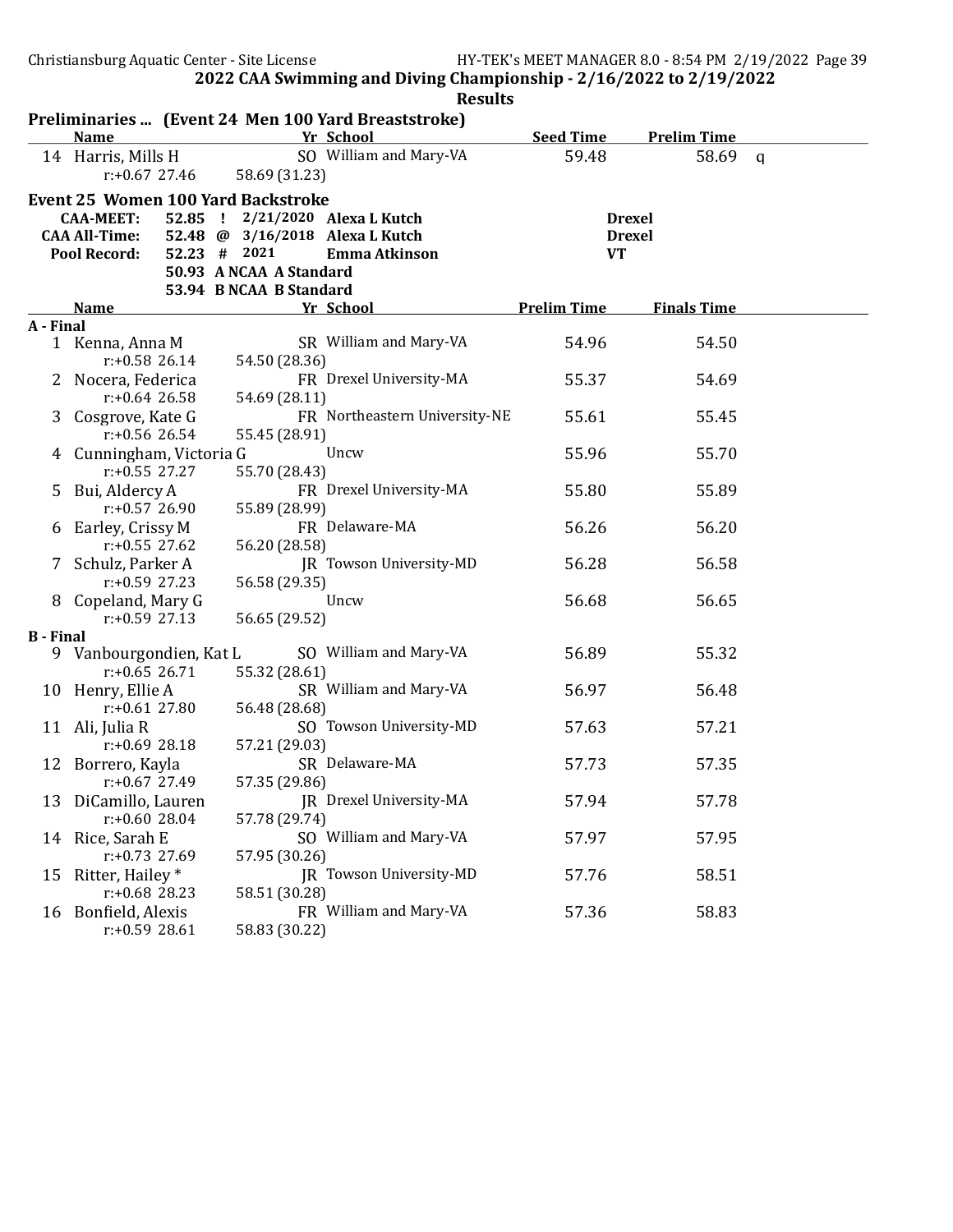Christiansburg Aquatic Center - Site License HY-TEK's MEET MANAGER 8.0 - 8:54 PM 2/19/2022 Page 40 2022 CAA Swimming and Diving Championship - 2/16/2022 to 2/19/2022

|    | <b>Event 25 Women 100 Yard Backstroke</b> |                                 |                               |                  |                    |              |  |
|----|-------------------------------------------|---------------------------------|-------------------------------|------------------|--------------------|--------------|--|
|    | <b>CAA-MEET:</b><br>$52.85$ !             |                                 | 2/21/2020 Alexa L Kutch       |                  | <b>Drexel</b>      |              |  |
|    | <b>CAA All-Time:</b>                      | 52.48 @ 3/16/2018 Alexa L Kutch |                               |                  | <b>Drexel</b>      |              |  |
|    | <b>Pool Record:</b>                       | $52.23$ # 2021                  | Emma Atkinson                 | <b>VT</b>        |                    |              |  |
|    |                                           | 50.93 A NCAA A Standard         |                               |                  |                    |              |  |
|    |                                           | 53.94 B NCAA B Standard         |                               |                  |                    |              |  |
|    | Name                                      |                                 | Yr School                     | <b>Seed Time</b> | <b>Prelim Time</b> |              |  |
|    | <b>Preliminaries</b>                      |                                 |                               |                  |                    |              |  |
|    | 1 Kenna, Anna M                           |                                 | SR William and Mary-VA        | 54.37            | 54.96              | $\mathsf{q}$ |  |
|    | r:+0.57 25.89                             | 54.96 (29.07)                   |                               |                  |                    |              |  |
|    | 2 Nocera, Federica                        |                                 | FR Drexel University-MA       | 56.31            | 55.37              | $\mathsf{q}$ |  |
|    | $r: +0.63$ 26.81                          | 55.37 (28.56)                   |                               |                  |                    |              |  |
| 3  | Cosgrove, Kate G                          |                                 | FR Northeastern University-NE | 55.23            | 55.61              | $\mathsf{q}$ |  |
|    | $r: +0.57$ 26.93                          | 55.61 (28.68)                   |                               |                  |                    |              |  |
|    | 4 Bui, Aldercy A                          |                                 | FR Drexel University-MA       | 55.31            | 55.80              | $\mathsf{q}$ |  |
|    | $r: +0.55$ 26.84                          | 55.80 (28.96)                   |                               |                  |                    |              |  |
|    | 5 Cunningham, Victoria G                  |                                 | Uncw                          | 56.97            | 55.96              | $\mathsf{q}$ |  |
|    | $r: +0.55$ 27.43                          | 55.96 (28.53)                   |                               |                  |                    |              |  |
|    | 6 Earley, Crissy M                        |                                 | FR Delaware-MA                | 56.35            | 56.26              | $\mathsf{q}$ |  |
|    | $r: +0.52$ 27.63                          | 56.26 (28.63)                   |                               |                  |                    |              |  |
|    | 7 Schulz, Parker A                        |                                 | JR Towson University-MD       | 56.85            | 56.28              | q            |  |
|    | $r: +0.58$ 27.50                          | 56.28 (28.78)                   |                               |                  |                    |              |  |
|    | 8 Copeland, Mary G                        |                                 | Uncw                          | 55.98            | 56.68              | $\mathsf{q}$ |  |
|    | $r: +0.55$ 26.78                          | 56.68 (29.90)                   |                               |                  |                    |              |  |
|    | 9 Vanbourgondien, Kat L                   |                                 | SO William and Mary-VA        | 56.02            | 56.89              | $\mathbf q$  |  |
|    | $r: +4.20$ 27.44                          | 56.89 (29.45)                   | SR William and Mary-VA        |                  |                    |              |  |
|    | 10 Henry, Ellie A<br>$r: +0.60$ 27.70     |                                 |                               | 57.27            | 56.97              | a            |  |
|    | 11 Bonfield, Alexis                       | 56.97 (29.27)                   | FR William and Mary-VA        | 56.22            | 57.36              |              |  |
|    | $r: +0.55$ 27.49                          | 57.36 (29.87)                   |                               |                  |                    | $\mathsf{q}$ |  |
|    | 12 Ali, Julia R                           |                                 | SO Towson University-MD       | 56.69            | 57.63              |              |  |
|    | $r: +0.64$ 27.56                          | 57.63 (30.07)                   |                               |                  |                    | q            |  |
|    | 13 Borrero, Kayla                         |                                 | SR Delaware-MA                | 57.37            | 57.73              | q            |  |
|    | $r: +0.58$ 27.77                          | 57.73 (29.96)                   |                               |                  |                    |              |  |
|    | 14 Ritter, Hailey *                       |                                 | JR Towson University-MD       | 57.16            | 57.76              | q            |  |
|    | $r: +0.67$ 28.23                          | 57.76 (29.53)                   |                               |                  |                    |              |  |
| 15 | DiCamillo, Lauren                         |                                 | IR Drexel University-MA       | 59.46            | 57.94              | q            |  |
|    | $r: +0.54$ 28.10                          | 57.94 (29.84)                   |                               |                  |                    |              |  |
|    | 16 Rice, Sarah E                          |                                 | SO William and Mary-VA        | 59.61            | 57.97              | $\mathbf{q}$ |  |
|    | r:+0.72 27.93                             | 57.97 (30.04)                   |                               |                  |                    |              |  |
|    | 17 Woronko, Angela E                      |                                 | FR Northeastern University-NE | 59.76            | 58.18              |              |  |
|    | $r: +0.65$ 28.14                          | 58.18 (30.04)                   |                               |                  |                    |              |  |
|    | 18 Hong, Katherine                        |                                 | SO Northeastern University-NE | 58.71            | 58.20              |              |  |
|    | $r: +0.58$ 27.37                          | 58.20 (30.83)                   |                               |                  |                    |              |  |
|    | 19 Dichak, Victoria L                     |                                 | SO Towson University-MD       | 58.29            | 58.30              |              |  |
|    | $r: +0.60$                                |                                 |                               |                  |                    |              |  |
| 20 | Morgan, Brooke C                          |                                 | Uncw                          | 59.63            | 58.33              |              |  |
|    | r:+0.59 27.75                             | 58.33 (30.58)                   |                               |                  |                    |              |  |
|    | 21 Fairlie, Madeleine M                   |                                 | SO Delaware-MA                | 58.92            | 59.30              |              |  |
|    | $r: +0.6028.68$                           | 59.30 (30.62)                   |                               |                  |                    |              |  |
|    | 22 Styer, Ryann                           |                                 | SR Drexel University-MA       | <b>NT</b>        | 1:01.21            |              |  |
|    | $r: +0.54$ 29.36                          | 1:01.21 (31.85)                 |                               |                  |                    |              |  |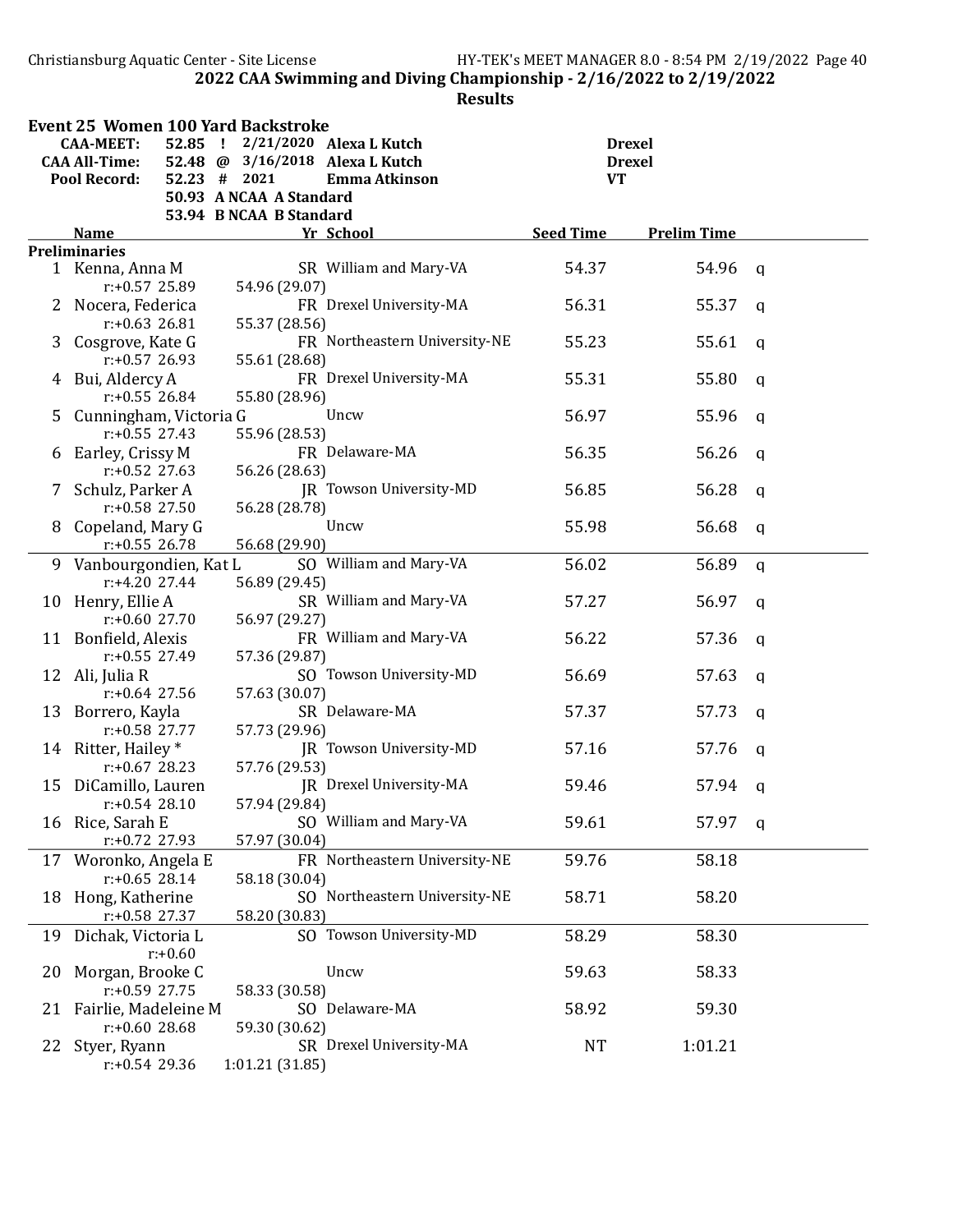|                  | Preliminaries  (Event 25 Women 100 Yard Backstroke)                                                                                                                                                                                                                                                                   |                                                                                                                     |                                                                                                                                                                                               |                                                                      |                                                                      |  |
|------------------|-----------------------------------------------------------------------------------------------------------------------------------------------------------------------------------------------------------------------------------------------------------------------------------------------------------------------|---------------------------------------------------------------------------------------------------------------------|-----------------------------------------------------------------------------------------------------------------------------------------------------------------------------------------------|----------------------------------------------------------------------|----------------------------------------------------------------------|--|
|                  | <b>Name</b>                                                                                                                                                                                                                                                                                                           |                                                                                                                     | Yr School                                                                                                                                                                                     | <b>Seed Time</b>                                                     | <b>Prelim Time</b>                                                   |  |
|                  | --- Temple, Alex<br>Declared false start                                                                                                                                                                                                                                                                              |                                                                                                                     | SR Drexel University-MA                                                                                                                                                                       | 1:01.84                                                              | <b>DFS</b>                                                           |  |
|                  | <b>Event 26 Men 100 Yard Backstroke</b>                                                                                                                                                                                                                                                                               |                                                                                                                     |                                                                                                                                                                                               |                                                                      |                                                                      |  |
|                  | <b>CAA-MEET:</b>                                                                                                                                                                                                                                                                                                      |                                                                                                                     | 46.43 ! 2/21/2020 Colin Demers                                                                                                                                                                | W&M                                                                  |                                                                      |  |
|                  | <b>CAA All-Time:</b>                                                                                                                                                                                                                                                                                                  |                                                                                                                     | 46.43 @ 2/21/2020 Colin Demers                                                                                                                                                                | W&M                                                                  |                                                                      |  |
|                  | <b>Pool Record:</b>                                                                                                                                                                                                                                                                                                   | $45.51$ # $2/1/2020$                                                                                                | <b>Coleman M Stewart</b>                                                                                                                                                                      | <b>NCS</b>                                                           |                                                                      |  |
|                  |                                                                                                                                                                                                                                                                                                                       | 44.94 A NCAA A Standard                                                                                             |                                                                                                                                                                                               |                                                                      |                                                                      |  |
|                  |                                                                                                                                                                                                                                                                                                                       | 47.77 B NCAA B Standard                                                                                             |                                                                                                                                                                                               |                                                                      |                                                                      |  |
|                  | <b>Name</b>                                                                                                                                                                                                                                                                                                           |                                                                                                                     | Yr School                                                                                                                                                                                     | <b>Prelim Time</b>                                                   | <b>Finals Time</b>                                                   |  |
| A - Final        |                                                                                                                                                                                                                                                                                                                       |                                                                                                                     |                                                                                                                                                                                               |                                                                      |                                                                      |  |
|                  | 1 Barker, William C                                                                                                                                                                                                                                                                                                   |                                                                                                                     | Uncw                                                                                                                                                                                          | 48.16                                                                | 48.04                                                                |  |
|                  | $r: +0.60$ 23.29                                                                                                                                                                                                                                                                                                      | 48.04 (24.75)                                                                                                       |                                                                                                                                                                                               |                                                                      |                                                                      |  |
|                  | 2 Goldey, Will W                                                                                                                                                                                                                                                                                                      |                                                                                                                     | Uncw                                                                                                                                                                                          | 48.34                                                                | 48.52                                                                |  |
|                  | $r: +0.56$ 23.57                                                                                                                                                                                                                                                                                                      | 48.52 (24.95)                                                                                                       |                                                                                                                                                                                               |                                                                      |                                                                      |  |
|                  | 3 Fechtman, DJ P                                                                                                                                                                                                                                                                                                      |                                                                                                                     | FR Delaware-MA                                                                                                                                                                                | 49.08                                                                | 48.80                                                                |  |
|                  | $r: +0.53$ 23.66<br>*4 Currie, Gavin P                                                                                                                                                                                                                                                                                | 48.80 (25.14)                                                                                                       | FR Delaware-MA                                                                                                                                                                                | 49.13                                                                | 48.90                                                                |  |
|                  | $r: +0.57$ 23.40                                                                                                                                                                                                                                                                                                      | 48.90 (25.50)                                                                                                       |                                                                                                                                                                                               |                                                                      |                                                                      |  |
|                  | *4 Bota, Evan R                                                                                                                                                                                                                                                                                                       |                                                                                                                     | SO Towson University-MD                                                                                                                                                                       | 48.69                                                                | 48.90                                                                |  |
|                  | $r: +0.49$ 23.62                                                                                                                                                                                                                                                                                                      | 48.90 (25.28)                                                                                                       |                                                                                                                                                                                               |                                                                      |                                                                      |  |
|                  | 6 McClure, Nick N                                                                                                                                                                                                                                                                                                     |                                                                                                                     | SR Towson University-MD                                                                                                                                                                       | 49.00                                                                | 48.97                                                                |  |
|                  | r:+0.59 23.82                                                                                                                                                                                                                                                                                                         | 48.97 (25.15)                                                                                                       |                                                                                                                                                                                               |                                                                      |                                                                      |  |
|                  | 7 Hoshall, Brent R                                                                                                                                                                                                                                                                                                    |                                                                                                                     | Uncw                                                                                                                                                                                          | 49.15                                                                | 49.20                                                                |  |
|                  | $r: +0.65$ 23.99                                                                                                                                                                                                                                                                                                      | 49.20 (25.21)                                                                                                       |                                                                                                                                                                                               |                                                                      |                                                                      |  |
|                  | 8 Polino, Ryan J                                                                                                                                                                                                                                                                                                      |                                                                                                                     | JR Delaware-MA                                                                                                                                                                                | 49.22                                                                | 49.60                                                                |  |
|                  | $r: +0.6024.05$                                                                                                                                                                                                                                                                                                       | 49.60 (25.55)                                                                                                       |                                                                                                                                                                                               |                                                                      |                                                                      |  |
| <b>B</b> - Final |                                                                                                                                                                                                                                                                                                                       |                                                                                                                     |                                                                                                                                                                                               |                                                                      |                                                                      |  |
| 9.               |                                                                                                                                                                                                                                                                                                                       |                                                                                                                     |                                                                                                                                                                                               |                                                                      |                                                                      |  |
|                  |                                                                                                                                                                                                                                                                                                                       |                                                                                                                     |                                                                                                                                                                                               |                                                                      |                                                                      |  |
|                  |                                                                                                                                                                                                                                                                                                                       |                                                                                                                     |                                                                                                                                                                                               |                                                                      |                                                                      |  |
|                  |                                                                                                                                                                                                                                                                                                                       |                                                                                                                     |                                                                                                                                                                                               |                                                                      |                                                                      |  |
|                  |                                                                                                                                                                                                                                                                                                                       |                                                                                                                     |                                                                                                                                                                                               |                                                                      |                                                                      |  |
|                  |                                                                                                                                                                                                                                                                                                                       |                                                                                                                     |                                                                                                                                                                                               |                                                                      |                                                                      |  |
|                  |                                                                                                                                                                                                                                                                                                                       |                                                                                                                     |                                                                                                                                                                                               |                                                                      |                                                                      |  |
|                  |                                                                                                                                                                                                                                                                                                                       |                                                                                                                     |                                                                                                                                                                                               |                                                                      |                                                                      |  |
|                  |                                                                                                                                                                                                                                                                                                                       |                                                                                                                     |                                                                                                                                                                                               |                                                                      |                                                                      |  |
|                  |                                                                                                                                                                                                                                                                                                                       |                                                                                                                     |                                                                                                                                                                                               |                                                                      |                                                                      |  |
|                  |                                                                                                                                                                                                                                                                                                                       |                                                                                                                     |                                                                                                                                                                                               |                                                                      |                                                                      |  |
|                  |                                                                                                                                                                                                                                                                                                                       |                                                                                                                     |                                                                                                                                                                                               |                                                                      |                                                                      |  |
|                  |                                                                                                                                                                                                                                                                                                                       |                                                                                                                     |                                                                                                                                                                                               |                                                                      |                                                                      |  |
|                  |                                                                                                                                                                                                                                                                                                                       |                                                                                                                     |                                                                                                                                                                                               |                                                                      |                                                                      |  |
|                  | $r: +0.56$ 24.60                                                                                                                                                                                                                                                                                                      | 50.96 (26.36)                                                                                                       |                                                                                                                                                                                               |                                                                      |                                                                      |  |
| 15               | Lowe, Micah F<br>$r: +0.54$ 24.03<br>10 Timoshenko, Nikita<br>$r: +0.54$ 23.54<br>11 Johnson, Kyle P<br>$r: +0.55$ 23.79<br>12 Sells, Reed T<br>$r: +0.60$ 23.93<br>13 Tingley, Aaron R<br>$r: +0.54$ 24.28<br>14 Broughton, Anderson<br>$r: +0.64$ 24.72<br>Huff, Carson<br>$r: +0.55$ 24.64<br>16 Galbraith, Jack A | 49.33 (25.30)<br>49.37 (25.83)<br>49.40 (25.61)<br>49.74 (25.81)<br>49.86 (25.58)<br>50.66 (25.94)<br>50.93 (26.29) | FR William and Mary-VA<br>SO Drexel University-MA<br>Uncw<br>SO Towson University-MD<br>SO William and Mary-VA<br>FR William and Mary-VA<br>SR Drexel University-MA<br>SR William and Mary-VA | 49.39<br>49.85<br>49.96<br>49.96<br>49.60<br>50.53<br>50.27<br>50.46 | 49.33<br>49.37<br>49.40<br>49.74<br>49.86<br>50.66<br>50.93<br>50.96 |  |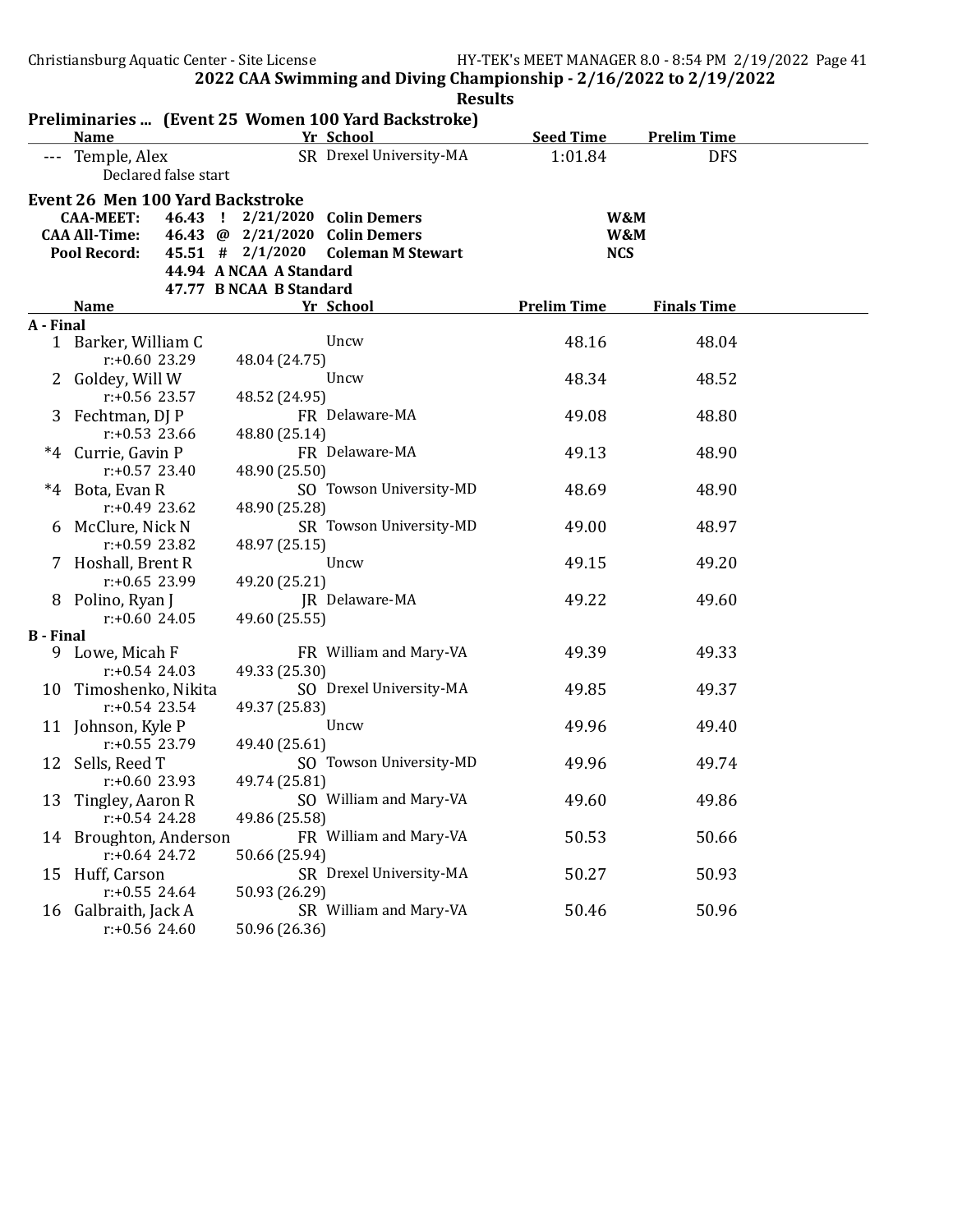Christiansburg Aquatic Center - Site License HY-TEK's MEET MANAGER 8.0 - 8:54 PM 2/19/2022 Page 42 2022 CAA Swimming and Diving Championship - 2/16/2022 to 2/19/2022

|    | <b>Event 26 Men 100 Yard Backstroke</b> |         |                         |                                |                  |                    |              |
|----|-----------------------------------------|---------|-------------------------|--------------------------------|------------------|--------------------|--------------|
|    | <b>CAA-MEET:</b>                        | 46.43 ! |                         | 2/21/2020 Colin Demers         |                  | W&M                |              |
|    | <b>CAA All-Time:</b>                    |         |                         | 46.43 @ 2/21/2020 Colin Demers |                  | W&M                |              |
|    | <b>Pool Record:</b>                     |         | $45.51$ # $2/1/2020$    | <b>Coleman M Stewart</b>       |                  | <b>NCS</b>         |              |
|    |                                         |         | 44.94 A NCAA A Standard |                                |                  |                    |              |
|    |                                         |         | 47.77 B NCAA B Standard |                                |                  |                    |              |
|    | <b>Name</b>                             |         |                         | Yr School                      | <b>Seed Time</b> | <b>Prelim Time</b> |              |
|    | <b>Preliminaries</b>                    |         |                         |                                |                  |                    |              |
|    | 1 Barker, William C                     |         |                         | Uncw                           | 47.81            | 48.16              | $\mathsf{q}$ |
|    | $r: +0.59$ 23.34                        |         | 48.16 (24.82)           |                                |                  |                    |              |
|    | 2 Goldey, Will W                        |         |                         | Uncw                           | 49.01            | 48.34              | $\mathsf{q}$ |
|    | $r: +0.55$ 23.53                        |         | 48.34 (24.81)           |                                |                  |                    |              |
| 3  | Bota, Evan R                            |         |                         | SO Towson University-MD        | 49.58            | 48.69              | $\mathbf q$  |
|    | $r: +0.49$ 23.60                        |         | 48.69 (25.09)           |                                |                  |                    |              |
|    | 4 McClure, Nick N                       |         |                         | SR Towson University-MD        | 50.13            | 49.00              | $\mathbf q$  |
|    | $r: +0.63$ 23.79                        |         | 49.00 (25.21)           |                                |                  |                    |              |
|    | 5 Fechtman, DJ P                        |         |                         | FR Delaware-MA                 | 50.45            | 49.08              | $\mathsf{q}$ |
|    | $r: +0.71$ 23.74                        |         | 49.08 (25.34)           |                                |                  |                    |              |
|    | 6 Currie, Gavin P                       |         |                         | FR Delaware-MA                 | 49.25            | 49.13              | $\mathsf{q}$ |
|    | $r: +0.61$ 23.86                        |         | 49.13 (25.27)           |                                |                  |                    |              |
|    | 7 Hoshall, Brent R                      |         |                         | Uncw                           | 49.78            | 49.15              | q            |
|    | $r: +0.66$ 24.05                        |         | 49.15 (25.10)           |                                |                  |                    |              |
|    | 8 Polino, Ryan J                        |         |                         | JR Delaware-MA                 | 50.39            | 49.22              | $\mathbf q$  |
|    | $r: +0.59$ 23.92                        |         | 49.22 (25.30)           |                                |                  |                    |              |
|    | 9 Lowe, Micah F                         |         |                         | FR William and Mary-VA         | 49.96            | 49.39              | $\mathbf q$  |
|    | $r: +0.49$ 24.03                        |         | 49.39 (25.36)           |                                |                  |                    |              |
| 10 | Tingley, Aaron R                        |         |                         | SO William and Mary-VA         | 50.37            | 49.60              | $\mathbf q$  |
|    | $r: +0.55$ 23.93                        |         | 49.60 (25.67)           |                                |                  |                    |              |
|    | 11 Timoshenko, Nikita                   |         |                         | SO Drexel University-MA        | 51.13            | 49.85              |              |
|    | $r: +0.51$ 23.90                        |         | 49.85 (25.95)           |                                |                  |                    | $\mathbf q$  |
|    | *12 Johnson, Kyle P                     |         |                         | Uncw                           | 50.43            | 49.96              |              |
|    | $r: +0.53$ 24.03                        |         | 49.96 (25.93)           |                                |                  |                    | $\mathbf q$  |
|    | *12 Sells, Reed T                       |         |                         | SO Towson University-MD        | 50.63            | 49.96              |              |
|    | $r: +0.62$ 24.06                        |         |                         |                                |                  |                    | $\mathbf{q}$ |
|    |                                         |         | 49.96 (25.90)           | SR Drexel University-MA        |                  |                    |              |
|    | 14 Huff, Carson                         |         |                         |                                | 51.50            | 50.27              | $\mathbf{q}$ |
|    | $r: +0.56$ 24.27                        |         | 50.27 (26.00)           |                                |                  |                    |              |
| 15 | Galbraith, Jack A                       |         |                         | SR William and Mary-VA         | 50.66            | 50.46              | q            |
|    | $r: +0.54$ 24.59                        |         | 50.46 (25.87)           |                                |                  |                    |              |
|    | 16 Broughton, Anderson                  |         |                         | FR William and Mary-VA         | 52.22            | 50.53              | $\mathbf{q}$ |
|    | $r: +0.61$ 24.81                        |         | 50.53 (25.72)           |                                |                  |                    |              |
|    | 17 Yaglenski, TJ J                      |         |                         | JR Delaware-MA                 | 51.96            | 50.65              |              |
|    | $r: +0.51$ 24.41                        |         | 50.65 (26.24)           |                                |                  |                    |              |
|    | 18 Furbay, Patrick D                    |         |                         | Uncw                           | 52.09            | 50.86              |              |
|    | $r: +0.51$ 24.55                        |         | 50.86 (26.31)           |                                |                  |                    |              |
|    | 19 Vasquez, Miguel E                    |         |                         | JR Delaware-MA                 | 50.90            | 51.11              |              |
|    | $r: +0.57$ 24.06                        |         | 51.11 (27.05)           |                                |                  |                    |              |
|    | 20 Pennimpede, Tommy                    |         |                         | FR Drexel University-MA        | 52.73            | 51.22              |              |
|    | $r: +0.58$ 25.04                        |         | 51.22 (26.18)           |                                |                  |                    |              |
|    | 21 Codding, Kent K                      |         |                         | SO William and Mary-VA         | 52.26            | 51.27              |              |
|    | $r: +0.63$ 24.72                        |         | 51.27 (26.55)           |                                |                  |                    |              |
|    | 22 Lapin, Andrew O                      |         |                         | JR Towson University-MD        | 52.51            | 51.65              |              |
|    | $r: +0.49$ 25.03                        |         | 51.65 (26.62)           |                                |                  |                    |              |
|    | 23 Bearor, Tj J                         |         |                         | SO Towson University-MD        | 51.60            | 52.05              |              |
|    | $r: +5.62$ 24.52                        |         | 52.05 (27.53)           |                                |                  |                    |              |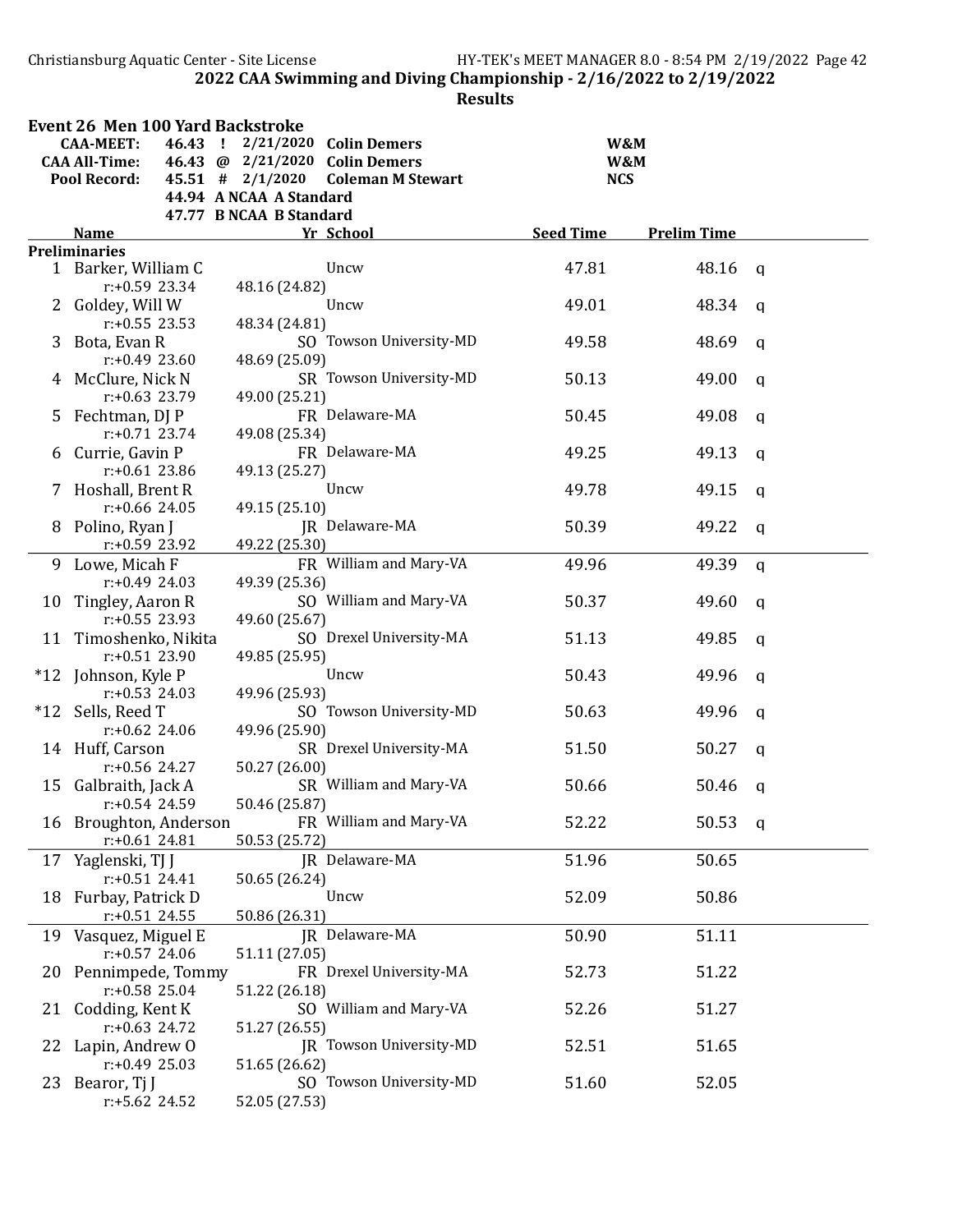|                  | Preliminaries  (Event 26 Men 100 Yard Backstroke) |                                |                         |                     |                     |              |
|------------------|---------------------------------------------------|--------------------------------|-------------------------|---------------------|---------------------|--------------|
|                  | <b>Name</b>                                       |                                | Yr School               | <b>Seed Time</b>    | <b>Prelim Time</b>  |              |
|                  | 24 Lamoureux, Gavin L<br>$r: +0.53$ 25.15         | 52.71 (27.56)                  | SO William and Mary-VA  | <b>NT</b>           | 52.71               |              |
|                  | <b>Event 28 Men 3 mtr Diving</b>                  |                                |                         |                     |                     |              |
|                  | <b>CAA-MEET:</b><br>409.35                        | $\mathbf{I}$                   | 2/21/2006 Dean Berman   |                     | <b>UNCW</b>         |              |
|                  | <b>CAA All-Time:</b>                              | 409.35 @ 2/21/2006             | <b>Dean Berman</b>      |                     | <b>UNCW</b>         |              |
|                  | Pool Record:                                      | 450.60 # 2013                  | <b>Ryan Hawkins</b>     | <b>VT</b>           |                     |              |
|                  |                                                   | 320.00 A NCAA A Standard       |                         |                     |                     |              |
|                  | <b>Name</b>                                       |                                | Yr School               | <b>Prelim Score</b> | <b>Finals Score</b> |              |
| A - Final        |                                                   |                                |                         |                     |                     |              |
|                  | 1 Newis, Nicholas                                 |                                | Uncw                    | 307.15              | 310.45              |              |
| 2                | Townsend, Philip                                  |                                | FR Delaware-MA          | 242.10              | 274.05              |              |
| 3                | Seely, Will                                       |                                | JR Drexel University-MA | 248.25              | 272.00              |              |
| 4                | Dorner, AJ A                                      |                                | JR Towson University-MD | 275.15              | 263.95              |              |
| 5                | Brantley, Caleb                                   |                                | Uncw                    | 260.40              | 259.75              |              |
| 6                | Graff, Ethan                                      |                                | Uncw                    | 238.05              | 249.90              |              |
| 7                | Soares, Peter                                     |                                | FR Drexel University-MA | 208.30              | 230.30              |              |
|                  | 8 Patton, Jack                                    |                                | SO Drexel University-MA | 210.75              | 221.50              |              |
| <b>B</b> - Final |                                                   |                                |                         |                     |                     |              |
| 9                | Shipley, Josh K                                   |                                | FR Delaware-MA          | 184.10              | 215.55              |              |
| 10               | Meiers, Evan                                      |                                | JR Drexel University-MA | 181.25              | 198.10              |              |
|                  | 11 Gallagher, Luke V                              |                                | FR Towson University-MD | 182.20              | 180.75              |              |
|                  | <b>Event 28 Men 3 mtr Diving</b>                  |                                |                         |                     |                     |              |
|                  | <b>CAA-MEET:</b><br>409.35                        | $\mathbf{I}$                   | 2/21/2006 Dean Berman   |                     | <b>UNCW</b>         |              |
|                  | <b>CAA All-Time:</b>                              | 409.35 @ 2/21/2006 Dean Berman |                         |                     | <b>UNCW</b>         |              |
|                  | Pool Record:                                      | 450.60 # 2013                  | <b>Ryan Hawkins</b>     | <b>VT</b>           |                     |              |
|                  |                                                   | 320.00 A NCAA A Standard       |                         |                     |                     |              |
|                  | <b>Name</b>                                       |                                | Yr School               |                     | <b>Prelim Score</b> |              |
|                  | <b>Preliminaries</b>                              |                                |                         |                     |                     |              |
|                  | 1 Newis, Nicholas                                 |                                | Uncw                    | <b>NP</b>           | 307.15              | $\mathbf q$  |
| 2                | Dorner, AJ A                                      |                                | JR Towson University-MD | 273.45              | 275.15              | $\mathbf{q}$ |
| 3                | <b>Brantley, Caleb</b>                            |                                | Uncw                    | <b>NP</b>           | 260.40              | q            |
| 4                | Seely, Will                                       |                                | JR Drexel University-MA | 276.45              | 248.25              | $\alpha$     |
| 5                | Townsend, Philip                                  |                                | FR Delaware-MA          | 264.90              | 242.10              | $\alpha$     |
| 6                | Graff, Ethan                                      |                                | Uncw                    | <b>NP</b>           | 238.05              | $\mathbf q$  |
| 7                | Patton, Jack                                      |                                | SO Drexel University-MA | 256.57              | 210.75              | $\mathsf{q}$ |
| 8                | Soares, Peter                                     |                                | FR Drexel University-MA | 222.95              | 208.30              | q            |
| 9                | Shipley, Josh K                                   |                                | FR Delaware-MA          | 212.35              | 184.10              | q            |
| 10               | Gallagher, Luke V                                 |                                | FR Towson University-MD | 192.53              | 182.20              | q            |
| 11               | Meiers, Evan                                      |                                | IR Drexel University-MA | 199.75              | 181.25              | $\mathbf q$  |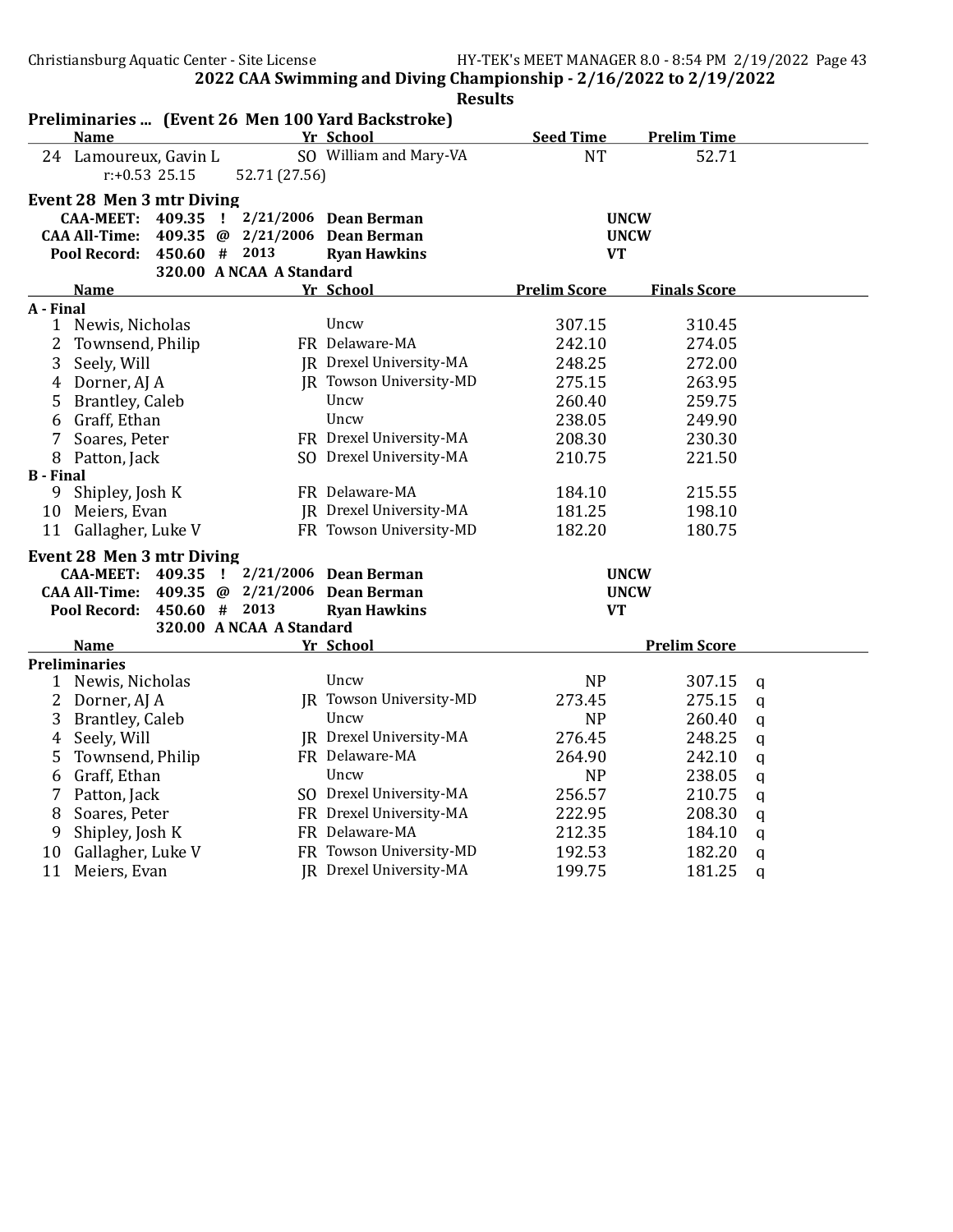2022 CAA Swimming and Diving Championship - 2/16/2022 to 2/19/2022 **Results** Event 29 Women 200 Yard Freestyle Relay CAA-MEET: 1:30.80 ! 2/23/2012 James Madison JMU E.Hannesdottir, C.Mendita, K.Holmgaard, S.Gingher CAA All-Time: 1:30.80 @ 2/23/2012 James Madison JMU E.Hannesdottir, C.Mendita, K.Holmgaard, S.Gingher Pool Record: 1:29.36 # 2021 Virginia Tech VT Shackelford, Vereb, Larson, Bentz 1:28.43 A NCAA A Standard 1:29.21 B NCAA B Standard Team Relay Relay Seed Time Finals Time 1 Drexel University-MA A 1:31.85 1:31.46 1) Nasedkina, Lera SR 2) r:0.25 Styer, Ryann SR 3) r:0.15 Palochik, Victoria SR4) r:0.20 Gravereaux, Chelsea r:+0.69 22.92 45.99 (23.07) 1:08.74 (22.75) 1:31.46 (22.72) 2 William and Mary-VA  $A$  A 1:32.67 1:31.49 1) Cundiff, Missy A SR 2) r:0.24 Stevenson, Katie JR 3) r:0.19 Lamoureux, Brooke [4] r:0.34 Kenna, Anna SR r:+0.67 22.56 45.81 (23.25) 1:09.00 (23.19) 1:31.49 (22.49) 3 Towson University-MD <br>1:33.01 1:33.01 1) Mince, Maddie N JR 2) r:0.31 Ritter, Hailey JR 3) r:0.25 Nunez, Katie JR 4) r:0.27 S 3) r:0.25 Nunez, Katie JR 3) r:0.27 Schulz, Parker JR r:+2.11 23.68 47.10 (23.42) 1:09.86 (22.76) 1:33.01 (23.15) 4 Northeastern University-NE A 1:33.84 1:33.37 1) Koo, Jamie SO 2) r:0.69 Seward, Hannah FR 3) r:0.32 Hong, Katherine SO 4) r:0.44 Pelletier, Nikita SO r:+6.02 22.71 46.34 (23.63) 1:09.87 (23.53) 1:33.37 (23.50) 5 Uncw A 1:35.63 1:33.58 1) Olson, Sarah K 2) r:-0.07 Alexander, Reece 3) r:0.17 Morgan, Brooke 4) r:0.55 Niebel, Tink r:+0.69 23.08 46.39 (23.31) 1:09.71 (23.32) 1:33.58 (23.87) 6 Delaware-MA 1:35.73<br>1 Sullivan, Kaitlyn C FR 2) r:0.24 Gozdan, Allison SR 3) r:0.27 Rautzhan, Peyton FR4) r:0.37 L 2) r:0.24 Gozdan, Allison SR 3) r:0.27 Rautzhan, Peyton FR4) r:0.37 Lyra, Anthi FR r:12.02 24.11 47.95 (23.84) 1:11.94 (23.99) 1:35.73 (23.79) Event 30 Men 200 Yard Freestyle Relay CAA-MEET: 1:17.19 ! 2/21/2020 William and Mary W&M C Wright, I Thompson, G. Hertweck, J Doherty CAA All-Time: 1:17.19 @ 2/21/2020 William and Mary W&M C. Wright, I. Thompson, G. Hertweck, J. Doherty Pool Record: 1:17.19 # 2020 William & Mary W&M Wright, Thompson, Hertweck, Doherty 1:17.07 A NCAA A Standard 1:17.80 B NCAA B Standard Team **The Communist Communist Communist Communist Communist Communist Communist Communist Communist Communist Communist Communist Communist Communist Communist Communist Communist Communist Communist Communist Communist Co** 1 Towson University-MD A 1:18.96 1:19.03 1) Benzing, Brian J SO 2) r:0.40 Fazio, Michael JR 3) r:0.24 Schwar, Luke SO 4) r:0.40 Baldino, Ryan SR r:12.52 20.22 39.75 (19.53) 59.46 (19.71) 1:19.03 (19.57) 2 Uncw A 1:22.34 1:19.65 1) Crompton-English, E'Likai |2) r:0.19 Sipowski, Noah 3) r:0.19 Carter, Wesley 4) r:0.15 D'Alessandro, Gianm r:12.99 19.89 39.91 (20.02) 59.76 (19.85) 1:19.65 (19.89) 3 Drexel University-MA A 1:22.99 1:20.66 1) Karnik, Kacper FR 2) r:0.16 Flynn, Alex SR 3) r:0.14 Spear, Kevin SR 4) r:0.23 Scully, John SR r:15.40 20.77 40.76 (19.99) 1:00.72 (19.96) 1:20.66 (19.94) 4 William and Mary-VA  $A$   $A$   $A$   $1:23.49$   $1:21.77$ 1) Hertweck, Graham E SR 2) r:0.21 O'Hara, John JR 3) r:0.33 Codding, Kent SO 4) r:0.35 Lamoureux, Gavin SO r:13.40 20.29 40.23 (19.94) 1:01.15 (20.92) 1:21.77 (20.62) --- Delaware-MA A A 1:23.06 DQ 1:20.44 Early take-off swimmer #3 1) Sabev, Toni FR 2) r:0.20 Vasquez, Miguel JR 3) r:-0.03 Veit, Eric SR 4) r:0.20 Rautzhan, Luke FR r:+0.71 20.58 40.77 (20.19) 1:00.77 (20.00) DQ 1:20.44 (19.67)

Christiansburg Aquatic Center - Site License HY-TEK's MEET MANAGER 8.0 - 8:54 PM 2/19/2022 Page 44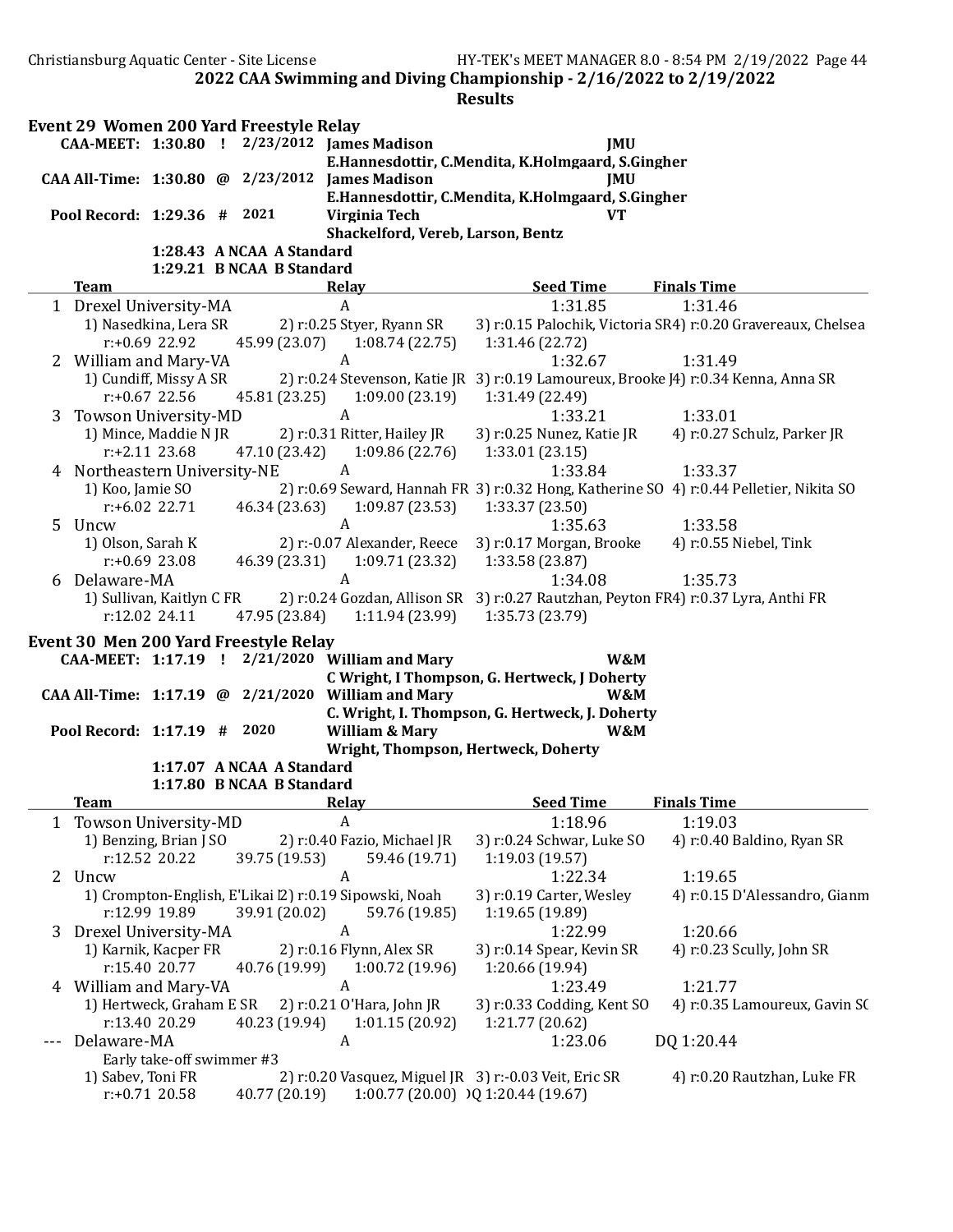Christiansburg Aquatic Center - Site License HY-TEK's MEET MANAGER 8.0 - 8:54 PM 2/19/2022 Page 45

2022 CAA Swimming and Diving Championship - 2/16/2022 to 2/19/2022

|   | <b>Event 31 Women 1650 Yard Freestyle</b>                                  |                                     |                                     |                                      |                                |   |
|---|----------------------------------------------------------------------------|-------------------------------------|-------------------------------------|--------------------------------------|--------------------------------|---|
|   | CAA-MEET: 15:52.05 !<br>CAA All-Time: 15:44.26 @ 3/19/2011 Meredith Budner |                                     | 2/26/2011 Meredith Budner           |                                      | <b>Towson</b><br><b>Towson</b> |   |
|   | Pool Record: 15:46.12 # 2/18/2012 Stephanie Peacock                        |                                     |                                     |                                      | <b>UNC</b>                     |   |
|   |                                                                            | 15:52.41 A NCAA A Standard          |                                     |                                      |                                |   |
|   |                                                                            | 16:30.59 B NCAA B Standard          |                                     |                                      |                                |   |
|   | <b>Name</b>                                                                |                                     | Yr School                           | <b>Seed Time</b>                     | <b>Finals Time</b>             |   |
| 1 | Knisely, Brooke A                                                          |                                     | Uncw                                | 16:50.62                             | 16:14.31                       | B |
|   | $r: +0.6926.14$                                                            | 54.65 (28.51)                       | 1:23.57 (28.92)                     | 1:52.72 (29.15)                      |                                |   |
|   | 2:22.25 (29.53)                                                            | 2:51.61 (29.36)                     | 3:21.28 (29.67)                     | 3:50.93 (29.65)                      |                                |   |
|   | 4:20.53 (29.60)                                                            | 4:50.31 (29.78)                     | 5:19.83 (29.52)                     | 5:49.42 (29.59)                      |                                |   |
|   | 6:19.17(29.75)                                                             | 6:48.84 (29.67)                     | 7:18.73 (29.89)                     | 7:48.49 (29.76)                      |                                |   |
|   | 8:18.21 (29.72)                                                            | 8:48.20 (29.99)                     | 9:18.00(29.80)                      | 9:48.01 (30.01)                      |                                |   |
|   | 10:17.75 (29.74)                                                           | 10:47.53 (29.78)                    | 11:17.61 (30.08)                    | 11:47.45 (29.84)                     |                                |   |
|   | 12:17.59 (30.14)                                                           | 12:47.65 (30.06)                    | 13:17.37 (29.72)                    | 13:47.29 (29.92)                     |                                |   |
|   | 14:17.17 (29.88)                                                           | 14:46.65 (29.48)                    | 15:16.55 (29.90)                    | 15:45.97 (29.42)                     | 16:14.31 (28.34)               |   |
|   | 2 Riley, Maddie                                                            |                                     | JR Drexel University-MA             | 16:58.29                             | 16:46.61                       |   |
|   | $r: +0.73$ 27.16                                                           | 56.57 (29.41)                       | 1:26.65(30.08)                      | 1:57.11 (30.46)                      |                                |   |
|   | 2:27.58 (30.47)                                                            | 2:58.07 (30.49)                     | 3:28.73 (30.66)                     | 3:59.18 (30.45)                      |                                |   |
|   | 4:29.80 (30.62)                                                            | 5:00.31 (30.51)                     | 5:30.86 (30.55)                     | 6:01.61(30.75)                       |                                |   |
|   | 6:32.29 (30.68)                                                            | 7:02.86 (30.57)                     | 7:33.41 (30.55)                     | 8:04.28 (30.87)                      |                                |   |
|   | 8:35.10 (30.82)                                                            | 9:05.90 (30.80)                     | 9:36.64 (30.74)                     | 10:07.32 (30.68)                     |                                |   |
|   | 10:38.36 (31.04)                                                           | 11:09.27 (30.91)                    | 11:40.01 (30.74)                    | 12:11.09 (31.08)                     |                                |   |
|   | 12:41.97 (30.88)                                                           | 13:12.88 (30.91)                    | 13:43.71 (30.83)                    | 14:14.80 (31.09)                     |                                |   |
|   | 14:45.79 (30.99)                                                           | 15:16.61 (30.82)                    | 15:47.43 (30.82)                    | 16:18.31 (30.88)                     | 16:46.61 (28.30)               |   |
| 3 | Carminati, Karlee A                                                        |                                     | SR Towson University-MD             | 16:44.60                             | 16:48.62                       |   |
|   | r:14.36 28.48                                                              | 56.71 (28.23)                       | 1:29.63 (32.92)                     | 2:00.32 (30.69)                      |                                |   |
|   | 2:31.31 (30.99)                                                            | 3:02.15 (30.84)                     | 3:32.96 (30.81)                     | 4:03.78 (30.82)                      |                                |   |
|   | 4:34.49 (30.71)                                                            | 5:05.39 (30.90)                     | 5:36.35 (30.96)                     | 6:07.09 (30.74)                      |                                |   |
|   | 6:37.95 (30.86)                                                            | 7:08.62 (30.67)                     | 7:39.58 (30.96)                     | 8:10.33 (30.75)                      |                                |   |
|   | 8:41.06 (30.73)<br>10:44.08 (30.70)                                        | 9:11.95 (30.89)<br>11:14.68 (30.60) | 9:42.68 (30.73)<br>11:45.25 (30.57) | 10:13.38 (30.70)<br>12:15.84 (30.59) |                                |   |
|   | 12:46.29 (30.45)                                                           | 13:16.71 (30.42)                    | 13:47.22 (30.51)                    | 14:17.88 (30.66)                     |                                |   |
|   | 14:48.42 (30.54)                                                           | 15:18.58 (30.16)                    | 15:48.85 (30.27)                    | 16:19.35 (30.50)                     | 16:48.62 (29.27)               |   |
| 4 | Intihar, Elizabeth D                                                       |                                     | JR William and Mary-VA              | 16:50.79                             | 16:53.15                       |   |
|   | $r: +0.80$ 27.34                                                           | 57.42 (30.08)                       | 1:28.13(30.71)                      | 1:59.21 (31.08)                      |                                |   |
|   | 2:30.38 (31.17)                                                            | 3:01.78 (31.40)                     | 3:32.83 (31.05)                     | 4:03.93 (31.10)                      |                                |   |
|   | 4:35.07 (31.14)                                                            | 5:06.26 (31.19)                     | 5:37.10 (30.84)                     | 6:08.02 (30.92)                      |                                |   |
|   | 6:39.08 (31.06)                                                            | 7:10.07 (30.99)                     | 7:41.29 (31.22)                     | 8:12.17 (30.88)                      |                                |   |
|   | 8:43.25 (31.08)                                                            | 9:13.97 (30.72)                     | 9:44.61 (30.64)                     | 10:15.29 (30.68)                     |                                |   |
|   | 10:46.31 (31.02)                                                           | 11:17.18 (30.87)                    | 11:48.06 (30.88)                    | 12:19.16 (31.10)                     |                                |   |
|   | 12:50.09 (30.93)                                                           | 13:20.73 (30.64)                    | 13:51.49 (30.76)                    | 14:21.51 (30.02)                     |                                |   |
|   | 14:51.95 (30.44)                                                           | 15:22.66 (30.71)                    | 15:53.23 (30.57)                    | 16:23.70 (30.47)                     | 16:53.15 (29.45)               |   |
| 5 | Clark, Meagan A                                                            |                                     | SR Towson University-MD             | 16:43.72                             | 16:57.28                       |   |
|   | $r: +0.74$ 28.00                                                           | 57.66 (29.66)                       | 1:27.78 (30.12)                     | 1:58.14 (30.36)                      |                                |   |
|   | 2:28.79 (30.65)                                                            | 2:59.33 (30.54)                     | 3:29.92 (30.59)                     | 4:00.40 (30.48)                      |                                |   |
|   | 4:30.97 (30.57)                                                            | 5:01.54 (30.57)                     | 5:32.25 (30.71)                     | 6:02.94(30.69)                       |                                |   |
|   | 6:33.67 (30.73)                                                            | 7:04.68 (31.01)                     | 7:35.57 (30.89)                     | 8:06.61 (31.04)                      |                                |   |
|   | 8:37.70 (31.09)                                                            | 9:08.69 (30.99)                     | 9:39.93 (31.24)                     | 10:11.15 (31.22)                     |                                |   |
|   | 10:42.54 (31.39)                                                           | 11:13.84 (31.30)                    | 11:45.27 (31.43)                    | 12:16.43 (31.16)                     |                                |   |
|   | 12:47.80 (31.37)                                                           | 13:19.24 (31.44)                    | 13:50.57 (31.33)                    | 14:21.96 (31.39)                     |                                |   |
|   | 14:53.37 (31.41)                                                           | 15:24.72 (31.35)                    | 15:56.02 (31.30)                    | 16:27.02 (31.00)                     | 16:57.28 (30.26)               |   |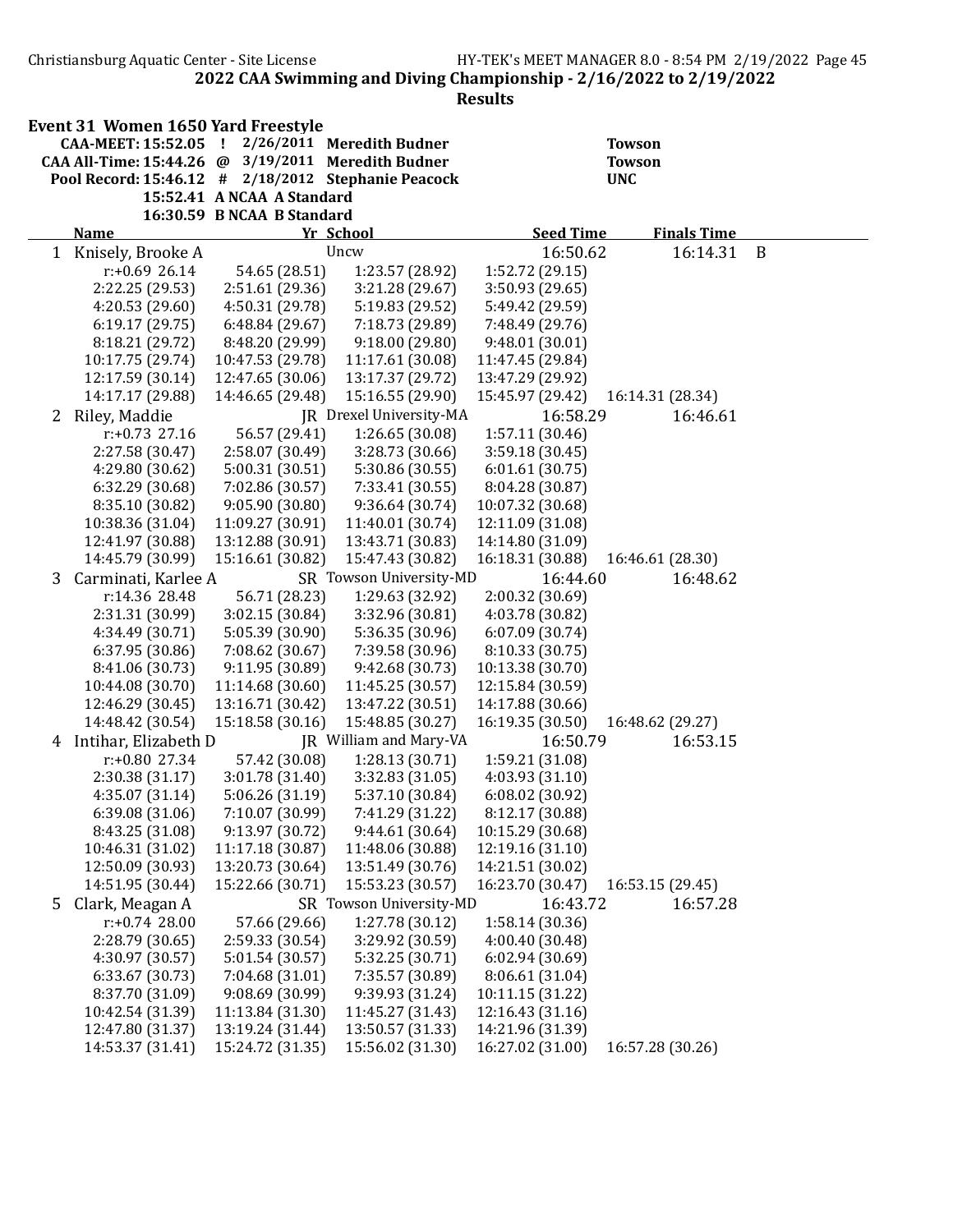# (Event 31 Women 1650 Yard Freestyle)

|    | <b>Name</b>         |                  | Yr School                     | <b>Seed Time</b>                     | <b>Finals Time</b> |  |
|----|---------------------|------------------|-------------------------------|--------------------------------------|--------------------|--|
| 6  | Thomas, Bridget     |                  | FR Towson University-MD       | 16:59.65                             | 17:05.83           |  |
|    | r:+0.76 28.28       | 58.80 (30.52)    | 1:29.80 (31.00)               | 2:00.80(31.00)                       |                    |  |
|    | 2:31.52 (30.72)     | 3:02.43 (30.91)  | 3:33.41 (30.98)               | 4:04.30 (30.89)                      |                    |  |
|    | 4:35.30 (31.00)     | 5:06.24 (30.94)  | 5:37.37 (31.13)               | 6:08.59 (31.22)                      |                    |  |
|    | 6:39.86 (31.27)     | 7:11.12 (31.26)  | 7:42.22 (31.10)               | 8:13.53 (31.31)                      |                    |  |
|    | 8:44.83 (31.30)     | 9:16.23(31.40)   | 9:47.73 (31.50)               | 10:19.20 (31.47)                     |                    |  |
|    | 10:50.67 (31.47)    | 11:22.09 (31.42) | 11:53.60 (31.51)              | 12:25.01 (31.41)                     |                    |  |
|    | 12:56.58 (31.57)    | 13:27.98 (31.40) | 13:59.56 (31.58)              | 14:31.05 (31.49)                     |                    |  |
|    | 15:02.50 (31.45)    | 15:33.84 (31.34) | 16:05.11 (31.27)              | 16:35.93 (30.82)                     | 17:05.83 (29.90)   |  |
| 7  | Genderson, Devin R  |                  | FR William and Mary-VA        | 18:02.07                             | 17:15.51           |  |
|    | r:+0.80 28.06       | 58.90 (30.84)    | 1:30.16(31.26)                | 2:01.54 (31.38)                      |                    |  |
|    | 2:32.96 (31.42)     | 3:04.16 (31.20)  | 3:35.67 (31.51)               | 4:06.98 (31.31)                      |                    |  |
|    | 4:38.46 (31.48)     | 5:09.57 (31.11)  | 5:40.86 (31.29)               | 6:12.29 (31.43)                      |                    |  |
|    | 6:43.48 (31.19)     | 7:14.89 (31.41)  | 7:46.10 (31.21)               | 8:17.56 (31.46)                      |                    |  |
|    | 8:48.70 (31.14)     | 9:20.48 (31.78)  | 9:52.13(31.65)                | 10:23.70 (31.57)                     |                    |  |
|    | 10:54.95 (31.25)    | 11:26.53 (31.58) | 11:58.11 (31.58)              | 12:29.33 (31.22)                     |                    |  |
|    | 13:01.16 (31.83)    | 13:32.80 (31.64) | 14:04.51 (31.71)              | 14:36.31 (31.80)                     |                    |  |
|    | 15:08.32 (32.01)    | 15:40.14 (31.82) | 16:12.19 (32.05)              | 16:44.52 (32.33)                     | 17:15.51 (30.99)   |  |
| 8  | Miller, Grace E     |                  | SO Northeastern University-NE | 17:22.13                             | 17:20.67           |  |
|    | r:+0.87 27.83       | 58.23 (30.40)    | 1:29.15 (30.92)               | 2:00.62 (31.47)                      |                    |  |
|    | 2:32.35 (31.73)     | 3:04.02 (31.67)  | 3:35.74 (31.72)               | 4:07.32 (31.58)                      |                    |  |
|    | 4:39.14 (31.82)     | 5:10.97 (31.83)  | 5:42.93 (31.96)               | 6:14.81 (31.88)                      |                    |  |
|    | 6:46.64 (31.83)     | 7:18.34 (31.70)  | 7:50.11 (31.77)               | 8:22.13 (32.02)                      |                    |  |
|    | 8:54.31 (32.18)     |                  | 9:58.60 (32.23)               | 10:30.74 (32.14)                     |                    |  |
|    |                     | 9:26.37 (32.06)  |                               |                                      |                    |  |
|    | 11:02.91 (32.17)    | 11:34.75 (31.84) | 12:06.87 (32.12)              | 12:38.84 (31.97)<br>14:46.67 (31.63) |                    |  |
|    | 13:11.12 (32.28)    | 13:42.96 (31.84) | 14:15.04 (32.08)              |                                      |                    |  |
|    | 15:17.97 (31.30)    | 15:49.41 (31.44) | 16:19.96 (30.55)              | 16:50.59 (30.63)                     | 17:20.67 (30.08)   |  |
| 9  | Wilson, Peyton L    |                  | Uncw                          | 17:29.91                             | 17:22.68           |  |
|    | r:+0.80 28.85       | 59.85 (31.00)    | 1:31.23 (31.38)               | 2:02.70 (31.47)                      |                    |  |
|    | 2:34.32 (31.62)     | 3:05.63 (31.31)  | 3:37.16 (31.53)               | 4:08.53 (31.37)                      |                    |  |
|    | 4:40.01 (31.48)     | 5:11.35 (31.34)  | 5:43.02 (31.67)               | 6:14.55 (31.53)                      |                    |  |
|    | 6:46.15(31.60)      | 7:17.79 (31.64)  | 7:49.45 (31.66)               | 8:20.96 (31.51)                      |                    |  |
|    | 8:52.76 (31.80)     | 9:24.46 (31.70)  | 9:56.53 (32.07)               | 10:28.68 (32.15)                     |                    |  |
|    | 11:00.70 (32.02)    | 11:32.78 (32.08) | 12:04.86 (32.08)              | 12:36.66 (31.80)                     |                    |  |
|    | 13:08.66 (32.00)    | 13:40.65 (31.99) | 14:12.52 (31.87)              | 14:44.35 (31.83)                     |                    |  |
|    | 15:16.16 (31.81)    | 15:48.22 (32.06) | 16:20.38 (32.16)              | 16:52.04 (31.66)                     | 17:22.68 (30.64)   |  |
| 10 | Landeryou, Sophia A |                  | Uncw                          | 17:40.30                             | 17:27.71           |  |
|    | r:+0.78 28.31       | 59.29 (30.98)    | 1:30.50 (31.21)               | 2:01.88 (31.38)                      |                    |  |
|    | 2:33.54 (31.66)     | 3:05.03 (31.49)  | 3:36.45 (31.42)               | 4:07.80 (31.35)                      |                    |  |
|    | 4:39.32 (31.52)     | 5:10.89 (31.57)  | 5:42.60 (31.71)               | 6:14.33 (31.73)                      |                    |  |
|    | 6:45.84(31.51)      | 7:17.43 (31.59)  | 7:48.88 (31.45)               | 8:20.44 (31.56)                      |                    |  |
|    | 8:52.29 (31.85)     | 9:24.09 (31.80)  | 9:56.10(32.01)                | 10:28.13 (32.03)                     |                    |  |
|    | 11:00.12 (31.99)    | 11:32.40 (32.28) | 12:04.72 (32.32)              | 12:36.60 (31.88)                     |                    |  |
|    | 13:09.02 (32.42)    | 13:41.10 (32.08) | 14:13.43 (32.33)              | 14:45.68 (32.25)                     |                    |  |
|    | 15:18.17 (32.49)    | 15:50.70 (32.53) | 16:23.25 (32.55)              | 16:55.80 (32.55)                     | 17:27.71 (31.91)   |  |
| 11 | Shaffer, Olivia     |                  | SR Drexel University-MA       | 17:21.46                             | 17:30.70           |  |
|    | $r: +0.78$ 28.16    | 58.99 (30.83)    | 1:30.13(31.14)                | 2:01.40 (31.27)                      |                    |  |
|    | 2:32.49 (31.09)     | 3:04.13 (31.64)  | 3:35.95 (31.82)               | 4:07.82 (31.87)                      |                    |  |
|    | 4:39.62 (31.80)     | 5:11.67(32.05)   | 5:43.78 (32.11)               | 6:15.73 (31.95)                      |                    |  |
|    | 6:47.57 (31.84)     | 7:19.74 (32.17)  | 7:51.77 (32.03)               | 8:23.76 (31.99)                      |                    |  |
|    | 8:55.67 (31.91)     | 9:27.61 (31.94)  | 9:59.85 (32.24)               | 10:31.84 (31.99)                     |                    |  |
|    | 11:04.10 (32.26)    | 11:36.41 (32.31) | 12:08.77 (32.36)              | 12:40.90 (32.13)                     |                    |  |
|    | 13:12.99 (32.09)    | 13:45.43 (32.44) | 14:17.87 (32.44)              | 14:50.32 (32.45)                     |                    |  |
|    | 15:23.04 (32.72)    | 15:55.36 (32.32) | 16:27.50 (32.14)              | 16:59.61 (32.11)                     | 17:30.70 (31.09)   |  |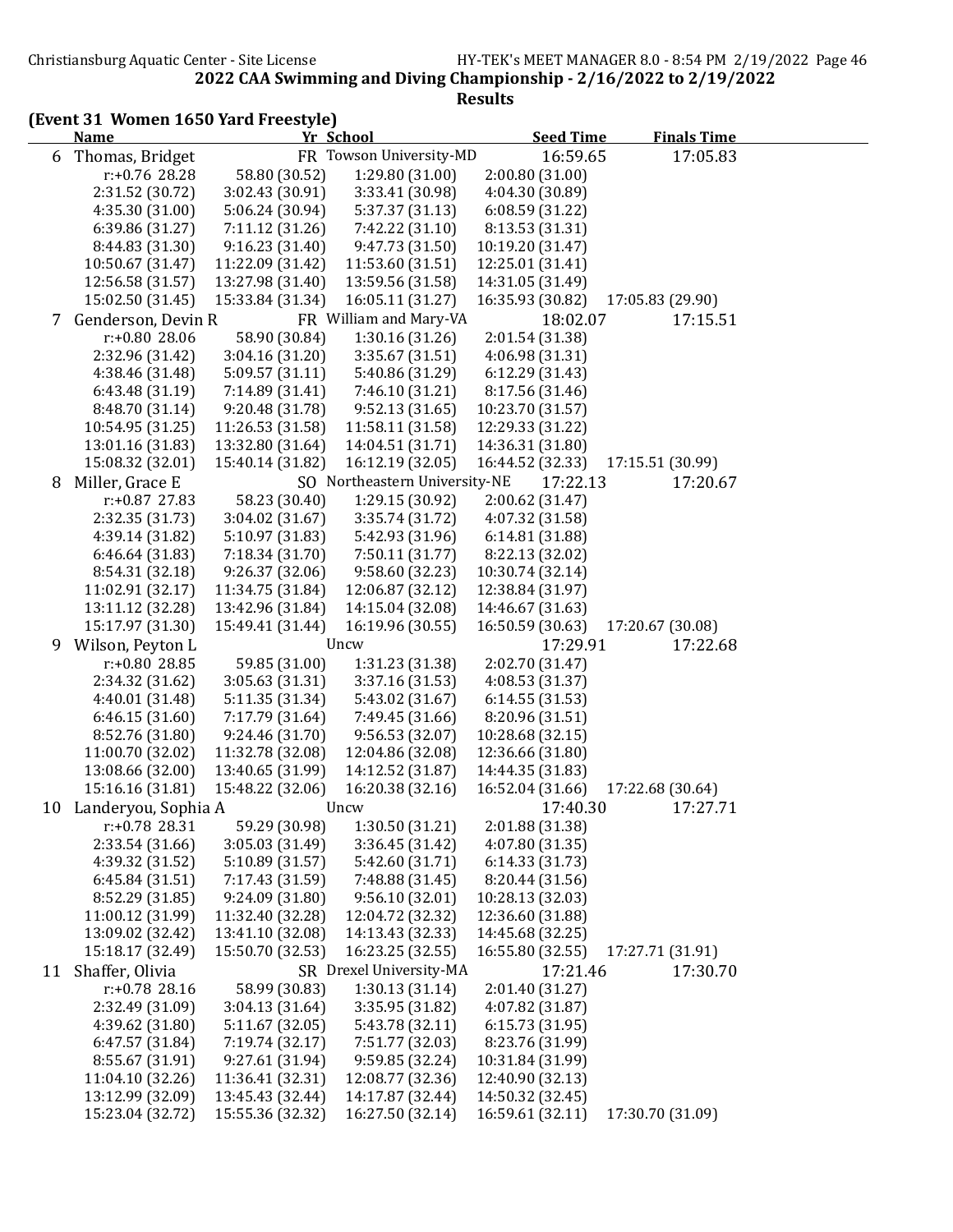(Event 31 Women 1650 Yard Freestyle)

|    | <b>Name</b>             |                                     | Yr School                                             | <b>Seed Time</b> | <b>Finals Time</b> |  |
|----|-------------------------|-------------------------------------|-------------------------------------------------------|------------------|--------------------|--|
| 12 | Banick, Mary Margaret M |                                     | JR Northeastern University-NE                         | 17:01.58         | 17:34.65           |  |
|    | $r: +0.71$ 28.15        | 58.80 (30.65)                       | 1:29.75(30.95)                                        | 2:01.31 (31.56)  |                    |  |
|    | 2:32.80 (31.49)         | 3:04.13 (31.33)                     | 3:35.66 (31.53)                                       | 4:07.46 (31.80)  |                    |  |
|    | 4:39.46 (32.00)         | 5:11.27 (31.81)                     | 5:43.10 (31.83)                                       | 6:15.03 (31.93)  |                    |  |
|    | 6:47.06 (32.03)         | 7:19.06 (32.00)                     | 7:51.03 (31.97)                                       | 8:23.12 (32.09)  |                    |  |
|    | 8:55.20 (32.08)         | 9:27.29 (32.09)                     | 9:59.43(32.14)                                        | 10:31.70 (32.27) |                    |  |
|    | 11:03.85 (32.15)        | 11:36.19 (32.34)                    | 12:08.65 (32.46)                                      | 12:41.12 (32.47) |                    |  |
|    | 13:13.86 (32.74)        | 13:46.51 (32.65)                    | 14:19.18 (32.67)                                      | 14:51.86 (32.68) |                    |  |
|    | 15:24.40 (32.54)        | 15:57.12 (32.72)                    | 16:30.04 (32.92)                                      | 17:02.86 (32.82) | 17:34.65 (31.79)   |  |
| 13 | Oberholzer, Charlise L  |                                     | SR Delaware-MA                                        | 17:41.79         | 17:46.46           |  |
|    | r:+0.73 28.97           | 1:00.43(31.46)                      | 1:32.32 (31.89)                                       | 2:04.14 (31.82)  |                    |  |
|    | 2:36.19 (32.05)         | 3:08.15 (31.96)                     | 3:40.35 (32.20)                                       | 4:12.47 (32.12)  |                    |  |
|    | 4:44.72 (32.25)         | 5:16.99 (32.27)                     | 5:49.56 (32.57)                                       | 6:22.19 (32.63)  |                    |  |
|    | 6:54.80(32.61)          | 7:27.28 (32.48)                     | 7:59.89 (32.61)                                       | 8:32.81 (32.92)  |                    |  |
|    | 9:05.57 (32.76)         | 9:38.50 (32.93)                     | 10:11.38 (32.88)                                      | 10:44.26 (32.88) |                    |  |
|    | 11:17.23 (32.97)        | 11:50.14 (32.91)                    | 12:22.94 (32.80)                                      | 12:55.79 (32.85) |                    |  |
|    | 13:28.59 (32.80)        | 14:01.13 (32.54)                    | 14:33.72 (32.59)                                      | 15:06.24 (32.52) |                    |  |
|    | 15:38.83 (32.59)        | 16:11.57 (32.74)                    | 16:43.92 (32.35)                                      | 17:15.59 (31.67) | 17:46.46 (30.87)   |  |
|    | 14 Webb, Ellie K        |                                     | FR Drexel University-MA                               | <b>NT</b>        | 17:58.19           |  |
|    | r:+0.72 29.37           | 1:02.41 (33.04)                     | 1:35.50 (33.09)                                       | 2:08.87 (33.37)  |                    |  |
|    | 2:42.49 (33.62)         | 3:15.62(33.13)                      | 3:49.15 (33.53)                                       | 4:22.47 (33.32)  |                    |  |
|    | 4:55.60 (33.13)         | 5:28.79 (33.19)                     | 6:01.89(33.10)                                        | 6:35.06 (33.17)  |                    |  |
|    | 7:08.19 (33.13)         | 7:40.93 (32.74)                     | 8:13.55 (32.62)                                       | 8:46.36 (32.81)  |                    |  |
|    | 9:19.04(32.68)          | 9:51.66(32.62)                      | 10:24.20 (32.54)                                      | 10:56.63 (32.43) |                    |  |
|    | 11:29.21 (32.58)        | 12:01.86 (32.65)                    | 12:34.51 (32.65)                                      | 13:07.30 (32.79) |                    |  |
|    | 13:39.64 (32.34)        | 14:12.11 (32.47)                    | 14:44.40 (32.29)                                      | 15:17.23 (32.83) |                    |  |
|    | 15:49.62 (32.39)        | 16:22.12 (32.50)                    | 16:54.64 (32.52)                                      | 17:26.77 (32.13) | 17:58.19 (31.42)   |  |
| 15 | McDevitt, Lizzie R      |                                     | FR Drexel University-MA                               | <b>NT</b>        | 18:16.68           |  |
|    | r:+0.78 28.07           | 58.91 (30.84)                       | 1:30.69 (31.78)                                       | 2:03.00 (32.31)  |                    |  |
|    | 2:35.46 (32.46)         | 3:08.26 (32.80)                     | 3:41.29 (33.03)                                       | 4:14.71 (33.42)  |                    |  |
|    | 4:48.24 (33.53)         | 5:21.92 (33.68)                     | 5:55.52 (33.60)                                       | 6:29.41 (33.89)  |                    |  |
|    | 7:03.14 (33.73)         | 7:36.63 (33.49)                     | 8:10.16 (33.53)                                       | 8:44.12 (33.96)  |                    |  |
|    | 9:17.74 (33.62)         | 9:51.39 (33.65)                     | 10:25.20 (33.81)                                      | 10:58.81 (33.61) |                    |  |
|    | 11:32.68 (33.87)        | 12:06.59 (33.91)                    | 12:40.58 (33.99)                                      | 13:14.50 (33.92) |                    |  |
|    | 13:48.24 (33.74)        | 14:21.91 (33.67)                    | 14:55.59 (33.68)                                      | 15:29.31 (33.72) |                    |  |
|    | 16:03.17 (33.86)        | 16:37.23 (34.06)                    | 17:11.10 (33.87)                                      | 17:44.25 (33.15) | 18:16.68 (32.43)   |  |
| 16 | Fairlie, Madeleine M    |                                     | SO Delaware-MA                                        | 18:24.27         | 18:23.90           |  |
|    | $r: +0.79$ 28.97        | 1:00.99 (32.02)                     | 1:33.59 (32.60)                                       | 2:06.27 (32.68)  |                    |  |
|    | 2:39.07 (32.80)         | 3:11.99 (32.92)                     | 3:45.01 (33.02)                                       | 4:18.04 (33.03)  |                    |  |
|    | 4:50.97 (32.93)         | 5:24.04 (33.07)                     | 5:57.10 (33.06)                                       | 6:30.28(33.18)   |                    |  |
|    | 7:03.47 (33.19)         | 7:36.71 (33.24)                     | 8:10.02 (33.31)                                       | 8:43.81 (33.79)  |                    |  |
|    | 9:17.64(33.83)          | 9:51.45 (33.81)                     | 10:25.32 (33.87)                                      | 10:59.09 (33.77) |                    |  |
|    | 11:32.81 (33.72)        | 12:07.10 (34.29)                    | 12:41.31 (34.21)                                      | 13:15.99 (34.68) |                    |  |
|    | 13:49.94 (33.95)        | 14:23.89 (33.95)                    | 14:58.81 (34.92)                                      | 15:33.53 (34.72) |                    |  |
|    | 16:08.07 (34.54)        | 16:42.81 (34.74)                    | 17:16.89 (34.08)                                      | 17:51.27 (34.38) | 18:23.90 (32.63)   |  |
| 17 |                         |                                     | Cincotti Serafini, Mariangela FR Drexel University-MA | 18:09.04         | 18:41.06           |  |
|    | r:+0.85 29.93           | 1:01.82 (31.89)                     | 1:34.09 (32.27)                                       | 2:06.36 (32.27)  |                    |  |
|    | 2:38.84 (32.48)         | 3:11.00(32.16)                      | 3:43.39 (32.39)                                       | 4:15.73 (32.34)  |                    |  |
|    | 4:48.22 (32.49)         | 5:20.98 (32.76)                     | 5:53.85 (32.87)                                       | 6:26.63 (32.78)  |                    |  |
|    | 6:59.86 (33.23)         | 7:33.19 (33.33)                     | 8:06.58 (33.39)                                       | 8:40.36 (33.78)  |                    |  |
|    | 9:13.68 (33.32)         | 9:47.26 (33.58)                     | 10:20.99 (33.73)                                      | 10:55.15 (34.16) |                    |  |
|    |                         | 11:29.00 (33.85) 12:38.64 (1:09.64) |                                                       | 13:13.04()       |                    |  |
|    | 13:47.40 (34.36)        | 14:22.35 (34.95)                    | 14:57.60 (35.25)                                      | 15:34.07 (36.47) |                    |  |
|    | 16:12.67 (38.60)        | 16:50.49 (37.82)                    | 17:28.42 (37.93)                                      | 18:05.50 (37.08) | 18:41.06 (35.56)   |  |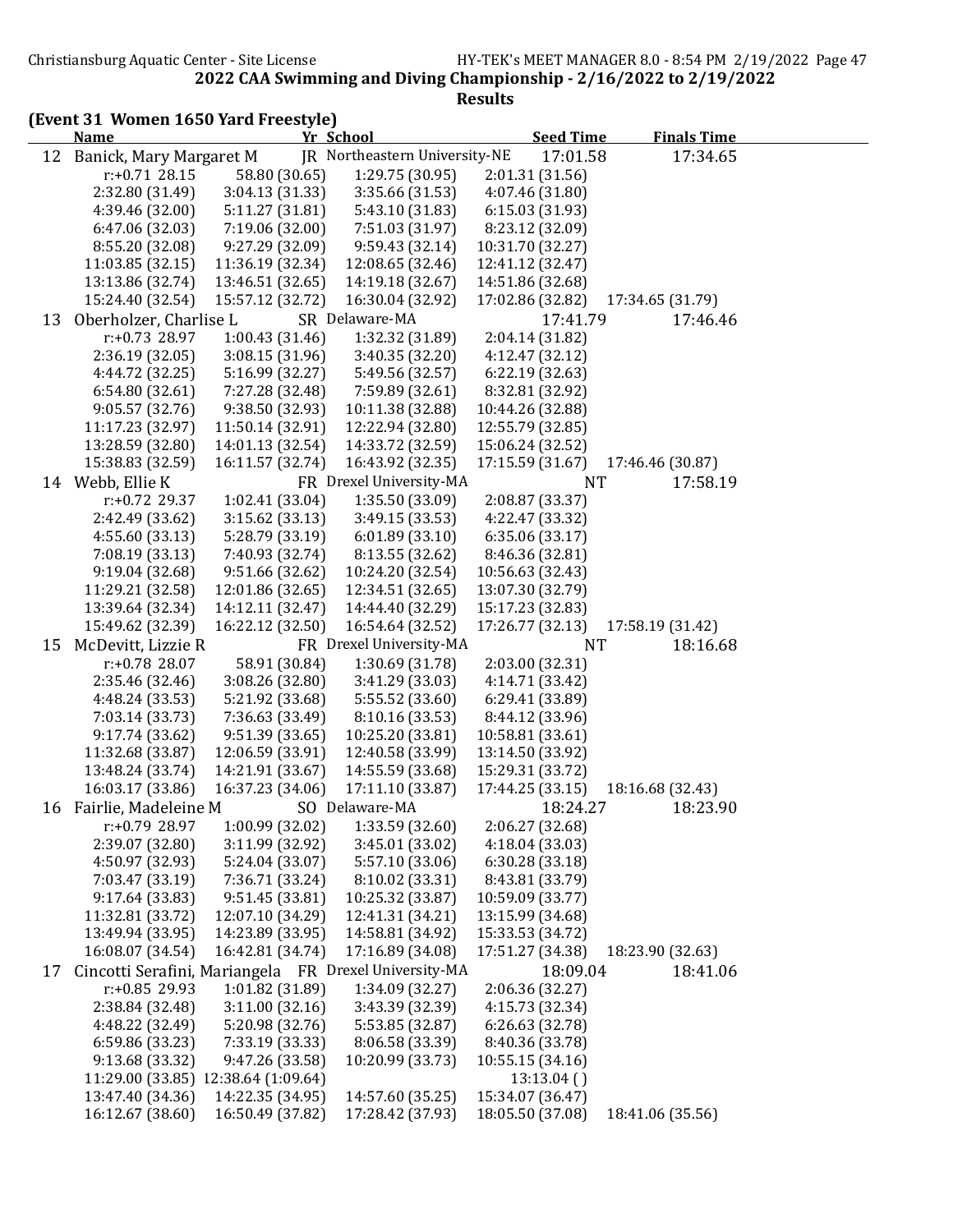Results

| Event 32 Men 1650 Yard Freestyle                      |                            |      |
|-------------------------------------------------------|----------------------------|------|
| CAA-MEET: 15:04.87 ! 2/17/2007 Tom Koucheravy         |                            | Geoi |
| CAA All-Time: $15:01.36$ @ $3/25/2006$ Tom Koucheravy |                            | Geor |
| Pool Record: $14:53.68$ # $2/25/2012$ Mateo DeAngulo  |                            | FSU  |
|                                                       | 14:37.31 A NCAA A Standard |      |
|                                                       | 15:26.19 B NCAA B Standard |      |

CAA-MEET: 15:04.87 ! 2/17/2007 Tom Koucheravy George Mason George Mason<br>FSU

|              | <b>Name</b>       |                  | Yr School               | <b>Seed Time</b> | <b>Finals Time</b> |  |
|--------------|-------------------|------------------|-------------------------|------------------|--------------------|--|
| $\mathbf{1}$ | O'Brien, Sam A    |                  | Uncw                    | 15:32.16         | 15:27.16           |  |
|              | $r: +0.70$ 25.41  | 53.37 (27.96)    | 1:21.60 (28.23)         | 1:49.77 (28.17)  |                    |  |
|              | 2:18.03 (28.26)   | 2:46.26 (28.23)  | 3:14.40(28.14)          | 3:42.67 (28.27)  |                    |  |
|              | 4:10.90 (28.23)   | 4:39.38 (28.48)  | 5:07.75 (28.37)         | 5:36.04 (28.29)  |                    |  |
|              | 6:04.32(28.28)    | 6:32.73 (28.41)  | 7:01.01 (28.28)         | 7:29.17 (28.16)  |                    |  |
|              | 7:57.21 (28.04)   | 8:25.27 (28.06)  | 8:53.43 (28.16)         | 9:21.60(28.17)   |                    |  |
|              | 9:49.81 (28.21)   | 10:18.15 (28.34) | 10:46.66 (28.51)        | 11:15.33 (28.67) |                    |  |
|              | 11:43.87 (28.54)  | 12:12.54 (28.67) | 12:40.99 (28.45)        | 13:09.48 (28.49) |                    |  |
|              | 13:37.93 (28.45)  | 14:06.31 (28.38) | 14:34.16 (27.85)        | 15:01.61 (27.45) | 15:27.16 (25.55)   |  |
|              | 2 Crosby, Silas M |                  | Uncw                    | 15:41.16         | 15:28.09           |  |
|              | r:+5.13 25.29     | 53.26 (27.97)    | 1:21.54 (28.28)         | 1:49.80 (28.26)  |                    |  |
|              | 2:18.13 (28.33)   | 2:46.26 (28.13)  | 3:14.64 (28.38)         | 3:42.87 (28.23)  |                    |  |
|              | 4:11.38 (28.51)   | 4:39.75 (28.37)  | 5:08.09 (28.34)         | 5:36.34 (28.25)  |                    |  |
|              | 6:04.76 (28.42)   | 6:33.04 (28.28)  | 7:01.51 (28.47)         | 7:29.71 (28.20)  |                    |  |
|              | 7:57.88 (28.17)   | 8:26.08 (28.20)  | 8:54.29 (28.21)         | 9:22.57 (28.28)  |                    |  |
|              | 9:50.52 (27.95)   | 10:18.81 (28.29) | 10:47.22 (28.41)        | 11:15.50 (28.28) |                    |  |
|              | 11:44.09 (28.59)  | 12:12.37 (28.28) | 12:40.69 (28.32)        | 13:09.32 (28.63) |                    |  |
|              | 13:37.71 (28.39)  | 14:06.25 (28.54) | 14:34.21 (27.96)        | 15:01.95 (27.74) | 15:28.09 (26.14)   |  |
| 3            | Taylor, Andrew    |                  | SO Delaware-MA          | 15:44.91         | 15:43.06           |  |
|              | $r: +0.72$ 25.87  | 53.86 (27.99)    | 1:22.16 (28.30)         | 1:50.57 (28.41)  |                    |  |
|              | 2:19.02 (28.45)   | 2:47.26 (28.24)  | 3:15.57(28.31)          | 3:43.97 (28.40)  |                    |  |
|              | 4:12.27 (28.30)   | 4:40.42 (28.15)  | 5:08.95 (28.53)         | 5:37.41 (28.46)  |                    |  |
|              | 6:05.83(28.42)    | 6:34.31 (28.48)  | 7:02.91 (28.60)         | 7:31.41 (28.50)  |                    |  |
|              | 7:59.98 (28.57)   | 8:28.72 (28.74)  | 8:57.40 (28.68)         | 9:26.44 (29.04)  |                    |  |
|              | 9:55.23 (28.79)   | 10:24.46 (29.23) | 10:53.40 (28.94)        | 11:22.56 (29.16) |                    |  |
|              | 11:51.72 (29.16)  | 12:21.01 (29.29) | 12:50.22 (29.21)        | 13:19.62 (29.40) |                    |  |
|              | 13:48.72 (29.10)  | 14:17.90 (29.18) | 14:46.87 (28.97)        | 15:15.67 (28.80) | 15:43.06 (27.39)   |  |
| 4            | Carneiro, Xabi    |                  | JR Drexel University-MA | 15:59.59         | 15:49.83           |  |
|              | $r: +0.68$ 26.05  | 54.70 (28.65)    | 1:23.12 (28.42)         | 1:51.85 (28.73)  |                    |  |
|              | 2:20.52 (28.67)   | 2:49.14 (28.62)  | 3:18.04(28.90)          | 3:46.65 (28.61)  |                    |  |
|              | 4:15.54 (28.89)   | 4:44.44 (28.90)  | 5:13.23 (28.79)         | 5:42.09 (28.86)  |                    |  |
|              | 6:11.02 (28.93)   | 6:39.88(28.86)   | 7:08.82 (28.94)         | 7:37.90 (29.08)  |                    |  |
|              | 8:06.81 (28.91)   | 8:35.94 (29.13)  | 9:05.08(29.14)          | 9:34.21 (29.13)  |                    |  |
|              | 10:03.39 (29.18)  | 10:32.58 (29.19) | 11:01.73 (29.15)        | 11:30.79 (29.06) |                    |  |
|              | 11:59.71 (28.92)  | 12:28.78 (29.07) | 12:57.78 (29.00)        | 13:27.04 (29.26) |                    |  |
|              | 13:55.87 (28.83)  | 14:24.87 (29.00) | 14:53.69 (28.82)        | 15:22.53 (28.84) | 15:49.83 (27.30)   |  |
|              | 5 Lewke, Kevin S  |                  | FR Delaware-MA          | 16:27.25         | 16:02.22           |  |
|              | r:+0.68 26.05     | 54.66 (28.61)    | 1:24.14 (29.48)         | 1:53.59 (29.45)  |                    |  |
|              | 2:23.04 (29.45)   | 2:52.45 (29.41)  | 3:21.78 (29.33)         | 3:51.22 (29.44)  |                    |  |
|              | 4:20.53 (29.31)   | 4:50.01 (29.48)  | 5:19.25 (29.24)         | 5:48.37 (29.12)  |                    |  |
|              | 6:17.37(29.00)    | 6:46.63 (29.26)  | 7:15.67 (29.04)         | 7:44.66 (28.99)  |                    |  |
|              | 8:13.53 (28.87)   | 8:42.77 (29.24)  | 9:12.33 (29.56)         | 9:41.71 (29.38)  |                    |  |
|              | 10:10.86 (29.15)  | 10:40.55 (29.69) | 11:10.09 (29.54)        | 11:39.51 (29.42) |                    |  |
|              | 12:09.02 (29.51)  | 12:38.50 (29.48) | 13:08.04 (29.54)        | 13:37.67 (29.63) |                    |  |
|              | 14:06.95 (29.28)  | 14:36.68 (29.73) | 15:06.04 (29.36)        | 15:34.98 (28.94) | 16:02.22 (27.24)   |  |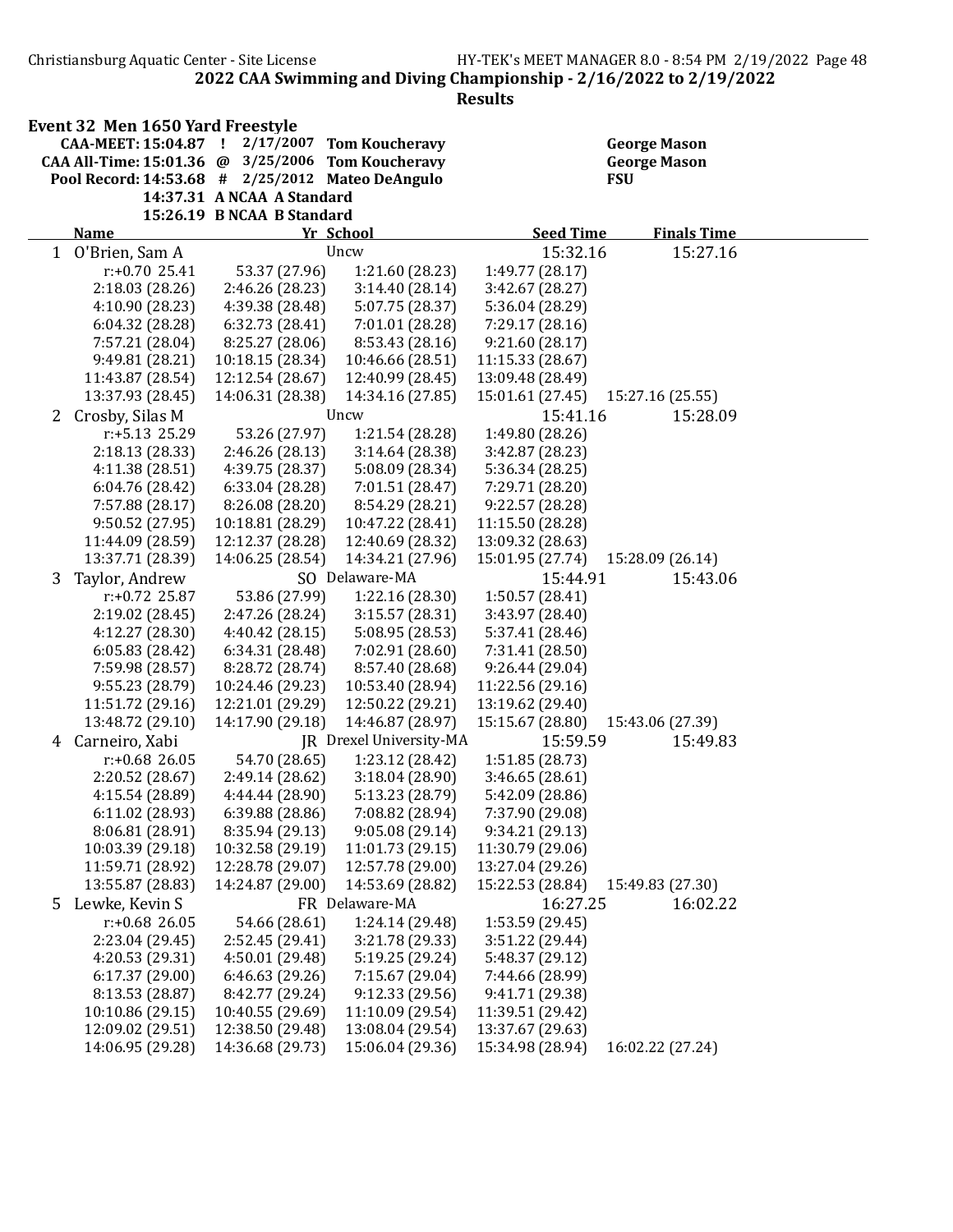#### (Event 32 Men 1650 Yard Freestyle)

|    | <b>Name</b>      |                  | Yr School               | <b>Seed Time</b> | <b>Finals Time</b> |  |
|----|------------------|------------------|-------------------------|------------------|--------------------|--|
|    | 6 Soleo, Will    |                  | SO Drexel University-MA | 16:18.96         | 16:02.37           |  |
|    | $r: +0.77$ 26.30 | 54.77 (28.47)    | 1:23.46 (28.69)         | 1:52.28 (28.82)  |                    |  |
|    | 2:21.09 (28.81)  | 2:49.85 (28.76)  | 3:18.91 (29.06)         | 3:47.93 (29.02)  |                    |  |
|    | 4:16.79 (28.86)  | 4:46.13 (29.34)  | 5:15.39 (29.26)         | 5:44.66 (29.27)  |                    |  |
|    | 6:13.94 (29.28)  | 6:43.15(29.21)   | 7:12.61 (29.46)         | 7:42.01 (29.40)  |                    |  |
|    | 8:11.46 (29.45)  | 8:40.93 (29.47)  | 9:10.58(29.65)          | 9:39.65 (29.07)  |                    |  |
|    | 10:08.59 (28.94) | 10:38.22 (29.63) | 11:07.77 (29.55)        | 11:37.46 (29.69) |                    |  |
|    | 12:07.20 (29.74) | 12:37.02 (29.82) | 13:06.93 (29.91)        | 13:36.70 (29.77) |                    |  |
|    | 14:06.41 (29.71) | 14:35.94 (29.53) | 15:05.10 (29.16)        | 15:34.43 (29.33) | 16:02.37 (27.94)   |  |
| 7  | Miller, Owen J   |                  | JR William and Mary-VA  | 17:03.31         | 16:12.99           |  |
|    | r:+0.78 25.85    | 54.58 (28.73)    | 1:24.01 (29.43)         | 1:53.62 (29.61)  |                    |  |
|    | 2:22.99 (29.37)  | 2:52.38 (29.39)  | 3:22.03 (29.65)         | 3:51.31 (29.28)  |                    |  |
|    | 4:20.72 (29.41)  | 4:50.12 (29.40)  | 5:19.02 (28.90)         | 5:48.32 (29.30)  |                    |  |
|    | 6:17.42 (29.10)  | 6:46.71 (29.29)  | 7:16.08 (29.37)         | 7:45.48 (29.40)  |                    |  |
|    | 8:15.11 (29.63)  | 8:44.50 (29.39)  | 9:14.13(29.63)          | 9:43.73 (29.60)  |                    |  |
|    | 10:13.44 (29.71) | 10:43.23 (29.79) | 11:12.91 (29.68)        | 11:42.72 (29.81) |                    |  |
|    | 12:12.48 (29.76) | 12:42.53 (30.05) | 13:12.69 (30.16)        | 13:42.92 (30.23) |                    |  |
|    | 14:13.43 (30.51) | 14:43.93 (30.50) | 15:14.05 (30.12)        | 15:44.12 (30.07) | 16:12.99 (28.87)   |  |
| 8  | Bishop, Jacob E  |                  | JR Delaware-MA          | 16:04.26         | 16:14.52           |  |
|    | $r: +0.76$ 26.65 | 55.33 (28.68)    | 1:24.59 (29.26)         | 1:53.33 (28.74)  |                    |  |
|    | 2:22.29 (28.96)  | 2:51.37 (29.08)  | 3:20.57 (29.20)         | 3:49.73 (29.16)  |                    |  |
|    | 4:19.23 (29.50)  | 4:48.60 (29.37)  | 5:17.88 (29.28)         | 5:47.45 (29.57)  |                    |  |
|    | 6:16.93(29.48)   | 6:46.50 (29.57)  | 7:16.05 (29.55)         | 7:45.63 (29.58)  |                    |  |
|    | 8:15.28 (29.65)  | 8:44.88 (29.60)  | 9:14.60 (29.72)         | 9:44.39 (29.79)  |                    |  |
|    | 10:14.31 (29.92) | 10:44.46 (30.15) | 11:15.01 (30.55)        | 11:45.34 (30.33) |                    |  |
|    | 12:15.51 (30.17) | 12:45.65 (30.14) | 13:15.81 (30.16)        | 13:45.82 (30.01) |                    |  |
|    | 14:15.96 (30.14) | 14:46.06 (30.10) | 15:16.08 (30.02)        | 15:45.99 (29.91) | 16:14.52 (28.53)   |  |
| 9  | Dean, Blakely B  |                  | FR Towson University-MD | 16:05.89         | 16:16.53           |  |
|    | $r: +0.7026.46$  | 55.30 (28.84)    | 1:24.31 (29.01)         | 1:53.73 (29.42)  |                    |  |
|    | 2:23.12 (29.39)  | 2:52.50 (29.38)  | 3:22.03 (29.53)         | 3:51.78 (29.75)  |                    |  |
|    | 4:21.53 (29.75)  | 4:51.32 (29.79)  | 5:21.20 (29.88)         | 5:50.91 (29.71)  |                    |  |
|    | 6:20.72 (29.81)  | 6:50.70 (29.98)  | 7:20.44 (29.74)         | 7:50.27 (29.83)  |                    |  |
|    | 8:20.23 (29.96)  | 8:50.25 (30.02)  | 9:19.86(29.61)          | 9:49.74 (29.88)  |                    |  |
|    | 10:19.79 (30.05) | 10:49.57 (29.78) | 11:19.46 (29.89)        | 11:49.49 (30.03) |                    |  |
|    | 12:19.51 (30.02) | 12:49.73 (30.22) | 13:19.67 (29.94)        | 13:49.35 (29.68) |                    |  |
|    | 14:19.30 (29.95) | 14:49.29 (29.99) | 15:19.11 (29.82)        | 15:48.68 (29.57) | 16:16.53 (27.85)   |  |
| 10 | Ciecko, Bryce A  |                  | SR Delaware-MA          | 17:11.19         | 16:26.92           |  |
|    | $r: +0.72$ 26.02 | 54.68 (28.66)    | 1:23.80 (29.12)         | 1:53.14 (29.34)  |                    |  |
|    | 2:22.56 (29.42)  | 2:52.08 (29.52)  | 3:21.27 (29.19)         | 3:50.65 (29.38)  |                    |  |
|    | 4:19.93 (29.28)  | 4:49.29 (29.36)  | 5:18.83 (29.54)         | 5:48.45 (29.62)  |                    |  |
|    | 6:18.01 (29.56)  | 6:48.03 (30.02)  | 7:17.70 (29.67)         | 7:47.34 (29.64)  |                    |  |
|    | 8:17.09 (29.75)  | 8:47.16 (30.07)  | 9:17.25 (30.09)         | 9:47.61 (30.36)  |                    |  |
|    | 10:17.98 (30.37) | 10:48.33 (30.35) | 11:19.00 (30.67)        | 11:49.94 (30.94) |                    |  |
|    | 12:20.46 (30.52) | 12:51.44 (30.98) | 13:21.87 (30.43)        | 13:53.11 (31.24) |                    |  |
|    | 14:23.87 (30.76) | 14:55.11 (31.24) | 15:26.09 (30.98)        | 15:57.53 (31.44) | 16:26.92 (29.39)   |  |
| 11 | Munson, Drew V   |                  | JR Towson University-MD | 16:17.24         | 16:44.20           |  |
|    | $r: +0.72$ 26.69 | 55.56 (28.87)    | 1:25.33 (29.77)         | 1:55.08 (29.75)  |                    |  |
|    | 2:25.05 (29.97)  | 2:54.93 (29.88)  | 3:24.91 (29.98)         | 3:55.06 (30.15)  |                    |  |
|    | 4:25.14 (30.08)  | 4:55.55(30.41)   | 5:26.01(30.46)          | 5:56.39 (30.38)  |                    |  |
|    | 6:26.69(30.30)   | 6:57.36 (30.67)  | 7:28.10 (30.74)         | 7:59.19 (31.09)  |                    |  |
|    | 8:30.09 (30.90)  | 9:01.05(30.96)   | 9:32.12 (31.07)         | 10:03.22 (31.10) |                    |  |
|    | 10:34.08 (30.86) | 11:05.14 (31.06) | 11:36.06 (30.92)        | 12:06.89 (30.83) |                    |  |
|    | 12:37.90 (31.01) | 13:08.96 (31.06) | 13:40.03 (31.07)        | 14:11.02 (30.99) |                    |  |
|    | 14:41.97 (30.95) | 15:13.07 (31.10) | 15:43.97 (30.90)        | 16:14.43 (30.46) | 16:44.20 (29.77)   |  |
|    |                  |                  |                         |                  |                    |  |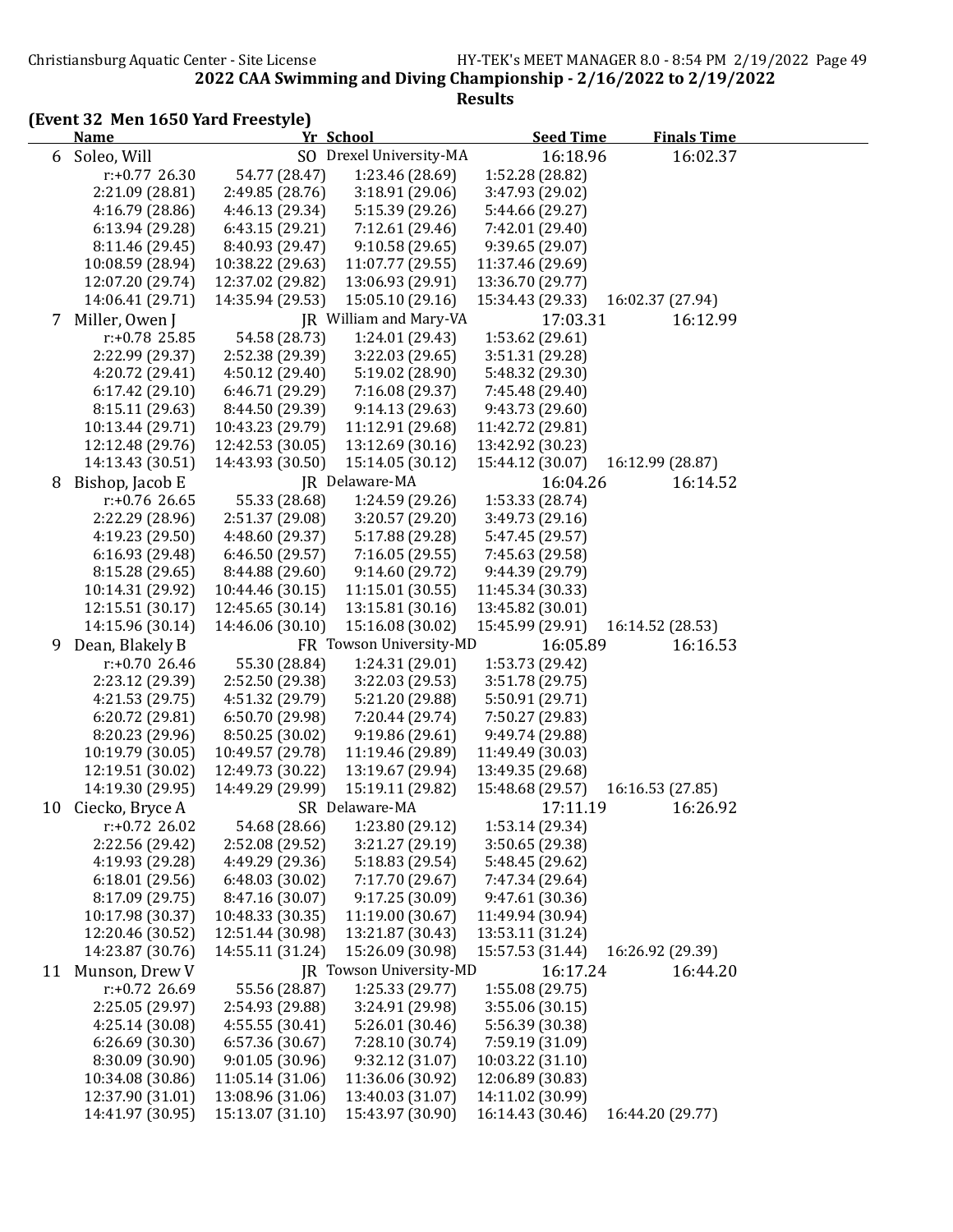Christiansburg Aquatic Center - Site License HY-TEK's MEET MANAGER 8.0 - 8:54 PM 2/19/2022 Page 50 2022 CAA Swimming and Diving Championship - 2/16/2022 to 2/19/2022

|                  |                             | <b>Event 33 Women 200 Yard Backstroke</b> |                                                 |                 |                    |                    |     |
|------------------|-----------------------------|-------------------------------------------|-------------------------------------------------|-----------------|--------------------|--------------------|-----|
|                  |                             |                                           | CAA-MEET: 1:54.23 ! 2/17/2018 Alexa L Kutch     |                 |                    | <b>Drexel</b>      |     |
|                  |                             |                                           | CAA All-Time: 1:53.46 @ 2/25/2018 Alexa L Kutch |                 |                    | <b>Drexel</b>      |     |
|                  | Pool Record: 1:51.84 # 2022 |                                           | Emma Atkinson                                   |                 |                    | <b>VT</b>          |     |
|                  |                             | 1:50.50 A NCAA A Standard                 |                                                 |                 |                    |                    |     |
|                  |                             | 1:57.11 B NCAA B Standard                 |                                                 |                 |                    |                    |     |
|                  | <b>Name</b>                 |                                           | Yr School                                       |                 | <b>Prelim Time</b> | <b>Finals Time</b> |     |
| A - Final        |                             |                                           |                                                 |                 |                    |                    |     |
|                  | 1 Nocera, Federica          |                                           | FR Drexel University-MA                         |                 | 1:58.55            | 1:56.56            | - B |
|                  | $r: +0.64$ 27.62            | 56.63 (29.01)                             | 1:26.33(29.70)                                  | 1:56.56 (30.23) |                    |                    |     |
|                  | 2 Smith, Bailey C           |                                           | SR Northeastern University-NE                   |                 | 1:57.95            | 1:58.08            |     |
|                  | $r: +0.61$ 28.35            | 57.96 (29.61)                             | 1:28.12(30.16)                                  | 1:58.08 (29.96) |                    |                    |     |
|                  | 3 Kenna, Anna M             |                                           | SR William and Mary-VA                          |                 | 1:59.26            | 1:58.67            |     |
|                  | $r: +0.59$ 27.85            | 57.78 (29.93)                             | 1:27.99 (30.21)                                 | 1:58.67 (30.68) |                    |                    |     |
|                  | 4 Muldoon, Devon P          |                                           | FR Northeastern University-NE                   |                 | 2:00.39            | 2:00.23            |     |
|                  | $r: +0.57$ 28.76            | 59.30 (30.54)                             | 1:29.75(30.45)                                  | 2:00.23 (30.48) |                    |                    |     |
| 5                | Knorr, Kathryn A            |                                           | Uncw                                            |                 | 1:59.94            | 2:00.30            |     |
|                  | $r: +0.65$ 28.12            | 58.10 (29.98)                             | 1:29.20(31.10)                                  | 2:00.30(31.10)  |                    |                    |     |
|                  | 6 Henry, Ellie A            |                                           | SR William and Mary-VA                          |                 | 2:01.70            | 2:01.36            |     |
|                  | r:+0.57 28.39               | 58.69 (30.30)                             | 1:29.95 (31.26)                                 | 2:01.36 (31.41) |                    |                    |     |
|                  | 7 Dobrzykowski, Natalie E   |                                           | JR Delaware-MA                                  |                 | 2:02.72            | 2:02.37            |     |
|                  | $r: +0.60$ 28.78            | 59.02 (30.24)                             | 1:30.53(31.51)                                  | 2:02.37 (31.84) |                    |                    |     |
|                  | 8 Frick, Madeline E         |                                           | SO Towson University-MD                         |                 | 2:02.53            | 2:02.65            |     |
|                  | $r: +0.62$ 29.23            | 1:00.25(31.02)                            | 1:31.55(31.30)                                  | 2:02.65(31.10)  |                    |                    |     |
| <b>B</b> - Final |                             |                                           |                                                 |                 |                    |                    |     |
| 9.               | Vanbourgondien, Kat L       |                                           | SO William and Mary-VA                          |                 | 2:03.24            | 2:01.15            |     |
|                  | $r: +0.62$ 29.09            | 59.76 (30.67)                             | 1:30.75(30.99)                                  | 2:01.15 (30.40) |                    |                    |     |
| 10               | Earley, Crissy M            |                                           | FR Delaware-MA                                  |                 | 2:03.05            | 2:02.26            |     |
|                  | $r: +0.56$ 28.86            | 59.65 (30.79)                             | 1:30.79 (31.14)                                 | 2:02.26 (31.47) |                    |                    |     |
| 11               | Cosgrove, Kate G            |                                           | FR Northeastern University-NE                   |                 | 2:05.47            | 2:02.96            |     |
|                  | $r: +0.56$ 28.08            | 58.54 (30.46)                             | 1:30.47 (31.93)                                 | 2:02.96 (32.49) |                    |                    |     |
| 12               | Bui, Aldercy A              |                                           | FR Drexel University-MA                         |                 | 2:05.37            | 2:04.08            |     |
|                  | $r: +0.53$ 28.55            | 59.38 (30.83)                             | 1:31.65 (32.27)                                 | 2:04.08 (32.43) |                    |                    |     |
| 13               | Mills, Suzannah W           |                                           | SR Towson University-MD                         |                 | 2:03.05            | 2:04.19            |     |
|                  | $r: +3.04$ 24.26            | 1:00.66(36.40)                            |                                                 |                 |                    |                    |     |
|                  |                             |                                           | 1:32.66 (32.00)                                 | 2:04.19 (31.53) |                    |                    |     |
|                  | 14 Bonfield, Alexis         |                                           | FR William and Mary-VA                          |                 | 2:04.60            | 2:04.31            |     |
|                  | $r: +0.6029.30$             | 1:00.82(31.52)                            | 1:32.98(32.16)                                  | 2:04.31 (31.33) |                    |                    |     |
|                  | 15 Jogis, Kim A             |                                           | JR William and Mary-VA                          |                 | 2:04.46            | 2:04.79            |     |
|                  | $r: +0.63$ 29.76            |                                           | $1:01.32$ (31.56) $1:33.49$ (32.17)             | 2:04.79 (31.30) |                    |                    |     |
|                  | 16 Ali, Julia R             |                                           | SO Towson University-MD                         |                 | 2:04.75            | 2:04.89            |     |
|                  | $r: +0.60$ 29.74            | 1:01.47 (31.73)                           | 1:33.48 (32.01)                                 | 2:04.89 (31.41) |                    |                    |     |
|                  |                             | <b>Event 33 Women 200 Yard Backstroke</b> |                                                 |                 |                    |                    |     |
|                  |                             |                                           | CAA-MEET: 1:54.23 ! 2/17/2018 Alexa L Kutch     |                 |                    | <b>Drexel</b>      |     |
|                  |                             |                                           | CAA All-Time: 1:53.46 @ 2/25/2018 Alexa L Kutch |                 |                    | <b>Drexel</b>      |     |
|                  | Pool Record: 1:51.84 # 2022 |                                           | <b>Emma Atkinson</b>                            |                 |                    | <b>VT</b>          |     |
|                  |                             | 1:50.50 A NCAA A Standard                 |                                                 |                 |                    |                    |     |
|                  |                             | 1:57.11 B NCAA B Standard                 |                                                 |                 |                    |                    |     |
|                  | <b>Name</b>                 |                                           | Yr School                                       |                 | <b>Seed Time</b>   | <b>Prelim Time</b> |     |
|                  | <b>Preliminaries</b>        |                                           |                                                 |                 |                    |                    |     |
|                  | 1 Smith, Bailey C           |                                           | SR Northeastern University-NE                   |                 | 1:59.50            | 1:57.95            | q   |
|                  | $r: +0.58$ 28.31            | 57.92 (29.61)                             | 1:28.02(30.10)                                  | 1:57.95 (29.93) |                    |                    |     |
|                  | 2 Nocera, Federica          |                                           | FR Drexel University-MA                         |                 | 2:00.18            | 1:58.55            | q   |
|                  | $r: +0.64$ 27.97            | 57.83 (29.86)                             | 1:28.27 (30.44)                                 | 1:58.55 (30.28) |                    |                    |     |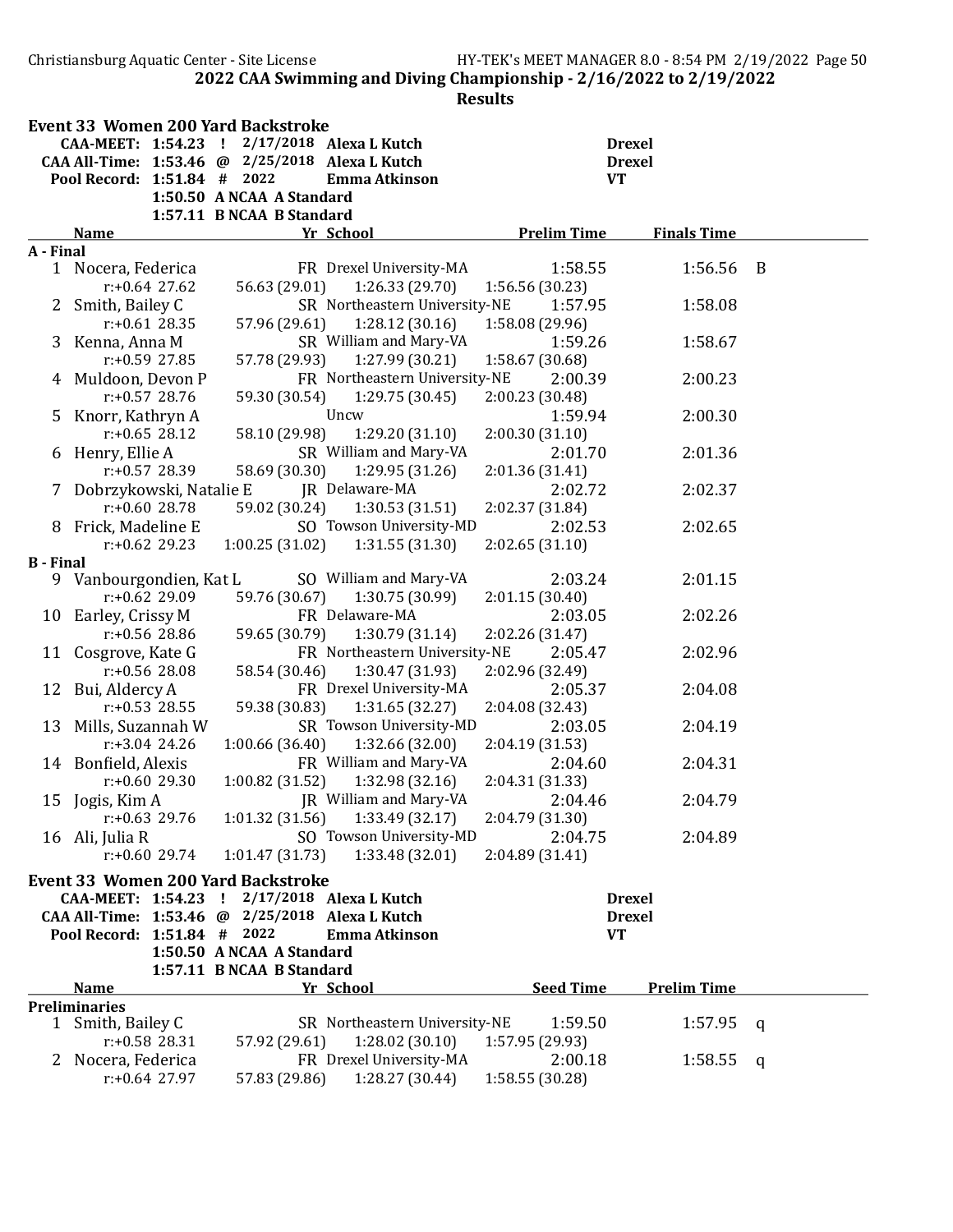|                                                     |  |  | <b>Results</b> |
|-----------------------------------------------------|--|--|----------------|
| Preliminaries  (Event 33 Women 200 Yard Backstroke) |  |  |                |

|           | <b>Name</b>                             | Yr School                                                         | <b>Seed Time</b>   | <b>Prelim Time</b> |   |
|-----------|-----------------------------------------|-------------------------------------------------------------------|--------------------|--------------------|---|
|           | 3 Kenna, Anna M                         | SR William and Mary-VA                                            | 2:00.17            | 1:59.26            | q |
|           | $r: +0.57$ 28.03                        | 1:28.71(30.14)<br>58.57 (30.54)                                   | 1:59.26 (30.55)    |                    |   |
|           | Knorr, Kathryn A                        | Uncw                                                              | 1:59.14            | 1:59.94            | q |
|           | $r: +0.67$ 28.13                        | 1:28.94 (30.79)<br>58.15 (30.02)                                  | 1:59.94 (31.00)    |                    |   |
| 5         | Muldoon, Devon P                        | FR Northeastern University-NE                                     | 1:59.96            | 2:00.39            | q |
|           | $r: +0.58$ 28.22                        | 1:28.89 (30.70)<br>58.19 (29.97)                                  | 2:00.39 (31.50)    |                    |   |
| 6         | Henry, Ellie A                          | SR William and Mary-VA                                            | 2:02.59            | 2:01.70            | q |
|           | $r: +0.62$ 28.60                        | 58.90 (30.30)<br>1:30.54 (31.64)                                  | 2:01.70 (31.16)    |                    |   |
| 7         | Frick, Madeline E                       | SO Towson University-MD                                           | 2:01.84            | 2:02.53            | q |
|           | $r: +0.62$ 29.06                        | 59.61 (30.55)<br>1:31.03 (31.42)                                  | 2:02.53 (31.50)    |                    |   |
| 8         | Dobrzykowski, Natalie E                 | JR Delaware-MA                                                    | 2:01.02            | 2:02.72            | q |
|           | $r: +0.61$ 29.42                        | 59.97 (30.55)<br>1:31.24 (31.27)                                  | 2:02.72 (31.48)    |                    |   |
| *9        | Earley, Crissy M                        | FR Delaware-MA                                                    | 2:01.70            | 2:03.05            | q |
|           | r:+0.58 28.91                           | 59.79 (30.88)<br>1:31.43 (31.64)                                  | 2:03.05 (31.62)    |                    |   |
| *9        | Mills, Suzannah W                       | SR Towson University-MD                                           | 2:01.99            | 2:03.05            | q |
|           | $r: +0.57$ 29.20                        | 1:00.46 (31.26)<br>1:31.82 (31.36)                                | 2:03.05 (31.23)    |                    |   |
|           | 11 Vanbourgondien, Kat L                | SO William and Mary-VA                                            | 2:04.25            | 2:03.24            | q |
|           | $r: +0.64$ 28.33                        | 59.26 (30.93)<br>1:30.93(31.67)                                   | 2:03.24 (32.31)    |                    |   |
| 12        | Jogis, Kim A                            | JR William and Mary-VA                                            | 2:09.97            | 2:04.46            |   |
|           | r:+0.66 29.59                           | 1:00.95 (31.36)<br>1:32.84 (31.89)                                | 2:04.46 (31.62)    |                    | q |
|           | 13 Bonfield, Alexis                     | FR William and Mary-VA                                            | 2:02.38            | 2:04.60            |   |
|           | r:+0.58 28.96                           | 1:00.04(31.08)<br>1:32.75 (32.71)                                 | 2:04.60 (31.85)    |                    | q |
|           | 14 Ali, Julia R                         | SO Towson University-MD                                           | 2:05.77            | 2:04.75            |   |
|           | $r: +0.65$ 29.47                        | 1:00.42 (30.95)<br>1:32.31 (31.89)                                | 2:04.75 (32.44)    |                    | q |
|           |                                         | FR Drexel University-MA                                           | 2:03.88            |                    |   |
|           | 15 Bui, Aldercy A<br>r:+0.56 28.62      |                                                                   |                    | 2:05.37            | q |
|           |                                         | 59.74 (31.12)<br>1:32.35 (32.61)<br>FR Northeastern University-NE | 2:05.37 (33.02)    |                    |   |
| 16        | Cosgrove, Kate G                        |                                                                   | 2:02.71            | 2:05.47            | q |
|           | $r: +0.56$ 28.59                        | 1:00.16(31.57)<br>1:32.83 (32.67)                                 | 2:05.47 (32.64)    |                    |   |
| 17        | Copeland, Mary G                        | Uncw                                                              | 2:00.44            | 2:05.75            |   |
|           | r:+0.56 27.42                           | 57.82 (30.40)<br>1:30.67 (32.85)                                  | 2:05.75 (35.08)    |                    |   |
|           | 18 DiCamillo, Lauren                    | JR Drexel University-MA                                           | 2:07.06            | 2:07.01            |   |
|           | $r: +0.59$ 29.56                        | 1:01.09 (31.53)<br>1:34.15 (33.06)                                | 2:07.01 (32.86)    |                    |   |
| 19        | Dichak, Victoria L                      | SO Towson University-MD                                           | 2:06.64            | 2:07.48            |   |
|           | $r: +0.53$ 29.95                        | 1:01.90 (31.95)<br>1:34.44 (32.54)                                | 2:07.48 (33.04)    |                    |   |
|           | 20 Borrero, Kayla                       | SR Delaware-MA                                                    | 2:06.27            | 2:10.24            |   |
|           | $r: +0.58$ 29.14                        | 1:01.20(32.06)<br>1:34.91 (33.71)                                 | 2:10.24 (35.33)    |                    |   |
|           | 21 Reilly, Alyssa C                     | SO Northeastern University-NE 2:11.67                             |                    | 2:15.87            |   |
|           | $r: +0.58$ 30.89                        | 1:04.82 (33.93) 1:40.44 (35.62) 2:15.87 (35.43)                   |                    |                    |   |
|           | --- Temple, Alex                        | SR Drexel University-MA                                           | 2:16.55            | <b>DFS</b>         |   |
|           | Declared false start                    |                                                                   |                    |                    |   |
|           | <b>Event 34 Men 200 Yard Backstroke</b> |                                                                   |                    |                    |   |
|           |                                         | CAA-MEET: 1:43.88 ! 2/20/2020 Jason Arthur                        |                    | <b>Drexel</b>      |   |
|           |                                         | CAA All-Time: 1:43.88 @ 2/22/2020 Jason Arthur                    |                    | <b>Drexel</b>      |   |
|           | Pool Record: 1:40.66 # 2022             | <b>Sam Tornqvist</b>                                              | <b>VT</b>          |                    |   |
|           |                                         | 1:39.13 A NCAA A Standard                                         |                    |                    |   |
|           |                                         | 1:45.04 B NCAA B Standard                                         |                    |                    |   |
|           | <b>Name</b>                             | Yr School                                                         | <b>Prelim Time</b> | <b>Finals Time</b> |   |
| A - Final |                                         |                                                                   |                    |                    |   |
|           | 1 Currie, Gavin P                       | FR Delaware-MA                                                    | 1:45.97            | 1:45.38            |   |
|           | $r: +0.55$ 24.74                        | 1:18.91(27.25)<br>51.66 (26.92)                                   | 1:45.38 (26.47)    |                    |   |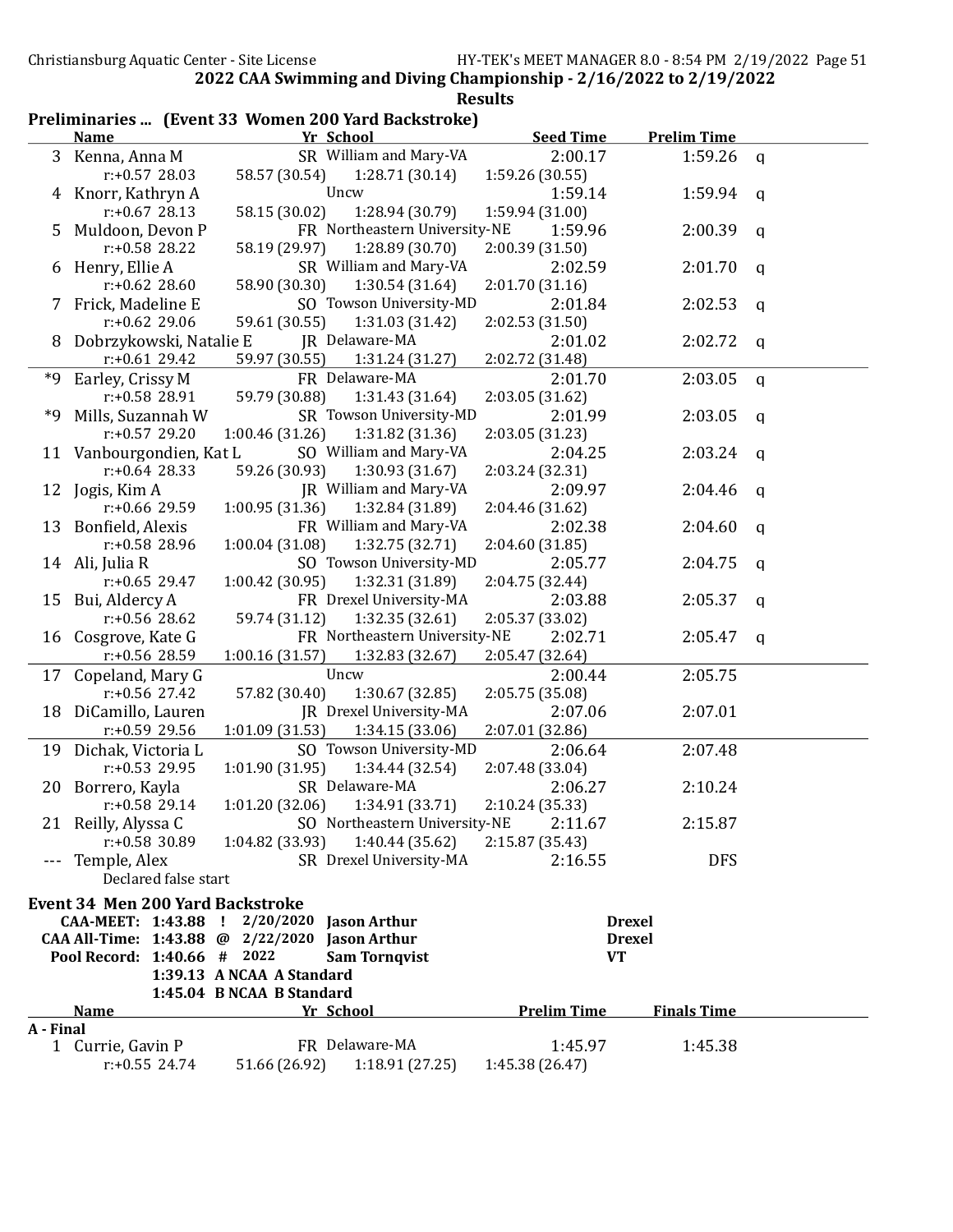|                  |                                         | A - Final  (Event 34 Men 200 Yard Backstroke)                                                |                    |                    |              |
|------------------|-----------------------------------------|----------------------------------------------------------------------------------------------|--------------------|--------------------|--------------|
|                  | <b>Name</b>                             | Yr School                                                                                    | <b>Prelim Time</b> | <b>Finals Time</b> |              |
|                  | 2 Barker, William C                     | Uncw                                                                                         | 1:45.61            | 1:45.93            |              |
|                  | $r: +0.60$ 24.54                        | 51.04 (26.50)<br>1:18.44 (27.40)                                                             | 1:45.93 (27.49)    |                    |              |
| 3                | Hoshall, Brent R                        | Uncw                                                                                         | 1:46.67            | 1:46.74            |              |
|                  | $r: +0.62$ 24.82                        | 51.29 (26.47)<br>1:18.66(27.37)                                                              | 1:46.74 (28.08)    |                    |              |
|                  | 4 Fechtman, DJ P                        | FR Delaware-MA                                                                               | 1:47.22            | 1:47.26            |              |
|                  | $r: +0.54$ 25.32                        | 53.04 (27.72)<br>1:20.52 (27.48)                                                             | 1:47.26 (26.74)    |                    |              |
| 5.               | Lowe, Micah F                           | FR William and Mary-VA                                                                       | 1:48.93            | 1:48.31            |              |
|                  | $r: +0.53$ 24.86                        | 1:19.39(27.59)<br>51.80 (26.94)                                                              | 1:48.31 (28.92)    |                    |              |
| 6                | Goldey, Will W                          | Uncw                                                                                         | 1:46.94            | 1:48.45            |              |
|                  | $r: +0.54$ 25.17                        | 52.50 (27.33)<br>1:20.45 (27.95)                                                             | 1:48.45 (28.00)    |                    |              |
| 7                | Sells, Reed T                           | SO Towson University-MD                                                                      | 1:48.45            | 1:49.54            |              |
|                  | $r: +0.61$ 25.65                        | 1:21.19 (28.08)<br>53.11 (27.46)                                                             | 1:49.54 (28.35)    |                    |              |
| 8                | Flint, Patrick J                        | JR Towson University-MD                                                                      | 1:49.04            | 1:50.07            |              |
|                  | $r: +0.55$ 25.68                        | 1:21.78 (28.43)<br>53.35 (27.67)                                                             | 1:50.07 (28.29)    |                    |              |
| <b>B</b> - Final |                                         |                                                                                              |                    |                    |              |
|                  | 9 Sokolowsky, Conor S                   | JR William and Mary-VA                                                                       | 1:50.55            | 1:49.19            |              |
|                  | $r: +0.56$ 25.03                        | 52.34 (27.31)<br>1:20.52 (28.18)                                                             | 1:49.19 (28.67)    |                    |              |
|                  | 10 Bota, Evan R                         | SO Towson University-MD                                                                      | 1:50.20            | 1:49.99            |              |
|                  | $r: +0.52$ 25.23                        | 52.79 (27.56)<br>1:21.29 (28.50)                                                             | 1:49.99 (28.70)    |                    |              |
|                  | 11 Farrar, Brendan T                    | JR Towson University-MD                                                                      | 1:50.50            | 1:50.06            |              |
|                  | $r: +0.47$ 26.27                        | 53.94 (27.67)<br>1:22.11(28.17)                                                              | 1:50.06 (27.95)    |                    |              |
|                  | 12 Tingley, Aaron R                     | SO William and Mary-VA                                                                       | 1:51.69            | 1:50.51            |              |
|                  | $r: +0.55$ 25.88                        | 53.21 (27.33)<br>1:21.12 (27.91)                                                             | 1:50.51 (29.39)    |                    |              |
|                  | 13 Pennimpede, Tommy                    | FR Drexel University-MA                                                                      | 1:51.29            | 1:50.94            |              |
|                  | $r: +0.56$ 26.24                        | 54.01 (27.77)<br>1:22.84 (28.83)                                                             | 1:50.94(28.10)     |                    |              |
|                  | 14 Rooney, Aiden P                      | FR Towson University-MD                                                                      | 1:51.56            | 1:51.66            |              |
|                  | $r: +0.57$ 26.02                        | 1:23.28 (28.64)<br>54.64 (28.62)                                                             | 1:51.66 (28.38)    |                    |              |
|                  | 15 Furbay, Patrick D                    | Uncw                                                                                         | 1:51.02            | 1:52.04            |              |
|                  | $r: +0.53$ 25.70                        | 53.91 (28.21)<br>1:22.78 (28.87)                                                             | 1:52.04 (29.26)    |                    |              |
|                  | 16 Codding, Kent K                      | SO William and Mary-VA                                                                       | 1:50.20            | 1:52.70            |              |
|                  | $r: +0.59$ 25.76                        | 53.68 (27.92)<br>1:22.85(29.17)                                                              | 1:52.70 (29.85)    |                    |              |
|                  |                                         |                                                                                              |                    |                    |              |
|                  | <b>Event 34 Men 200 Yard Backstroke</b> |                                                                                              |                    |                    |              |
|                  |                                         | CAA-MEET: 1:43.88 ! 2/20/2020 Jason Arthur<br>CAA All-Time: 1:43.88 @ 2/22/2020 Jason Arthur |                    | <b>Drexel</b>      |              |
|                  | Pool Record: 1:40.66 # 2022             | <b>Sam Tornqvist</b>                                                                         | <b>VT</b>          | <b>Drexel</b>      |              |
|                  |                                         | 1:39.13 A NCAA A Standard                                                                    |                    |                    |              |
|                  |                                         | 1:45.04 B NCAA B Standard                                                                    |                    |                    |              |
|                  | <b>Name</b>                             | Yr School                                                                                    | <b>Seed Time</b>   | <b>Prelim Time</b> |              |
|                  | <b>Preliminaries</b>                    |                                                                                              |                    |                    |              |
|                  | 1 Barker, William C                     | Uncw                                                                                         | 1:43.76            | 1:45.61            | $\mathbf{q}$ |
|                  | $r: +1.092463$                          | 51.11 (26.48)<br>1:18.47(27.36)                                                              | 1:45.61(27.14)     |                    |              |
| $\mathbf{Z}$     | Currie, Gavin P                         | FR Delaware-MA                                                                               | 1:46.67            | 1:45.97            |              |
|                  | r:+0.60 24.96                           | 1:19.40 (27.08)                                                                              |                    |                    | a            |
|                  |                                         | 52.32 (27.36)<br>Uncw                                                                        | 1:45.97 (26.57)    |                    |              |
| 3                | Hoshall, Brent R                        |                                                                                              | 1:48.54            | 1:46.67            | a            |
|                  | $r: +0.62$ 24.93                        | 51.68 (26.75)<br>1:19.00 (27.32)                                                             | 1:46.67 (27.67)    |                    |              |
| 4                | Goldey, Will W                          | Uncw                                                                                         | 1:47.44            | 1:46.94            | a            |
|                  | r:+0.56 24.93                           | 52.11 (27.18)<br>1:19.38(27.27)                                                              | 1:46.94 (27.56)    |                    |              |
| 5                | Fechtman, DJ P                          | FR Delaware-MA                                                                               | 1:50.93            | 1:47.22            | a            |
|                  | $r: +0.54$ 25.44                        | 1:20.52 (27.37)<br>53.15 (27.71)                                                             | 1:47.22 (26.70)    |                    |              |
| 6                | Sells, Reed T                           | SO Towson University-MD                                                                      | 1:50.47            | 1:48.45            | a            |
|                  | $r: +0.66$ 26.01                        | 53.64 (27.63)<br>1:21.19 (27.55)                                                             | 1:48.45 (27.26)    |                    |              |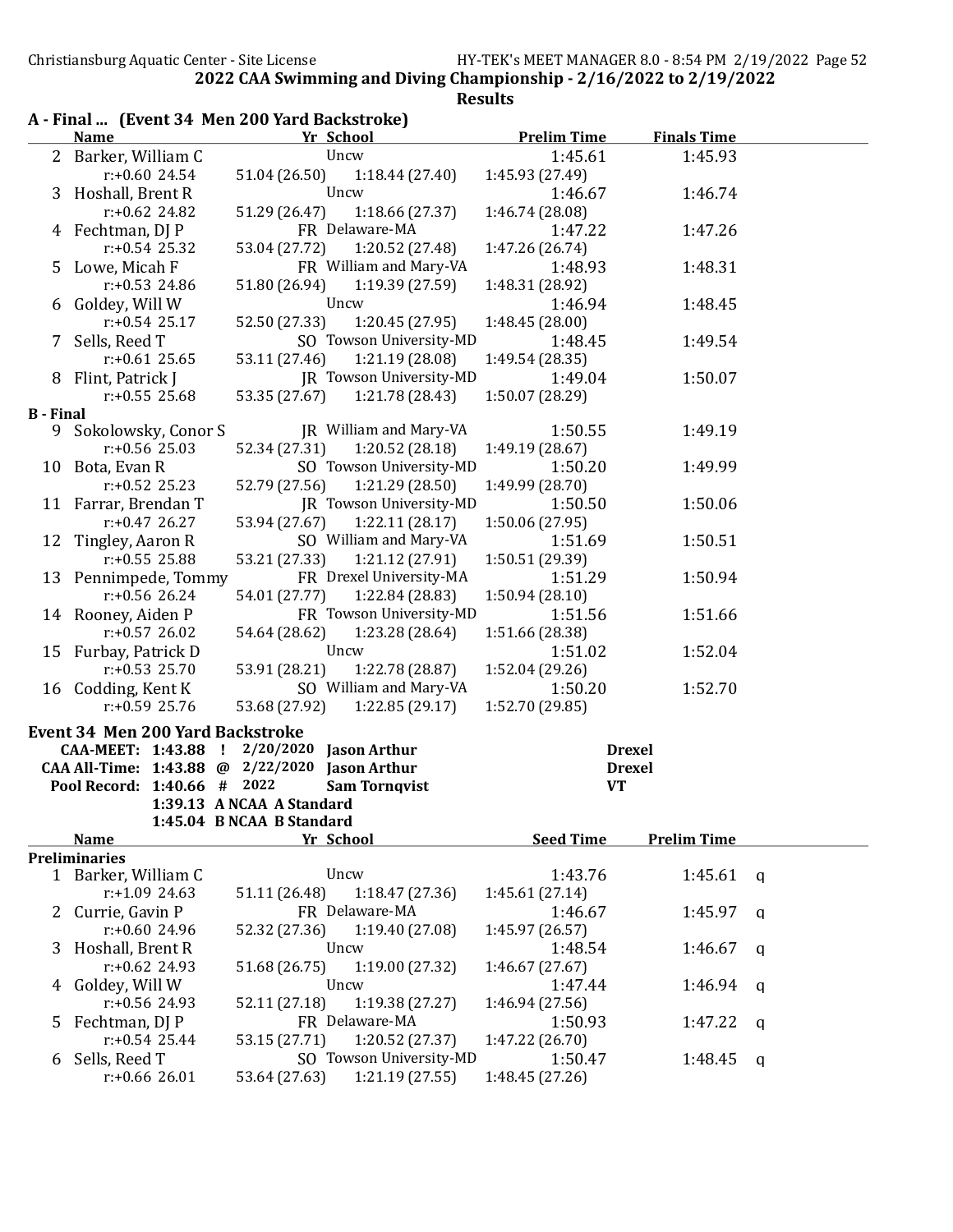|           | Preliminaries  (Event 34 Men 200 Yard Backstroke) |                         |                         |                    |                    |             |
|-----------|---------------------------------------------------|-------------------------|-------------------------|--------------------|--------------------|-------------|
|           | <b>Name</b>                                       |                         | Yr School               | <b>Seed Time</b>   | <b>Prelim Time</b> |             |
|           | Lowe, Micah F                                     |                         | FR William and Mary-VA  | 1:49.21            | 1:48.93            | $\mathbf q$ |
|           | $r: +0.51$ 25.32                                  | 52.66 (27.34)           | 1:20.61 (27.95)         | 1:48.93 (28.32)    |                    |             |
| 8         | Flint, Patrick J                                  |                         | JR Towson University-MD | 1:51.53            | 1:49.04            | q           |
|           | $r: +0.57$ 25.83                                  | 53.42 (27.59)           | 1:21.50 (28.08)         | 1:49.04 (27.54)    |                    |             |
| *9        | Bota, Evan R                                      |                         | SO Towson University-MD | 1:51.34            | 1:50.20            | $\mathbf q$ |
|           | $r: +0.52$ 25.33                                  | 53.27 (27.94)           | 1:21.65 (28.38)         | 1:50.20(28.55)     |                    |             |
| *9        | Codding, Kent K                                   |                         | SO William and Mary-VA  | 1:54.71            | 1:50.20            | $\mathbf q$ |
|           | $r: +0.62$ 25.90                                  | 54.17 (28.27)           | 1:22.02 (27.85)         | 1:50.20(28.18)     |                    |             |
|           | 11 Farrar, Brendan T                              |                         | JR Towson University-MD | 1:52.74            | 1:50.50            | q           |
|           | $r: +0.49$ 26.47                                  | 54.44 (27.97)           | 1:22.51 (28.07)         | 1:50.50 (27.99)    |                    |             |
| 12        | Sokolowsky, Conor S                               |                         | JR William and Mary-VA  | 1:52.81            | 1:50.55            | q           |
|           | $r: +0.55$ 25.24                                  | 52.61 (27.37)           | 1:21.28 (28.67)         | 1:50.55(29.27)     |                    |             |
| 13        | Furbay, Patrick D                                 |                         | Uncw                    | 1:53.86            | 1:51.02            | a           |
|           | $r: +0.55$ 25.56                                  | 53.31 (27.75)           | 1:21.96 (28.65)         | 1:51.02 (29.06)    |                    |             |
|           | 14 Pennimpede, Tommy                              |                         | FR Drexel University-MA | 1:54.71            | 1:51.29            | a           |
|           | $r: +0.57$ 26.39                                  | 54.69 (28.30)           | 1:22.97 (28.28)         | 1:51.29 (28.32)    |                    |             |
| 15        | Rooney, Aiden P                                   |                         | FR Towson University-MD | 1:52.42            | 1:51.56            | q           |
|           | $r: +0.56$ 26.51                                  | 54.69 (28.18)           | 1:23.23 (28.54)         | 1:51.56 (28.33)    |                    |             |
| 16        | Tingley, Aaron R                                  |                         | SO William and Mary-VA  | 1:52.13            | 1:51.69            | q           |
|           | $r: +0.6026.30$                                   | 54.21 (27.91)           | 1:22.89 (28.68)         | 1:51.69 (28.80)    |                    |             |
| 17        | Lapin, Andrew O                                   |                         | JR Towson University-MD | 1:51.65            | 1:52.19            |             |
|           | $r: +0.49$ 26.03                                  | 54.21 (28.18)           | 1:23.30 (29.09)         | 1:52.19 (28.89)    |                    |             |
| 18        | Huff, Carson                                      |                         | SR Drexel University-MA | 1:54.83            | 1:52.23            |             |
|           | $r: +0.55$ 25.90                                  | 53.45 (27.55)           | 1:22.45 (29.00)         | 1:52.23 (29.78)    |                    |             |
| 19        | Timoshenko, Nikita                                |                         | SO Drexel University-MA | 1:54.51            | 1:52.25            |             |
|           | $r: +0.56$ 26.76                                  | 54.64 (27.88)           | 1:23.38 (28.74)         | 1:52.25 (28.87)    |                    |             |
| 20        | Galbraith, Jack A                                 |                         | SR William and Mary-VA  | 1:53.65            | 1:52.43            |             |
|           | $r: +0.59$ 26.37                                  | 55.37 (29.00)           | 1:24.89 (29.52)         | 1:52.43 (27.54)    |                    |             |
|           | 21 Broughton, Anderson                            |                         | FR William and Mary-VA  | 1:56.67            | 1:53.12            |             |
|           | $r: +0.67$ 26.95                                  | 55.58 (28.63)           | 1:24.34 (28.76)         | 1:53.12 (28.78)    |                    |             |
|           | <b>Event 35 Women 100 Yard Freestyle</b>          |                         |                         |                    |                    |             |
|           | <b>CAA-MEET:</b><br>48.38 !                       |                         | 2/28/2009 Katie Radloff |                    | W&M                |             |
|           | <b>CAA All-Time:</b><br>48.37 @                   | 3/1/2020                | <b>Bonnie Zhang</b>     |                    | <b>JMU</b>         |             |
|           | Pool Record:<br>48.27<br>#                        |                         | 2/18/2012 Lauren Perdue |                    | <b>UVA</b>         |             |
|           |                                                   | 47.18 A NCAA A Standard |                         |                    |                    |             |
|           | <b>Name</b>                                       | 49.51 B NCAA B Standard | Yr School               | <b>Prelim Time</b> | <b>Finals Time</b> |             |
| A - Final |                                                   |                         |                         |                    |                    |             |
|           | 1 Stevenson, Katie C                              |                         | JR William and Mary-VA  | 50.61              | 49.89              |             |
|           | $r: +0.74$ 24.00                                  | 49.89 (25.89)           |                         |                    |                    |             |
|           | *2 Gravereaux, Chelsea                            |                         | JR Drexel University-MA | 50.83              | 50.18              |             |
|           | $r: +0.79$ 24.14                                  | 50.18 (26.04)           |                         |                    |                    |             |
|           | *2 Nasedkina, Lera                                |                         | SR Drexel University-MA | 50.39              | 50.18              |             |
|           | $r: +0.71$ 23.70                                  | 50.18 (26.48)           |                         |                    |                    |             |
|           | 4 Nunez, Katie E                                  |                         | JR Towson University-MD | 50.53              | 50.47              |             |
|           | $r: +0.71$ 24.21                                  | 50.47 (26.26)           |                         |                    |                    |             |
| 5.        | Olson, Sarah K                                    |                         | Uncw                    | 51.05              | 50.90              |             |
|           | $r: +0.73$ 24.46                                  | 50.90 (26.44)           |                         |                    |                    |             |
|           | 6 Powell, Paige                                   |                         | SR Drexel University-MA | 50.86              | 50.94              |             |
|           | r:+0.68 24.35                                     | 50.94 (26.59)           |                         |                    |                    |             |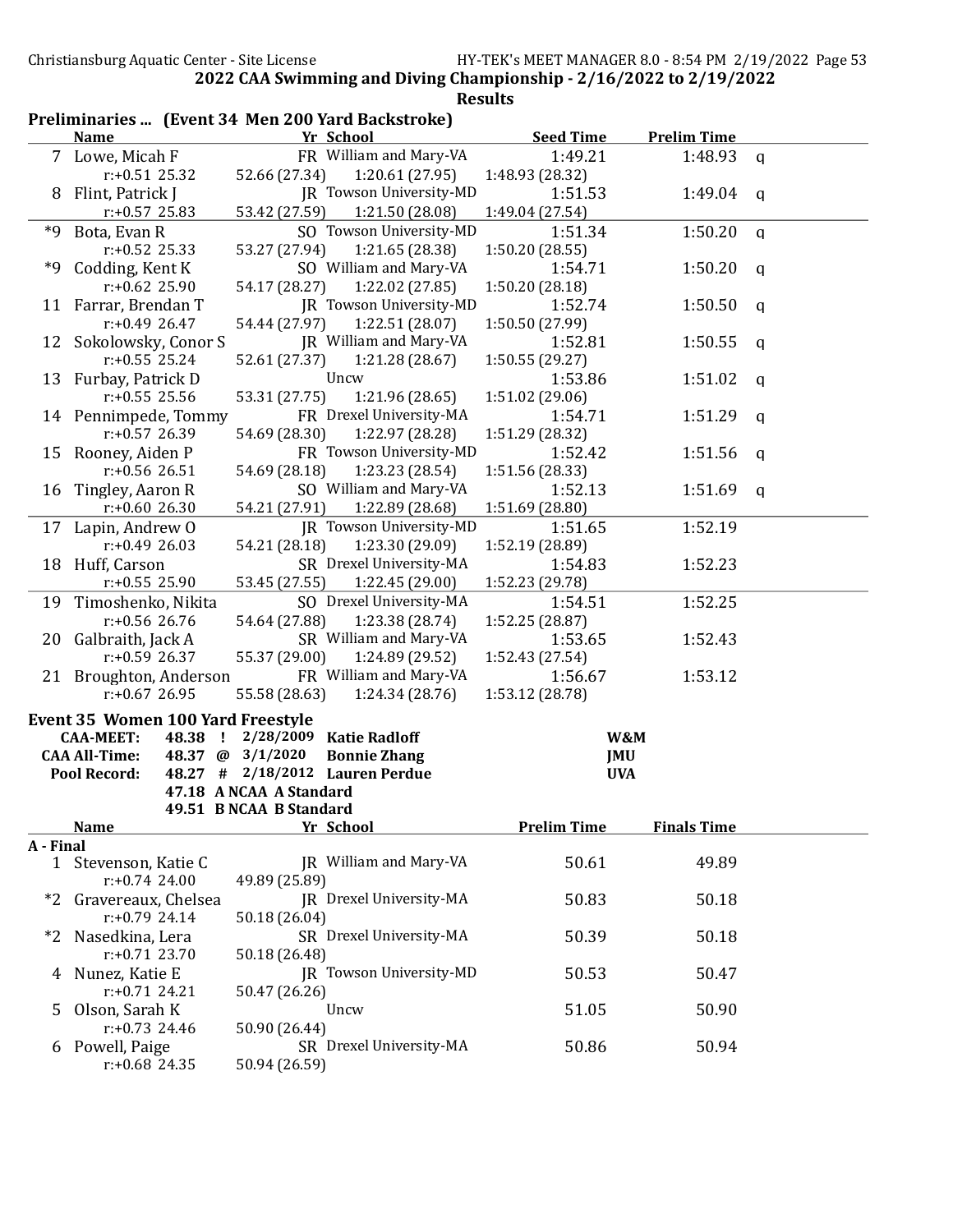|                  |                                                                 | A - Final  (Event 35 Women 100 Yard Freestyle)            |                    |                    |              |
|------------------|-----------------------------------------------------------------|-----------------------------------------------------------|--------------------|--------------------|--------------|
|                  | <b>Name</b>                                                     | Yr School                                                 | <b>Prelim Time</b> | <b>Finals Time</b> |              |
|                  | 7 Enriquez, Ava E<br>$r: +0.63$ 24.70                           | JR Towson University-MD<br>51.09 (26.39)                  | 51.20              | 51.09              |              |
|                  | 8 Cundiff, Missy A<br>$r: +0.71$ 24.46                          | SR William and Mary-VA<br>52.32 (27.86)                   | 51.18              | 52.32              |              |
|                  |                                                                 |                                                           |                    |                    |              |
| <b>B</b> - Final | 9 Lyra, Anthi<br>$r: +0.66$ 24.88                               | FR Delaware-MA<br>51.05 (26.17)                           | 51.34              | 51.05              |              |
|                  | 10 Palochik, Victoria L<br>$r: +0.66$ 24.69                     | SR Drexel University-MA<br>51.36 (26.67)                  | 51.36              | 51.36              |              |
|                  | 11 Schulz, Parker A<br>$r: +0.74$ 25.14                         | JR Towson University-MD                                   | 51.80              | 51.44              |              |
|                  | 12 Koo, Jamie                                                   | 51.44 (26.30)<br>SO Northeastern University-NE            | 52.09              | 51.47              |              |
|                  | $r: +0.63$ 24.61<br>13 Seward, Hannah M                         | 51.47 (26.86)<br>FR Northeastern University-NE            | 51.58              | 51.63              |              |
|                  | $r: +0.69$ 24.64<br>14 Niebel, Tink J                           | 51.63 (26.99)<br>Uncw                                     | 51.44              | 51.86              |              |
| 15               | $r: +0.77$ 24.96<br>Morgan, Brooke C                            | 51.86 (26.90)<br>Uncw                                     | 51.21              | 52.45              |              |
|                  | $r: +0.64$ 24.92<br>16 Styer, Ryann                             | 52.45 (27.53)<br>SR Drexel University-MA                  | 52.26              | 52.92              |              |
|                  | $r: +0.65$ 25.17                                                | 52.92 (27.75)                                             |                    |                    |              |
|                  | Event 35 Women 100 Yard Freestyle                               |                                                           |                    |                    |              |
|                  | 48.38 !<br><b>CAA-MEET:</b>                                     | 2/28/2009 Katie Radloff                                   | W&M                |                    |              |
|                  | <b>CAA All-Time:</b>                                            | 48.37 @ 3/1/2020<br><b>Bonnie Zhang</b>                   | <b>JMU</b>         |                    |              |
|                  | <b>Pool Record:</b>                                             | 48.27 # 2/18/2012 Lauren Perdue                           | <b>UVA</b>         |                    |              |
|                  |                                                                 | 47.18 A NCAA A Standard                                   |                    |                    |              |
|                  |                                                                 | 49.51 B NCAA B Standard                                   |                    |                    |              |
|                  | Name                                                            | Yr School                                                 | <b>Seed Time</b>   | <b>Prelim Time</b> |              |
|                  | <b>Preliminaries</b>                                            |                                                           |                    |                    |              |
|                  | 1 Nasedkina, Lera<br>$r: +0.68$ 24.13                           | SR Drexel University-MA<br>50.39 (26.26)                  | 49.61              | 50.39              | $\mathbf{q}$ |
|                  | 2 Nunez, Katie E<br>$r: +0.69$ 24.10                            | JR Towson University-MD<br>50.53 (26.43)                  | 50.98              | 50.53              | a            |
|                  | 3 Stevenson, Katie C                                            | JR William and Mary-VA                                    |                    |                    |              |
|                  |                                                                 |                                                           | 50.69              | 50.61              | q            |
|                  | $r: +0.72$ 24.22<br>4 Gravereaux, Chelsea                       | 50.61 (26.39)<br>JR Drexel University-MA                  | 50.50              | $50.83$ q          |              |
| 5.               | $r: +0.76$ 24.32<br>Powell, Paige                               | 50.83 (26.51)<br>SR Drexel University-MA                  | 51.64              | 50.86              | q            |
| b                | $r: +0.65$ 24.32<br>Olson, Sarah K                              | 50.86 (26.54)<br>Uncw                                     | 51.98              | 51.05              | q            |
| 7                | $r: +0.72$ 24.23<br>Cundiff, Missy A                            | 51.05 (26.82)<br>SR William and Mary-VA                   | 49.77              | 51.18              | q            |
| 8                | $r: +0.67$ 23.78<br>Enriquez, Ava E                             | 51.18 (27.40)<br>JR Towson University-MD                  | 51.22              | 51.20              | q            |
| 9                | $r: +0.72$ 24.82<br>Morgan, Brooke C                            | 51.20 (26.38)<br>Uncw                                     | 51.28              | 51.21              | q            |
| 10               | $r: +0.64$ 24.57<br>Lyra, Anthi                                 | 51.21 (26.64)<br>FR Delaware-MA                           | 51.87              | 51.34              | q            |
|                  | $r: +0.64$ 24.92<br>11 Palochik, Victoria L<br>$r: +0.64$ 24.69 | 51.34 (26.42)<br>SR Drexel University-MA<br>51.36 (26.67) | 51.70              | 51.36              | q            |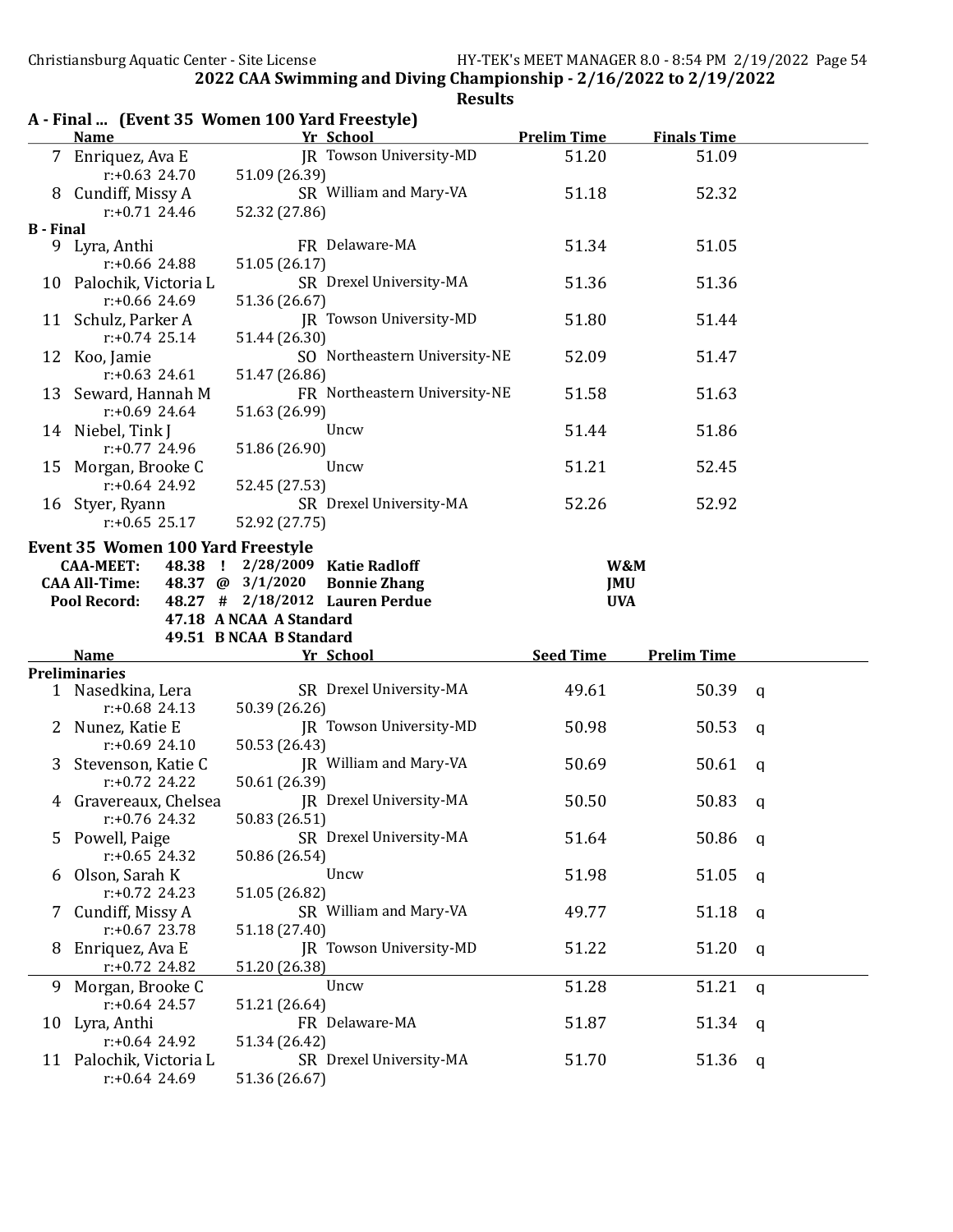#### Preliminaries ... (Event 35 Women 100 Yard Freestyle)

|              | <b>Name</b>                            |                         | Yr School                        | <b>Seed Time</b>   | <b>Prelim Time</b> |   |
|--------------|----------------------------------------|-------------------------|----------------------------------|--------------------|--------------------|---|
|              | 12 Niebel, Tink J                      |                         | Uncw                             | 51.32              | 51.44              | q |
|              | $r: +0.75$ 24.73                       | 51.44 (26.71)           |                                  |                    |                    |   |
|              | 13 Seward, Hannah M                    |                         | FR Northeastern University-NE    | 52.23              | 51.58              | q |
|              | $r: +0.67$ 24.84                       | 51.58 (26.74)           |                                  |                    |                    |   |
|              | 14 Schulz, Parker A                    |                         | JR Towson University-MD          | 51.76              | 51.80              | a |
|              | r:10.18 25.00                          | 51.80 (26.80)           |                                  |                    |                    |   |
|              | 15 Koo, Jamie                          |                         | SO Northeastern University-NE    | 51.71              | 52.09              | q |
|              | $r: +0.63$ 24.77                       | 52.09 (27.32)           |                                  |                    |                    |   |
|              | 16 Styer, Ryann                        |                         | SR Drexel University-MA          | 52.06              | 52.26              | q |
|              | r:+9.95 25.08                          | 52.26 (27.18)           |                                  |                    |                    |   |
| 17           | Kondratick, Morgan H                   |                         | Uncw                             | 52.01              | 52.27              |   |
|              | $r: +0.67$ 24.76                       | 52.27 (27.51)           |                                  |                    |                    |   |
|              | 18 Cooley, Emily L                     |                         | FR Northeastern University-NE    | 51.98              | 52.31              |   |
|              | $r: +0.65$ 24.96                       | 52.31 (27.35)           |                                  |                    |                    |   |
| 19           | Steelhammer, Gracie B                  |                         | Uncw                             | 52.54              | 52.38              |   |
|              | $r: +0.72$ 25.30                       | 52.38 (27.08)           |                                  |                    |                    |   |
| 20           | Mince, Maddie N                        |                         | JR Towson University-MD          | 51.08              | 52.56              |   |
|              | $r: +0.68$ 24.82                       | 52.56 (27.74)           |                                  |                    |                    |   |
|              | 21 Woronko, Angela E                   |                         | FR Northeastern University-NE    | 52.99              | 52.59              |   |
|              | $r: +0.74$ 25.02                       | 52.59 (27.57)           |                                  |                    |                    |   |
| 22.          | Querner, Sydney A                      |                         | SO William and Mary-VA           | 52.22              | 52.74              |   |
|              | $r: +0.77$ 25.12                       | 52.74 (27.62)           |                                  |                    |                    |   |
| 23           | Davenport, Corinne K                   |                         | SO William and Mary-VA           | 53.44              | 52.83              |   |
|              | $r: +0.71$ 25.19                       | 52.83 (27.64)           |                                  |                    |                    |   |
|              | 24 Sullivan, Kaitlyn C                 |                         | FR Delaware-MA                   | 52.53              | 52.94              |   |
|              | $r: +0.68$ 25.12                       | 52.94 (27.82)           |                                  |                    |                    |   |
|              | 25 Hong, Katherine                     |                         | SO Northeastern University-NE    | 53.91              | 53.56              |   |
|              | r:+0.78 25.39                          | 53.56 (28.17)           |                                  |                    |                    |   |
|              | 26 Rautzhan, Peyton M                  |                         | FR Delaware-MA                   | 53.00              | 53.59              |   |
|              | $r: +0.69$ 25.46                       | 53.59 (28.13)           |                                  |                    |                    |   |
|              |                                        |                         |                                  |                    |                    |   |
|              | <b>Event 36 Men 100 Yard Freestyle</b> |                         |                                  |                    |                    |   |
|              | <b>CAA-MEET:</b>                       |                         | 42.01 ! 2/22/2020 Colin J Wright | W&M                |                    |   |
|              | <b>CAA All-Time:</b>                   |                         | 42.01 @ 2/22/2020 Colin J Wright | W&M                |                    |   |
|              | 41.96 # 2018<br>Pool Record:           |                         | <b>Shane Ryan</b>                | <b>PRVT</b>        |                    |   |
|              |                                        | 41.71 A NCAA A Standard |                                  |                    |                    |   |
|              |                                        | 43.80 B NCAA B Standard |                                  | <b>Prelim Time</b> |                    |   |
|              | <b>Name</b>                            |                         | <b>Yr School</b>                 |                    | <b>Finals Time</b> |   |
| A - Final    | 1 Baldino, Ryan G                      |                         | SR Towson University-MD          | 44.62              | 43.98              |   |
|              | $r: +0.65$ 21.27                       | 43.98 (22.71)           |                                  |                    |                    |   |
| $\mathbf{Z}$ | Fazio, Michael A                       |                         | <b>IR</b> Towson University-MD   | 44.61              | 44.23              |   |
|              | $r: +0.70$ 21.25                       | 44.23 (22.98)           |                                  |                    |                    |   |
| 3            | Hertweck, Graham E                     |                         | SR William and Mary-VA           | 44.70              | 44.30              |   |
|              | $r: +0.70$ 21.15                       | 44.30 (23.15)           |                                  |                    |                    |   |
|              | Schwar, Luke R                         |                         | SO Towson University-MD          | 44.56              | 44.45              |   |
| 4            | $r: +0.61$ 21.33                       | 44.45 (23.12)           |                                  |                    |                    |   |
|              |                                        |                         | JR Delaware-MA                   | 44.81              |                    |   |
| 5            | Polino, Ryan J<br>$r: +0.70$ 21.31     | 44.59 (23.28)           |                                  |                    | 44.59              |   |
|              | Crompton-English, E'Likai M            |                         | Uncw                             | 44.61              | 44.76              |   |
| 6            | $r: +0.66$ 21.22                       | 44.76 (23.54)           |                                  |                    |                    |   |
|              | 7 Lowe, Kenneth R                      |                         | Uncw                             | 45.03              | 44.96              |   |
|              | $r: +0.71$ 21.41                       | 44.96 (23.55)           |                                  |                    |                    |   |
|              |                                        |                         |                                  |                    |                    |   |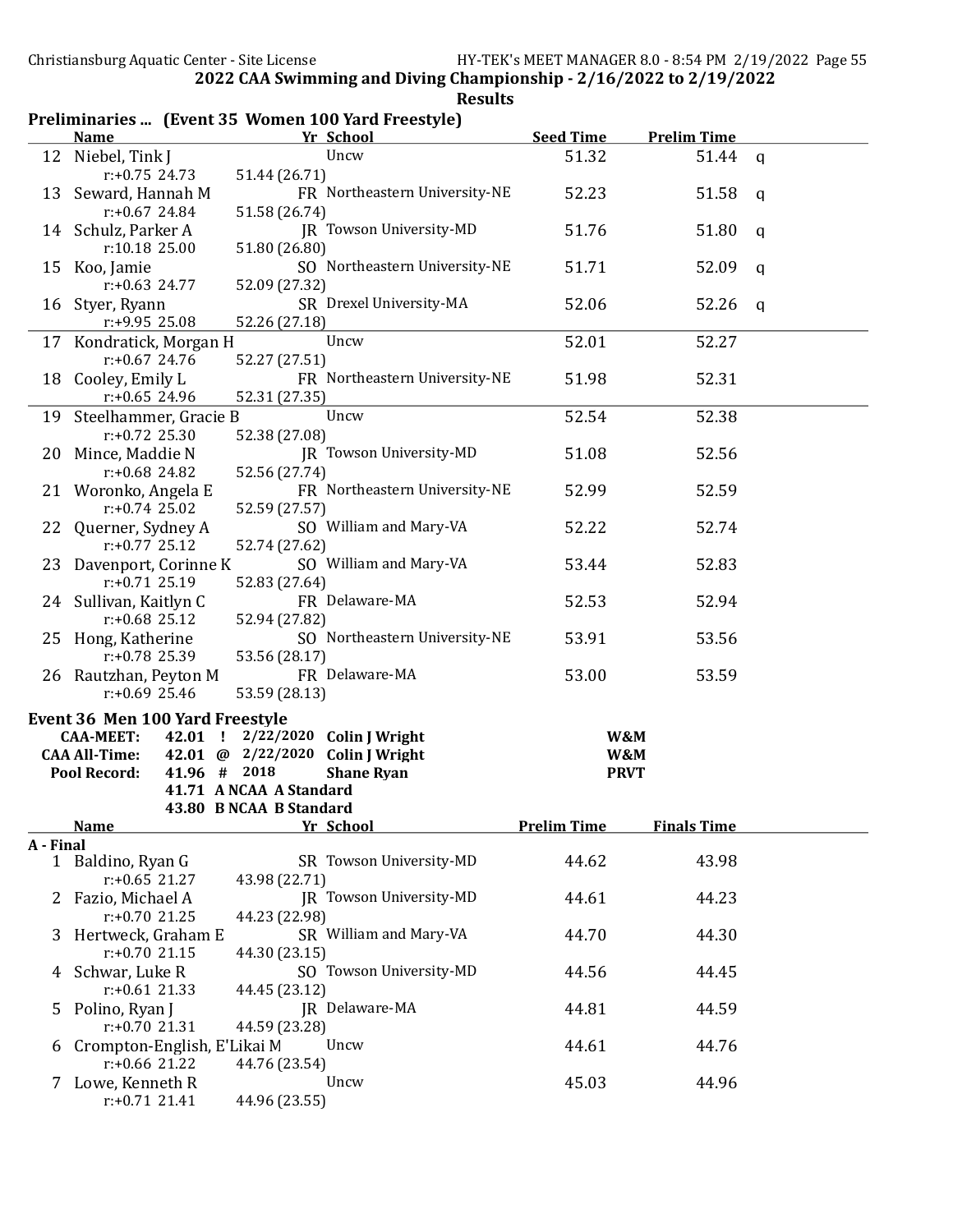A - Final ... (Event 36 Men 100 Yard Freestyle) Name **Yr School** Prelim Time Finals Time 8 Rautzhan, Luke P FR Delaware-MA 45.04 44.99 r:13.98 21.17 44.99 (23.82) B - Final 9 Duracinsky, Jacob A Uncw 45.14 44.77 r:+0.70 21.77 44.77 (23.00) 10 Sipowski, Noah M Uncw 45.58 45.04 r:+0.65 21.56 45.04 (23.48) \*11 Vasquez, Miguel E  $\begin{array}{ccc} \text{JR} & \text{Delaware-MA} \\ \text{r:} +0.68 & 21.49 & 45.08 \\ \text{A) } & \text{A} \end{array}$  45.08 45.08 (23.59) \*11 O'Hara, John P JR William and Mary-VA 45.16 45.08 r:+0.68 21.63 45.08 (23.45) 13 Scully, John R SR Drexel University-MA 45.05 45.23 r:+0.67 21.49 45.23 (23.74) 14 Spear, Kevin SR Drexel University-MA 45.14 45.35<br>  $r: +0.72$  21.56 45.35 (23.79) 45.35 (23.79) 15 Flynn, Alex SR Drexel University-MA 45.84 45.68 r:+0.65 21.87 45.68 (23.81) 16 Womble, Ethan V Uncw 15.82 46.04 r:+0.70 22.16 46.04 (23.88) Event 36 Men 100 Yard Freestyle CAA-MEET: 42.01 ! 2/22/2020 Colin J Wright W&M CAA All-Time: 42.01 @ 2/22/2020 Colin J Wright W&M Pool Record: 41.96 # 2018 Shane Ryan Shane I Shane PRVT 41.71 A NCAA A Standard 43.80 B NCAA B Standard Name The School Seed Time Prelim Time Preliminaries 1 Schwar, Luke R SO Towson University-MD 45.68 44.56 q r:+0.63 21.52 44.56 (23.04) \*2 Crompton-English, E'Likai M Uncw 44.72 44.61 q r:+0.64 20.91 44.61 (23.70) \*2 Fazio, Michael A  $\begin{array}{ccc} \text{{\small IR}} \text{ Towson University-MD} \ \text{{\small It}} \text{r}:+0.69\text{ 21.48} \end{array}$  44.61 (23.13) r:+0.69 21.48 4 Baldino, Ryan G SR Towson University-MD 44.43 44.62 q r:+0.65 21.46 44.62 (23.16) 5 Hertweck, Graham E SR William and Mary-VA 45.51 44.70 q r:+0.68 21.22 44.70 (23.48) 6 Polino, Ryan J M JR Delaware-MA 45.88 44.81 q r:+0.67 21.38 44.81 (23.43) 7 Lowe, Kenneth R **Uncw** Uncw 45.33 45.03 q r:+0.67 21.57 45.03 (23.46) 8 Rautzhan, Luke P FR Delaware-MA 45.73 45.04 q r:+0.67 21.38 45.04 (23.66) 9 Scully, John R SR Drexel University-MA 45.83 45.05 q r:+0.65 21.51 45.05 (23.54) \*10 Spear, Kevin SR Drexel University-MA 46.39 45.14 q r:+0.73 21.49 45.14 (23.65) \*10 Duracinsky, Jacob A Uncw 44.68 45.14 q r:+4.94 21.61 45.14 (23.53) 12 O'Hara, John P JR William and Mary-VA 46.16 45.16 q r:+0.72 21.72 45.16 (23.44)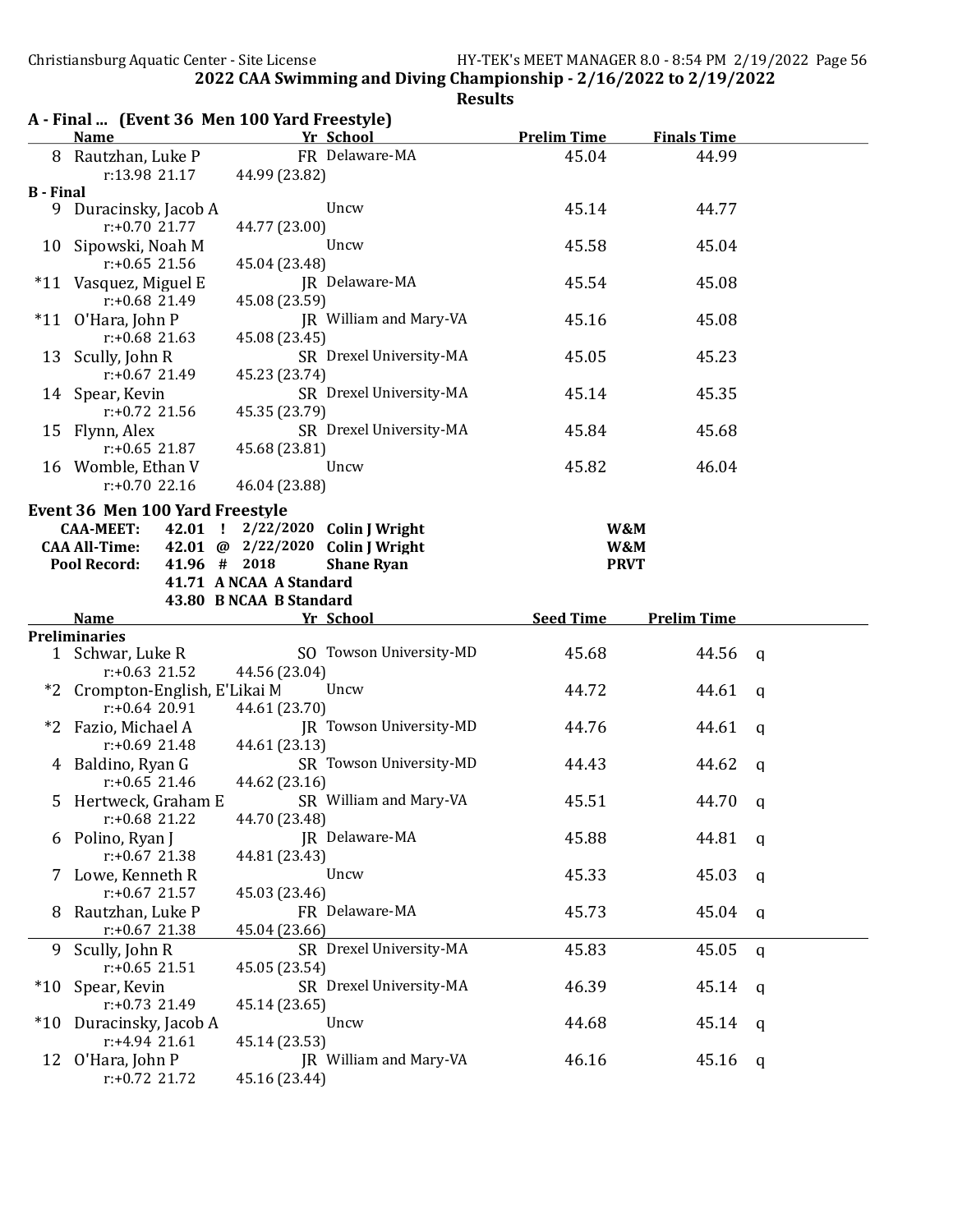|                       | Preliminaries  (Event 36 Men 100 Yard Freestyle)                                                       |                                             |                                   |                    |                     |   |
|-----------------------|--------------------------------------------------------------------------------------------------------|---------------------------------------------|-----------------------------------|--------------------|---------------------|---|
|                       | <b>Name</b>                                                                                            |                                             | Yr School                         | <b>Seed Time</b>   | <b>Prelim Time</b>  |   |
|                       | 13 Vasquez, Miguel E<br>$r+7.69$ 21.71                                                                 | 45.54 (23.83)                               | JR Delaware-MA                    | 45.47              | 45.54               | q |
|                       | 14 Sipowski, Noah M<br>$r: +0.69$ 21.65                                                                | 45.58 (23.93)                               | Uncw                              | 47.36              | 45.58               | q |
|                       | 15 Womble, Ethan V                                                                                     |                                             | Uncw                              | 46.51              | 45.82               | a |
|                       | $r: +0.67$ 22.06<br>16 Flynn, Alex                                                                     | 45.82 (23.76)                               | SR Drexel University-MA           | 46.40              | 45.84               | q |
|                       | $r: +0.69$ 22.14<br>17 Bearor, Tj J                                                                    | 45.84 (23.70)                               | SO Towson University-MD           | 46.32              | <b>J45.84</b>       |   |
|                       | $r: +0.65$ 21.61<br>18 Carter, Wesley J                                                                | 45.84 (24.23)                               | Uncw                              | 47.68              | 46.19               |   |
|                       | $r: +0.61$ 21.90<br>19 Bell, Al                                                                        | 46.19 (24.29)                               | JR Drexel University-MA           | 46.95              | 46.29               |   |
|                       | $r: +0.66$ 22.08<br>20 Bell, Isaiah J                                                                  | 46.29 (24.21)                               | JR Delaware-MA                    | 47.71              | 46.86               |   |
|                       | $r: +0.64$ 21.80<br>21 Cruzado, Diego R                                                                | 46.86 (25.06)                               | JR William and Mary-VA            | 47.55              | 47.30               |   |
|                       | $r: +0.65$ 22.30<br>22 Ockert, Coby A                                                                  | 47.30 (25.00)                               | SO Towson University-MD           | 46.87              | 47.50               |   |
|                       | $r: +0.69$ 22.82<br>23 Gruner, Ryan J                                                                  | 47.50 (24.68)                               | JR Drexel University-MA           | 48.07              | 48.09               |   |
|                       | $r: +0.60$ 22.76<br>24 Galantino-Pack, Danny<br>$r: +0.62$ 23.13                                       | 48.09 (25.33)<br>48.21 (25.08)              | SO Drexel University-MA           | 48.37              | 48.21               |   |
|                       | <b>Event 37 Women 200 Yard Breaststroke</b>                                                            |                                             |                                   |                    |                     |   |
|                       |                                                                                                        |                                             |                                   |                    |                     |   |
|                       |                                                                                                        |                                             |                                   |                    |                     |   |
|                       |                                                                                                        | CAA-MEET: 2:08.66 ! 2/27/2010 Ashley Danner |                                   |                    | <b>George Mason</b> |   |
|                       | CAA All-Time: 2:08.49 @ 3/17/2012 Ashley Danner<br>Pool Record: 2:08.54 # 11/23/2013 Weronika Paluszek |                                             |                                   | <b>VT</b>          | <b>George Mason</b> |   |
|                       |                                                                                                        | 2:06.58 A NCAA A Standard                   |                                   |                    |                     |   |
|                       |                                                                                                        | 2:13.97 B NCAA B Standard                   |                                   |                    |                     |   |
|                       | <b>Name</b>                                                                                            |                                             | Yr School                         | <b>Prelim Time</b> | <b>Finals Time</b>  |   |
| A - Final             |                                                                                                        |                                             |                                   |                    |                     |   |
| $\mathbf{1}$          | Tuttle, Annie D                                                                                        |                                             | JR William and Mary-VA            | 2:16.74            | 2:14.44             |   |
|                       | $r: +0.74$ 30.79                                                                                       | 1:04.11(33.32)                              | 1:38.86(34.75)                    | 2:14.44 (35.58)    |                     |   |
|                       | 2 Sicinski, Megan                                                                                      |                                             | SR Drexel University-MA           | 2:17.27            | 2:15.68             |   |
|                       | $r: +0.72$ 30.76                                                                                       |                                             | $1:04.91(34.15)$ $1:40.03(35.12)$ | 2:15.68 (35.65)    |                     |   |
| 3.                    | Tasakou, Mania                                                                                         |                                             | FR Delaware-MA                    | 2:18.66            | 2:17.64             |   |
|                       | $r: +0.70$ 31.07                                                                                       | 1:05.81(34.74)                              | 1:40.43 (34.62)                   | 2:17.64 (37.21)    |                     |   |
|                       | 4 Perotti, Gabby                                                                                       |                                             | Uncw                              | 2:18.93            | 2:17.92             |   |
|                       | $r: +0.81$ 31.31                                                                                       | 1:05.86 (34.55)                             | 1:41.51 (35.65)                   | 2:17.92 (36.41)    |                     |   |
| 5                     | Lamoureux, Brooke M                                                                                    |                                             | JR William and Mary-VA            | 2:20.96            | 2:19.19             |   |
|                       | $r: +0.71$ 30.84                                                                                       | 1:05.90(35.06)                              | 1:42.19 (36.29)                   | 2:19.19 (37.00)    |                     |   |
| 6                     | Matulis, Tiffany M                                                                                     |                                             | SO Towson University-MD           | 2:21.79            | 2:19.54             |   |
|                       | r:+0.76 31.39                                                                                          | 1:07.10 (35.71)                             | 1:42.77 (35.67)                   | 2:19.54 (36.77)    |                     |   |
| 7.                    | Austin, Tori A                                                                                         |                                             | SR Northeastern University-NE     | 2:20.07            | 2:20.34             |   |
|                       | $r: +0.76$ 31.66                                                                                       | 1:06.94 (35.28)                             | 1:43.13 (36.19)                   | 2:20.34 (37.21)    |                     |   |
|                       | 8 Lillis, Erin K                                                                                       |                                             | JR Delaware-MA                    | 2:20.46            | 2:21.27             |   |
|                       | $r: +0.66$ 31.83                                                                                       | 1:07.47 (35.64)                             | 1:43.66 (36.19)                   | 2:21.27 (37.61)    |                     |   |
| <b>B</b> - Final<br>9 | Scherer, Ellie D                                                                                       |                                             | FR William and Mary-VA            | 2:21.98            | 2:19.89             |   |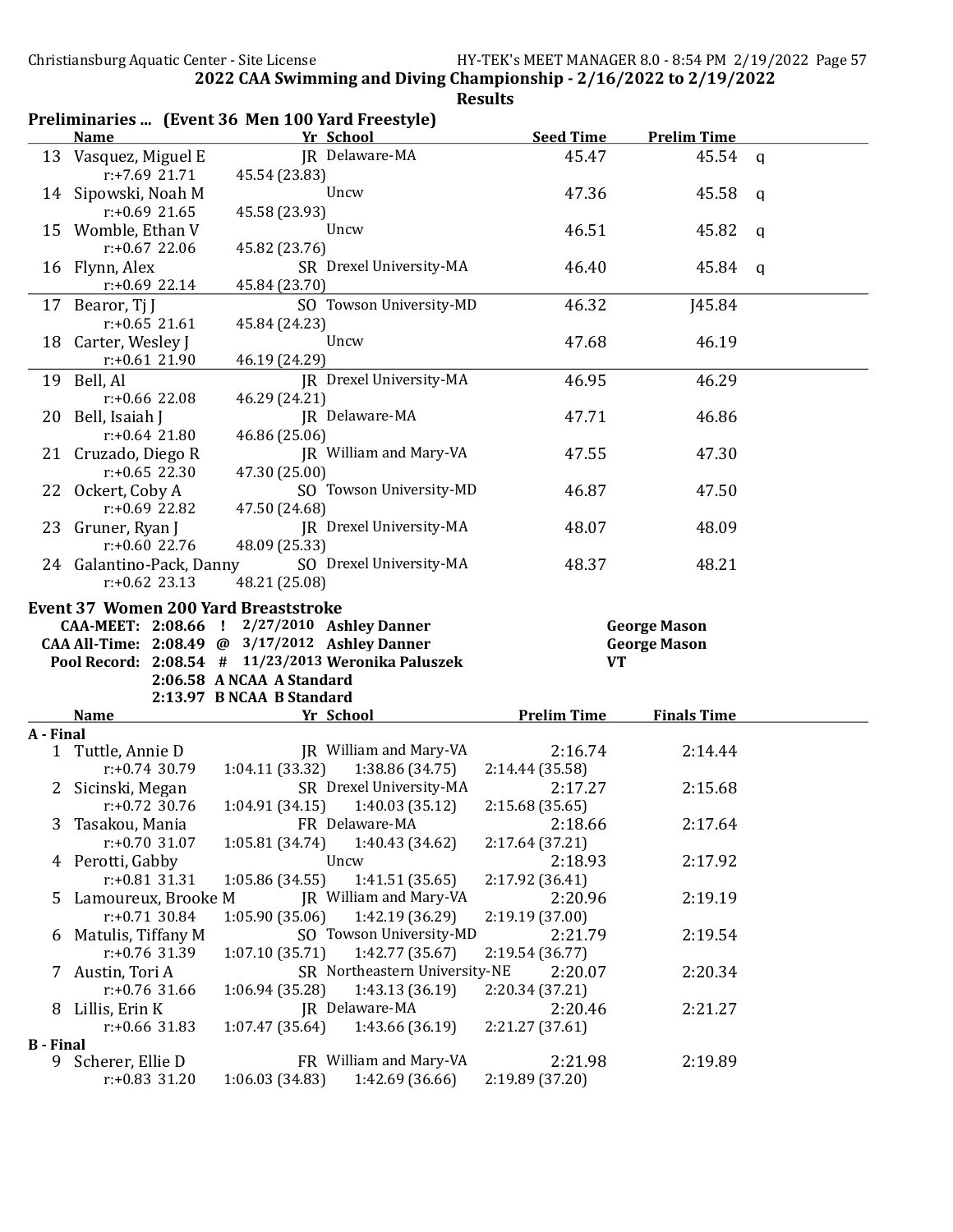|    |                                             | B - Final  (Event 37 Women 200 Yard Breaststroke)   |                    |                     |          |
|----|---------------------------------------------|-----------------------------------------------------|--------------------|---------------------|----------|
|    | <b>Name</b>                                 | Yr School                                           | <b>Prelim Time</b> | <b>Finals Time</b>  |          |
|    | 10 Draganosky, Taylor E                     | SR Delaware-MA                                      | 2:22.34            | 2:21.29             |          |
|    | $r: +0.76$ 31.78                            | 1:07.95 (36.17)<br>1:44.35 (36.40)                  | 2:21.29 (36.94)    |                     |          |
|    | 11 Owings, Hannah E                         | Uncw                                                | 2:23.00            | 2:21.84             |          |
|    | $r: +0.78$ 32.03                            | 1:07.98(35.95)<br>1:44.60 (36.62)                   | 2:21.84 (37.24)    |                     |          |
|    | 12 Proffitt, Peyton H                       | JR William and Mary-VA                              | 2:23.51            | 2:22.26             |          |
|    | $r: +0.72$ 31.80                            | 1:07.42(35.62)<br>1:44.77 (37.35)                   | 2:22.26 (37.49)    |                     |          |
|    | 13 Gately, Marietta D                       | JR Delaware-MA                                      | 2:24.15            | 2:24.23             |          |
|    | $r: +0.79$ 31.71                            | 1:07.92(36.21)<br>1:45.42 (37.50)                   | 2:24.23 (38.81)    |                     |          |
|    | 14 Wang, Lena                               | SO Northeastern University-NE                       | 2:24.05            | 2:24.29             |          |
|    | $r: +0.61$ 31.91                            | 1:45.25 (37.38)<br>1:07.87(35.96)                   | 2:24.29 (39.04)    |                     |          |
|    | 15 Linell, Nicole E                         | FR Northeastern University-NE                       | 2:25.25            | 2:24.38             |          |
|    | $r: +0.70$ 31.58                            | 1:07.76(36.18)<br>1:44.60(36.84)                    | 2:24.38 (39.78)    |                     |          |
|    | 16 Greenleaf, Holly N                       | JR Towson University-MD                             | 2:23.12            | 2:25.50             |          |
|    | $r: +0.73$ 31.57                            | 1:06.92(35.35)<br>1:45.10(38.18)                    | 2:25.50(40.40)     |                     |          |
|    | <b>Event 37 Women 200 Yard Breaststroke</b> |                                                     |                    |                     |          |
|    |                                             | CAA-MEET: 2:08.66 ! 2/27/2010 Ashley Danner         |                    | <b>George Mason</b> |          |
|    |                                             | CAA All-Time: 2:08.49 @ 3/17/2012 Ashley Danner     |                    | <b>George Mason</b> |          |
|    |                                             | Pool Record: 2:08.54 # 11/23/2013 Weronika Paluszek |                    |                     |          |
|    |                                             | 2:06.58 A NCAA A Standard                           | <b>VT</b>          |                     |          |
|    |                                             | 2:13.97 B NCAA B Standard                           |                    |                     |          |
|    |                                             | Yr School                                           |                    | <b>Prelim Time</b>  |          |
|    | <b>Name</b><br><b>Preliminaries</b>         |                                                     | <b>Seed Time</b>   |                     |          |
|    | 1 Tuttle, Annie D                           | JR William and Mary-VA                              | 2:13.36            | 2:16.74             |          |
|    | $r: +0.75$ 31.24                            | 1:40.83(35.28)                                      |                    |                     | q        |
|    |                                             | 1:05.55(34.31)                                      | 2:16.74 (35.91)    |                     |          |
|    | 2 Sicinski, Megan                           | SR Drexel University-MA                             | 2:16.09            | 2:17.27             | q        |
|    | $r: +0.67$ 31.27                            | 1:05.06(33.79)<br>1:40.56(35.50)                    | 2:17.27 (36.71)    |                     |          |
|    | 3 Tasakou, Mania                            | FR Delaware-MA                                      | 2:20.41            | 2:18.66             | q        |
|    | $r: +0.78$ 31.96                            | 1:06.35(34.39)<br>1:41.96 (35.61)                   | 2:18.66 (36.70)    |                     |          |
|    | 4 Perotti, Gabby                            | Uncw                                                | 2:21.97            | 2:18.93             | a        |
|    | $r: +0.81$ 31.58                            | 1:41.71 (35.63)<br>1:06.08(34.50)                   | 2:18.93 (37.22)    |                     |          |
|    | 5 Austin, Tori A                            | SR Northeastern University-NE                       | 2:20.02            | 2:20.07             | a        |
|    | $r: +0.77$ 31.96                            | 1:07.54 (35.58)<br>1:43.21(35.67)                   | 2:20.07 (36.86)    |                     |          |
|    | 6 Lillis, Erin K                            | JR Delaware-MA                                      | 2:20.59            | 2:20.46             | q        |
|    | $r: +0.69$ 32.31                            | 1:08.09(35.78)<br>1:44.03 (35.94)                   | 2:20.46 (36.43)    |                     |          |
|    | 7 Lamoureux, Brooke M                       | JR William and Mary-VA                              | 2:21.88            | 2:20.96             | q        |
|    | $r: +0.73$ 31.36                            | 1:06.99 (35.63)<br>1:43.86 (36.87)                  | 2:20.96 (37.10)    |                     |          |
| 8  | Matulis, Tiffany M                          | SO Towson University-MD                             | 2:20.00            | 2:21.79             | q        |
|    | $r: +0.79$ 31.88                            | 1:43.89 (36.60)<br>1:07.29 (35.41)                  | 2:21.79 (37.90)    |                     |          |
| 9  | Scherer, Ellie D                            | FR William and Mary-VA                              | 2:19.60            | 2:21.98             | q        |
|    | $r: +0.83$ 31.70                            | 1:44.11 (36.87)<br>1:07.24(35.54)                   | 2:21.98 (37.87)    |                     |          |
| 10 | Draganosky, Taylor E                        | SR Delaware-MA                                      | 2:20.19            | 2:22.34             | <b>a</b> |
|    | $r: +0.75$ 32.49                            | 1:07.88 (35.39)<br>1:44.76 (36.88)                  | 2:22.34 (37.58)    |                     |          |
| 11 | Owings, Hannah E                            | Uncw                                                | 2:21.76            | 2:23.00             | q        |
|    | $r: +0.76$ 32.20                            | 1:07.88 (35.68)<br>1:45.19 (37.31)                  | 2:23.00 (37.81)    |                     |          |
| 12 | Greenleaf, Holly N                          | JR Towson University-MD                             | 2:26.41            | 2:23.12             |          |
|    | $r: +0.79$ 31.87                            | 1:07.49 (35.62)<br>1:44.30 (36.81)                  | 2:23.12 (38.82)    |                     | q        |
|    |                                             | JR William and Mary-VA                              |                    |                     |          |
|    | 13 Proffitt, Peyton H                       | 1:07.76 (35.82)                                     | 2:22.15            | 2:23.51             | q        |
|    | r:10.13 31.94                               | 1:45.08 (37.32)                                     | 2:23.51 (38.43)    |                     |          |
|    | 14 Wang, Lena                               | SO Northeastern University-NE                       | 2:20.06            | 2:24.05             | q        |
|    | $r: +0.65$ 31.86                            | 1:45.35 (37.64)<br>1:07.71 (35.85)                  | 2:24.05 (38.70)    |                     |          |
| 15 | Gately, Marietta D                          | JR Delaware-MA                                      | 2:22.13            | 2:24.15             | q        |
|    | $r: +0.77$ 32.51                            | 1:08.71 (36.20)<br>1:45.73 (37.02)                  | 2:24.15 (38.42)    |                     |          |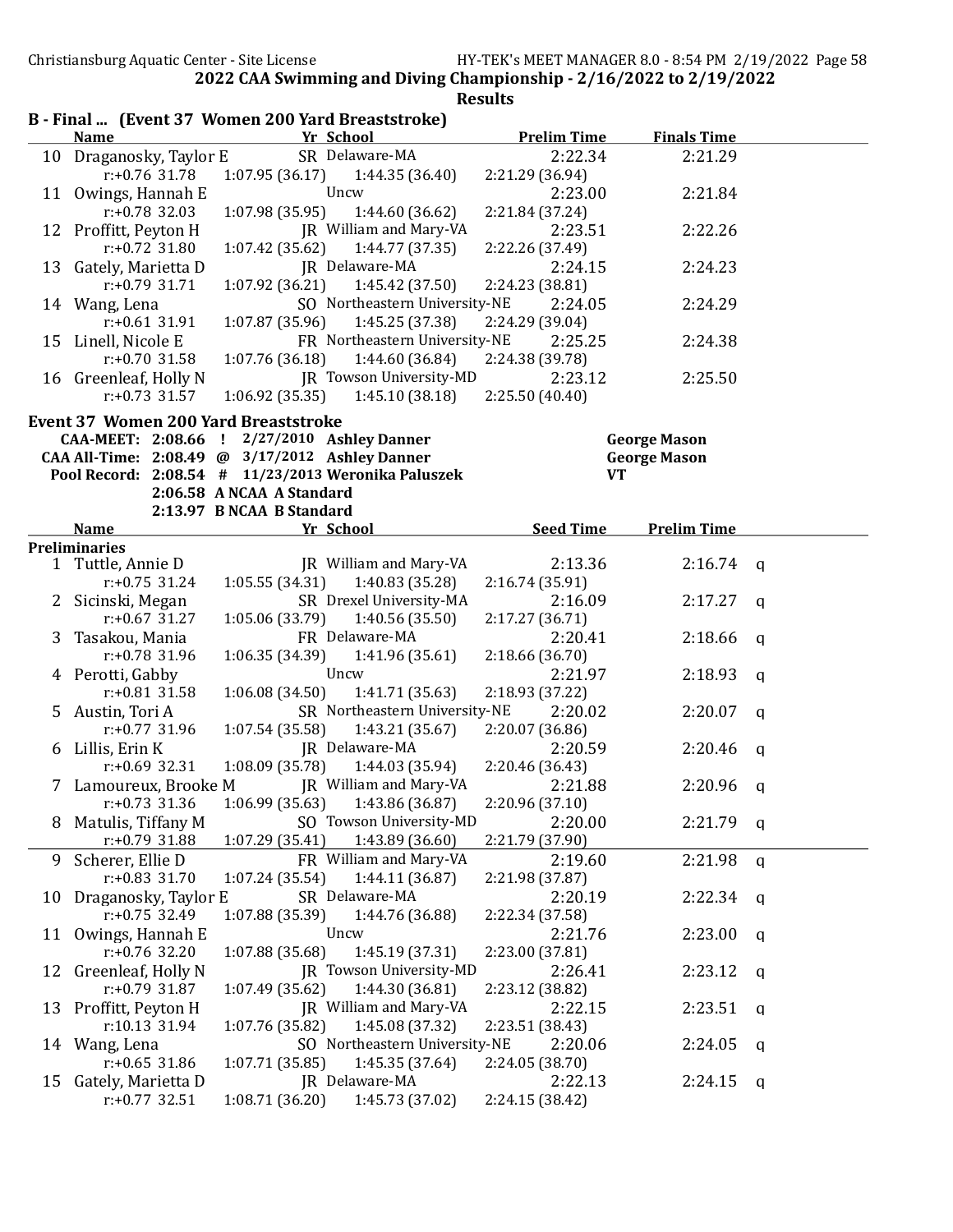|                  |                                           |                                                                    | <b>Results</b>             |                    |              |
|------------------|-------------------------------------------|--------------------------------------------------------------------|----------------------------|--------------------|--------------|
|                  | <b>Name</b>                               | Preliminaries  (Event 37 Women 200 Yard Breaststroke)<br>Yr School | <b>Seed Time</b>           | <b>Prelim Time</b> |              |
|                  | 16 Linell, Nicole E                       | FR Northeastern University-NE                                      | 2:24.83                    | 2:25.25            | $\mathsf{q}$ |
|                  | $r: +0.75$ 32.47                          | 1:08.14(35.67)<br>1:45.86 (37.72)                                  | 2:25.25 (39.39)            |                    |              |
|                  | 17 Leonard, Jenna C                       | JR Delaware-MA                                                     | 2:20.14                    | 2:25.66            |              |
|                  | r:11.75 32.70                             | 1:08.51 (35.81)<br>1:46.46 (37.95)                                 | 2:25.66 (39.20)            |                    |              |
|                  | 18 Urness, Stella L                       | FR Northeastern University-NE                                      | 2:23.25                    | 2:25.83            |              |
|                  | $r: +0.76$ 31.51                          | 1:07.52 (36.01)<br>1:46.21 (38.69)                                 | 2:25.83 (39.62)            |                    |              |
|                  | 19 Rongione, Natalia D                    | FR William and Mary-VA                                             | 2:25.63                    | 2:26.38            |              |
|                  | $r: +0.74$ 33.17                          | 1:48.31(38.05)<br>1:10.26(37.09)                                   | 2:26.38 (38.07)            |                    |              |
|                  | 20 Rogillio, Sarah G                      | Uncw                                                               | 2:24.35                    | 2:27.67            |              |
|                  | $r: +0.77$ 33.35                          | 1:10.06(36.71)<br>1:48.28 (38.22)                                  | 2:27.67 (39.39)            |                    |              |
|                  | 21 Brennan, Bella L                       | FR Towson University-MD                                            | 2:29.72                    | 2:28.22            |              |
|                  | $r: +0.74$ 32.55                          | 1:09.79 (37.24) 2:28.22 (1:18.43)                                  |                            |                    |              |
|                  | 22 Tompkins, Tink M                       | FR Towson University-MD                                            | 2:23.81                    | 2:29.15            |              |
|                  | $r: +0.65$ 32.26                          | 1:48.55 (39.87)<br>1:08.68(36.42)                                  | 2:29.15(40.60)             |                    |              |
|                  | <b>Event 38 Men 200 Yard Breaststroke</b> |                                                                    |                            |                    |              |
|                  |                                           | CAA-MEET: 1:54.69 ! 2/19/2022 Kacper Karnik                        |                            | <b>Drexel</b>      |              |
|                  | CAA All-Time: 1:54.49 @ 3/1/1991          | <b>Sergio Lopez</b>                                                |                            | American           |              |
|                  | Pool Record: 1:54.20 # 2019               | <b>Anton McKee</b>                                                 |                            | <b>PRVT</b>        |              |
|                  |                                           | 1:52.28 A NCAA A Standard                                          |                            |                    |              |
|                  |                                           | 1:58.43 B NCAA B Standard                                          |                            |                    |              |
|                  | <b>Name</b>                               | Yr School                                                          | <b>Prelim Time</b>         | <b>Finals Time</b> |              |
| A - Final        |                                           |                                                                    |                            |                    |              |
|                  | 1 Karnik, Kacper                          | FR Drexel University-MA                                            | 1:56.22                    | 1:54.69            | B            |
|                  | $r: +0.63$ 26.14                          | 55.30 (29.16)<br>1:24.87 (29.57)                                   | 1:54.69 (29.82)            |                    |              |
|                  | 2 Benzing, Brian J                        | SO Towson University-MD                                            | 1:58.20                    | 1:55.33            | B            |
|                  | $r: +0.67$ 25.83                          | 55.13 (29.30)<br>1:24.60 (29.47)                                   | 1:55.33 (30.73)            |                    |              |
| 3                | Sabev, Toni                               | FR Delaware-MA                                                     | 1:59.23                    | 1:58.34            | B            |
|                  | r:12.51 26.70                             | 56.89 (30.19)<br>1:27.61 (30.72)<br>SR Delaware-MA                 | 1:58.34 (30.73)            |                    |              |
|                  | 4 Veit, Eric                              |                                                                    | 2:00.00                    | 1:58.66            |              |
|                  | $r$ :+0.68 26.73                          | 1:27.55(30.72)<br>56.83 (30.10)<br>Uncw                            | 1:58.66 (31.11)            |                    |              |
|                  | 5 Duffy, Aiden P<br>$r: +0.71$ 26.63      | 55.83 (29.20)                                                      | 1:59.69                    | 1:58.73            |              |
|                  | 6 D'Alessandro, Gianmichel                | 1:26.65 (30.82)<br>Uncw                                            | 1:58.73 (32.08)<br>1:59.85 | 1:59.27            |              |
|                  | $r: +0.66$ 25.83                          | 55.72 (29.89)<br>1:26.87(31.15)                                    | 1:59.27 (32.40)            |                    |              |
|                  | 7 Frick, Evan C                           | SO Delaware-MA                                                     | 2:01.38                    | 2:00.80            |              |
|                  | $r: +0.67$ 27.78                          | 1:29.37(31.15)<br>58.22 (30.44)                                    | 2:00.80 (31.43)            |                    |              |
|                  | 8 Darhower, Jeb J                         | SR Delaware-MA                                                     | 2:00.42                    | 2:01.35            |              |
|                  | $r: +0.65$ 27.17                          | 57.91 (30.74)<br>1:29.11 (31.20)                                   | 2:01.35 (32.24)            |                    |              |
| <b>B</b> - Final |                                           |                                                                    |                            |                    |              |
|                  | 9 Hattery, Jack R                         | SO Delaware-MA                                                     | 2:03.28                    | 2:01.12            |              |
|                  | $r: +0.68$ 27.51                          | 1:29.39 (31.05)<br>58.34 (30.83)                                   | 2:01.12 (31.73)            |                    |              |
|                  | 10 Demers, Kyle S                         | JR William and Mary-VA                                             | 2:02.07                    | 2:01.46            |              |
|                  | $r: +0.68$ 28.29                          | 1:30.83 (31.36)<br>59.47 (31.18)                                   | 2:01.46 (30.63)            |                    |              |
|                  | 11 Wilmore, Aaron L                       | FR Delaware-MA                                                     | 2:03.00                    | 2:01.66            |              |
|                  | $r: +0.74$ 27.33                          | 1:29.05 (31.24)<br>57.81 (30.48)                                   | 2:01.66 (32.61)            |                    |              |
| 12               | Diacumakos, Noah R                        | JR Towson University-MD                                            | 2:02.41                    | 2:01.70            |              |
|                  | $r: +0.67$ 27.46                          | 1:30.01 (31.55)<br>58.46 (31.00)                                   | 2:01.70 (31.69)            |                    |              |
| 13               | Mcgee, John M                             | Uncw                                                               | 2:02.87                    | 2:03.63            |              |
|                  | $r: +0.68$ 26.84                          | 1:29.67 (32.37)<br>57.30 (30.46)                                   | 2:03.63 (33.96)            |                    |              |
|                  | 14 Fatta, Tanner J                        | FR Towson University-MD                                            | 2:03.20                    | 2:03.96            |              |
|                  | $r: +0.63$ 28.28                          | 1:31.48 (32.21)<br>59.27 (30.99)                                   | 2:03.96 (32.48)            |                    |              |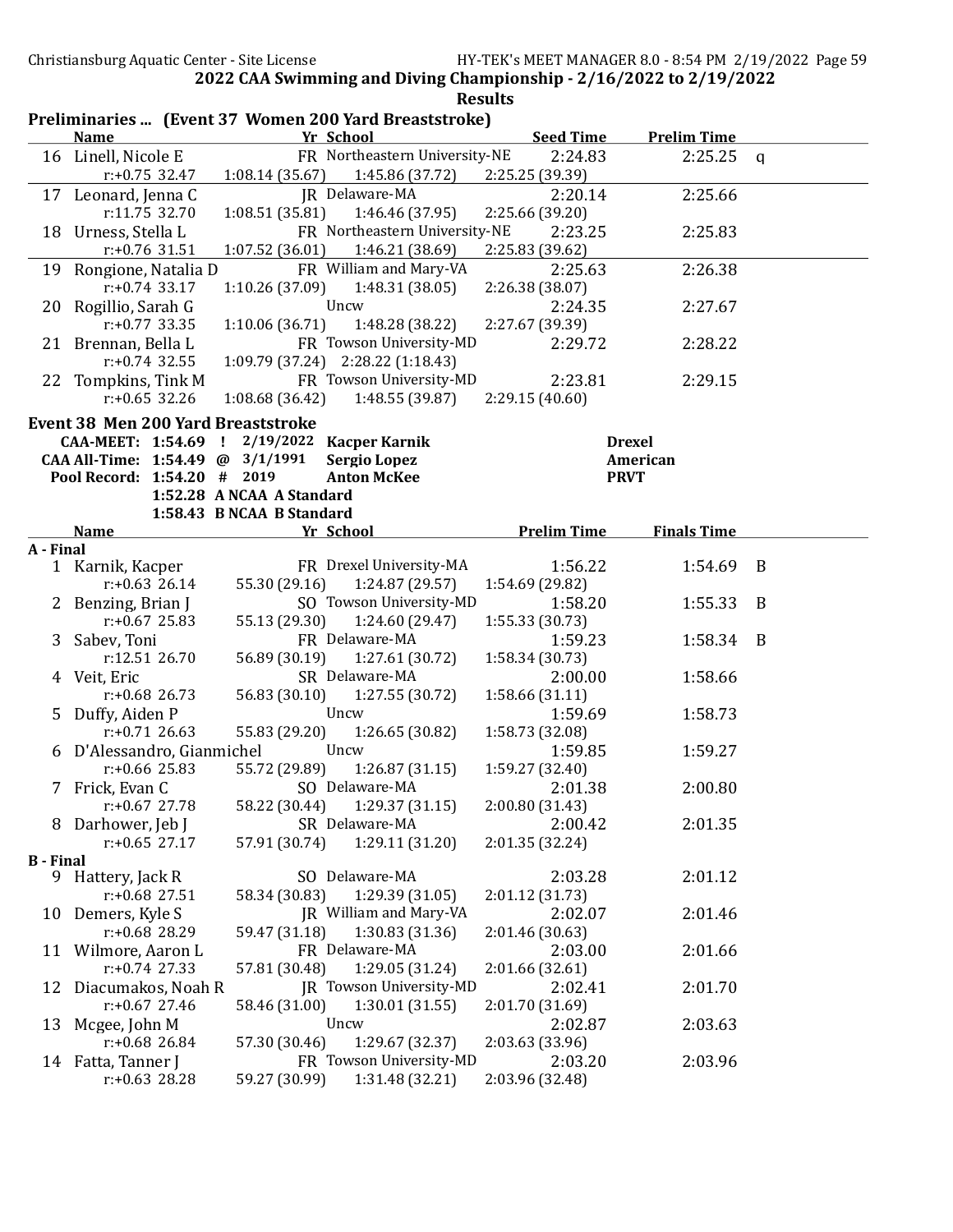|    |                                           | B - Final  (Event 38 Men 200 Yard Breaststroke) |                    |                    |              |
|----|-------------------------------------------|-------------------------------------------------|--------------------|--------------------|--------------|
|    | <b>Name</b>                               | Yr School                                       | <b>Prelim Time</b> | <b>Finals Time</b> |              |
|    | 15 Spain, Noah J                          | FR William and Mary-VA                          | 2:03.95            | 2:04.15            |              |
|    | r:+0.64 27.81                             | 59.40 (31.59)<br>1:31.56(32.16)                 | 2:04.15 (32.59)    |                    |              |
|    | 16 Bookstein, Ryan P                      | IR Towson University-MD                         | 2:04.12            | 2:04.22            |              |
|    | $r: +0.71$ 28.29                          | 1:00.06(31.77)<br>1:32.05 (31.99)               | 2:04.22 (32.17)    |                    |              |
|    | <b>Event 38 Men 200 Yard Breaststroke</b> |                                                 |                    |                    |              |
|    |                                           | CAA-MEET: 1:54.69 ! 2/19/2022 Kacper Karnik     |                    | <b>Drexel</b>      |              |
|    | CAA All-Time: 1:54.49 @ 3/1/1991          | <b>Sergio Lopez</b>                             |                    | American           |              |
|    | Pool Record: 1:54.20 # 2019               | <b>Anton McKee</b>                              |                    | <b>PRVT</b>        |              |
|    |                                           | 1:52.28 A NCAA A Standard                       |                    |                    |              |
|    |                                           | 1:58.43 B NCAA B Standard                       |                    |                    |              |
|    | <b>Name</b>                               | Yr School                                       | <b>Seed Time</b>   | <b>Prelim Time</b> |              |
|    | <b>Preliminaries</b>                      |                                                 |                    |                    |              |
|    | 1 Karnik, Kacper                          | FR Drexel University-MA                         | 1:58.81            | 1:56.22            | qB           |
|    | $r: +0.61$ 26.28                          | 56.16 (29.88)<br>1:25.94 (29.78)                | 1:56.22 (30.28)    |                    |              |
|    | 2 Benzing, Brian J                        | SO Towson University-MD                         | 1:59.85            | 1:58.20            | qB           |
|    | $r: +0.68$ 26.37                          | 56.74 (30.37)<br>1:26.96(30.22)                 | 1:58.20 (31.24)    |                    |              |
|    | 3 Sabev, Toni                             | FR Delaware-MA                                  | 2:02.82            | 1:59.23            | $\mathsf{q}$ |
|    | $r: +0.71$ 26.75                          | 57.07 (30.32)<br>1:27.86 (30.79)                | 1:59.23 (31.37)    |                    |              |
|    | 4 Duffy, Aiden P                          | Uncw                                            | 2:01.25            | 1:59.69            | $\mathsf{q}$ |
|    | $r: +0.71$ 27.40                          | 57.53 (30.13)<br>1:28.20 (30.67)                | 1:59.69 (31.49)    |                    |              |
|    | 5 D'Alessandro, Gianmichel                | Uncw                                            | 2:01.51            | 1:59.85            | $\mathsf{q}$ |
|    | $r: +0.65$ 26.31                          | 56.23 (29.92)<br>1:27.45 (31.22)                | 1:59.85 (32.40)    |                    |              |
|    | 6 Veit, Eric                              | SR Delaware-MA                                  | 2:02.26            | 2:00.00            | $\mathsf{q}$ |
|    | $r: +0.69$ 26.89                          | 57.18 (30.29)<br>1:27.95 (30.77)                | 2:00.00(32.05)     |                    |              |
|    | 7 Darhower, Jeb J                         | SR Delaware-MA                                  | 2:04.26            | 2:00.42            | a            |
|    | $r: +0.66$ 27.25                          | 57.73 (30.48)<br>1:28.40(30.67)                 | 2:00.42 (32.02)    |                    |              |
|    | 8 Frick, Evan C                           | SO Delaware-MA                                  | 2:03.02            | 2:01.38            | q            |
|    | $r: +0.67$ 28.14                          | 59.14 (31.00)<br>1:30.18 (31.04)                | 2:01.38 (31.20)    |                    |              |
|    | 9 Demers, Kyle S                          | JR William and Mary-VA                          | 2:09.57            | 2:02.07            | $\mathsf{q}$ |
|    | $r: +0.67$ 27.41                          | 57.38 (29.97)<br>1:28.60 (31.22)                | 2:02.07 (33.47)    |                    |              |
|    | 10 Diacumakos, Noah R                     | JR Towson University-MD                         | 2:02.68            | 2:02.41            | a            |
|    | $r: +0.66$ 27.54                          | 58.34 (30.80)<br>1:29.58(31.24)                 | 2:02.41 (32.83)    |                    |              |
|    | 11 Mcgee, John M                          | Uncw                                            | 2:07.32            | 2:02.87            | $\mathsf{q}$ |
|    | $r: +0.67$ 27.36                          | 57.89 (30.53)<br>1:29.51 (31.62)                | 2:02.87 (33.36)    |                    |              |
|    | 12 Wilmore, Aaron L                       | FR Delaware-MA                                  | 2:03.71            | 2:03.00            | q            |
|    | $r: +0.71$ 27.52                          | 58.27 (30.75)<br>1:29.92(31.65)                 | 2:03.00 (33.08)    |                    |              |
|    | 13 Fatta, Tanner J                        | FR Towson University-MD                         | 2:03.55            | 2:03.20            | q            |
|    | $r: +0.65$ 27.97                          | 59.02 (31.05)<br>1:30.74 (31.72)                | 2:03.20 (32.46)    |                    |              |
|    | 14 Hattery, Jack R                        | SO Delaware-MA                                  | 2:02.86            | 2:03.28            | q            |
|    | $r: +0.67$ 27.40                          | 1:30.46 (32.01)<br>58.45 (31.05)                | 2:03.28 (32.82)    |                    |              |
| 15 | Spain, Noah J                             | FR William and Mary-VA                          | 2:07.20            | 2:03.95            | a            |
|    | $r: +0.65$ 27.72                          | 1:30.80 (31.85)<br>58.95 (31.23)                | 2:03.95 (33.15)    |                    |              |
| 16 | Bookstein, Ryan P                         | JR Towson University-MD                         | 2:10.49            | 2:04.12            | a            |
|    | $r: +0.71$ 27.91                          | 59.53 (31.62)<br>1:31.79 (32.26)                | 2:04.12 (32.33)    |                    |              |
| 17 | Kofman, Eli B                             | FR Drexel University-MA                         | 2:08.23            | 2:07.61            |              |
|    | r:+0.66 28.54                             | 1:33.84 (33.17)<br>1:00.67(32.13)               | 2:07.61 (33.77)    |                    |              |
| 18 | Harris, Mills H                           | SO William and Mary-VA                          | 2:11.06            | 2:09.70            |              |
|    | $r: +0.69$ 28.31                          | 1:00.51 (32.20)<br>1:34.34 (33.83)              | 2:09.70 (35.36)    |                    |              |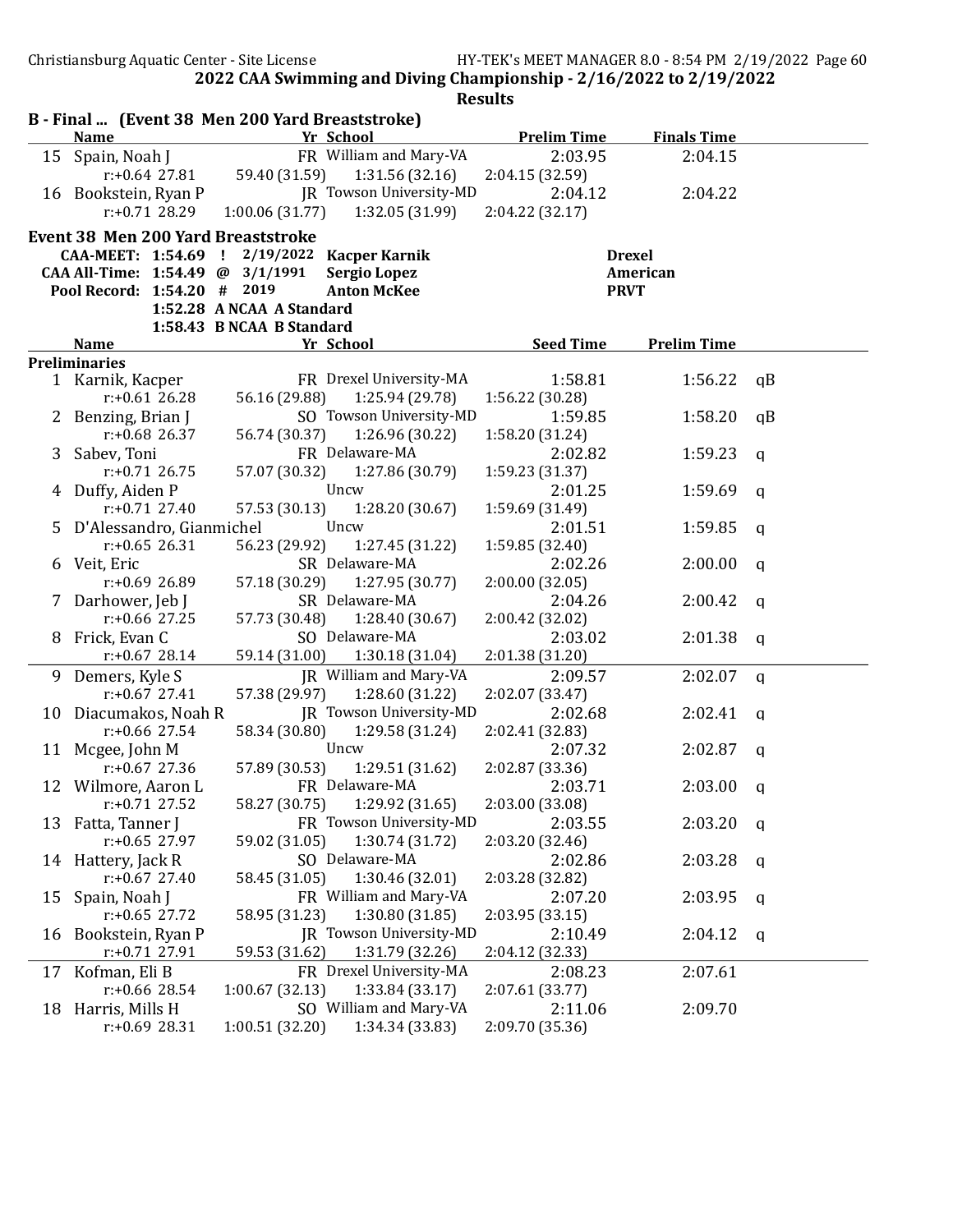Christiansburg Aquatic Center - Site License HY-TEK's MEET MANAGER 8.0 - 8:54 PM 2/19/2022 Page 61 2022 CAA Swimming and Diving Championship - 2/16/2022 to 2/19/2022

|                  | <b>Event 39 Women 200 Yard Butterfly</b>           |                           |                               |                    |                    |   |
|------------------|----------------------------------------------------|---------------------------|-------------------------------|--------------------|--------------------|---|
|                  | CAA-MEET: 1:56.36 ! 3/1/2014                       |                           | <b>Melanie Rowland</b>        |                    | <b>Towson</b>      |   |
|                  | CAA All-Time: 1:55.25 @ 3/19/2011 Cari Czarnecki   |                           |                               |                    | <b>Towson</b>      |   |
|                  | Pool Record: 1:55.90 # 11/22/2014 Klaudia Nazieblo |                           |                               | <b>VT</b>          |                    |   |
|                  |                                                    | 1:53.20 A NCAA A Standard |                               |                    |                    |   |
|                  | <b>Name</b>                                        | 1:59.23 B NCAA B Standard | Yr School                     | <b>Prelim Time</b> | <b>Finals Time</b> |   |
| A - Final        |                                                    |                           |                               |                    |                    |   |
|                  | 1 Selling, Mira                                    |                           | JR Delaware-MA                | 2:01.18            | 2:00.00            |   |
|                  | $r: +8.77$ 27.20                                   | 57.53 (30.33)             | 1:28.66(31.13)                | 2:00.00 (31.34)    |                    |   |
|                  | 2 Cunningham, Victoria G                           |                           | Uncw                          | 2:03.55            | 2:02.57            |   |
|                  | $r: +0.69$ 26.34                                   | 56.75 (30.41)             | 1:28.47 (31.72)               | 2:02.57 (34.10)    |                    |   |
|                  | 3 Casolo, Samantha A                               |                           | SO Towson University-MD       | 2:05.19            | 2:03.13            |   |
|                  | $r: +0.77$ 27.84                                   | 58.84 (31.00)             | 1:30.55 (31.71)               | 2:03.13 (32.58)    |                    |   |
|                  | 4 Graff, Maura J                                   |                           | JR William and Mary-VA        | 2:04.13            | 2:03.45            |   |
|                  | $r: +0.75$ 27.51                                   | 58.63 (31.12)             | 1:30.59 (31.96)               | 2:03.45 (32.86)    |                    |   |
|                  | 5 Smith, Bailey C                                  |                           | SR Northeastern University-NE | 2:03.59            | 2:04.01            |   |
|                  | $r: +0.75$ 28.32                                   | 59.64 (31.32)             | 1:31.70(32.06)                | 2:04.01 (32.31)    |                    |   |
|                  | 6 Alexander, Reece E                               |                           | Uncw                          | 2:02.64            | 2:04.07            |   |
|                  | $r: +0.78$ 27.42                                   | 58.26 (30.84)             | 1:30.08 (31.82)               | 2:04.07 (33.99)    |                    |   |
|                  | 7 Tramack, Grace A                                 |                           | JR William and Mary-VA        | 2:04.65            | 2:05.17            |   |
|                  | $r: +0.77$ 27.66                                   | 59.04 (31.38)             | 1:32.76 (33.72)               | 2:05.17 (32.41)    |                    |   |
|                  | 8 Robins, Meagan E                                 |                           | Uncw                          | 2:05.23            | 2:05.20            |   |
|                  | $r: +0.75$ 28.40                                   |                           | 59.92 (31.52) 1:32.56 (32.64) | 2:05.20 (32.64)    |                    |   |
| <b>B</b> - Final |                                                    |                           |                               |                    |                    |   |
|                  | 9 Rogers, Rebecca A                                |                           | SR William and Mary-VA        | 2:05.42            | 2:04.67            |   |
|                  | $r: +0.71$ 28.20                                   | 58.97 (30.77)             | 1:31.03(32.06)                | 2:04.67 (33.64)    |                    |   |
|                  | 10 Gaffney, Laura M                                |                           | FR Towson University-MD       | 2:06.71            | 2:04.73            |   |
|                  | $r: +0.71$ 28.23                                   | 59.45 (31.22)             | 1:31.96 (32.51)               | 2:04.73 (32.77)    |                    |   |
|                  | 11 Rice, Sarah E                                   |                           | SO William and Mary-VA        | 2:06.97            | 2:06.39            |   |
|                  | $r$ :+0.86 28.47                                   | 1:00.31(31.84)            | 1:32.92(32.61)                | 2:06.39 (33.47)    |                    |   |
|                  | 12 Underwood, Lauren E                             |                           | Uncw                          | 2:06.76            | 2:06.71            |   |
|                  | $r: +0.74$ 29.02                                   | 1:00.67(31.65)            | 1:33.08 (32.41)               | 2:06.71 (33.63)    |                    |   |
|                  | 13 Mitchell, Aislinn                               |                           | SO Delaware-MA                | 2:05.76            | 2:06.78            |   |
|                  | $r$ :+0.68 27.22                                   | 58.52 (31.30)             | 1:31.59(33.07)                | 2:06.78 (35.19)    |                    |   |
|                  | 14 Brennan, Bella L                                |                           | FR Towson University-MD       | 2:07.04            | 2:08.14            |   |
|                  | $r: +0.73$ 28.31                                   | 1:00.06(31.75)            | 1:33.59(33.53)                | 2:08.14(34.55)     |                    |   |
|                  | 15 Pena, Karsen R                                  |                           | Uncw                          | 2:06.00            | 2:08.20            |   |
|                  | $r: +0.75$ 28.04                                   | 59.11 (31.07)             | 1:32.65 (33.54)               | 2:08.20 (35.55)    |                    |   |
|                  | 16 Gozdan, Allison E                               |                           | SR Delaware-MA                | 2:07.15            | 2:08.30            |   |
|                  | $r: +0.7028.02$                                    | 1:00.22(32.20)            | 1:33.86 (33.64)               | 2:08.30 (34.44)    |                    |   |
|                  | <b>Event 39 Women 200 Yard Butterfly</b>           |                           |                               |                    |                    |   |
|                  | CAA-MEET: 1:56.36 !                                | 3/1/2014                  | <b>Melanie Rowland</b>        |                    | <b>Towson</b>      |   |
|                  | CAA All-Time: 1:55.25 @ 3/19/2011 Cari Czarnecki   |                           |                               |                    | <b>Towson</b>      |   |
|                  | Pool Record: 1:55.90 # 11/22/2014 Klaudia Nazieblo |                           |                               | <b>VT</b>          |                    |   |
|                  |                                                    | 1:53.20 A NCAA A Standard |                               |                    |                    |   |
|                  |                                                    | 1:59.23 B NCAA B Standard |                               |                    |                    |   |
|                  | <b>Name</b>                                        |                           | Yr School                     | <b>Seed Time</b>   | <b>Prelim Time</b> |   |
|                  | <b>Preliminaries</b>                               |                           |                               |                    |                    |   |
|                  | 1 Selling, Mira                                    |                           | JR Delaware-MA                | 2:02.39            | 2:01.18            | q |
|                  | r:+0.77 26.98                                      | 57.24 (30.26)             | 1:27.84(30.60)                | 2:01.18 (33.34)    |                    |   |
|                  | 2 Alexander, Reece E                               |                           | Uncw                          | 2:02.92            | 2:02.64            | q |
|                  | $r: +0.72$ 26.89                                   | 56.94 (30.05)             | 1:28.38 (31.44)               | 2:02.64 (34.26)    |                    |   |
|                  |                                                    |                           |                               |                    |                    |   |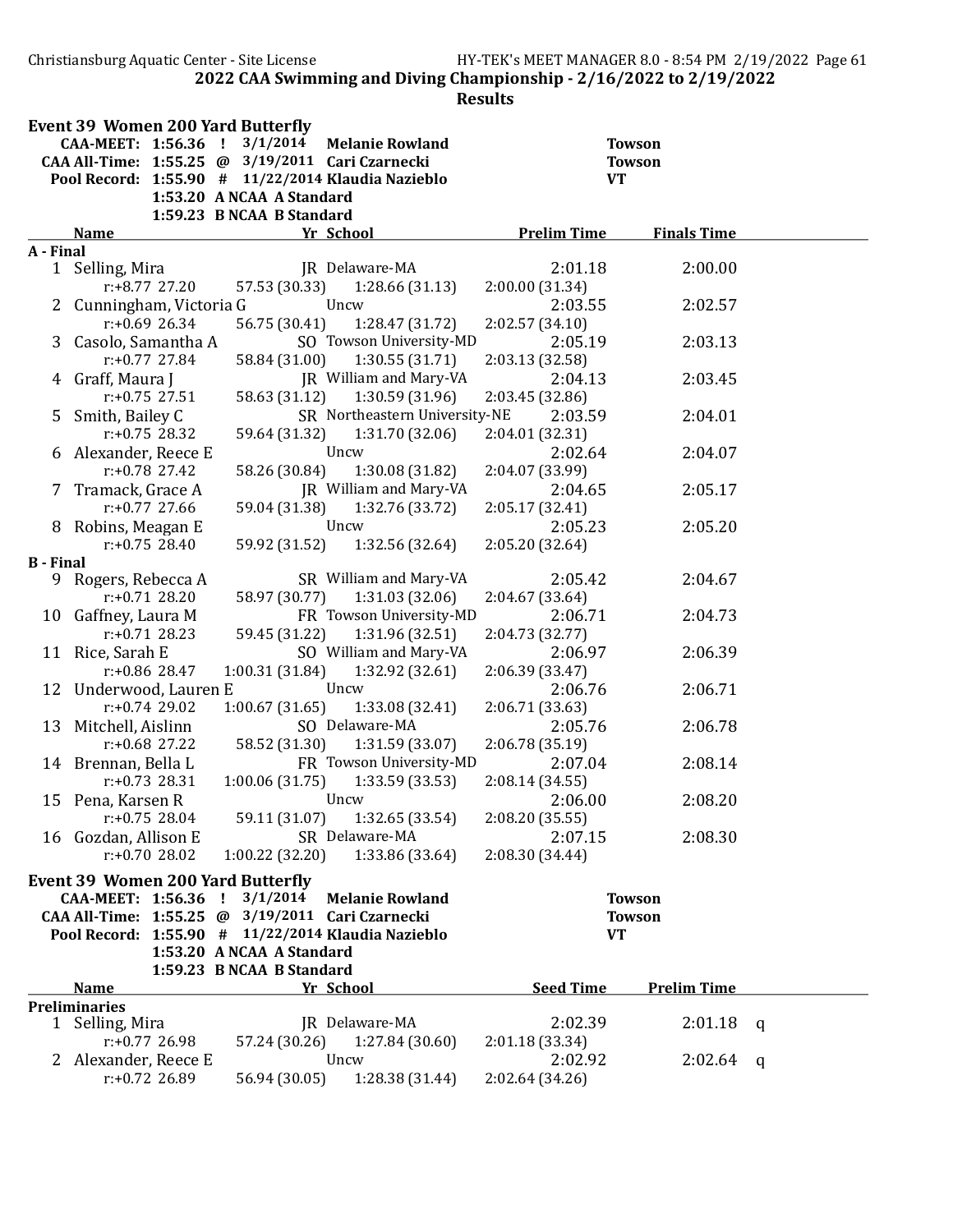|  |  | Preliminaries  (Event 39 Women 200 Yard Butterfly) |  |
|--|--|----------------------------------------------------|--|
|--|--|----------------------------------------------------|--|

|     | <b>Name</b>              | Yr School                                             | <b>Seed Time</b>           | <b>Prelim Time</b> |   |
|-----|--------------------------|-------------------------------------------------------|----------------------------|--------------------|---|
|     | 3 Cunningham, Victoria G | Uncw                                                  | 2:00.74                    | 2:03.55            | q |
|     | r:+0.69 27.28            | 58.53 (31.25)<br>1:30.54(32.01)                       | 2:03.55 (33.01)            |                    |   |
| 4   | Smith, Bailey C          | SR Northeastern University-NE                         | 2:02.28                    | 2:03.59            | q |
|     | $r: +0.79$ 28.11         | 1:30.91 (31.62)<br>59.29 (31.18)                      | 2:03.59 (32.68)            |                    |   |
| 5.  | Graff, Maura J           | JR William and Mary-VA                                | 2:06.51                    | 2:04.13            | q |
|     | r:+0.76 27.77            | 58.86 (31.09)<br>1:30.66 (31.80)                      | 2:04.13 (33.47)            |                    |   |
|     | Tramack, Grace A         | JR William and Mary-VA                                | 2:06.09                    | 2:04.65            | q |
|     | $r: +0.74$ 27.52         | 58.76 (31.24)<br>1:31.07 (32.31)                      | 2:04.65 (33.58)            |                    |   |
|     | 7 Casolo, Samantha A     | SO Towson University-MD                               | 2:01.60                    | 2:05.19            | q |
|     | $r: +0.78$ 28.10         | 59.21 (31.11)<br>1:31.37(32.16)                       | 2:05.19 (33.82)            |                    |   |
| 8   | Robins, Meagan E         | Uncw                                                  | 2:05.66                    | 2:05.23            |   |
|     | $r: +0.74$ 27.87         | 58.81 (30.94)<br>1:30.86 (32.05)                      | 2:05.23 (34.37)            |                    | q |
|     | 9 Rogers, Rebecca A      | SR William and Mary-VA                                | 2:09.60                    | 2:05.42            |   |
|     | $r: +0.74$ 28.19         | 1:32.09 (32.26)<br>59.83 (31.64)                      |                            |                    | q |
|     |                          | SO Delaware-MA                                        | 2:05.42 (33.33)<br>2:05.10 |                    |   |
|     | 10 Mitchell, Aislinn     |                                                       |                            | 2:05.76            | q |
|     | $r: +0.72$ 27.64         | 59.42 (31.78)<br>1:33.15 (33.73)                      | 2:05.76 (32.61)            |                    |   |
|     | 11 Pena, Karsen R        | Uncw                                                  | 2:05.07                    | 2:06.00            | q |
|     | r:13.22 27.58            | 58.34 (30.76)<br>1:31.31 (32.97)                      | 2:06.00 (34.69)            |                    |   |
|     | 12 Gaffney, Laura M      | FR Towson University-MD                               | 2:03.96                    | 2:06.71            | q |
|     | $r: +0.72$ 28.32         | 59.71 (31.39)<br>1:33.30 (33.59)                      | 2:06.71 (33.41)            |                    |   |
|     | 13 Underwood, Lauren E   | Uncw                                                  | 2:07.44                    | 2:06.76            | q |
|     | $r: +0.75$ 28.65         | 1:33.31 (32.77)<br>1:00.54(31.89)                     | 2:06.76 (33.45)            |                    |   |
|     | 14 Rice, Sarah E         | SO William and Mary-VA                                | 2:10.41                    | 2:06.97            | q |
|     | $r: +0.87$ 27.61         | 59.39 (31.78)<br>1:32.15 (32.76)                      | 2:06.97 (34.82)            |                    |   |
|     | 15 Brennan, Bella L      | FR Towson University-MD                               | 2:07.79                    | 2:07.04            | q |
|     | r:+0.70 28.28            | 1:33.80 (33.12)<br>1:00.68 (32.40)                    | 2:07.04 (33.24)            |                    |   |
|     | 16 Gozdan, Allison E     | SR Delaware-MA                                        | 2:08.55                    | 2:07.15            | q |
|     | $r: +0.70$ 27.74         | 59.63 (31.89)<br>1:33.69 (34.06)                      | 2:07.15 (33.46)            |                    |   |
|     | 17 Genderson, Devin R    | FR William and Mary-VA                                | 2:08.89                    | 2:07.32            |   |
|     | $r: +0.83$ 28.47         | 1:34.51 (33.31)<br>1:01.20(32.73)                     | 2:07.32 (32.81)            |                    |   |
|     | 18 Drennen, Kelsie A     | SR Delaware-MA                                        | 2:07.74                    | 2:07.45            |   |
|     | r:+0.69 27.97            | 1:33.06 (33.33)<br>59.73 (31.76)                      | 2:07.45 (34.39)            |                    |   |
|     | 19 Pelletier, Nikita I   | SO Northeastern University-NE                         | 2:06.90                    | 2:07.75            |   |
|     | $r: +0.71$ 27.52         | 59.16 (31.64)<br>1:32.00 (32.84)                      | 2:07.75 (35.75)            |                    |   |
|     | 20 Arciniegas, Francesca | FR Northeastern University-NE                         | 2:08.90                    | 2:08.04            |   |
|     | $r: +0.77$ 28.30         | 1:00.13(31.83)<br>1:33.59 (33.46)                     | 2:08.04 (34.45)            |                    |   |
|     | 21 McDevitt, Lizzie R    | FR Drexel University-MA                               | 2:09.88                    | 2:08.15            |   |
|     | $r: +0.77$ 27.57         | 1:33.25 (33.74)<br>59.51 (31.94)                      | 2:08.15 (34.90)            |                    |   |
| 22  | Braun, Molly             | Uncw                                                  | 2:06.00                    | 2:08.23            |   |
|     | $r: +0.77$ 27.43         | 1:32.48 (33.69)<br>58.79 (31.36)                      | 2:08.23 (35.75)            |                    |   |
| 23  | Thomas, Mia I            | SR Northeastern University-NE                         | 2:07.69                    | 2:08.41            |   |
|     | r:+0.76 28.20            | 1:33.49 (33.18)<br>1:00.31(32.11)                     | 2:08.41 (34.92)            |                    |   |
|     | 24 Washart, Jordan       | SR Drexel University-MA                               | 2:09.15                    | 2:09.53            |   |
|     | $r: +0.76$ 28.60         | 1:34.24 (33.28)<br>1:00.96 (32.36)                    | 2:09.53 (35.29)            |                    |   |
| 25  | Reilly, Alyssa C         | SO Northeastern University-NE                         | 2:10.23                    | 2:10.79            |   |
|     | r:+0.78 28.84            | 1:01.74 (32.90)<br>1:35.87(34.13)                     | 2:10.79 (34.92)            |                    |   |
| --- | Watts, Molly M           | SO Drexel University-MA                               | 2:10.49                    | DQ 2:11.27         |   |
|     | Non-simultaneous touch   |                                                       |                            |                    |   |
|     | $r: +0.90$ 29.18         | 1:02.82 (33.64)<br>1:37.53 (34.71) )Q 2:11.27 (33.74) |                            |                    |   |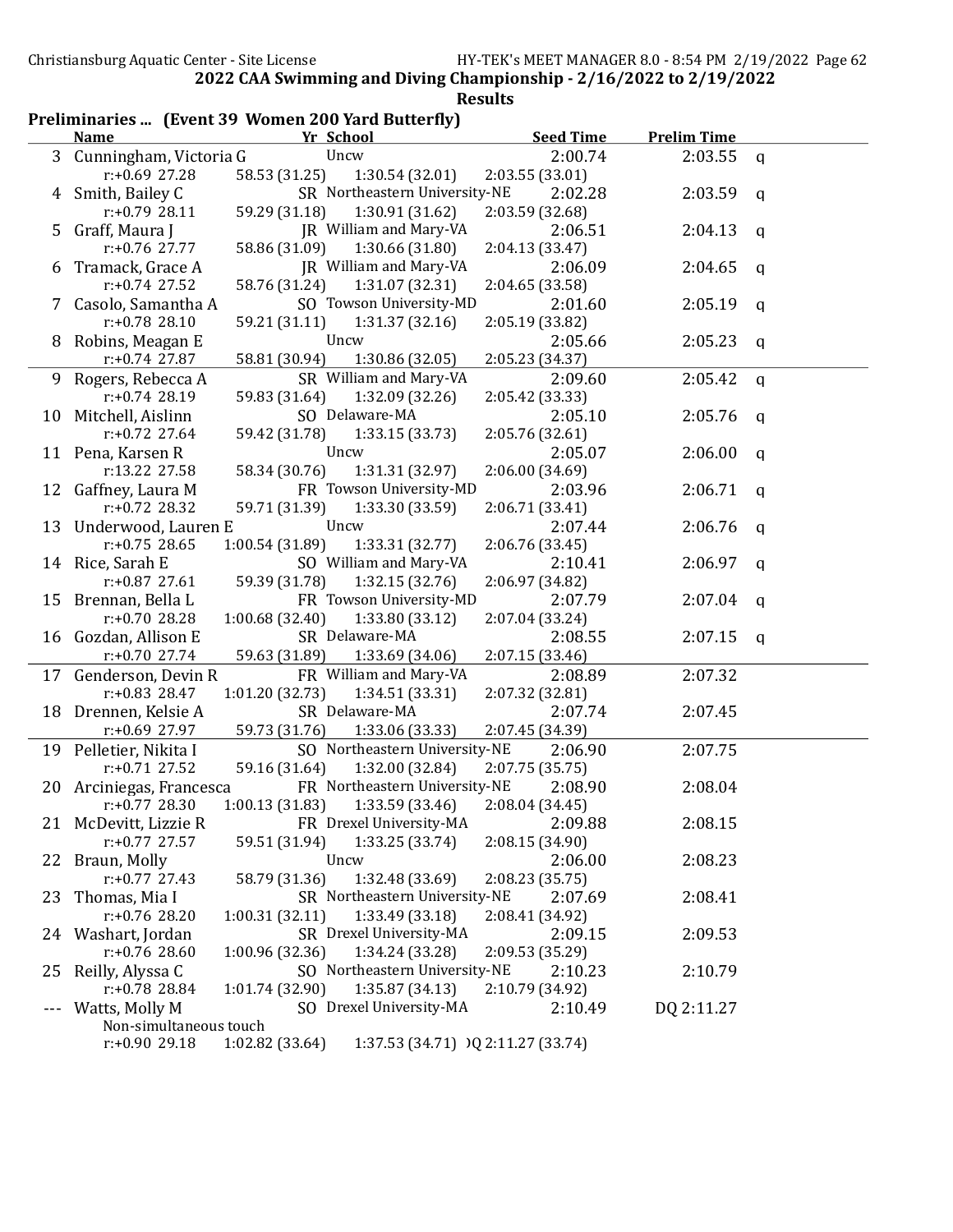Christiansburg Aquatic Center - Site License HY-TEK's MEET MANAGER 8.0 - 8:54 PM 2/19/2022 Page 63 2022 CAA Swimming and Diving Championship - 2/16/2022 to 2/19/2022

|                  | <b>Event 40 Men 200 Yard Butterfly</b> |                                                        |                    |                    |                |
|------------------|----------------------------------------|--------------------------------------------------------|--------------------|--------------------|----------------|
|                  |                                        | CAA-MEET: 1:40.63 ! 2/23/2019 Jack P Saunderson        |                    | <b>Towson</b>      |                |
|                  |                                        | CAA All-Time: 1:40.44 @ 3/30/2019 Jack P Saunderson    |                    | <b>Towson</b>      |                |
|                  |                                        | Pool Record: 1:40.63 # 2/23/2019 Jack P Saunderson     |                    | <b>Towson</b>      |                |
|                  |                                        | 1:40.44 A NCAA A Standard                              |                    |                    |                |
|                  |                                        | 1:46.69 B NCAA B Standard                              |                    |                    |                |
|                  | <b>Name</b>                            | Yr School                                              | <b>Prelim Time</b> | <b>Finals Time</b> |                |
| A - Final        | 1 McClure, Nick N                      | SR Towson University-MD                                | 1:46.66            | 1:45.13            | $\overline{B}$ |
|                  | $r: +0.71$ 23.33                       | 49.80 (26.47)<br>1:16.99(27.19)                        | 1:45.13 (28.14)    |                    |                |
|                  | 2 Raptis, Paris                        | SR Drexel University-MA                                | 1:46.89            | 1:45.26            | B              |
|                  | $r: +0.73$ 23.40                       | 1:17.25(27.16)<br>50.09 (26.69)                        | 1:45.26 (28.01)    |                    |                |
|                  | 3 Sabev, Simeon                        | SO Delaware-MA                                         | 1:47.42            | 1:46.40            | B              |
|                  | $r: +0.67$ 24.13                       | 51.36 (27.23)<br>1:18.68(27.32)                        | 1:46.40 (27.72)    |                    |                |
|                  | 4 Louviere, Henderson                  | Uncw                                                   | 1:48.40            | 1:46.79            |                |
|                  | $r: +0.65$ 23.22                       | 1:18.01(28.11)<br>49.90 (26.68)                        | 1:46.79 (28.78)    |                    |                |
|                  | 5 Gianni, Alessio                      | FR Drexel University-MA                                | 1:48.52            | 1:46.97            |                |
|                  | $r: +0.64$ 24.32                       | 51.50 (27.18)<br>1:18.84 (27.34)                       | 1:46.97 (28.13)    |                    |                |
|                  | 6 Fields, Noah W                       | JR William and Mary-VA                                 | 1:49.02            | 1:49.26            |                |
|                  | $r: +0.66$ 24.23                       | 51.62 (27.39)<br>1:20.02(28.40)                        | 1:49.26 (29.24)    |                    |                |
|                  | 7 Johnson, Kyle P                      | Uncw                                                   | 1:48.70            | 1:50.37            |                |
|                  | $r$ :+0.64 23.42                       | 1:19.37(28.85)<br>50.52 (27.10)                        | 1:50.37 (31.00)    |                    |                |
|                  | 8 Curlee, Mitch M                      | Uncw                                                   | 1:48.81            | 1:50.46            |                |
|                  | $r: +0.65$ 23.83                       | 51.74 (27.91) 1:20.51 (28.77)                          | 1:50.46 (29.95)    |                    |                |
| <b>B</b> - Final |                                        |                                                        |                    |                    |                |
|                  | 9 Fitch, David                         | Uncw                                                   | 1:49.96            | 1:48.30            |                |
|                  | $r: +0.69$ 24.23                       | 1:19.93(28.16)<br>51.77 (27.54)                        | 1:48.30 (28.37)    |                    |                |
|                  | 10 Bauer, Carson J                     | FR Towson University-MD                                | 1:52.64            | 1:51.84            |                |
|                  | $r: +0.77$ 25.11                       | 53.39 (28.28)<br>1:22.20 (28.81)                       | 1:51.84 (29.64)    |                    |                |
|                  | 11 Sabo, Justin J                      | SR Delaware-MA                                         | 1:52.03            | 1:52.04            |                |
|                  | $r: +0.72$ 24.80                       | 52.63 (27.83)<br>1:21.55(28.92)                        | 1:52.04 (30.49)    |                    |                |
|                  | 12 Klein, John J                       | SR Drexel University-MA                                | 1:51.32            | 1:52.14            |                |
|                  | $r: +0.73$ 24.90                       | 53.36 (28.46)<br>1:22.56 (29.20)                       | 1:52.14 (29.58)    |                    |                |
|                  | 13 Mills, Colby W                      | JR William and Mary-VA                                 | 1:53.78            | 1:52.55            |                |
|                  | $r: +0.7125.01$                        | 53.53 (28.52)<br>1:22.91 (29.38)                       | 1:52.55 (29.64)    |                    |                |
|                  | 14 Lamoureux, Gavin L                  | SO William and Mary-VA                                 | 1:50.88            | 1:53.20            |                |
|                  | $r: +0.69$ 24.47                       | 52.93 (28.46)<br>1:22.64 (29.71)                       | 1:53.20 (30.56)    |                    |                |
|                  | 15 Piccolo, Nate                       | FR Drexel University-MA                                | 1:52.16            | 1:53.31            |                |
|                  | r:+0.69 24.25                          | 52.67 (28.42)<br>1:22.26 (29.59)                       | 1:53.31 (31.05)    |                    |                |
|                  | 16 Sells, Reed T                       | SO Towson University-MD                                | 1:54.33            | 1:54.23            |                |
|                  | $r: +0.74$ 25.75                       | 54.66 (28.91)<br>1:24.22 (29.56)                       | 1:54.23 (30.01)    |                    |                |
|                  |                                        |                                                        |                    |                    |                |
|                  | <b>Event 40 Men 200 Yard Butterfly</b> | CAA-MEET: 1:40.63 ! 2/23/2019 Jack P Saunderson        |                    | <b>Towson</b>      |                |
|                  |                                        | CAA All-Time: 1:40.44 @ 3/30/2019 Jack P Saunderson    |                    | <b>Towson</b>      |                |
|                  |                                        | Pool Record: $1:40.63$ # $2/23/2019$ Jack P Saunderson |                    | <b>Towson</b>      |                |
|                  |                                        | 1:40.44 A NCAA A Standard                              |                    |                    |                |
|                  |                                        | 1:46.69 B NCAA B Standard                              |                    |                    |                |
|                  | <b>Name</b>                            | Yr School                                              | <b>Seed Time</b>   | <b>Prelim Time</b> |                |
|                  | <b>Preliminaries</b>                   |                                                        |                    |                    |                |
|                  | 1 McClure, Nick N                      | SR Towson University-MD                                | 1:46.60            | 1:46.66            | qB             |
|                  | $r: +0.72$ 23.84                       | 51.05 (27.21)<br>1:18.99 (27.94)                       | 1:46.66(27.67)     |                    |                |
|                  | 2 Raptis, Paris                        | SR Drexel University-MA                                | 1:46.74            | 1:46.89            | q              |
|                  | $r: +0.72$ 23.75                       | 1:18.96 (27.80)<br>51.16 (27.41)                       | 1:46.89 (27.93)    |                    |                |
|                  |                                        |                                                        |                    |                    |                |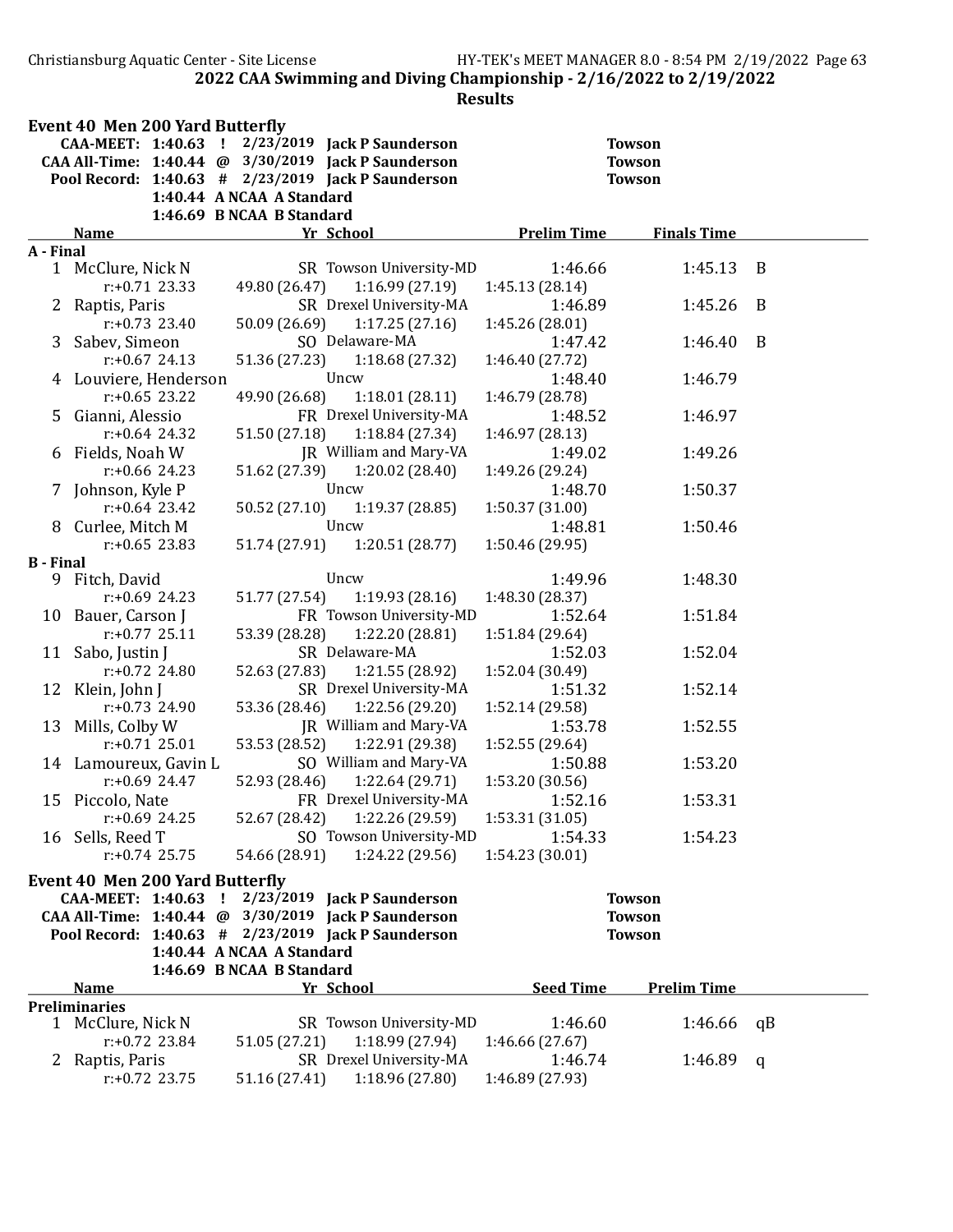| Preliminaries  (Event 40 Men 200 Yard Butterfly)<br>Yr School<br><b>Seed Time</b><br><b>Prelim Time</b><br><b>Name</b><br>3 Sabev, Simeon<br>SO Delaware-MA<br>1:47.67<br>1:47.42<br>$\mathbf{q}$<br>r:+0.69 23.98<br>51.71 (27.73)<br>1:19.50 (27.79)<br>1:47.42 (27.92)<br>Uncw<br>1:48.47<br>4 Louviere, Henderson<br>1:48.40<br>a<br>$r: +0.68$ 23.95<br>51.30 (27.35)<br>1:19.42 (28.12)<br>1:48.40 (28.98)<br>FR Drexel University-MA<br>5 Gianni, Alessio<br>1:47.19<br>1:48.52<br>a<br>r:+0.68 24.92<br>1:20.55(27.87)<br>52.68 (27.76)<br>1:48.52 (27.97)<br>Uncw<br>1:49.14<br>6 Johnson, Kyle P<br>1:48.70<br>q<br>$r: +0.66$ 24.11<br>51.19 (27.08)<br>1:19.46 (28.27)<br>1:48.70 (29.24)<br>Uncw<br>7 Curlee, Mitch M<br>1:49.32<br>1:48.81<br>q<br>r:+0.66 23.98<br>51.41 (27.43)<br>1:19.51(28.10)<br>1:48.81 (29.30)<br>JR William and Mary-VA<br>Fields, Noah W<br>1:50.21<br>1:49.02<br>8<br>a<br>51.54 (27.30)<br>1:19.82 (28.28)<br>$r: +0.65$ 24.24<br>1:49.02 (29.20)<br>Uncw<br>9 Fitch, David<br>1:52.20<br>1:49.96<br>q<br>51.98 (27.85)<br>1:20.96 (28.98)<br>$r: +0.67$ 24.13<br>1:49.96 (29.00)<br>SO William and Mary-VA<br>1:50.88<br>10 Lamoureux, Gavin L<br>1:50.83<br>a<br>1:21.18 (28.84)<br>$r: +0.68$ 24.49<br>52.34 (27.85)<br>1:50.88 (29.70)<br>SR Drexel University-MA<br>1:51.32<br>11 Klein, John J<br>1:54.32<br>a<br>r:+0.72 24.75<br>52.86 (28.11)<br>1:22.21 (29.35)<br>1:51.32 (29.11)<br>SR Delaware-MA<br>1:52.03<br>12 Sabo, Justin J<br>1:52.87<br>q<br>$r: +9.85$ 24.71<br>53.08 (28.37)<br>1:21.63(28.55)<br>1:52.03 (30.40)<br>FR Drexel University-MA<br>13 Piccolo, Nate<br>1:52.16<br>1:53.23<br>a<br>$r: +0.65$ 24.28<br>52.54 (28.26)<br>1:21.75 (29.21)<br>1:52.16 (30.41)<br>FR Towson University-MD<br>14 Bauer, Carson J<br>1:52.64<br>1:53.17<br>a<br>1:22.45 (29.53)<br>$r: +0.71$ 25.01<br>52.92 (27.91)<br>1:52.64 (30.19)<br>JR William and Mary-VA<br>Mills, Colby W<br>1:53.78<br>1:54.35<br>15<br>a<br>53.37 (28.69)<br>1:22.89 (29.52)<br>$r: +0.62$ 24.68<br>1:53.78 (30.89)<br>SO Towson University-MD<br>Sells, Reed T<br>1:54.88<br>1:54.33<br>16<br>q<br>54.56 (29.01)<br>1:23.99 (29.43)<br>1:54.33 (30.34)<br>$r$ :+0.71 25.55<br>17 Dean, Blakely B<br>FR Towson University-MD<br>1:54.48<br>1:53.77<br>53.46 (28.51)<br>1:23.38 (29.92)<br>$r: +0.67$ 24.95<br>1:54.48(31.10) |  |
|-----------------------------------------------------------------------------------------------------------------------------------------------------------------------------------------------------------------------------------------------------------------------------------------------------------------------------------------------------------------------------------------------------------------------------------------------------------------------------------------------------------------------------------------------------------------------------------------------------------------------------------------------------------------------------------------------------------------------------------------------------------------------------------------------------------------------------------------------------------------------------------------------------------------------------------------------------------------------------------------------------------------------------------------------------------------------------------------------------------------------------------------------------------------------------------------------------------------------------------------------------------------------------------------------------------------------------------------------------------------------------------------------------------------------------------------------------------------------------------------------------------------------------------------------------------------------------------------------------------------------------------------------------------------------------------------------------------------------------------------------------------------------------------------------------------------------------------------------------------------------------------------------------------------------------------------------------------------------------------------------------------------------------------------------------------------------------------------------------------------------------------------------------------------------------------------------------------------------------------------------------------------------------------------------------------------------------------------------------------------|--|
|                                                                                                                                                                                                                                                                                                                                                                                                                                                                                                                                                                                                                                                                                                                                                                                                                                                                                                                                                                                                                                                                                                                                                                                                                                                                                                                                                                                                                                                                                                                                                                                                                                                                                                                                                                                                                                                                                                                                                                                                                                                                                                                                                                                                                                                                                                                                                                 |  |
|                                                                                                                                                                                                                                                                                                                                                                                                                                                                                                                                                                                                                                                                                                                                                                                                                                                                                                                                                                                                                                                                                                                                                                                                                                                                                                                                                                                                                                                                                                                                                                                                                                                                                                                                                                                                                                                                                                                                                                                                                                                                                                                                                                                                                                                                                                                                                                 |  |
|                                                                                                                                                                                                                                                                                                                                                                                                                                                                                                                                                                                                                                                                                                                                                                                                                                                                                                                                                                                                                                                                                                                                                                                                                                                                                                                                                                                                                                                                                                                                                                                                                                                                                                                                                                                                                                                                                                                                                                                                                                                                                                                                                                                                                                                                                                                                                                 |  |
|                                                                                                                                                                                                                                                                                                                                                                                                                                                                                                                                                                                                                                                                                                                                                                                                                                                                                                                                                                                                                                                                                                                                                                                                                                                                                                                                                                                                                                                                                                                                                                                                                                                                                                                                                                                                                                                                                                                                                                                                                                                                                                                                                                                                                                                                                                                                                                 |  |
|                                                                                                                                                                                                                                                                                                                                                                                                                                                                                                                                                                                                                                                                                                                                                                                                                                                                                                                                                                                                                                                                                                                                                                                                                                                                                                                                                                                                                                                                                                                                                                                                                                                                                                                                                                                                                                                                                                                                                                                                                                                                                                                                                                                                                                                                                                                                                                 |  |
|                                                                                                                                                                                                                                                                                                                                                                                                                                                                                                                                                                                                                                                                                                                                                                                                                                                                                                                                                                                                                                                                                                                                                                                                                                                                                                                                                                                                                                                                                                                                                                                                                                                                                                                                                                                                                                                                                                                                                                                                                                                                                                                                                                                                                                                                                                                                                                 |  |
|                                                                                                                                                                                                                                                                                                                                                                                                                                                                                                                                                                                                                                                                                                                                                                                                                                                                                                                                                                                                                                                                                                                                                                                                                                                                                                                                                                                                                                                                                                                                                                                                                                                                                                                                                                                                                                                                                                                                                                                                                                                                                                                                                                                                                                                                                                                                                                 |  |
|                                                                                                                                                                                                                                                                                                                                                                                                                                                                                                                                                                                                                                                                                                                                                                                                                                                                                                                                                                                                                                                                                                                                                                                                                                                                                                                                                                                                                                                                                                                                                                                                                                                                                                                                                                                                                                                                                                                                                                                                                                                                                                                                                                                                                                                                                                                                                                 |  |
|                                                                                                                                                                                                                                                                                                                                                                                                                                                                                                                                                                                                                                                                                                                                                                                                                                                                                                                                                                                                                                                                                                                                                                                                                                                                                                                                                                                                                                                                                                                                                                                                                                                                                                                                                                                                                                                                                                                                                                                                                                                                                                                                                                                                                                                                                                                                                                 |  |
|                                                                                                                                                                                                                                                                                                                                                                                                                                                                                                                                                                                                                                                                                                                                                                                                                                                                                                                                                                                                                                                                                                                                                                                                                                                                                                                                                                                                                                                                                                                                                                                                                                                                                                                                                                                                                                                                                                                                                                                                                                                                                                                                                                                                                                                                                                                                                                 |  |
|                                                                                                                                                                                                                                                                                                                                                                                                                                                                                                                                                                                                                                                                                                                                                                                                                                                                                                                                                                                                                                                                                                                                                                                                                                                                                                                                                                                                                                                                                                                                                                                                                                                                                                                                                                                                                                                                                                                                                                                                                                                                                                                                                                                                                                                                                                                                                                 |  |
|                                                                                                                                                                                                                                                                                                                                                                                                                                                                                                                                                                                                                                                                                                                                                                                                                                                                                                                                                                                                                                                                                                                                                                                                                                                                                                                                                                                                                                                                                                                                                                                                                                                                                                                                                                                                                                                                                                                                                                                                                                                                                                                                                                                                                                                                                                                                                                 |  |
|                                                                                                                                                                                                                                                                                                                                                                                                                                                                                                                                                                                                                                                                                                                                                                                                                                                                                                                                                                                                                                                                                                                                                                                                                                                                                                                                                                                                                                                                                                                                                                                                                                                                                                                                                                                                                                                                                                                                                                                                                                                                                                                                                                                                                                                                                                                                                                 |  |
|                                                                                                                                                                                                                                                                                                                                                                                                                                                                                                                                                                                                                                                                                                                                                                                                                                                                                                                                                                                                                                                                                                                                                                                                                                                                                                                                                                                                                                                                                                                                                                                                                                                                                                                                                                                                                                                                                                                                                                                                                                                                                                                                                                                                                                                                                                                                                                 |  |
|                                                                                                                                                                                                                                                                                                                                                                                                                                                                                                                                                                                                                                                                                                                                                                                                                                                                                                                                                                                                                                                                                                                                                                                                                                                                                                                                                                                                                                                                                                                                                                                                                                                                                                                                                                                                                                                                                                                                                                                                                                                                                                                                                                                                                                                                                                                                                                 |  |
|                                                                                                                                                                                                                                                                                                                                                                                                                                                                                                                                                                                                                                                                                                                                                                                                                                                                                                                                                                                                                                                                                                                                                                                                                                                                                                                                                                                                                                                                                                                                                                                                                                                                                                                                                                                                                                                                                                                                                                                                                                                                                                                                                                                                                                                                                                                                                                 |  |
|                                                                                                                                                                                                                                                                                                                                                                                                                                                                                                                                                                                                                                                                                                                                                                                                                                                                                                                                                                                                                                                                                                                                                                                                                                                                                                                                                                                                                                                                                                                                                                                                                                                                                                                                                                                                                                                                                                                                                                                                                                                                                                                                                                                                                                                                                                                                                                 |  |
|                                                                                                                                                                                                                                                                                                                                                                                                                                                                                                                                                                                                                                                                                                                                                                                                                                                                                                                                                                                                                                                                                                                                                                                                                                                                                                                                                                                                                                                                                                                                                                                                                                                                                                                                                                                                                                                                                                                                                                                                                                                                                                                                                                                                                                                                                                                                                                 |  |
|                                                                                                                                                                                                                                                                                                                                                                                                                                                                                                                                                                                                                                                                                                                                                                                                                                                                                                                                                                                                                                                                                                                                                                                                                                                                                                                                                                                                                                                                                                                                                                                                                                                                                                                                                                                                                                                                                                                                                                                                                                                                                                                                                                                                                                                                                                                                                                 |  |
|                                                                                                                                                                                                                                                                                                                                                                                                                                                                                                                                                                                                                                                                                                                                                                                                                                                                                                                                                                                                                                                                                                                                                                                                                                                                                                                                                                                                                                                                                                                                                                                                                                                                                                                                                                                                                                                                                                                                                                                                                                                                                                                                                                                                                                                                                                                                                                 |  |
|                                                                                                                                                                                                                                                                                                                                                                                                                                                                                                                                                                                                                                                                                                                                                                                                                                                                                                                                                                                                                                                                                                                                                                                                                                                                                                                                                                                                                                                                                                                                                                                                                                                                                                                                                                                                                                                                                                                                                                                                                                                                                                                                                                                                                                                                                                                                                                 |  |
|                                                                                                                                                                                                                                                                                                                                                                                                                                                                                                                                                                                                                                                                                                                                                                                                                                                                                                                                                                                                                                                                                                                                                                                                                                                                                                                                                                                                                                                                                                                                                                                                                                                                                                                                                                                                                                                                                                                                                                                                                                                                                                                                                                                                                                                                                                                                                                 |  |
|                                                                                                                                                                                                                                                                                                                                                                                                                                                                                                                                                                                                                                                                                                                                                                                                                                                                                                                                                                                                                                                                                                                                                                                                                                                                                                                                                                                                                                                                                                                                                                                                                                                                                                                                                                                                                                                                                                                                                                                                                                                                                                                                                                                                                                                                                                                                                                 |  |
|                                                                                                                                                                                                                                                                                                                                                                                                                                                                                                                                                                                                                                                                                                                                                                                                                                                                                                                                                                                                                                                                                                                                                                                                                                                                                                                                                                                                                                                                                                                                                                                                                                                                                                                                                                                                                                                                                                                                                                                                                                                                                                                                                                                                                                                                                                                                                                 |  |
|                                                                                                                                                                                                                                                                                                                                                                                                                                                                                                                                                                                                                                                                                                                                                                                                                                                                                                                                                                                                                                                                                                                                                                                                                                                                                                                                                                                                                                                                                                                                                                                                                                                                                                                                                                                                                                                                                                                                                                                                                                                                                                                                                                                                                                                                                                                                                                 |  |
|                                                                                                                                                                                                                                                                                                                                                                                                                                                                                                                                                                                                                                                                                                                                                                                                                                                                                                                                                                                                                                                                                                                                                                                                                                                                                                                                                                                                                                                                                                                                                                                                                                                                                                                                                                                                                                                                                                                                                                                                                                                                                                                                                                                                                                                                                                                                                                 |  |
|                                                                                                                                                                                                                                                                                                                                                                                                                                                                                                                                                                                                                                                                                                                                                                                                                                                                                                                                                                                                                                                                                                                                                                                                                                                                                                                                                                                                                                                                                                                                                                                                                                                                                                                                                                                                                                                                                                                                                                                                                                                                                                                                                                                                                                                                                                                                                                 |  |
|                                                                                                                                                                                                                                                                                                                                                                                                                                                                                                                                                                                                                                                                                                                                                                                                                                                                                                                                                                                                                                                                                                                                                                                                                                                                                                                                                                                                                                                                                                                                                                                                                                                                                                                                                                                                                                                                                                                                                                                                                                                                                                                                                                                                                                                                                                                                                                 |  |
|                                                                                                                                                                                                                                                                                                                                                                                                                                                                                                                                                                                                                                                                                                                                                                                                                                                                                                                                                                                                                                                                                                                                                                                                                                                                                                                                                                                                                                                                                                                                                                                                                                                                                                                                                                                                                                                                                                                                                                                                                                                                                                                                                                                                                                                                                                                                                                 |  |
|                                                                                                                                                                                                                                                                                                                                                                                                                                                                                                                                                                                                                                                                                                                                                                                                                                                                                                                                                                                                                                                                                                                                                                                                                                                                                                                                                                                                                                                                                                                                                                                                                                                                                                                                                                                                                                                                                                                                                                                                                                                                                                                                                                                                                                                                                                                                                                 |  |
|                                                                                                                                                                                                                                                                                                                                                                                                                                                                                                                                                                                                                                                                                                                                                                                                                                                                                                                                                                                                                                                                                                                                                                                                                                                                                                                                                                                                                                                                                                                                                                                                                                                                                                                                                                                                                                                                                                                                                                                                                                                                                                                                                                                                                                                                                                                                                                 |  |
| JR Drexel University-MA<br>18 Resweber, Will<br>1:56.12<br>1:57.80                                                                                                                                                                                                                                                                                                                                                                                                                                                                                                                                                                                                                                                                                                                                                                                                                                                                                                                                                                                                                                                                                                                                                                                                                                                                                                                                                                                                                                                                                                                                                                                                                                                                                                                                                                                                                                                                                                                                                                                                                                                                                                                                                                                                                                                                                              |  |
| $r: +0.67$ 25.21<br>54.63 (29.42)<br>1:25.10 (30.47)<br>1:56.12 (31.02)                                                                                                                                                                                                                                                                                                                                                                                                                                                                                                                                                                                                                                                                                                                                                                                                                                                                                                                                                                                                                                                                                                                                                                                                                                                                                                                                                                                                                                                                                                                                                                                                                                                                                                                                                                                                                                                                                                                                                                                                                                                                                                                                                                                                                                                                                         |  |
| IR Drexel University-MA<br><b>NT</b><br>1:58.64<br>Gruner, Ryan J<br>19                                                                                                                                                                                                                                                                                                                                                                                                                                                                                                                                                                                                                                                                                                                                                                                                                                                                                                                                                                                                                                                                                                                                                                                                                                                                                                                                                                                                                                                                                                                                                                                                                                                                                                                                                                                                                                                                                                                                                                                                                                                                                                                                                                                                                                                                                         |  |
| 53.94 (28.90)<br>1:25.19 (31.25)<br>$r: +0.65$ 25.04<br>1:58.64 (33.45)                                                                                                                                                                                                                                                                                                                                                                                                                                                                                                                                                                                                                                                                                                                                                                                                                                                                                                                                                                                                                                                                                                                                                                                                                                                                                                                                                                                                                                                                                                                                                                                                                                                                                                                                                                                                                                                                                                                                                                                                                                                                                                                                                                                                                                                                                         |  |
|                                                                                                                                                                                                                                                                                                                                                                                                                                                                                                                                                                                                                                                                                                                                                                                                                                                                                                                                                                                                                                                                                                                                                                                                                                                                                                                                                                                                                                                                                                                                                                                                                                                                                                                                                                                                                                                                                                                                                                                                                                                                                                                                                                                                                                                                                                                                                                 |  |
| <b>Event 41 Women 1 mtr Diving</b>                                                                                                                                                                                                                                                                                                                                                                                                                                                                                                                                                                                                                                                                                                                                                                                                                                                                                                                                                                                                                                                                                                                                                                                                                                                                                                                                                                                                                                                                                                                                                                                                                                                                                                                                                                                                                                                                                                                                                                                                                                                                                                                                                                                                                                                                                                                              |  |
| 363.35 ! 2/27/2009 Kate Hanes<br><b>Drexel</b><br><b>CAA-MEET:</b><br>363.35 @ 2/27/2009 Kate Hanes                                                                                                                                                                                                                                                                                                                                                                                                                                                                                                                                                                                                                                                                                                                                                                                                                                                                                                                                                                                                                                                                                                                                                                                                                                                                                                                                                                                                                                                                                                                                                                                                                                                                                                                                                                                                                                                                                                                                                                                                                                                                                                                                                                                                                                                             |  |
| <b>CAA All-Time:</b><br><b>Drexel</b><br>348.90 # 2/16/2012 Kaylee Arnett<br><b>VT</b>                                                                                                                                                                                                                                                                                                                                                                                                                                                                                                                                                                                                                                                                                                                                                                                                                                                                                                                                                                                                                                                                                                                                                                                                                                                                                                                                                                                                                                                                                                                                                                                                                                                                                                                                                                                                                                                                                                                                                                                                                                                                                                                                                                                                                                                                          |  |
| Pool Record:<br>265.00 A NCAA A Standard                                                                                                                                                                                                                                                                                                                                                                                                                                                                                                                                                                                                                                                                                                                                                                                                                                                                                                                                                                                                                                                                                                                                                                                                                                                                                                                                                                                                                                                                                                                                                                                                                                                                                                                                                                                                                                                                                                                                                                                                                                                                                                                                                                                                                                                                                                                        |  |
| Yr School<br><b>Prelim Score</b><br><b>Finals Score</b><br><b>Name</b>                                                                                                                                                                                                                                                                                                                                                                                                                                                                                                                                                                                                                                                                                                                                                                                                                                                                                                                                                                                                                                                                                                                                                                                                                                                                                                                                                                                                                                                                                                                                                                                                                                                                                                                                                                                                                                                                                                                                                                                                                                                                                                                                                                                                                                                                                          |  |
| A - Final                                                                                                                                                                                                                                                                                                                                                                                                                                                                                                                                                                                                                                                                                                                                                                                                                                                                                                                                                                                                                                                                                                                                                                                                                                                                                                                                                                                                                                                                                                                                                                                                                                                                                                                                                                                                                                                                                                                                                                                                                                                                                                                                                                                                                                                                                                                                                       |  |
| Uncw<br>1 Klausen, Courtney<br>276.90<br>276.40<br>A                                                                                                                                                                                                                                                                                                                                                                                                                                                                                                                                                                                                                                                                                                                                                                                                                                                                                                                                                                                                                                                                                                                                                                                                                                                                                                                                                                                                                                                                                                                                                                                                                                                                                                                                                                                                                                                                                                                                                                                                                                                                                                                                                                                                                                                                                                            |  |
| Uncw<br>Church, Tatum<br>265.85<br>2<br>244.50<br>A                                                                                                                                                                                                                                                                                                                                                                                                                                                                                                                                                                                                                                                                                                                                                                                                                                                                                                                                                                                                                                                                                                                                                                                                                                                                                                                                                                                                                                                                                                                                                                                                                                                                                                                                                                                                                                                                                                                                                                                                                                                                                                                                                                                                                                                                                                             |  |
| Murphy, Kiki<br>FR Northeastern University-NE<br>3<br>251.00<br>265.30<br>A                                                                                                                                                                                                                                                                                                                                                                                                                                                                                                                                                                                                                                                                                                                                                                                                                                                                                                                                                                                                                                                                                                                                                                                                                                                                                                                                                                                                                                                                                                                                                                                                                                                                                                                                                                                                                                                                                                                                                                                                                                                                                                                                                                                                                                                                                     |  |
| SO Towson University-MD<br>Largay, Alyssa<br>254.70<br>253.60<br>4                                                                                                                                                                                                                                                                                                                                                                                                                                                                                                                                                                                                                                                                                                                                                                                                                                                                                                                                                                                                                                                                                                                                                                                                                                                                                                                                                                                                                                                                                                                                                                                                                                                                                                                                                                                                                                                                                                                                                                                                                                                                                                                                                                                                                                                                                              |  |
| SO Delaware-MA<br>Servas, Julia G<br>252.90<br>253.30<br>5                                                                                                                                                                                                                                                                                                                                                                                                                                                                                                                                                                                                                                                                                                                                                                                                                                                                                                                                                                                                                                                                                                                                                                                                                                                                                                                                                                                                                                                                                                                                                                                                                                                                                                                                                                                                                                                                                                                                                                                                                                                                                                                                                                                                                                                                                                      |  |
| SR Drexel University-MA                                                                                                                                                                                                                                                                                                                                                                                                                                                                                                                                                                                                                                                                                                                                                                                                                                                                                                                                                                                                                                                                                                                                                                                                                                                                                                                                                                                                                                                                                                                                                                                                                                                                                                                                                                                                                                                                                                                                                                                                                                                                                                                                                                                                                                                                                                                                         |  |
| Demaree, Becca<br>230.80<br>245.55<br>6<br>SO Delaware-MA                                                                                                                                                                                                                                                                                                                                                                                                                                                                                                                                                                                                                                                                                                                                                                                                                                                                                                                                                                                                                                                                                                                                                                                                                                                                                                                                                                                                                                                                                                                                                                                                                                                                                                                                                                                                                                                                                                                                                                                                                                                                                                                                                                                                                                                                                                       |  |
| 7<br>Drazek, Ella J<br>235.55<br>219.30                                                                                                                                                                                                                                                                                                                                                                                                                                                                                                                                                                                                                                                                                                                                                                                                                                                                                                                                                                                                                                                                                                                                                                                                                                                                                                                                                                                                                                                                                                                                                                                                                                                                                                                                                                                                                                                                                                                                                                                                                                                                                                                                                                                                                                                                                                                         |  |
| SO Delaware-MA<br>O'Sullivan, Rowan F<br>240.85<br>214.30<br>8<br><b>B</b> - Final                                                                                                                                                                                                                                                                                                                                                                                                                                                                                                                                                                                                                                                                                                                                                                                                                                                                                                                                                                                                                                                                                                                                                                                                                                                                                                                                                                                                                                                                                                                                                                                                                                                                                                                                                                                                                                                                                                                                                                                                                                                                                                                                                                                                                                                                              |  |
| SR Towson University-MD<br>230.10<br>261.85<br>Coleman, Tina<br>9                                                                                                                                                                                                                                                                                                                                                                                                                                                                                                                                                                                                                                                                                                                                                                                                                                                                                                                                                                                                                                                                                                                                                                                                                                                                                                                                                                                                                                                                                                                                                                                                                                                                                                                                                                                                                                                                                                                                                                                                                                                                                                                                                                                                                                                                                               |  |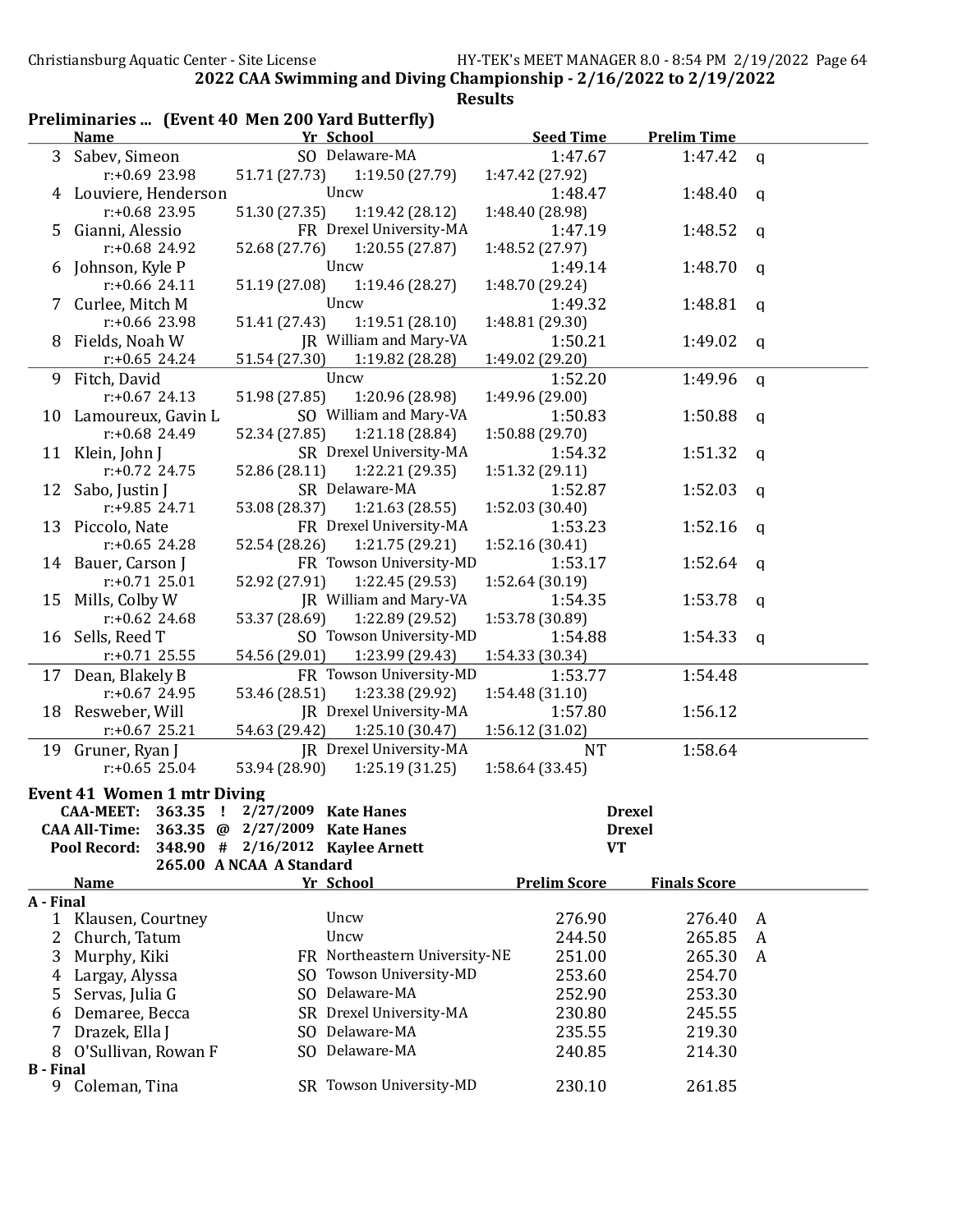|                | B - Final  (Event 41 Women 1 mtr Diving)   |           |                                  |                     |                     |               |
|----------------|--------------------------------------------|-----------|----------------------------------|---------------------|---------------------|---------------|
|                | <b>Name</b>                                |           | Yr School                        | <b>Prelim Score</b> | <b>Finals Score</b> |               |
| 10             | Meschisen, Lizzie                          |           | SO Northeastern University-NE    | 222.30              | 244.85              |               |
|                | 11 O'Sullivan, Lauren                      |           | JR Northeastern University-NE    | 224.40              | 239.55              |               |
| 12             | O'Leary, Abby M                            |           | FR Towson University-MD          | 205.80              | 236.60              |               |
| 13             | Sinicropi, Ashley M                        |           | JR Towson University-MD          | 212.25              | 223.35              |               |
| 14             | DiGaetano, Sarah                           |           | SR Towson University-MD          | 229.55              | 218.35              |               |
| 15             | Campbell, Jordan A                         |           | SO Delaware-MA                   | 220.05              | 217.60              |               |
| 16             | McNall, Trinity                            |           | Uncw                             | 214.80              | 214.55              |               |
|                | <b>Event 41 Women 1 mtr Diving</b>         |           |                                  |                     |                     |               |
|                | <b>CAA-MEET:</b><br>363.35<br>- !          | 2/27/2009 | <b>Kate Hanes</b>                |                     | <b>Drexel</b>       |               |
|                | <b>CAA All-Time:</b><br>363.35 @ 2/27/2009 |           | <b>Kate Hanes</b>                |                     | <b>Drexel</b>       |               |
|                | <b>Pool Record:</b>                        |           | 348.90 # 2/16/2012 Kaylee Arnett | <b>VT</b>           |                     |               |
|                | 265.00 A NCAA A Standard                   |           |                                  |                     |                     |               |
|                | <b>Name</b>                                |           | Yr School                        |                     | <b>Prelim Score</b> |               |
|                | <b>Preliminaries</b>                       |           |                                  |                     |                     |               |
| 1              | Klausen, Courtney                          |           | Uncw                             | <b>NP</b>           | 276.90              | qA            |
| 2              | Largay, Alyssa                             |           | SO Towson University-MD          | 284.39              | 253.60              | q             |
| 3              | Servas, Julia G                            |           | SO Delaware-MA                   | 280.05              | 252.90              | $\mathfrak q$ |
| $\overline{4}$ | Murphy, Kiki                               |           | FR Northeastern University-NE    | 312.45              | 251.00              | $\mathbf q$   |
| 5              | Church, Tatum                              |           | Uncw                             | <b>NP</b>           | 244.50              | q             |
| 6              | O'Sullivan, Rowan F                        |           | SO Delaware-MA                   | 249.60              | 240.85              | q             |
| 7              | Drazek, Ella J                             |           | SO Delaware-MA                   | 250.35              | 235.55              | q             |
| 8              | Demaree, Becca                             |           | SR Drexel University-MA          | 268.95              | 230.80              | q             |
| 9              | Coleman, Tina                              |           | SR Towson University-MD          | 269.32              | 230.10              | q             |
| 10             | DiGaetano, Sarah                           |           | SR Towson University-MD          | 271.28              | 229.55              | q             |
|                | 11 O'Sullivan, Lauren                      |           | JR Northeastern University-NE    | 268.40              | 224.40              | $\mathfrak q$ |
| 12             | Meschisen, Lizzie                          |           | SO Northeastern University-NE    | 274.35              | 222.30              | $\mathsf{q}$  |
| 13             | Campbell, Jordan A                         |           | SO Delaware-MA                   | 237.15              | 220.05              | q             |
| 14             | McNall, Trinity                            |           | Uncw                             | <b>NP</b>           | 214.80              | $\mathbf q$   |
| 15             | Sinicropi, Ashley M                        |           | JR Towson University-MD          | 245.55              | 212.25              | q             |
| 16             | O'Leary, Abby M                            |           | FR Towson University-MD          | 245.01              | 205.80              | $\mathsf{q}$  |
| 17             | Hochstetler, Cora G                        |           | SO Drexel University-MA          | 226.23              | 203.10              |               |
| 18             | Beutel, Hayley N                           |           | SO Towson University-MD          | 226.43              | 202.60              |               |
| 19             | Morrison, Elly W                           |           | SR Northeastern University-NE    | 259.70              | 200.45              |               |
| 20             | Caputo, Katie                              |           | JR Drexel University-MA          | 246.30              | 197.25              |               |
| 21             | Chambers, Izzy                             |           | FR Northeastern University-NE    | 242.50              | 192.40              |               |
| 22             | Jordan, Hannah                             |           | SR Drexel University-MA          | 237.90              | 186.00              |               |
| 23             | Murphy, Emily A                            |           | Northeastern University-NE       | 246.15              | 179.00              |               |
| 24             | Leroux, Mauri L                            |           | FR Delaware-MA                   | 219.10              | 164.30              |               |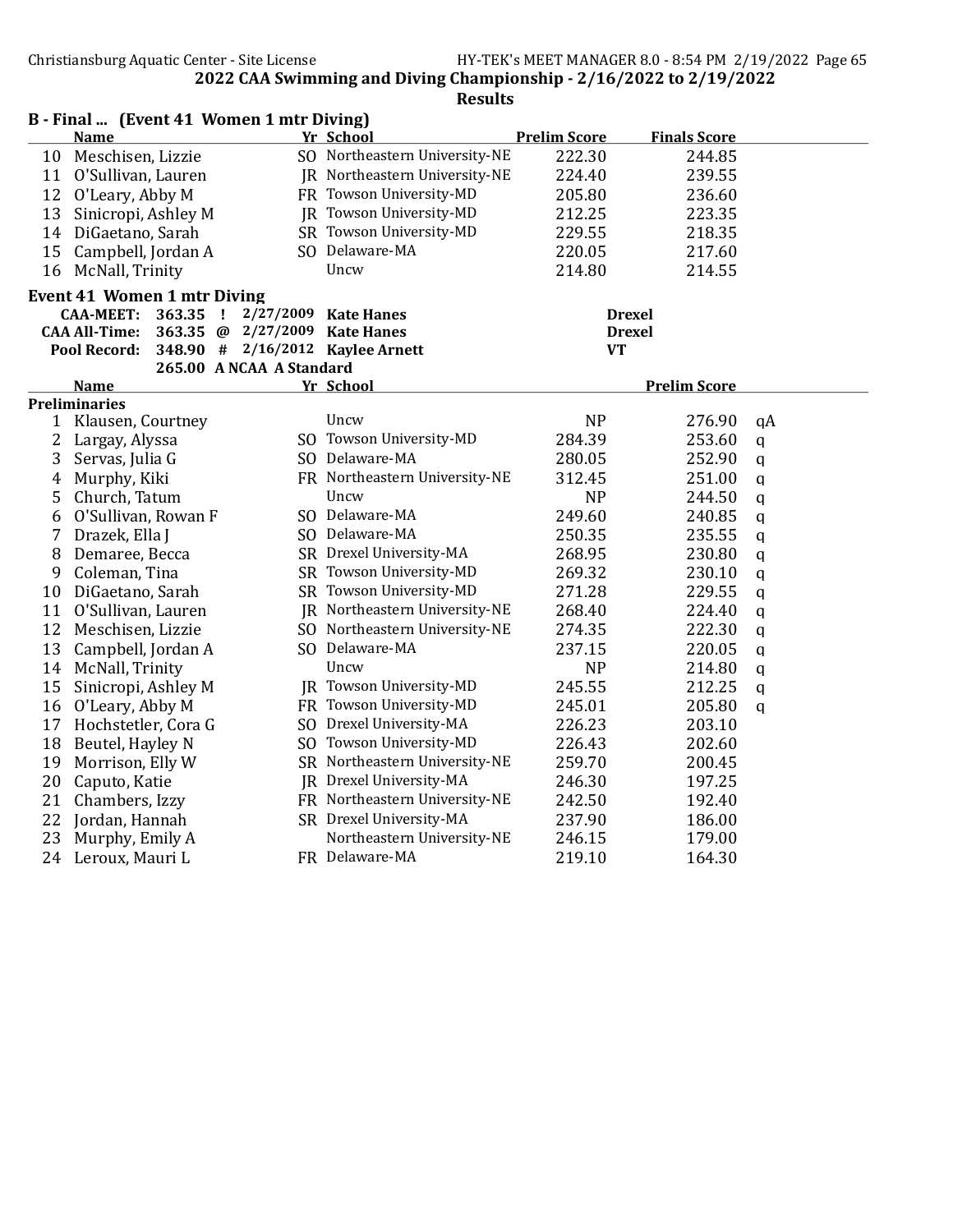2022 CAA Swimming and Diving Championship - 2/16/2022 to 2/19/2022 **Results** Event 43 Women 400 Yard Freestyle Relay CAA-MEET: 3:20.45 ! 2/28/2015 James Madison JMU C.Czulada, K.Zielinski, Q.MacMillan, S.Gingher CAA All-Time: 3:20.45 @ 2/28/2015 James Madison JMU C.Czulada, K.Zielinski, Q.MacMillan,S.Gingher Pool Record: 3:15.25 # 2022 Virginia Tech VT Shackelfor, Bentz, Landon, Gyorgy 3:14.61 A NCAA A Standard 3:16.35 B NCAA B Standard Team **The Relay Seed Time** Finals Time 1 Drexel University-MA A 3:22.28 3:21.64 1) Nasedkina, Lera SR 2) r:0.05 Palochik, Victoria SR3) r:0.34 Powell, Paige SR 4) r:0.03 Gravereaux, Chelsea r:+0.70 24.02 51.31 (51.31) 1:15.31 (24.00) 1:41.85 (50.54) 2:05.78 (23.93) 2:32.21 (50.36) 2:55.57 (23.36) 3:21.64 (49.43) 2 William and Mary-VA  $A$  A 3:22.59 3:21.89 1) Stevenson, Katie C JR 2) r:0.46 Cundiff, Missy SR 3) r:0.50 Intihar, Elizabeth JR 4) r:0.40 Kenna, Anna SR r:+0.70 23.83 49.72 (49.72) 1:13.68 (23.96) 1:40.75 (51.03) 2:05.30 (24.55) 2:31.82 (51.07) 2:55.43 (23.61) 3:21.89 (50.07) 3 Delaware-MA A 3:23.30 3:22.82 1) Dobrzykowski, Natalie E JR2) r:0.22 Mitchell, Aislinn SO 3) r:0.37 Lyra, Anthi FR 4) r:0.42 Selling, Mira JR r:+0.71 24.60 51.12 (51.12) 1:15.66 (24.54) 1:42.92 (51.80) 2:06.97 (24.05) 2:33.53 (50.61) 2:49.27 (15.74) 3:22.82 (49.29) 4 Towson University-MD A 3:25.37 3:23.17 1) Enriquez, Ava E JR 2) r:0.21 Ritter, Hailey JR 3) r:0.35 Nunez, Katie JR 4) r:0.30 Schulz, Parker JR r:+0.68 24.69 51.27 (51.27) 1:15.33 (24.06) 1:42.53 (51.26) 2:06.20 (23.67) 2:32.70 (50.17) 2:56.82 (24.12) 3:23.17 (50.47) 5 Northeastern University-NE A 3:26.67 3:25.63 1) Seward, Hannah M FR 2) r:0.19 Cooley, Emily FR 3) r:0.33 Pelletier, Nikita SO 4) r:0.29 Koo, Jamie SO r:+0.68 24.85 52.10 (52.10) 1:16.26 (24.16) 1:43.11 (51.01) 2:07.27 (24.16) 2:34.74 (51.63) 2:58.74 (24.00) 3:25.63 (50.89) 6 Uncw 6 A 3:26.26 3:25.96 1) Olson, Sarah K 2) r:0.54 Niebel, Tink 3) r:0.47 Knisely, Brooke 4) r:0.28 Kondratick, Morgan r:+0.71 24.27 50.73 (50.73) 1:15.34 (24.61) 1:42.46 (51.73) 2:06.99 (24.53) 2:33.92 (51.46) 2:58.24 (24.32) 3:25.96 (52.04) Event 44 Men 400 Yard Freestyle Relay CAA-MEET: 2:54.07 ! 2/22/2020 William and Mary W&M C Wright, C. Pfuhl, J. Doherty, I. Thompson CAA All-Time: 2:54.07 @ 2/22/2020 William and Mary W&M C. Wright, C. Pfuhl, J. Doherty, I. Thompson Pool Record: 2:49.66 # 2022 Virginia Tech VT Ramadan, Coll Marti, Dominguez, Ivanov 2:50.99 A NCAA A Standard 2:52.46 B NCAA B Standard Team Relay Relay Seed Time Finals Time 1 Towson University-MD A 2:58.90 2:54.80 1) Benzing, Brian J SO 2) r:0.30 Fazio, Michael JR 3) r:0.24 Schwar, Luke SO 4) r:0.28 Baldino, Ryan SR r:+0.68 21.49 44.30 (44.30) 1:04.54 (20.24) 1:27.51 (43.21) 1:48.13 (20.62) 2:11.21 (43.70) 2:31.81 (20.60) 2:54.80 (43.59) 2 Uncw A 3:00.08 2:56.90 1) Duracinsky, Jacob A 2) r:0.27 Crompton-English, E3) r:0.30 Louviere, Henderson4) r:0.31 Lowe, Kenneth r:+0.71 21.61 44.64 (44.64) 1:05.50 (20.86) 1:29.18 (44.54) 1:49.73 (20.55) 2:13.12 (43.94) 2:33.69 (20.57) 2:56.90 (43.78)

Christiansburg Aquatic Center - Site License HY-TEK's MEET MANAGER 8.0 - 8:54 PM 2/19/2022 Page 66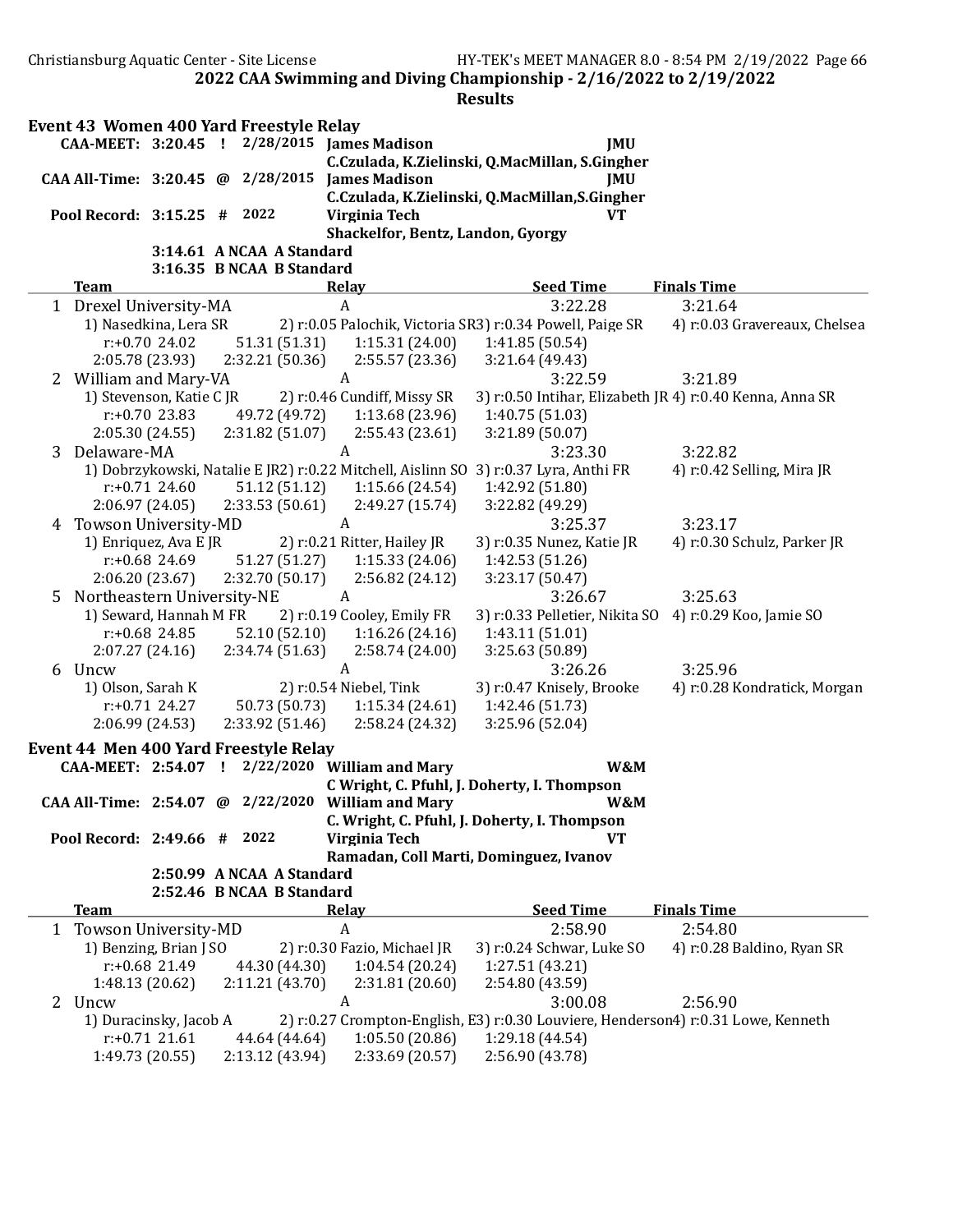| <b>Team</b><br><b>Seed Time</b><br><b>Finals Time</b><br>Relay<br>3 Delaware-MA<br>3:00.34<br>2:57.73<br>A<br>2) r:0.32 Vasquez, Miguel JR 3) r:0.38 Sabev, Toni FR<br>1) Polino, Ryan J JR<br>4) r:0.31 Rautzhan, Luke FR<br>$r: +0.68$ 21.45<br>44.75 (44.75)<br>1:05.87(21.12)<br>1:29.30 (44.55)<br>1:50.27 (20.97)<br>2:13.30(44.00)<br>2:34.50 (21.20)<br>2:57.73 (44.43)<br>4 Drexel University-MA<br>A<br>3:01.65<br>2:58.62<br>1) Gianni, Alessio FR<br>2) r:0.19 Karnik, Kacper FR<br>3) r:0.15 Spear, Kevin SR<br>4) r:-0.03 Scully, John SR<br>$r: +0.63$ 21.50<br>44.57 (44.57)<br>1:05.58(21.01)<br>1:29.30 (44.73)<br>1:50.37(21.07)<br>2:13.80(44.50)<br>2:34.79 (20.99)<br>2:58.62 (44.82)<br>A<br>5 William and Mary-VA<br>3:02.38<br>3:01.91<br>1) Hertweck, Graham E SR<br>2) r:0.22 O'Hara, John JR<br>3) r:0.37 Lamoureux, Gavin S(4) r:0.33 Miller, Owen JR<br>$r: +0.72$ 21.23<br>44.91 (44.91)<br>1:05.77(20.86)<br>1:29.37 (44.46)<br>3:01.91 (46.18)<br>1:50.95 (21.58)<br>2:15.73(46.36)<br>2:37.41 (21.68)<br>Event 112 Men 50 Yard Freestyle Time Trial<br>19.57 ! 2/21/2019 Colin J Wright<br><b>CAA-MEET:</b><br>W&M<br><b>CAA All-Time:</b><br>19.57 @ 2/21/2019 Colin J Wright<br>W&M<br>19.11 # 11/20/2014 Kristian Gkolomeev<br><b>Pool Record:</b><br>Alabama<br>18.96 A NCAA A Standard<br>19.96 B NCAA B Standard<br><b>Name</b><br><b>Seed Time</b><br><b>Finals Time</b><br>Yr School<br>- Time Trial<br>SO William and Mary-VA<br><b>NT</b><br>1 Lamoureux, Gavin L<br>21.09<br>$r: +0.66$<br>SO William and Mary-VA<br>Codding, Kent K<br><b>NT</b><br>21.43<br>2<br>$r: +0.73$<br>SR William and Mary-VA<br>3 Galbraith, Jack A<br><b>NT</b><br>21.62<br>$r: +5.26$<br>Event 126 Men 100 Yard Backstroke Time Trial<br><b>CAA-MEET:</b><br>46.90 ! 2/27/2015 Timothy Ware<br><b>Delaware</b><br><b>CAA All-Time:</b><br>46.90 @ 2/27/2015 Tim Ware<br><b>Delaware</b><br>$45.51$ # $2/1/2020$<br><b>Pool Record:</b><br><b>Coleman M Stewart</b><br><b>NC State</b><br>44.94 A NCAA A Standard<br>47.77 B NCAA B Standard |
|-----------------------------------------------------------------------------------------------------------------------------------------------------------------------------------------------------------------------------------------------------------------------------------------------------------------------------------------------------------------------------------------------------------------------------------------------------------------------------------------------------------------------------------------------------------------------------------------------------------------------------------------------------------------------------------------------------------------------------------------------------------------------------------------------------------------------------------------------------------------------------------------------------------------------------------------------------------------------------------------------------------------------------------------------------------------------------------------------------------------------------------------------------------------------------------------------------------------------------------------------------------------------------------------------------------------------------------------------------------------------------------------------------------------------------------------------------------------------------------------------------------------------------------------------------------------------------------------------------------------------------------------------------------------------------------------------------------------------------------------------------------------------------------------------------------------------------------------------------------------------------------------------------------------------------------------------------------------------------------------------------------------------------------------------------------------------|
|                                                                                                                                                                                                                                                                                                                                                                                                                                                                                                                                                                                                                                                                                                                                                                                                                                                                                                                                                                                                                                                                                                                                                                                                                                                                                                                                                                                                                                                                                                                                                                                                                                                                                                                                                                                                                                                                                                                                                                                                                                                                       |
|                                                                                                                                                                                                                                                                                                                                                                                                                                                                                                                                                                                                                                                                                                                                                                                                                                                                                                                                                                                                                                                                                                                                                                                                                                                                                                                                                                                                                                                                                                                                                                                                                                                                                                                                                                                                                                                                                                                                                                                                                                                                       |
|                                                                                                                                                                                                                                                                                                                                                                                                                                                                                                                                                                                                                                                                                                                                                                                                                                                                                                                                                                                                                                                                                                                                                                                                                                                                                                                                                                                                                                                                                                                                                                                                                                                                                                                                                                                                                                                                                                                                                                                                                                                                       |
|                                                                                                                                                                                                                                                                                                                                                                                                                                                                                                                                                                                                                                                                                                                                                                                                                                                                                                                                                                                                                                                                                                                                                                                                                                                                                                                                                                                                                                                                                                                                                                                                                                                                                                                                                                                                                                                                                                                                                                                                                                                                       |
|                                                                                                                                                                                                                                                                                                                                                                                                                                                                                                                                                                                                                                                                                                                                                                                                                                                                                                                                                                                                                                                                                                                                                                                                                                                                                                                                                                                                                                                                                                                                                                                                                                                                                                                                                                                                                                                                                                                                                                                                                                                                       |
|                                                                                                                                                                                                                                                                                                                                                                                                                                                                                                                                                                                                                                                                                                                                                                                                                                                                                                                                                                                                                                                                                                                                                                                                                                                                                                                                                                                                                                                                                                                                                                                                                                                                                                                                                                                                                                                                                                                                                                                                                                                                       |
|                                                                                                                                                                                                                                                                                                                                                                                                                                                                                                                                                                                                                                                                                                                                                                                                                                                                                                                                                                                                                                                                                                                                                                                                                                                                                                                                                                                                                                                                                                                                                                                                                                                                                                                                                                                                                                                                                                                                                                                                                                                                       |
|                                                                                                                                                                                                                                                                                                                                                                                                                                                                                                                                                                                                                                                                                                                                                                                                                                                                                                                                                                                                                                                                                                                                                                                                                                                                                                                                                                                                                                                                                                                                                                                                                                                                                                                                                                                                                                                                                                                                                                                                                                                                       |
|                                                                                                                                                                                                                                                                                                                                                                                                                                                                                                                                                                                                                                                                                                                                                                                                                                                                                                                                                                                                                                                                                                                                                                                                                                                                                                                                                                                                                                                                                                                                                                                                                                                                                                                                                                                                                                                                                                                                                                                                                                                                       |
|                                                                                                                                                                                                                                                                                                                                                                                                                                                                                                                                                                                                                                                                                                                                                                                                                                                                                                                                                                                                                                                                                                                                                                                                                                                                                                                                                                                                                                                                                                                                                                                                                                                                                                                                                                                                                                                                                                                                                                                                                                                                       |
|                                                                                                                                                                                                                                                                                                                                                                                                                                                                                                                                                                                                                                                                                                                                                                                                                                                                                                                                                                                                                                                                                                                                                                                                                                                                                                                                                                                                                                                                                                                                                                                                                                                                                                                                                                                                                                                                                                                                                                                                                                                                       |
|                                                                                                                                                                                                                                                                                                                                                                                                                                                                                                                                                                                                                                                                                                                                                                                                                                                                                                                                                                                                                                                                                                                                                                                                                                                                                                                                                                                                                                                                                                                                                                                                                                                                                                                                                                                                                                                                                                                                                                                                                                                                       |
|                                                                                                                                                                                                                                                                                                                                                                                                                                                                                                                                                                                                                                                                                                                                                                                                                                                                                                                                                                                                                                                                                                                                                                                                                                                                                                                                                                                                                                                                                                                                                                                                                                                                                                                                                                                                                                                                                                                                                                                                                                                                       |
|                                                                                                                                                                                                                                                                                                                                                                                                                                                                                                                                                                                                                                                                                                                                                                                                                                                                                                                                                                                                                                                                                                                                                                                                                                                                                                                                                                                                                                                                                                                                                                                                                                                                                                                                                                                                                                                                                                                                                                                                                                                                       |
|                                                                                                                                                                                                                                                                                                                                                                                                                                                                                                                                                                                                                                                                                                                                                                                                                                                                                                                                                                                                                                                                                                                                                                                                                                                                                                                                                                                                                                                                                                                                                                                                                                                                                                                                                                                                                                                                                                                                                                                                                                                                       |
|                                                                                                                                                                                                                                                                                                                                                                                                                                                                                                                                                                                                                                                                                                                                                                                                                                                                                                                                                                                                                                                                                                                                                                                                                                                                                                                                                                                                                                                                                                                                                                                                                                                                                                                                                                                                                                                                                                                                                                                                                                                                       |
|                                                                                                                                                                                                                                                                                                                                                                                                                                                                                                                                                                                                                                                                                                                                                                                                                                                                                                                                                                                                                                                                                                                                                                                                                                                                                                                                                                                                                                                                                                                                                                                                                                                                                                                                                                                                                                                                                                                                                                                                                                                                       |
|                                                                                                                                                                                                                                                                                                                                                                                                                                                                                                                                                                                                                                                                                                                                                                                                                                                                                                                                                                                                                                                                                                                                                                                                                                                                                                                                                                                                                                                                                                                                                                                                                                                                                                                                                                                                                                                                                                                                                                                                                                                                       |
|                                                                                                                                                                                                                                                                                                                                                                                                                                                                                                                                                                                                                                                                                                                                                                                                                                                                                                                                                                                                                                                                                                                                                                                                                                                                                                                                                                                                                                                                                                                                                                                                                                                                                                                                                                                                                                                                                                                                                                                                                                                                       |
|                                                                                                                                                                                                                                                                                                                                                                                                                                                                                                                                                                                                                                                                                                                                                                                                                                                                                                                                                                                                                                                                                                                                                                                                                                                                                                                                                                                                                                                                                                                                                                                                                                                                                                                                                                                                                                                                                                                                                                                                                                                                       |
|                                                                                                                                                                                                                                                                                                                                                                                                                                                                                                                                                                                                                                                                                                                                                                                                                                                                                                                                                                                                                                                                                                                                                                                                                                                                                                                                                                                                                                                                                                                                                                                                                                                                                                                                                                                                                                                                                                                                                                                                                                                                       |
|                                                                                                                                                                                                                                                                                                                                                                                                                                                                                                                                                                                                                                                                                                                                                                                                                                                                                                                                                                                                                                                                                                                                                                                                                                                                                                                                                                                                                                                                                                                                                                                                                                                                                                                                                                                                                                                                                                                                                                                                                                                                       |
|                                                                                                                                                                                                                                                                                                                                                                                                                                                                                                                                                                                                                                                                                                                                                                                                                                                                                                                                                                                                                                                                                                                                                                                                                                                                                                                                                                                                                                                                                                                                                                                                                                                                                                                                                                                                                                                                                                                                                                                                                                                                       |
|                                                                                                                                                                                                                                                                                                                                                                                                                                                                                                                                                                                                                                                                                                                                                                                                                                                                                                                                                                                                                                                                                                                                                                                                                                                                                                                                                                                                                                                                                                                                                                                                                                                                                                                                                                                                                                                                                                                                                                                                                                                                       |
|                                                                                                                                                                                                                                                                                                                                                                                                                                                                                                                                                                                                                                                                                                                                                                                                                                                                                                                                                                                                                                                                                                                                                                                                                                                                                                                                                                                                                                                                                                                                                                                                                                                                                                                                                                                                                                                                                                                                                                                                                                                                       |
|                                                                                                                                                                                                                                                                                                                                                                                                                                                                                                                                                                                                                                                                                                                                                                                                                                                                                                                                                                                                                                                                                                                                                                                                                                                                                                                                                                                                                                                                                                                                                                                                                                                                                                                                                                                                                                                                                                                                                                                                                                                                       |
|                                                                                                                                                                                                                                                                                                                                                                                                                                                                                                                                                                                                                                                                                                                                                                                                                                                                                                                                                                                                                                                                                                                                                                                                                                                                                                                                                                                                                                                                                                                                                                                                                                                                                                                                                                                                                                                                                                                                                                                                                                                                       |
|                                                                                                                                                                                                                                                                                                                                                                                                                                                                                                                                                                                                                                                                                                                                                                                                                                                                                                                                                                                                                                                                                                                                                                                                                                                                                                                                                                                                                                                                                                                                                                                                                                                                                                                                                                                                                                                                                                                                                                                                                                                                       |
|                                                                                                                                                                                                                                                                                                                                                                                                                                                                                                                                                                                                                                                                                                                                                                                                                                                                                                                                                                                                                                                                                                                                                                                                                                                                                                                                                                                                                                                                                                                                                                                                                                                                                                                                                                                                                                                                                                                                                                                                                                                                       |
|                                                                                                                                                                                                                                                                                                                                                                                                                                                                                                                                                                                                                                                                                                                                                                                                                                                                                                                                                                                                                                                                                                                                                                                                                                                                                                                                                                                                                                                                                                                                                                                                                                                                                                                                                                                                                                                                                                                                                                                                                                                                       |
|                                                                                                                                                                                                                                                                                                                                                                                                                                                                                                                                                                                                                                                                                                                                                                                                                                                                                                                                                                                                                                                                                                                                                                                                                                                                                                                                                                                                                                                                                                                                                                                                                                                                                                                                                                                                                                                                                                                                                                                                                                                                       |
|                                                                                                                                                                                                                                                                                                                                                                                                                                                                                                                                                                                                                                                                                                                                                                                                                                                                                                                                                                                                                                                                                                                                                                                                                                                                                                                                                                                                                                                                                                                                                                                                                                                                                                                                                                                                                                                                                                                                                                                                                                                                       |
|                                                                                                                                                                                                                                                                                                                                                                                                                                                                                                                                                                                                                                                                                                                                                                                                                                                                                                                                                                                                                                                                                                                                                                                                                                                                                                                                                                                                                                                                                                                                                                                                                                                                                                                                                                                                                                                                                                                                                                                                                                                                       |
|                                                                                                                                                                                                                                                                                                                                                                                                                                                                                                                                                                                                                                                                                                                                                                                                                                                                                                                                                                                                                                                                                                                                                                                                                                                                                                                                                                                                                                                                                                                                                                                                                                                                                                                                                                                                                                                                                                                                                                                                                                                                       |
| Yr School<br><b>Seed Time</b><br><b>Finals Time</b><br><b>Name</b>                                                                                                                                                                                                                                                                                                                                                                                                                                                                                                                                                                                                                                                                                                                                                                                                                                                                                                                                                                                                                                                                                                                                                                                                                                                                                                                                                                                                                                                                                                                                                                                                                                                                                                                                                                                                                                                                                                                                                                                                    |
| - Time Trial                                                                                                                                                                                                                                                                                                                                                                                                                                                                                                                                                                                                                                                                                                                                                                                                                                                                                                                                                                                                                                                                                                                                                                                                                                                                                                                                                                                                                                                                                                                                                                                                                                                                                                                                                                                                                                                                                                                                                                                                                                                          |
| SR Drexel University-MA<br><b>NT</b><br>51.74<br>1 Klein, John J                                                                                                                                                                                                                                                                                                                                                                                                                                                                                                                                                                                                                                                                                                                                                                                                                                                                                                                                                                                                                                                                                                                                                                                                                                                                                                                                                                                                                                                                                                                                                                                                                                                                                                                                                                                                                                                                                                                                                                                                      |
| 51.74 (26.98)<br>$r: +0.58$ 24.76                                                                                                                                                                                                                                                                                                                                                                                                                                                                                                                                                                                                                                                                                                                                                                                                                                                                                                                                                                                                                                                                                                                                                                                                                                                                                                                                                                                                                                                                                                                                                                                                                                                                                                                                                                                                                                                                                                                                                                                                                                     |
| Event 135 Women 100 Yard Freestyle Time Trial                                                                                                                                                                                                                                                                                                                                                                                                                                                                                                                                                                                                                                                                                                                                                                                                                                                                                                                                                                                                                                                                                                                                                                                                                                                                                                                                                                                                                                                                                                                                                                                                                                                                                                                                                                                                                                                                                                                                                                                                                         |
| 48.48 ! 2/28/2009 Katie Radloff<br><b>William and Mary</b><br><b>CAA-MEET:</b>                                                                                                                                                                                                                                                                                                                                                                                                                                                                                                                                                                                                                                                                                                                                                                                                                                                                                                                                                                                                                                                                                                                                                                                                                                                                                                                                                                                                                                                                                                                                                                                                                                                                                                                                                                                                                                                                                                                                                                                        |
| <b>CAA All-Time:</b><br>48.47 @ 2/25/2018 Megan Clark<br><b>Northeastern</b>                                                                                                                                                                                                                                                                                                                                                                                                                                                                                                                                                                                                                                                                                                                                                                                                                                                                                                                                                                                                                                                                                                                                                                                                                                                                                                                                                                                                                                                                                                                                                                                                                                                                                                                                                                                                                                                                                                                                                                                          |
| <b>Pool Record:</b><br>48.27 # 2/18/2012 Lauren Perdue<br>Virginia                                                                                                                                                                                                                                                                                                                                                                                                                                                                                                                                                                                                                                                                                                                                                                                                                                                                                                                                                                                                                                                                                                                                                                                                                                                                                                                                                                                                                                                                                                                                                                                                                                                                                                                                                                                                                                                                                                                                                                                                    |
| 47.18 A NCAA A Standard                                                                                                                                                                                                                                                                                                                                                                                                                                                                                                                                                                                                                                                                                                                                                                                                                                                                                                                                                                                                                                                                                                                                                                                                                                                                                                                                                                                                                                                                                                                                                                                                                                                                                                                                                                                                                                                                                                                                                                                                                                               |
| 49.51 B NCAA B Standard                                                                                                                                                                                                                                                                                                                                                                                                                                                                                                                                                                                                                                                                                                                                                                                                                                                                                                                                                                                                                                                                                                                                                                                                                                                                                                                                                                                                                                                                                                                                                                                                                                                                                                                                                                                                                                                                                                                                                                                                                                               |
| <b>Seed Time</b><br><b>Finals Time</b><br><b>Name</b><br>Yr School                                                                                                                                                                                                                                                                                                                                                                                                                                                                                                                                                                                                                                                                                                                                                                                                                                                                                                                                                                                                                                                                                                                                                                                                                                                                                                                                                                                                                                                                                                                                                                                                                                                                                                                                                                                                                                                                                                                                                                                                    |
| - Time Trial                                                                                                                                                                                                                                                                                                                                                                                                                                                                                                                                                                                                                                                                                                                                                                                                                                                                                                                                                                                                                                                                                                                                                                                                                                                                                                                                                                                                                                                                                                                                                                                                                                                                                                                                                                                                                                                                                                                                                                                                                                                          |
| 1 DiCamillo, Lauren<br>JR Drexel University-MA<br><b>NT</b><br>52.23                                                                                                                                                                                                                                                                                                                                                                                                                                                                                                                                                                                                                                                                                                                                                                                                                                                                                                                                                                                                                                                                                                                                                                                                                                                                                                                                                                                                                                                                                                                                                                                                                                                                                                                                                                                                                                                                                                                                                                                                  |
| $r: +0.63$ 24.79<br>52.23 (27.44)                                                                                                                                                                                                                                                                                                                                                                                                                                                                                                                                                                                                                                                                                                                                                                                                                                                                                                                                                                                                                                                                                                                                                                                                                                                                                                                                                                                                                                                                                                                                                                                                                                                                                                                                                                                                                                                                                                                                                                                                                                     |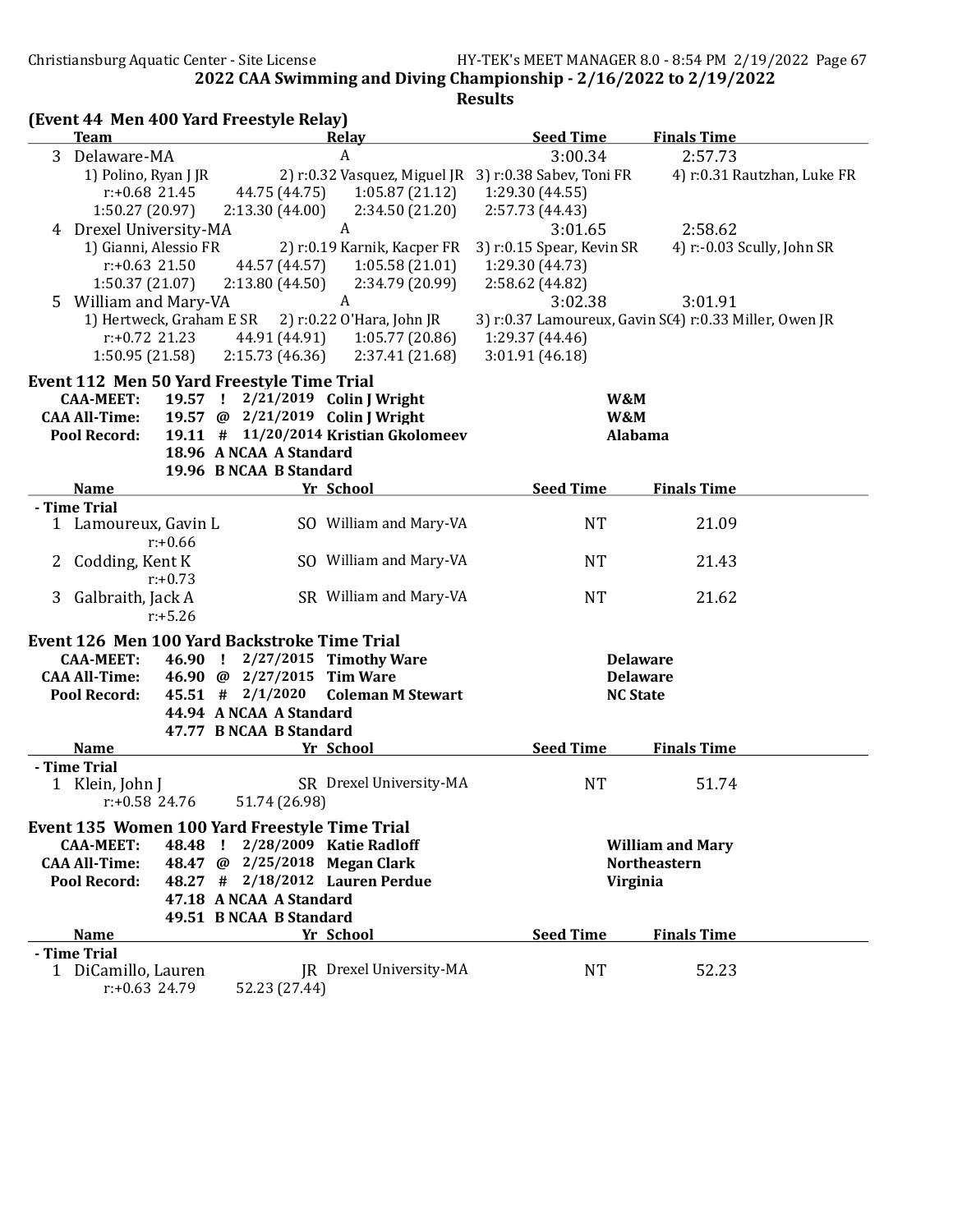| Event 211 Women 50 Yard Freestyle Time Trial         |                                                  |                                                 |                                  |                                       |                         |                         |  |  |
|------------------------------------------------------|--------------------------------------------------|-------------------------------------------------|----------------------------------|---------------------------------------|-------------------------|-------------------------|--|--|
| <b>CAA-MEET:</b>                                     |                                                  |                                                 |                                  | 22.30 ! 2/26/2009 Katie Radloff       |                         | <b>William and Mary</b> |  |  |
| <b>CAA All-Time:</b>                                 |                                                  |                                                 | 22.29 @ 2/25/2018 Megan Clark    |                                       |                         | <b>Northeastern</b>     |  |  |
| <b>Pool Record:</b>                                  |                                                  |                                                 | 22.03 # 2/16/2012 Kelsi Hall     |                                       |                         | Miami                   |  |  |
|                                                      |                                                  |                                                 | 21.66 A NCAA A Standard          |                                       |                         |                         |  |  |
|                                                      |                                                  |                                                 | 22.76 B NCAA B Standard          |                                       |                         |                         |  |  |
| <b>Name</b>                                          |                                                  |                                                 |                                  | Yr School                             | <b>Seed Time</b>        | <b>Finals Time</b>      |  |  |
| - Time Trial                                         |                                                  |                                                 |                                  |                                       |                         |                         |  |  |
| 1 Sullivan, Kaitlyn C                                |                                                  |                                                 |                                  | FR Delaware-MA                        | <b>NT</b>               | 24.04                   |  |  |
|                                                      | $r: +0.68$                                       |                                                 |                                  |                                       |                         |                         |  |  |
| 2 Rautzhan, Peyton M                                 |                                                  |                                                 |                                  | FR Delaware-MA                        | <b>NT</b>               | 24.32                   |  |  |
|                                                      | $r: +0.69$                                       |                                                 |                                  |                                       |                         |                         |  |  |
|                                                      |                                                  |                                                 |                                  |                                       |                         |                         |  |  |
| Event 212 Men 50 Yard Freestyle Time Trial           |                                                  |                                                 |                                  |                                       |                         |                         |  |  |
| <b>CAA-MEET:</b>                                     |                                                  |                                                 | 19.57 ! 2/21/2019 Colin J Wright |                                       |                         | W&M                     |  |  |
| <b>CAA All-Time:</b>                                 |                                                  |                                                 | 19.57 @ 2/21/2019 Colin J Wright |                                       |                         | W&M                     |  |  |
| <b>Pool Record:</b>                                  |                                                  |                                                 |                                  | 19.11 # 11/20/2014 Kristian Gkolomeev |                         | <b>Alabama</b>          |  |  |
|                                                      |                                                  |                                                 | 18.96 A NCAA A Standard          |                                       |                         |                         |  |  |
|                                                      |                                                  |                                                 | 19.96 B NCAA B Standard          |                                       |                         |                         |  |  |
| <b>Name</b>                                          |                                                  |                                                 |                                  | Yr School                             | <b>Seed Time</b>        | <b>Finals Time</b>      |  |  |
| - Time Trial                                         |                                                  |                                                 |                                  |                                       |                         |                         |  |  |
| 1 Bell, Isaiah J                                     |                                                  |                                                 |                                  | IR Delaware-MA                        | <b>NT</b>               | 20.94                   |  |  |
|                                                      | $r: +0.64$                                       |                                                 |                                  |                                       |                         |                         |  |  |
| 2 Gruner, Ryan J                                     |                                                  |                                                 |                                  | JR Drexel University-MA               | <b>NT</b>               | 21.45                   |  |  |
|                                                      | $r: +0.64$                                       |                                                 |                                  |                                       |                         |                         |  |  |
|                                                      |                                                  |                                                 |                                  |                                       |                         |                         |  |  |
| Event 212S Men 50 Yard Freestyle Swim-off            |                                                  |                                                 |                                  |                                       |                         |                         |  |  |
| 19.57 ! 2/21/2019 Colin J Wright<br><b>CAA-MEET:</b> |                                                  |                                                 |                                  |                                       | W&M                     |                         |  |  |
| <b>CAA All-Time:</b>                                 |                                                  |                                                 |                                  | 19.57 @ 2/21/2019 Colin J Wright      | W&M                     |                         |  |  |
| Pool Record:                                         | 19.11 # 11/20/2014 Kristian Gkolomeev<br>Alabama |                                                 |                                  |                                       |                         |                         |  |  |
|                                                      |                                                  |                                                 | 18.96 A NCAA A Standard          |                                       |                         |                         |  |  |
|                                                      |                                                  |                                                 | 19.96 B NCAA B Standard          |                                       |                         |                         |  |  |
| <b>Name</b>                                          |                                                  |                                                 |                                  | Yr School                             | <b>Seed Time</b>        | <b>Finals Time</b>      |  |  |
| - Swim-off                                           |                                                  |                                                 |                                  |                                       |                         |                         |  |  |
| 1 D'Alessandro, Gianmichel                           |                                                  |                                                 |                                  | Uncw                                  | 20.60                   | 20.30                   |  |  |
| $r: +6.25$ 20.30                                     |                                                  |                                                 | 20.30()                          |                                       |                         |                         |  |  |
| 2 Rautzhan, Luke P                                   |                                                  |                                                 |                                  | FR Delaware-MA                        | 20.60                   | 20.41                   |  |  |
|                                                      | $r: +0.64$                                       |                                                 |                                  |                                       |                         |                         |  |  |
|                                                      |                                                  |                                                 |                                  |                                       |                         |                         |  |  |
| Event 217 Women 100 Yard Butterfly Time Trial        |                                                  |                                                 |                                  |                                       |                         |                         |  |  |
|                                                      |                                                  | CAA-MEET: 53.21 ! 2/26/2016 Jessie Ustjanauskas |                                  |                                       | <b>William and Mary</b> |                         |  |  |
| <b>CAA All-Time:</b>                                 |                                                  | 53.06 @ 12/4/2009 Kaitlin Kirsteier             |                                  |                                       | <b>UNCW</b>             |                         |  |  |
| <b>Pool Record:</b>                                  |                                                  |                                                 |                                  | 52.14 # 2/17/2012 Heather Savage      |                         | Virginia Tech           |  |  |
|                                                      |                                                  |                                                 | 50.92 A NCAA A Standard          |                                       |                         |                         |  |  |
|                                                      |                                                  |                                                 | 53.76 B NCAA B Standard          |                                       |                         |                         |  |  |
| <u>Name</u>                                          |                                                  |                                                 |                                  | Yr School                             | <b>Seed Time</b>        | <b>Finals Time</b>      |  |  |
| - Time Trial                                         |                                                  |                                                 |                                  |                                       |                         |                         |  |  |
| 1 Powell, Paige                                      |                                                  |                                                 |                                  | SR Drexel University-MA               | <b>NT</b>               | 55.83                   |  |  |
| $r: +0.69$ 26.36                                     |                                                  |                                                 | 55.83 (29.47)                    |                                       |                         |                         |  |  |
| Drennen, Kelsie A                                    |                                                  |                                                 |                                  | SR Delaware-MA                        | <b>NT</b>               | 57.00                   |  |  |
| $r: +0.7126.94$                                      |                                                  |                                                 | 57.00 (30.06)                    |                                       |                         |                         |  |  |
|                                                      |                                                  |                                                 |                                  |                                       |                         |                         |  |  |